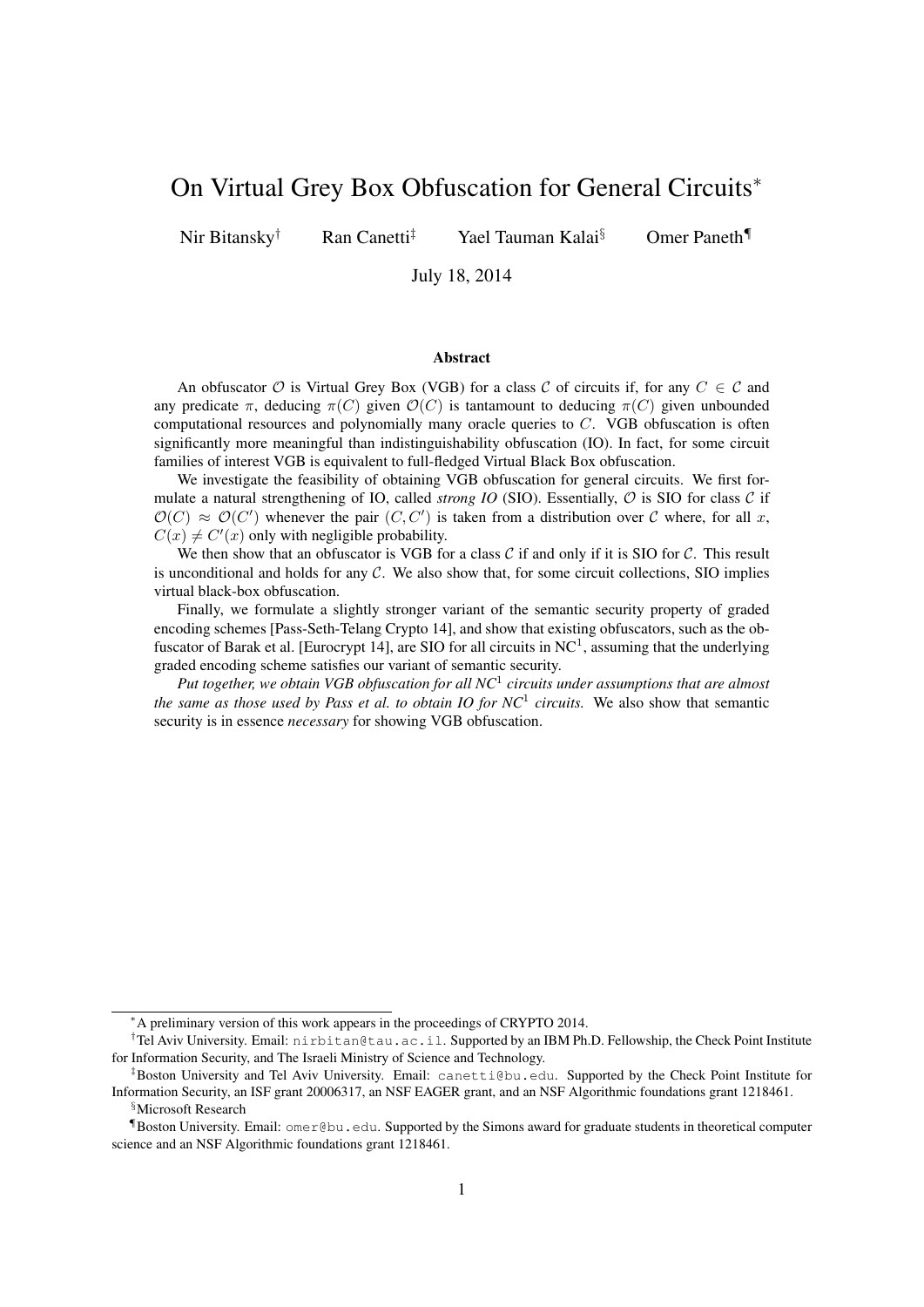# **Contents**

| $\mathbf{1}$     |                                                                            | <b>Introduction</b>                                                       | 3              |
|------------------|----------------------------------------------------------------------------|---------------------------------------------------------------------------|----------------|
|                  | 1.1                                                                        | From SIO to VGB and VBB Obfuscation                                       | 5              |
|                  | 1.2                                                                        | Semantically-Secure Graded Encoding Schemes: Background                   | $\overline{7}$ |
|                  | 1.3                                                                        | SIO from Semantically-Secure Graded Encoding, and Back Again              | 8              |
|                  | 1.4                                                                        |                                                                           | 9              |
| $\boldsymbol{2}$ |                                                                            | Obfuscation: VBB, VGB, Indistinguishability                               | 10             |
| 3                |                                                                            | <b>Strong Indistinguishability Obfuscation</b>                            | 12             |
| 4                |                                                                            | <b>SIO</b> is Equivalent to Worst-Case VGB                                | 13             |
|                  | 4.1                                                                        |                                                                           | 13             |
|                  | 4.2                                                                        |                                                                           | 13             |
|                  | 4.3                                                                        |                                                                           | 16             |
|                  |                                                                            | 4.3.1                                                                     | 16             |
|                  |                                                                            | 4.3.2                                                                     | 17             |
|                  |                                                                            | VBB Obfuscation for Linear Subspaces over Finite Fields.<br>4.3.3         | 17             |
|                  |                                                                            | 4.3.4                                                                     | 18             |
|                  |                                                                            | 4.3.5                                                                     | 18             |
| 5                |                                                                            | SIO is Equivalent to VBB Obfuscation for Concentrated Distributions       | 19             |
|                  | 5.1                                                                        | Equivalence of VBB Obfuscation for Concentrated and Evasive Distributions | 23             |
| 6                | From Semantically-Secure Graded Encodings to SIO for NC <sup>1</sup><br>24 |                                                                           |                |
|                  | 6.1                                                                        |                                                                           | 24             |
|                  | 6.2                                                                        |                                                                           | 25             |
|                  | 6.3                                                                        |                                                                           | 26             |
|                  | 6.4                                                                        | Obfuscation from Semantically-Secure Graded Encodings                     | 28             |
| 7                |                                                                            | <b>More on Semantic Security</b>                                          | 30             |
|                  | 7.1                                                                        |                                                                           | 30             |
|                  |                                                                            | 7.1.1                                                                     | 30             |
|                  |                                                                            | 7.1.2                                                                     |                |
|                  |                                                                            | 7.1.3                                                                     |                |
|                  |                                                                            | 7.1.4                                                                     | 31             |
|                  |                                                                            | 7.1.5                                                                     | 32             |
|                  | 7.2                                                                        | (Re)Obtaining Obfuscation under the different Relaxations                 | 32             |
|                  |                                                                            | Bounded, Entropic and Concentrated Semantic-Security<br>7.2.1             | 33             |
|                  |                                                                            | 7.2.2                                                                     | 33             |
|                  |                                                                            | Single-Message Concentrated Semantic-Security<br>7.2.3                    | 33             |
|                  |                                                                            | Bounded Constant-Message Concentrated Semantic-Security<br>7.2.4          | 35             |
|                  |                                                                            | 7.2.5                                                                     | 35             |
|                  | 7.3                                                                        | Attacking Semantic Security of Efficient Graded Encodings                 | 36             |
| A                |                                                                            | <b>Missing Proofs from Section 7.2</b>                                    | 42             |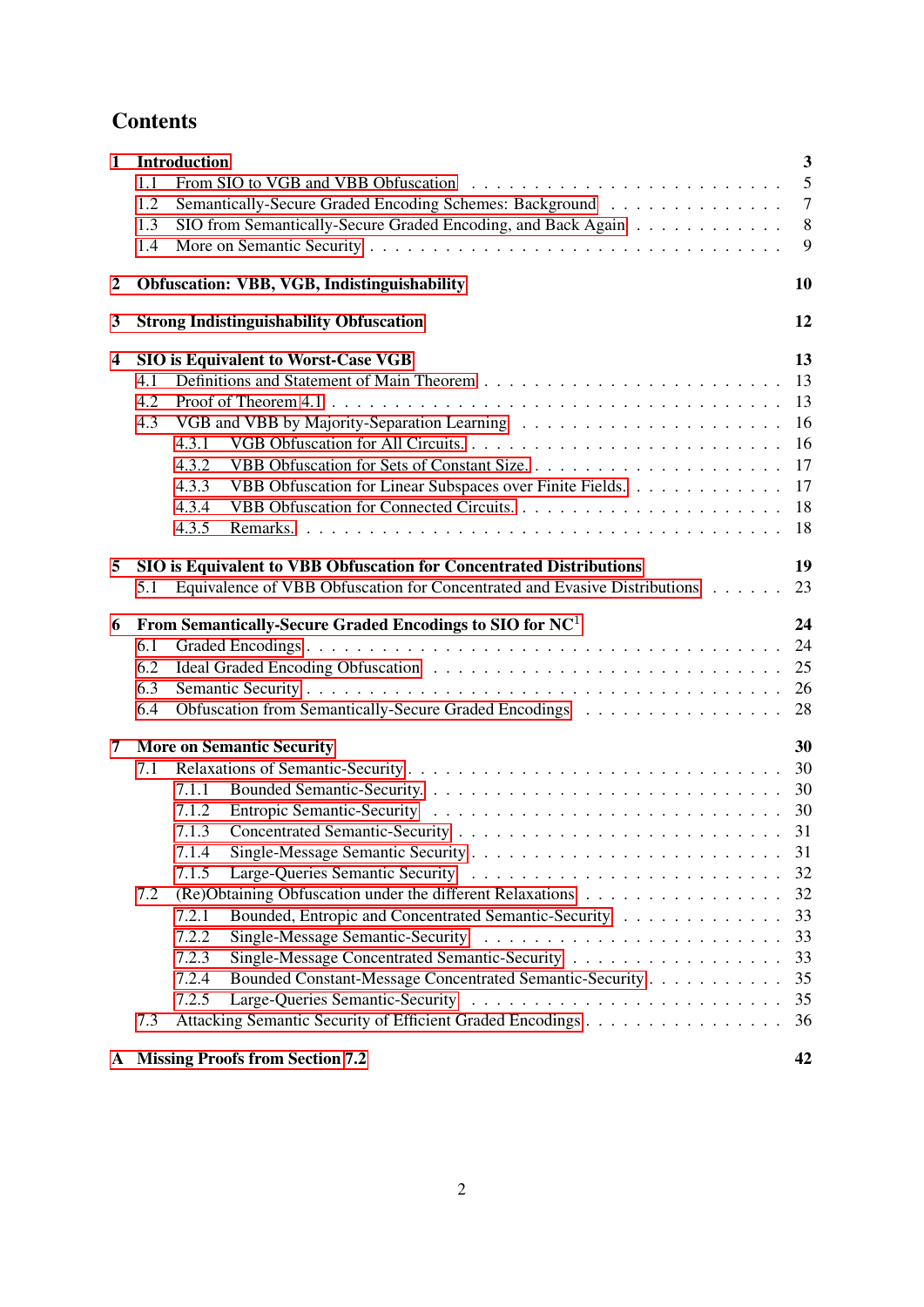### <span id="page-2-0"></span>1 Introduction

Program obfuscation, namely the ability to efficiently compile a given program into a functionally equivalent program that is "unintelligible", is an intriguing concept. Indeed, much effort has been devoted to understanding this concept from the definitional aspect, the algorithmic aspect, and the applications aspect. Here let us concentrate on the first two aspects.

Starting with the works of Hada [\[Had00\]](#page-41-1) and Barak et al. [\[BGI](#page-40-0)+01], a number of measures of security for program obfuscation have been proposed. Let us briefly review three notions of interest. The first, *virtual black box (VBB)* obfuscation [\[BGI](#page-40-0)<sup>+</sup>01], requires that having access to the obfuscated program is essentially the same as having access to the program only as black box. Concretely, focusing on programs represented as circuits, an obfuscator  $\mathcal O$  for a family of circuits is worst-case VBB if for any poly-time adversary  $A$ , there exists a poly-time simulator  $S$ , such that for any circuit  $C$  from the family, and any predicate  $\pi(\cdot)$ , A cannot learn  $\pi(C)$  from  $\mathcal{O}(C)$  with noticeably higher probability than S can, given only oracle access to  $C$ . The obfuscator  $\mathcal O$  is average-case VBB if the above is only required to hold for circuits  $C$  that are sampled at random from the family.

While this VBB obfuscation is natural and strong, Barak et al.  $[BGI^+01]$  $[BGI^+01]$  showed that this definition, and variants thereof, are unobtainable in general by demonstrating a family of *unobfuscatable functions:* these are functions  $f$  where any circuit computing the function inherently leaks secrets that are infeasible to compute given only black box access to  $f$ . Moreover it turns out that, under cryptographic assumptions, if the simulator  $S$  is universal (or equivalently, works for any adversarial auxiliary input) then VBB obfuscation is unobtainable for *any* circuit family whose functionality has super-polynomial "pseudo entropy" [\[GK05,](#page-40-1)  $BCC<sup>+</sup>14$ ].

A weaker variant of VBB, called *virtual grey-box (VGB)* [\[BC10\]](#page-40-3), allows the simulator to be *semibounded,* namely it can be computationally unbounded, while still making only a polynomial number of queries to the circuit C. While significantly weaker than VBB in general, VGB is still meaningful for circuits that are unlearnable even by semi-bounded learners. Furthermore, VGB obfuscators for circuits escape the general impossibility results that apply to VBB obfuscators.

A weaker notion yet, called indistinguishability obfuscation  $(IO)$  [\[BGI](#page-40-0)+01], allows the (now computationally unbounded) simulator to also make an unbounded number of queries to  $C$ . Equivalently,  $\mathcal O$ is an IO for a circuit collection if for any two circuits  $C_0$  and  $C_1$  in the collection, having the same size and functionality,  $\mathcal{O}(C_0)$  and  $\mathcal{O}(C_1)$  are indistinguishable.

While IO has some attractive properties, and some important cryptographic applications [\[GR07,](#page-41-2) [SW13,](#page-41-3) [GGH](#page-40-4)+13b], the security guarantees provided by IO are significantly weaker than those provided by either VBB or VGB obfuscation.

On the algorithmic level, for many years we had candidate obfuscators only for very simple functions such as point functions and variants. The landscape has changed completely with the recent breakthrough work of  $[GGH<sup>+</sup>13b]$  $[GGH<sup>+</sup>13b]$ , which proposed a candidate general-purpose obfuscation algorithm for all circuits.  $[GGH<sup>+</sup>13b]$  $[GGH<sup>+</sup>13b]$  show that their scheme resists some simple attacks; but beyond that, they do not provide any analytic evidence for security.

Considerable efforts have been made to analyze the security of the  $[GGH<sup>+</sup>13b]$  $[GGH<sup>+</sup>13b]$  obfuscator and variants. The difficulty appears to be in capturing the security properties required from the *graded encodings schemes* [\[GGH13a,](#page-40-5) [CLT13\]](#page-40-6), which is a central component in the construction. As a first step towards understanding the security of the  $[GGH^+13b]$  $[GGH^+13b]$  obfuscator,  $[BR13, BGK^+13]$  $[BR13, BGK^+13]$  $[BR13, BGK^+13]$  consider an ideal algebraic model, where the adversary is given "generic graded encodings" that can only be manipulated via admissible algebraic operations. They show that, in this model, variants of the  $[GGH<sup>+</sup>13b]$  $[GGH<sup>+</sup>13b]$  scheme are VBB obfuscators for all poly-size circuits. (We remark that [\[CV13\]](#page-40-9) construct a VBB general obfuscator with similar properties; however their abstract model is different and does not seem to correspond to any existing cryptographic primitive.)

Still, neither of these idealized constructions or their analyses have, in of themselves, any bearing on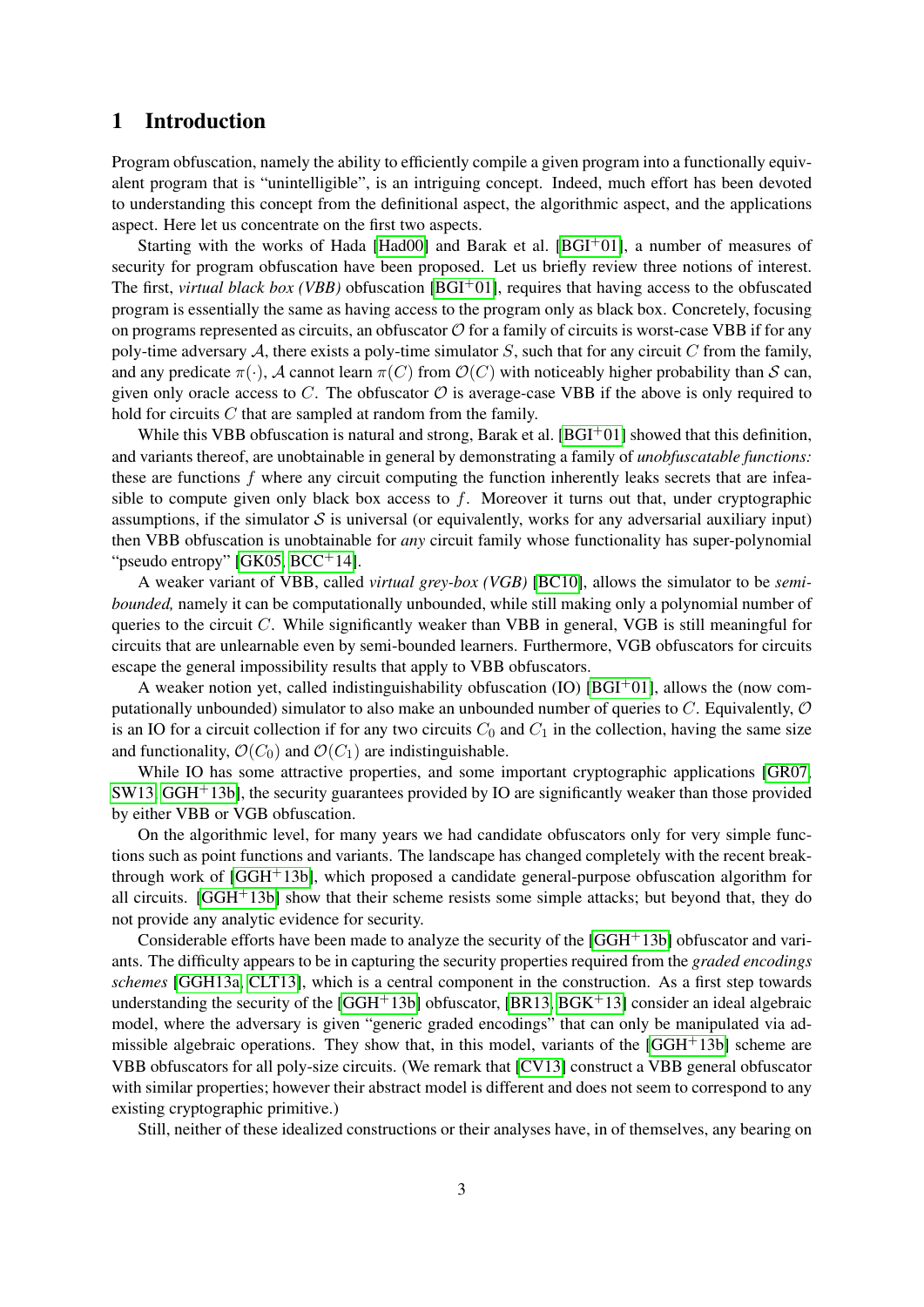the security of obfuscation algorithms in the plain model.

Pass et al. [\[PTS13\]](#page-41-4) make the first step towards proving the security of a general obfuscation scheme based on some natural hardness assumption in the plain model. Specifically, they define a *semantic security* property for graded encoding schemes, which is aimed at capturing what it means for a graded encoding scheme to "behave essentially as an ideal multi-linear graded encoding oracle". They then show that a specially-crafted variant of the  $[BGK^+13]$  $[BGK^+13]$  obfuscator, with the ideal graded encoding scheme replaced by a semantically-secure graded encoding scheme, is IO for all circuits.

But what about stronger security notions? In particular:

*What are the strongest security guarantees for general obfuscation that can be based on natural cryptographic assumptions such as semantically-secure graded encoding?*

Our contributions. We obtain worst-case VGB obfuscation for  $NC<sup>1</sup>$ , based on almost the same as-sumptions as those used in [\[PTS13\]](#page-41-4) to show IO for  $NC<sup>1</sup>$ . As an intermediate step towards this goal, we put forth a somewhat stronger variant of indistinguishability obfuscation, called *strong IO* (SIO). Informally, an obfuscator  $O$  is SIO for a class of circuits  $C$  if  $O(C) \approx O(C')$  not only when  $C, C' \in C$  have the same functionality, but also when C and C' come from distributions over circuits in C that are "close together", in the sense that for any given input x, the probability that  $C(x) \neq C'(x)$  is negligible. An alternative view of the definition (which turns out to be equivalent) is that if no semi-bounded adversary can distinguish oracle access to  $C$  from access to  $C'$ . We then show that:

- 1. SIO is in fact *equivalent* to worst-case VGB obfuscation. Furthermore, for certain classes of functions, such as point functions, hyperplanes, or fuzzy point functions, SIO is equivalent to full-fledged worst-case VBB obfuscation. These equivalences hold unconditionally.
- <span id="page-3-0"></span>2. Assuming existence of graded encoding schemes that satisfy a somewhat stronger variant of the semantic security notion of Pass et al. [\[PTS13\]](#page-41-4), we show that known obfuscation schemes are SIO for all circuits in NC<sup>1</sup>. More generally, we show that *any* obfuscator for a class of circuits  $C$ that is VBB in the ideal graded encoding model, is SIO in the plain model, when the ideal graded encoding oracle is replaced by a graded encoding scheme that satisfies a variant of the [\[PTS13\]](#page-41-4) assumption.

We also give evidence for the *necessity* of semantically-secure graded encoding for obtaining VGB. Specifically we show that, assuming existence of VGB obfuscators for all circuits, there exist *mutlilinear jigsaw puzzles* satisfying a form of semantic security. Multilinear jisaw puzzles, defined in [\[GGH](#page-40-4)+13b], are a limited-functionality variant of multilinear maps. They suffice for obtaining the positive result described in Item [2](#page-3-0) above.

Finally, we investigate the plausibility of the semantic security assumption on graded encoding schemes, propose some relaxed variants, and show that our main results can be obtained under all these relaxations. Namely, we first give new evidence for the relative strength of the semantically-secure graded encodings assumption. Specifically, we show that semantically-secure graded encodings are subject to the following limitations:

- 1. *SAT lower bounds.* We show that semantically-secure graded encodings imply exponential circuit lower bounds for SAT. Such lower bounds are currently not known to follow from IO (even assuming  $P \neq NP$ ).
- 2. *A generic attack.* We present an attack showing that any graded encoding scheme with certain efficiency properties cannot satisfy semantic security. While the attack does not apply to currently known candidate graded encodings [\[GGH13a,](#page-40-5) [CLT13\]](#page-40-6), it does point out potential limitations of this notion. We complement this observation by suggesting a natural relaxation of semantic security called *bounded semantic-security* that bypasses this attack. Our main results can be obtained also under this relaxed assumption.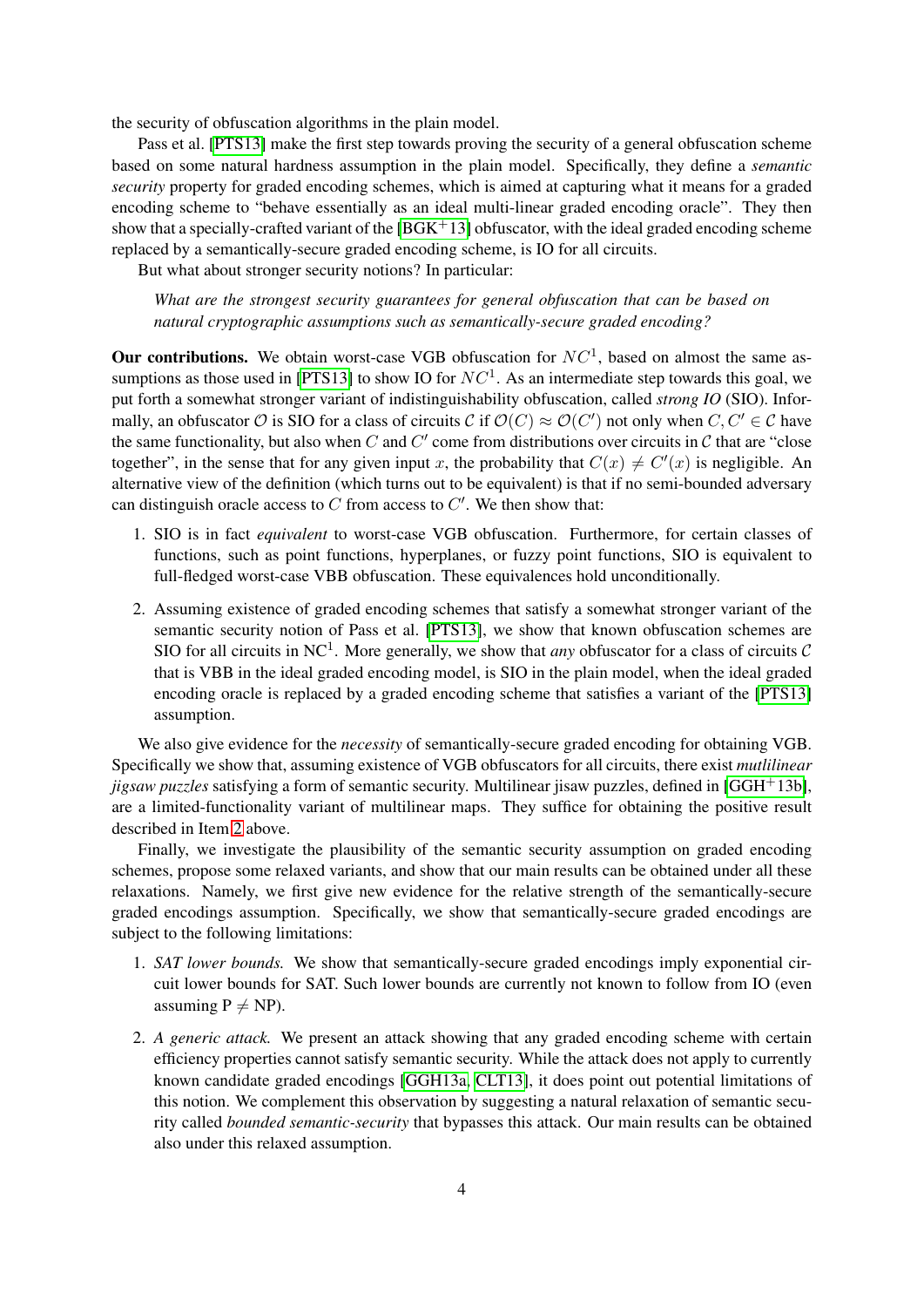In addition to the above relaxation, we consider several other relaxations of semantic-security, and investigate their relations. We show that our main results can be obtained under all these relaxations.

The rest of the introduction provides a more detailed overview of our results. Section [1.1](#page-4-0) presents the implication from SIO to VGB and VBB obfuscation. Section [1.2](#page-6-0) provides background on graded encoding schemes and the semantic security assumption. Sections [1.3](#page-7-0) presents the construction of SIO from semantically-secure graded encoding schemes, and Section [1.4](#page-8-0) describes additional results on the viability of the semantic security assumption of graded encoding schemes, and relations among various variants.

#### <span id="page-4-0"></span>1.1 From SIO to VGB and VBB Obfuscation

We first define SIO a bit more precisely. A distribution  $\tilde{C}$  over circuits is said to be *v*-concentrated around a boolean function f if for any value x in the domain of f we have that  $Pr[\tilde{C}(x) \neq f(x)] < \nu$ . We say that  $\tilde{C}$  is simply *concentrated* if it is *v*-concentrated for some negligible function  $\nu$ . An obfuscator  $\hat{O}$  is SIO for a class  $\hat{C}$  of circuits if for any two (not necessarily efficiently samplable) distributions  $\tilde{C}, \tilde{C}'$  over circuits in C that are concentrated around the same function, it holds that  $\mathcal{O}(\tilde{C})$  and  $\mathcal{O}(\tilde{C}')$ are computationally indistinguishable. We show the following.

<span id="page-4-1"></span>Theorem 1.1. *[informal] An obfuscator is SIO for a class* C *of circuits if and only if it is worst-case VGB obfuscator for* C*.*

Theorem [1.1](#page-4-1) motivates the study of SIO as an independent notion, beyond its role in the construction of worst-case VGB obfuscation for  $NC<sup>1</sup>$  from semantically-secure graded encodings. Future results obtaining SIO for more functions, or based on different assumptions, will directly apply for VGB obfuscation as well. We note that existing candidate indistinguishability obfuscators *for all circuits*  $[GGH<sup>+</sup>13b, BR13, BGK<sup>+</sup>13],$  $[GGH<sup>+</sup>13b, BR13, BGK<sup>+</sup>13],$  $[GGH<sup>+</sup>13b, BR13, BGK<sup>+</sup>13],$  $[GGH<sup>+</sup>13b, BR13, BGK<sup>+</sup>13],$  $[GGH<sup>+</sup>13b, BR13, BGK<sup>+</sup>13],$  may also be considered as candidates for SIO, and thus also for VGB obfuscation, for all circuits.

Ideas behind the proof of Theorem [1.1.](#page-4-1) Showing that VGB implies SIO is straightforward. In the other direction we construct an (inefficient) simulator S for any adversary A. Recall that, for *any* circuit  $C \in \mathcal{C}$  in the given collection  $\mathcal{C}$ , the simulator S should simulate what A learns from an obfuscation  $\mathcal{O}(C)$ , given only oracle access to C. The high level idea is as follows: S will use its oracle to C to gradually reduce the set K of candidates for the circuit C, starting from  $\mathcal{K}_0 = \mathcal{C}$ , and continuing with progressively smaller sets of candidates:

$$
\mathcal{K}_i \subsetneq \mathcal{K}_{i-1} \subsetneq \cdots \subsetneq \mathcal{K}_0 = \mathcal{C} .
$$

S will continue this process until it obtains a set  $K^*$  where A cannot distinguish an obfuscation  $\mathcal{O}(C)$ of C from an obfuscation  $\mathcal{O}(C')$  of a random circuit C' in  $\mathcal{K}^*$ .

To carry out this plan,  $S^C$  iteratively performs two main steps: *concentration*, and *majority separation*. In the concentration step S tries to learn C in a straightforward way: it queries C on a point  $x_i$  that splits the current set of candidate circuits  $\mathcal{K}_i$  as evenly as possible. Based on the value of  $C(x_i)$ , S rules out some of the candidates. This process is repeated until there is no query that necessarily shrinks the set of candidates by a factor of at least  $1 - \varepsilon$ , where  $\varepsilon$  is a parameter of the simulation.  $\varepsilon$  is chosen such that  $1/\varepsilon$  is a polynomial, depending only on A and on the required simulation accuracy. Note that at the end of the concentration step, S must reach a set of candidates  $\mathcal{K}_i$  that is  $\varepsilon$ -concentrated. This occurs after at most  $\log |\mathcal{C}|/\varepsilon$  queries. The concentration step alone essentially suffices to ensure *average-case* VGB simulation; indeed, it follows from SIO security that if a circuit  $C$  is chosen at random from a concentrated set  $\mathcal{K}_i$ , A cannot compute any predicate  $\pi(C)$ , given  $\mathcal{O}(C)$ , better than it can given an obfuscation  $\mathcal{O}(C')$  of an independent random  $\mathcal{C}' \leftarrow \mathcal{K}_j$ .

However, the concentration step alone does not guarantee *worst-case* simulation. In particular, A may have some hardwired information that allows it to distinguish C from a random circuit in  $K_i$ . In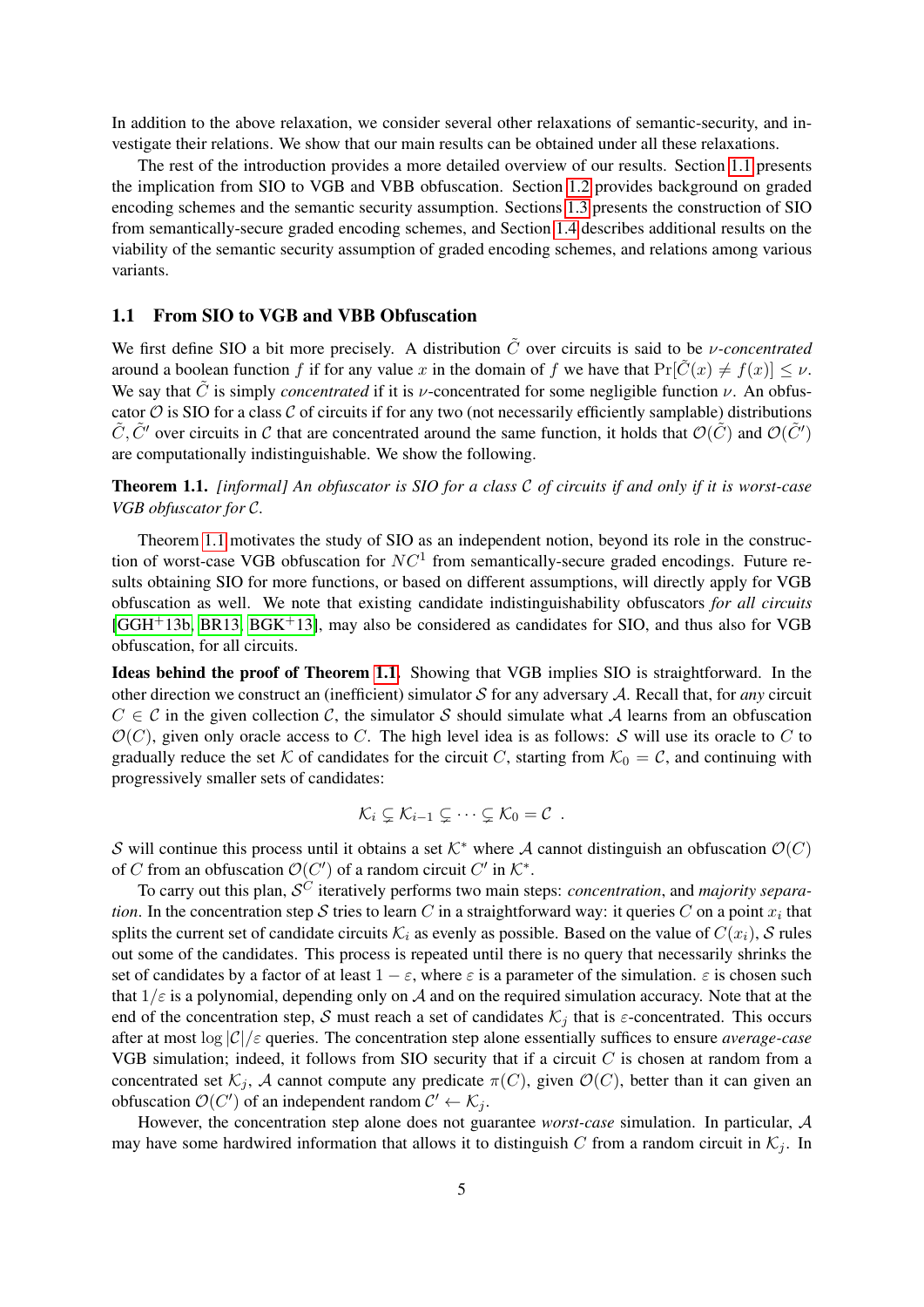this case, however, S can further reduce the set of candidates  $\mathcal{K}_i$  by separating any such distinguishable circuit C from the majority of functions in  $\mathcal{K}_j$ . Concretely, we define the set  $\mathbb{D}_{\mathcal{A}}(\mathcal{K}_j)$  of *distinguishable circuits* in  $\mathcal{K}_j$ , as those circuits C in  $\mathcal{K}_j$  such that A can  $\varepsilon$ -distinguish between  $\mathcal{O}(C)$  and  $\mathcal{O}(C')$  for a random  $C' \leftarrow K_j$ . We say that a point x *separates* a circuit C from the majority if  $C(x) \neq \text{maj}_{K_j}(x)$ where  $\text{maj}_{\mathcal{K}_j}$  is the majority of all circuits in  $\mathcal{K}_j$ .

In the majority-separation step, the simulator will query its oracle C on a *small* set of roughly  $\log |\mathcal{C}|/\varepsilon$  points  $L_{\mathcal{K}_j}$  that separates all the distinguishable circuits in  $\mathbb{D}_\mathcal{A}(\mathcal{K}_j)$  from the majority. This means that, if the oracle C agrees with  $maj_{\mathcal{K}_j}$  on all points  $x \in \mathcal{L}_{\mathcal{K}_j}$ , then A cannot tell apart  $\mathcal{O}(C)$ form  $\mathcal{O}(C')$  for a random  $C' \leftarrow \mathcal{K}_j$ , in which case, the simulation can be completed. Otherwise, if C disagrees with  $\text{maj}_{\mathcal{K}_j}$  on some point  $x \in \mathcal{L}_{\mathcal{K}_j}$ , S obtains a new set of candidates  $\mathcal{K}_{j+1} \subsetneq \mathcal{K}_j$  which is necessarily smaller by a  $1 - \varepsilon$  factor, since  $\mathcal{K}_i$  is  $\varepsilon$ -concentrated.

By iteratively applying the two steps we either reach some  $K^*$  for which A cannot distinguish  $\mathcal{O}(C)$ from  $\mathcal{O}(C')$  for a random  $C' \leftarrow \mathcal{K}^*$ , or we have completely exhausted the collection C and found exactly the circuit C. Since we reduce  $\mathcal{K}_j$  at each step by a  $1 - \varepsilon$  factor, the process must end after at most  $\log |\mathcal{C}|/\varepsilon$  steps, and at most  $\mathrm{poly}(\log |\mathcal{C}|/\varepsilon)$  queries.

But how do we establish the existence of a small set  $L_{\mathcal{K}_j}$  that separates  $\mathbb{D}_{\mathcal{A}}(\mathcal{K}_j)$  from the majority in  $K_j$ ? Here we rely on the SIO security of  $O$ . Specifically, SIO implies that any subset S of the distinguishable circuits  $\mathbb{D}_{\mathcal{A}}(\mathcal{K}_j)$ , cannot be  $\varepsilon$ -concentrated around  $\text{maj}_{\mathcal{K}_j}$ , because  $\mathcal A$  distinguishes  $\mathcal O(C)$ , for  $C \leftarrow K_j$  from  $\mathcal{O}(C')$  for  $C' \leftarrow S \subseteq \mathbb{D}_{\mathcal{A}}(\mathcal{K}_j)$ .<sup>[1](#page-5-0)</sup> Since no S as above is  $\varepsilon$ -concentrated around  $\text{maj}_{\mathcal{K}_j}$ , we can separate all of the circuits in  $\mathbb{D}_\mathcal{A}(\mathcal{K}_j)$  from  $\text{maj}_{\mathcal{K}_j}$  with at most  $\text{poly}(\log|\mathcal{C}|/\varepsilon)$  points, as required.

On the possibility of VBB obfuscation. The simulation strategy described above requires only a polynomial number of queries, however, the overall running time of the simulator may not be bounded in general. Indeed, in the concentration step, finding a point  $x_j$  that significantly splits  $\mathcal{K}_j$  may require super-polynomial time. Also, in the majority-separation step, while the set  $L_{\mathcal{K}_j}$  is small, computing it from  $K_i$  may also require super-polynomial time.

Nevertheless, we show that for certain classes of circuits, simulation can be done more efficiently, or even in polynomial time. Specifically, abstracting away from the above simulation process, we consider the notion of *learning via a majority-separation oracle*, where a given circuit C (or more generally a function) in a prescribed family is learned via oracle access to  $C$  and oracle access to the majority separation oracle  $\mathbb S$ , which takes as input (the description of a) a concentrated sub-family  $\mathcal K$  that includes C and outputs a point x that separates C from the majority in  $K$ .

While the strategy described above shows that any class of circuits can be learned with polynomially many queries to  $C$  and  $\mathcal{S}$ , the learner itself may be inefficient, which results in inefficient simulation. We show that a more efficient learning procedure can sometimes be translated into a more efficient simulation strategy, depending on pattern of queries made by the learning algorithm. We identify several function classes, for which such efficient learning is possible, yielding new feasibility results for worstcase VBB obfuscation. Examples include fuzzy point functions, conjunctions, and constant-dimension linear subspaces. We also get a unified proof for all existing worst-case VBB obfuscation results (such as point functions, constant-size set functions, and constant-dimension hyper-planes).

Connection to previous worst-case VBB/VGB obfuscators. The *majority separation technique* is rooted in the *sack of distinguishable points technique* of Canetti [\[Can97\]](#page-40-10). There, and in [\[Wee05\]](#page-41-5), it was used to get worst-case (simulation-based) VBB obfuscation from indistinguishability-based obfuscation, for the simple case of point functions. The technique was then extended to VBB obfuscation of constant-dimension hyperplanes [\[CRV10\]](#page-40-11) and VGB obfuscation of set functions [\[BC10\]](#page-40-3). The majority separation technique generalizes the above for arbitrary functions. Indeed, in the above works, the indistinguishability guarantee considered is equivalent to SIO (for the classes in question).

<span id="page-5-0"></span><sup>&</sup>lt;sup>1</sup>We assume here (for simplicity and without loss of generality), that the distinguishing gap is always of the same sign.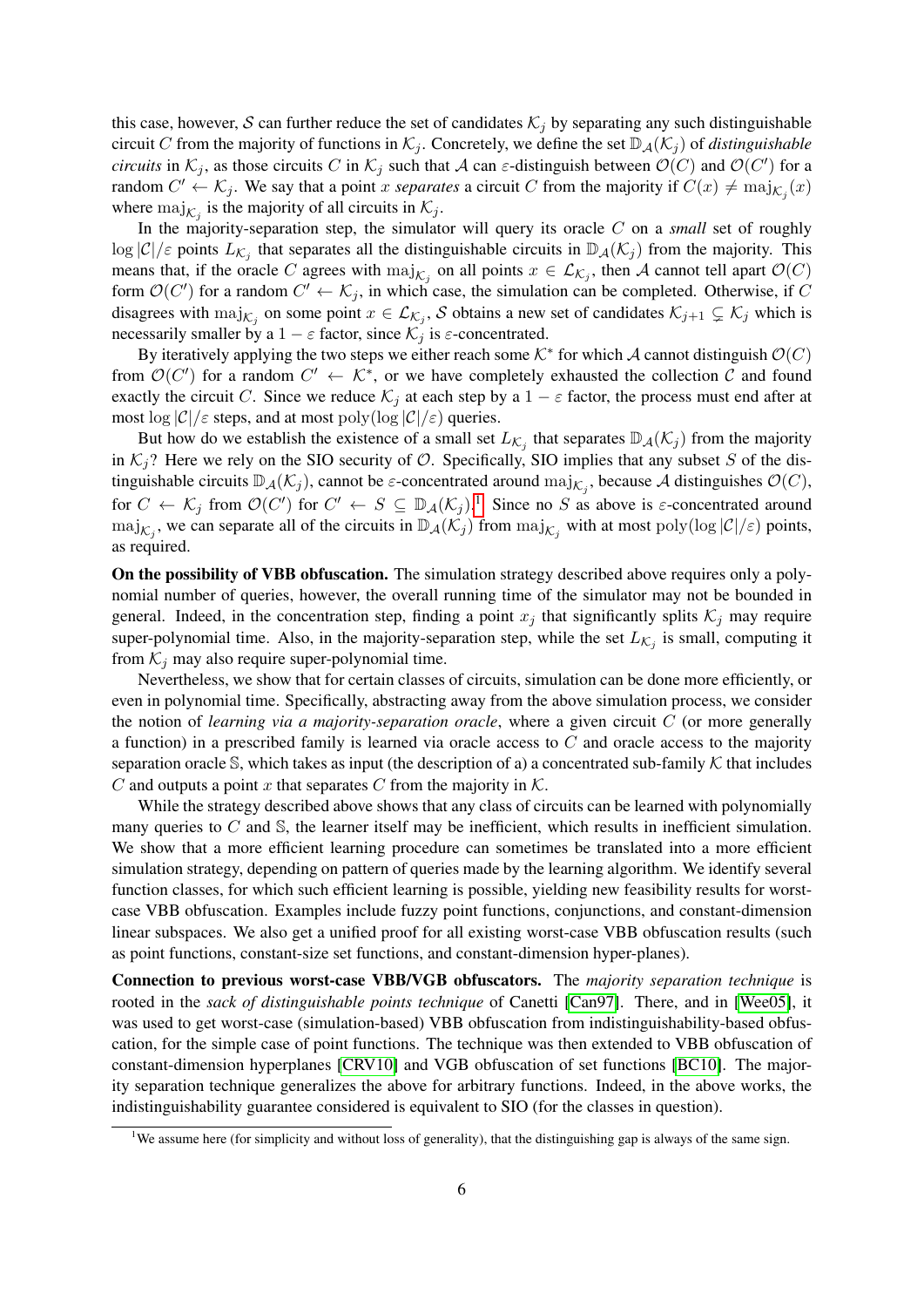Connection to VGB obfuscation of evasive functions. *Evasive* collections are function collections concentrated around the all-zero function. Barak et al. [\[BBC](#page-40-12)+14] show that average-case VGB obfuscation for *all* evasive collections implies *weak average-case* VGB for all collections.[2](#page-6-1) Here "weak" means that the simulator is allowed to make a slightly super-polynomial number of queries.

We show that an obfuscator is SIO for a collection C of circuits if and only if it is IO for C and in addition, it is average-case VGB for any evasive sub-collection of  $C$ . In particular, it follows that if an obfuscator is IO and average-case VGB for all evasive collections in C, then it is a *worst-case* VGB obfuscator for  $C$ . This is incomparable to the Barak et al. result: on the one hand, they do not need to assume that the obfuscator is IO; on the other hand they only show that it is average-case *weak* VGB, rather than worst-case standard VGB.

To better compare the two techniques, let us state the result we would get using our techniques, assuming only average-case VGB for all evasive collections, and without assuming IO (in particular, without assuming SIO). Roughly, we would get a weak kind of obfuscation where any adversary  $A$  has an A-designated obfuscator  $O_A$ , which may be inefficient. The security guarantee is that A has a *worstcase* VGB simulator S, so that for any circuit  $C \in \mathcal{C}$ , it holds that  $\mathcal{A}(\mathcal{O}_{\mathcal{A}}(C)) \approx_{\varepsilon} \mathcal{A}(\mathcal{S}^C)$ ; namely,  $\mathcal{A}$ cannot tell an A-designated obfuscation of C from a circuit sampled by the semi-bounded simulator, using only black-box access to C. The size of circuits output by  $\mathcal{O}_{\mathcal{A}}(C)$  is a polynomial  $p(|C|)$  that depends only on the class  $C$ , but not on  $A$ .

Assuming also IO allows us to "switch quantifiers", and show that there is *a single* efficient obfuscator O that works for *all* adversaries. This obfuscator would simply output an IO obfuscation of C (padded up to size  $p(|C|)$ ). Security against all adversaries would then follow from the fact that IO is the "best-possible" obfuscator  $[{\rm BGI}^{+}01, {\rm GR07}]$ , and thus would achieve the same security as any adversary-designated obfuscator. [3](#page-6-2)

#### <span id="page-6-0"></span>1.2 Semantically-Secure Graded Encoding Schemes: Background

Before describing how we get SIO from semantically secure graded encoding schemes, we provide some background on the latter. A graded encoding scheme [\[GGH13a\]](#page-40-5) consists of the following algorithms: InstGen that given a universe set  $[k]$ , outputs public parameters pp and secret parameters sp, where pp contains a description of a ring R; Encode that given sp, a set  $S \subseteq [k]$  and  $\alpha \in R$ , generates an encoding  $[\alpha]_S$ ; Add and Sub that, given encodings  $[\alpha_1]_S$  and  $[\alpha_2]_S$ , generate encodings  $[\alpha_1 + \alpha_2]_S$  and  $[\alpha_1 - \alpha_2]_S$  respectively; Mult that, given encodings  $[\alpha_1]_{S_1}$  and  $[\alpha_2]_{S_2}$  such that  $S_1 \cap S_2 = \emptyset$ , generates an encoding  $[\alpha_1 \cdot \alpha_2]_{S_1 \cup S_2}$ ; and isZero that given an encoding  $[\alpha]_{[k]}$  outputs 1 if and only if  $\alpha = 0$  (all the algorithms above also take as input pp).

[\[GGH13a,](#page-40-5) [CLT13\]](#page-40-6) consider standard versions of DDH-type security that can be conjectured to hold for their graded encoding schemes. Basing the security of obfuscation mechanisms on these assumptions seems at this point far out of reach, even if one considers only IO security. So which security properties of encoding schemes would suffice for this purpose? The high-level approach of Pass et al. [\[PTS13\]](#page-41-4) is to devise a property that, not only hides "DDH-type relations" between encodings, but also any other relation that cannot be revealed using the admissible algebraic operations provided by the graded encoding interface. In other words, the encoding scheme should amount to an "ideal encoding scheme", where encodings are truly accessed only through admissible algebraic operations. This may, in particular, allow leveraging the existing proofs of VBB security in the ideal graded encoding model [\[BR13,](#page-40-7) [BGK](#page-40-8)+13].

More specifically, Pass et al. take the following approach (described first in an oversimplified manner). Consider a *message sampler*  $\mathbb{M}([k], R)$  that samples a tuple  $(S_1, m_1), \ldots, (S_\ell, m_\ell)$  from one of two distributions  $\mathcal{D}_0$  or  $\mathcal{D}_1$ , where each  $S_i \subseteq [k]$ , each  $m_i \in R$ , and  $\ell$  is polynomial in the security

<span id="page-6-2"></span><span id="page-6-1"></span><sup>&</sup>lt;sup>2</sup>In fact, for concentrated, and in particular evasive, collections, average-case VGB and average-case VBB are equivalent.

<sup>&</sup>lt;sup>3</sup>We note that, in the body, our actual proof relies directly on SIO, which we show to follow from average-case VGB for evasive collections and standard IO.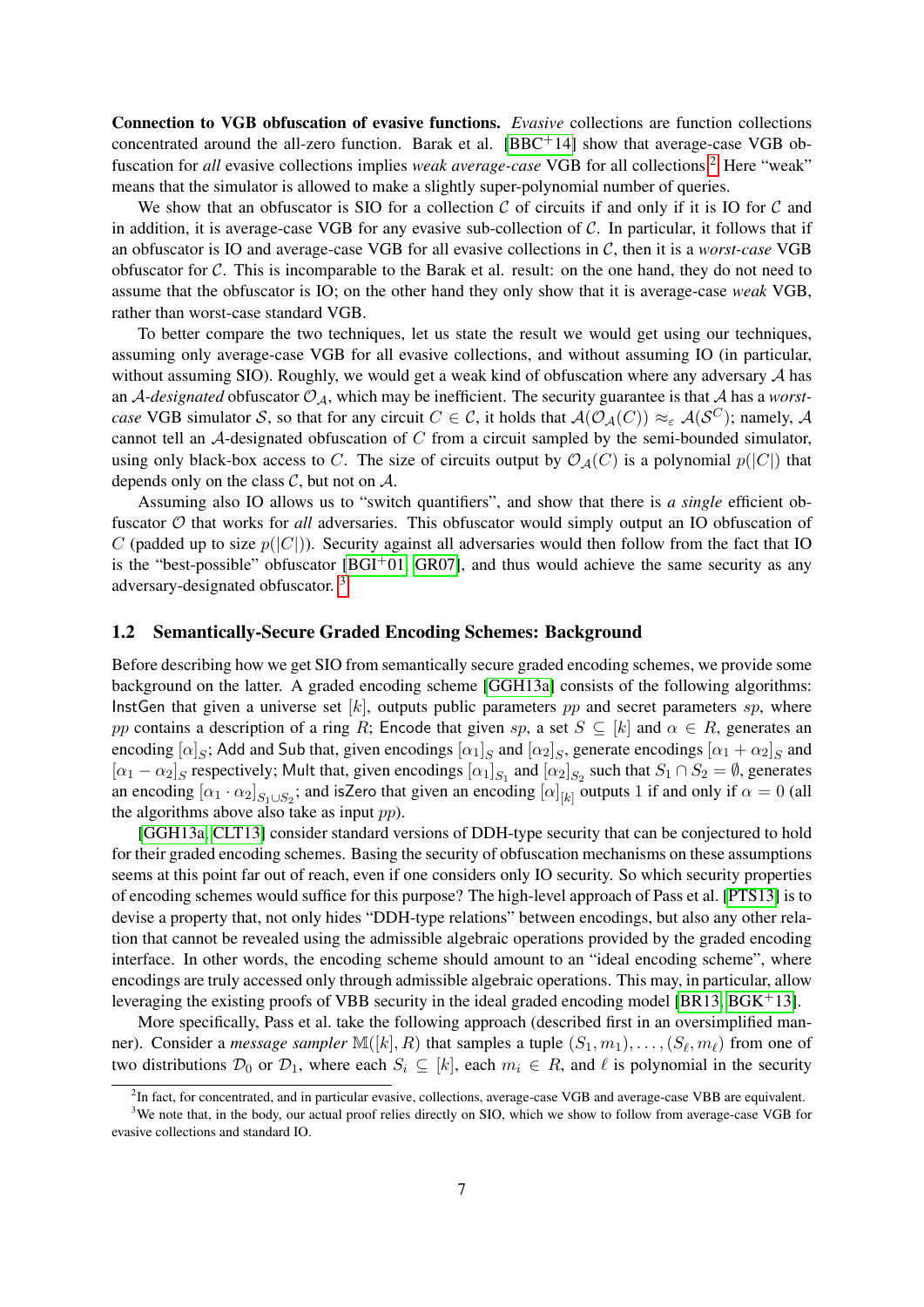parameter. We say that the sampler is *admissible* if no polynomially-bounded "algebraic adversary" that is given  $\vec{S} = (S_1, \ldots, S_\ell)$ , and can access the ring elements  $\vec{m} = (m_1, \ldots, m_\ell)$  only via *an ideal encoding oracle*, is able to tell whether  $(\vec{S}, \vec{m})$  were taken from  $\mathcal{D}_0$  or  $\mathcal{D}_1$ . The ideal encoding oracle only allows the same algebraic manipulations allowed by the graded encoding interface, or put abstractly, it allows the adversary to choose any arithmetic circuit C that respects the set structure given by  $\ddot{S}$ , and test whether  $C(\vec{m}) = 0$ . The requirement is that, for such an admissible sampler, an efficient adversary that obtains actual encodings  $\{[m_i]_{S_i} : i \in [\ell]\}$ , along with the corresponding public parameters  $pp$ , also cannot tell whether  $(\vec{S}, \vec{m})$  was sampled from  $\mathcal{D}_0$  or  $\mathcal{D}_1$ .

As noticed by Pass et al., the assumption formulated above is actually false—it is susceptible to a diagonalization attack in the spirit of the  $[BGI^+01]$  $[BGI^+01]$  impossibility result for general VBB obfuscation. To get around this caveat, Pass et al. strengthen the admissibility requirement to require that  $\mathcal{D}_0$ ,  $\mathcal{D}_1$ are indistinguishable even to a *semi-bounded* algebraic adversary, namely an algebraic adversary that is computationally unbounded, but makes only a polynomial number of queries to the ideal graded encoding oracle. Furthermore, even this relaxed assumption suffices for obtaining IO in the plain model.

To get IO in the plain model, the idea is to rely on a construction of VBB obfuscation for  $NC<sup>1</sup>$  in the ideal graded encoding model  $[BR13, BGK^+13]$  $[BR13, BGK^+13]$  $[BR13, BGK^+13]$  and replace the ideal graded encoding with a concrete graded encoding scheme satisfying semantic security as stated above. To show that obfuscations of two equivalent circuits  $C_0$ ,  $C_1$  are indeed indistinguishable, consider a message sampler M that samples a pair of distributions  $\mathcal{D}_0$ ,  $\mathcal{D}_1$  such that the distribution  $\mathcal{D}_i$  is an obfuscation of the circuit  $C_i$  in the ideal graded encoding model. The admissibility of this sampler follows from the fact that the [\[BGK](#page-40-8)<sup>+</sup>13] obfuscator is secure even against *semi-bounded* adversaries. Specifically, an algebraic adversary accessing  $\mathcal{D}_i$  via an ideal encoding oracle essentially has black-box access to the circuit  $C_i$ . Since  $C_0, C_1$  cannot be distinguished given only black-box access, their obfuscations are indistinguishable as well. The eventual Pass et al. assumption is further relaxed in several ways, while still yielding their main application to IO.

#### <span id="page-7-0"></span>1.3 SIO from Semantically-Secure Graded Encoding, and Back Again

We sketch our variant of the semantic security assumption, and explain how we obtain SIO for  $NC<sup>1</sup>$ circuits from this variant. We also give evidence for the *necessity* of semantic security for obtaining SIO.

Essentially, the reason that semantic security of graded encoding schemes implies SIO is that semantic security considers *any* admissible distributions over encodings, not only ones that come out of obfuscating a given program. In particular, distributions that consist of ideal-graded-encoding-VBB obfuscations of circuits that are concentrated around the same function are admissible, thus their instantiations via a semantically secure graded encoding scheme are guaranteed to be indistinguishable.

However, some care has to be taken here: note that SIO considers even distributions that are not necessarily efficiently samplable. (Indeed, this property is crucial in the proof that SIO implies worstcase VGB.) This means that we will need to somewhat modify the formulation of the semantic security assumption.

A naive attempt to formalize this variant of semantic security may simply allow the sampler to be computationally unbounded. However, recall that the message sampler is given the description of a ring  $R$ . (This is required in order to sample obfuscations in the ideal graded encoding model that consist, for example, of random elements in  $R$ .) A computationally unbounded sampler that sees  $R$  may be able to recover information that compromises the security of the encodings (for example, the secret parameters). The sampler can produce encodings that reveal this secret information. Note that such a sampler may still be admissible since learning the secret parameters gives no advantage to an algebraic adversary.

Instead we sample messages in two stages: first, an unbounded sampler  $S$  generates a poly-size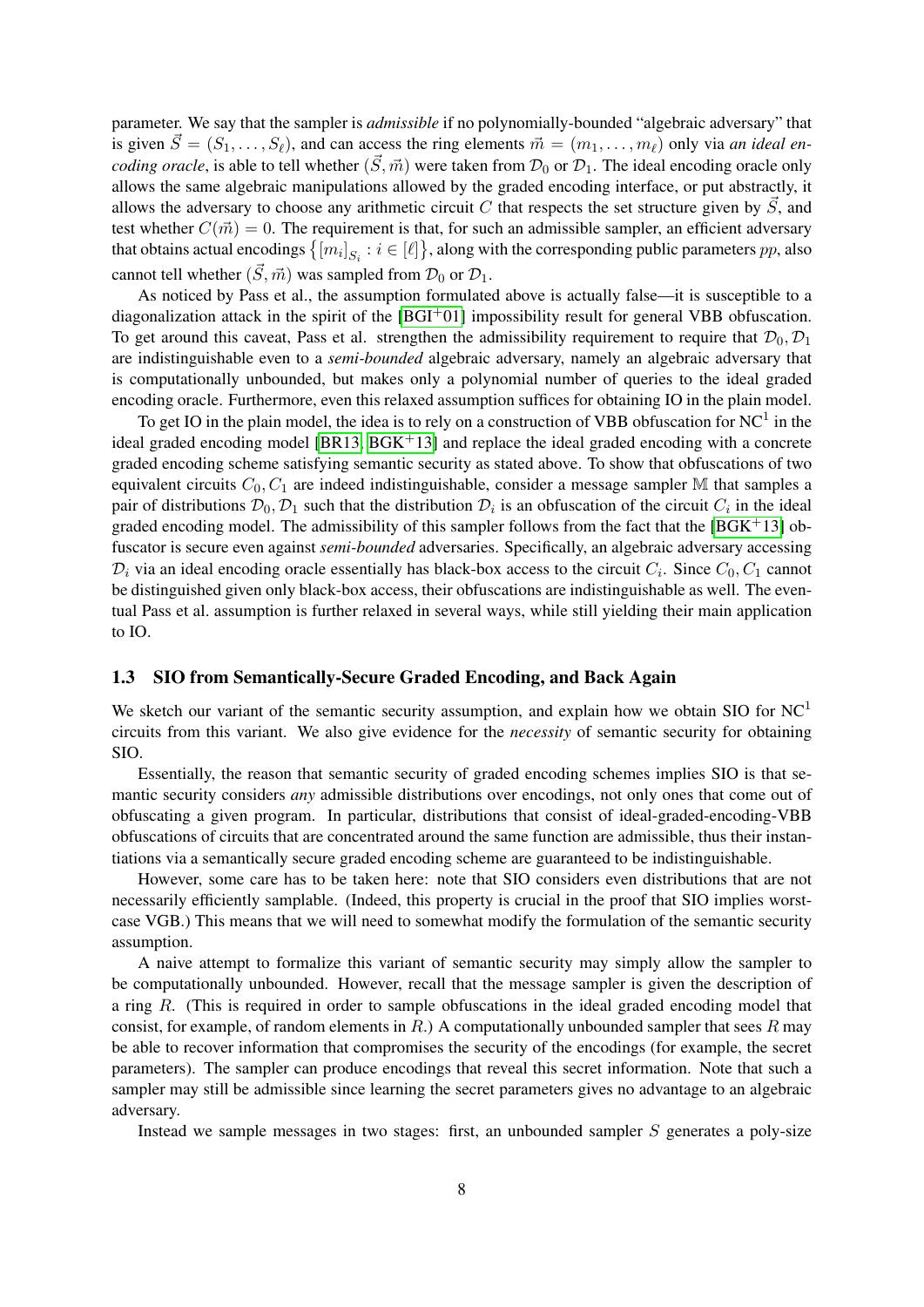auxiliary input string s; second, an *efficient* encoder M gets the ring R and the auxiliary input string s, and generates the final samples. We call this variant *strong-sampler semantic security.*

Theorem 1.2 (informal). *Let* O *be any obfuscator for a class* C *of circuits, that is VBB against semibounded adversaries in the ideal graded encoding model. Then instantiating the graded encoding oracle* with a strong-sampler semantically-secure graded encoding scheme results in an obfuscator  $\mathcal{O}'$  that is *SIO for* C *in the plain model.*

Then, relying on the Barak et al. obfuscation for NC<sup>1</sup> in the ideal graded encoding model [\[BGK](#page-40-8)<sup>+</sup>13] (which is indeed VBB against semi-bounded adversaries), we obtain the following corollary.

Corollary 1.1 (informal). *Assume there exists a strong-sampler semantically-secure encoding scheme. Then there exists SIO for NC*<sup>1</sup> *.*

We also give evidence for the *necessity* of semantically-secure graded encoding schemes for obtaining VGB. To this end, we focus on a version of graded encoding with restricted functionality called *mutlilinear jigsaw puzzles* [\[GGH](#page-40-4)+13b]. Unlike graded encodings, in mutlilinear jigsaw puzzles, encodings can only be generated together with the system parameters. We refer to the public parameters, together with the set of initialized encodings, as a puzzle. Instead of performing individual permitted operations over the encodings, all the jigsaw puzzle user can do is to specify an arithmetic circuit  $C$  that respects the set structure of the initialized encodings, and test whether C evaluates to 0 on these encodings or not. Semantic security of mutlilinear jigsaw puzzles is defined similarly to the graded encoding case. Despite their restricted functionality, semantically-secure mutlilinear jigsaw puzzles can replace graded encodings in our construction of SIO for  $NC<sup>1</sup>$ .

We observe that the existence of semantically-secure jigsaw puzzles is implied by VGB obfuscation for all circuits. To see why this is the case, consider the circuit  $P$  that has a set of ring elements  $\vec{m} = (m_1, \ldots, m_\ell)$  hardwired into it, together with the corresponding sets  $\vec{S} = (S_1, \ldots, S_\ell)$ . The circuit P takes as input an arithmetic circuit C that respects the set structure given by  $\vec{S}$ , and tests whether  $C(\vec{m}) = 0$ . To initialize a puzzle from a set of encodings  $(\vec{S}, \vec{m})$  we simply VGB obfuscate the circuit P.

#### <span id="page-8-0"></span>1.4 More on Semantic Security

Next we discuss our results pertaining to the study of semantic security of graded encoding schemes. The negative results discussed below hold even for the basic notion of semantic security, where the message sampler is of polysize.

SAT lower bounds. As additional evidence to the power of semantically-secure graded encodings, we observe that they imply an exponential lower-bound for Circuit-SAT. Specifically, there do no exist SAT solvers that run in time  $2^{o(n)} \cdot \text{poly}(|C|)$ , for a boolean circuit C with n input variables. To show this lower bound, we rely on a result by Wee [\[Wee05\]](#page-41-5) that shows a similar lower from any point function obfuscation.

Efficiency limitations via a generic attack. We present an attack against any graded encoding scheme satisfying certain efficiency properties. Before specifying these efficiency properties, let us first describe the high-level idea behind the attack, from which they emerge.

Let  $C_{b,r}$  be a circuit associated with a bit b and ring element  $r \in R$ . The circuit  $C_{b,r}$  reveals the bit b only when given as input some public parameters  $pp$  and a proper encoding of r with respect to pp. The corresponding admissible sampler M would then sample from one of two distributions  $\mathcal{D}_0, \mathcal{D}_1$ , where sampling from  $\mathcal{D}_b$  is done by sampling a random r and outputting a vector of ring elements  $\vec{m}$ , that represents an ideal obfuscation of  $C_{b,r}$ , and the additional element r. Intuitively, a semi-bounded, algebraic adversary with ideal access to  $(\vec{m}, r)$  gains no more than oracle-access to  $C_{b,r}$  and since it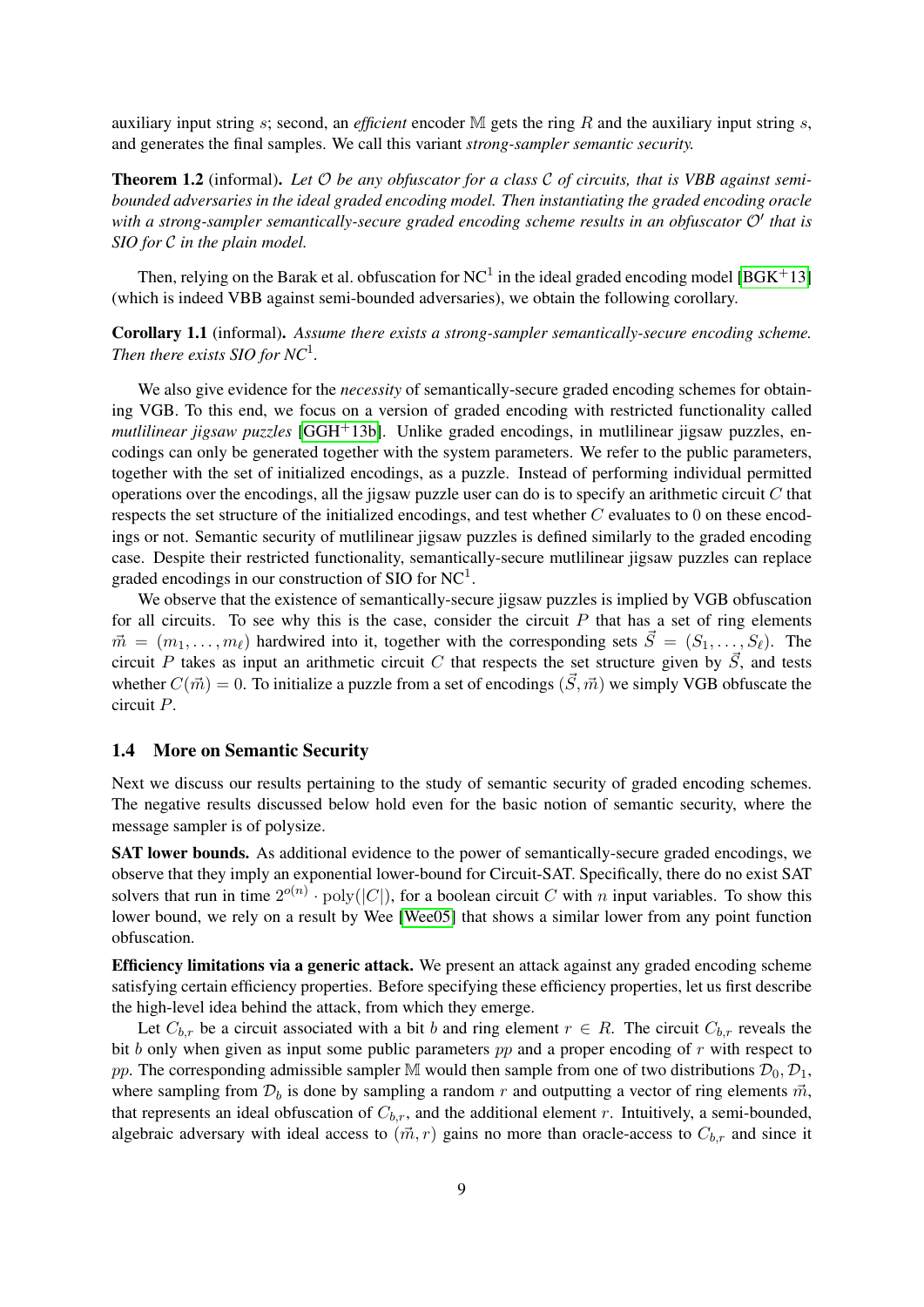cannot recover r, it cannot learn the bit  $b$ <sup>[4](#page-9-1)</sup>. In contrast, the real world distinguisher, which is given the public parameters  $pp$  and an actual encoding of  $r$ , can simply run the obfuscation on  $pp$  and the encoding of r, and learn b.

The above attack is applicable for graded encoding schemes that possess certain efficiency properties. First, since we only have ideal obfuscation against semi-bounded adversaries for  $NC<sup>1</sup>$ , the circuit  $C_{b,r}$  should be implementable in NC<sup>1</sup>. Second, it is required that the size of the public parameters pp and the size of an encoding do not grow with the size of the universe set  $k$ . Indeed, in order to obfuscate  $C_{b,r}$  in the ideal graded encoding model, it is required that k is appropriately large (in particular, larger than the circuit's input). Thus, the size of the public parameters and encodings received by  $C_{b,r}$  must be independent of  $k$ .<sup>[5](#page-9-2)</sup>

Both of the above efficiency requirements are not satisfied by the candidate constructions of [\[GGH13a,](#page-40-5) [CLT13\]](#page-40-6) in their current forms. Indeed, for these schemes it is not known how to implement  $C_{b,r}$  in NC<sup>1</sup>. Also, in these schemes the size of the public parameters and encodings does grow with the size of the universe set  $k$ . Still, this attack motivates us to consider more restricted notions of semantically-secure graded encoding.

Bounded semantic security. To get around diagonalization attacks such as the one described above, we suggest a relaxation of semantic security where there is a fixed polynomial bound on the length of the elements vector produced by the admissible sampler. This bound is fixed a a-priori before the encoding scheme's parameters, such as the size of the universe set k, are chosen. This relaxed definition is sufficient for all of our applications. It also appears to be resilient to diagonalization attacks.

Other relaxations of semantic security. We also discuss several other relaxations of the semanticsecurity definition that were considered by Pass et al. [\[PTS13\]](#page-41-4) (and are already embedded into their main definition of semantic security). We show that under any combination of these relaxations, the positive implications to obfuscation still hold. For most combinations we do this generically given any VBB obfuscation construction in the ideal graded encoding model.

SIO from new assumptions? Pass et al. also consider an alternative version of semantic security, where instead of requiring indistinguishability with respect to *any* admissible sampler, it is only required for a *single* specific sampler (that depends on the obfuscation construction). Gentry et al. [\[GLSW14\]](#page-40-13) recently constructed IO based on a new, construction-independent assumption of a different flavor. Getting IO from these assumptions involves an exponential loss in security, and they are therefore incomparable to the assumption discussed here. Whether these assumptions suffice for constructing SIO is left for future research to ascertain.

Organization. Section [2](#page-9-0) reviews the definitions of VBB, VGB and IO. Section [3](#page-11-0) defines SIO and shows its equivalence to VBB for concentrated circuit distributions. Section [4](#page-12-0) constructs worst case VGB and VBB obfsucators from SIO. Section [5](#page-18-0) shows that SIO is equivalent to IO and average-case VGB for evasive sub-collections. Section [6](#page-23-0) constructs SIO from semantically-secure graded encoding schemes. Finally, Section [7](#page-29-0) studies the semantic security assumption.

## <span id="page-9-0"></span>2 Obfuscation: VBB, VGB, Indistinguishability

We review three basic definitions of obfuscation that are used throughout the paper. We start by defining the functionality requirement, which all the notions share, and then define different security notions.

**Definition 2.1** (Functionality). *A PPT algorithm*  $\mathcal{O}$  *is an obfuscator for a collection of circuits*  $\mathcal{C}$  =

<span id="page-9-1"></span><sup>&</sup>lt;sup>4</sup>This argument is a bit oversimplified; indeed, to argue that one cannot learn b given oracle access to r, we should also deal with the case that the adversary queries with improper public parameters and encodings.

<span id="page-9-2"></span><sup>5</sup>We thank Rafael Pass for pointing this out.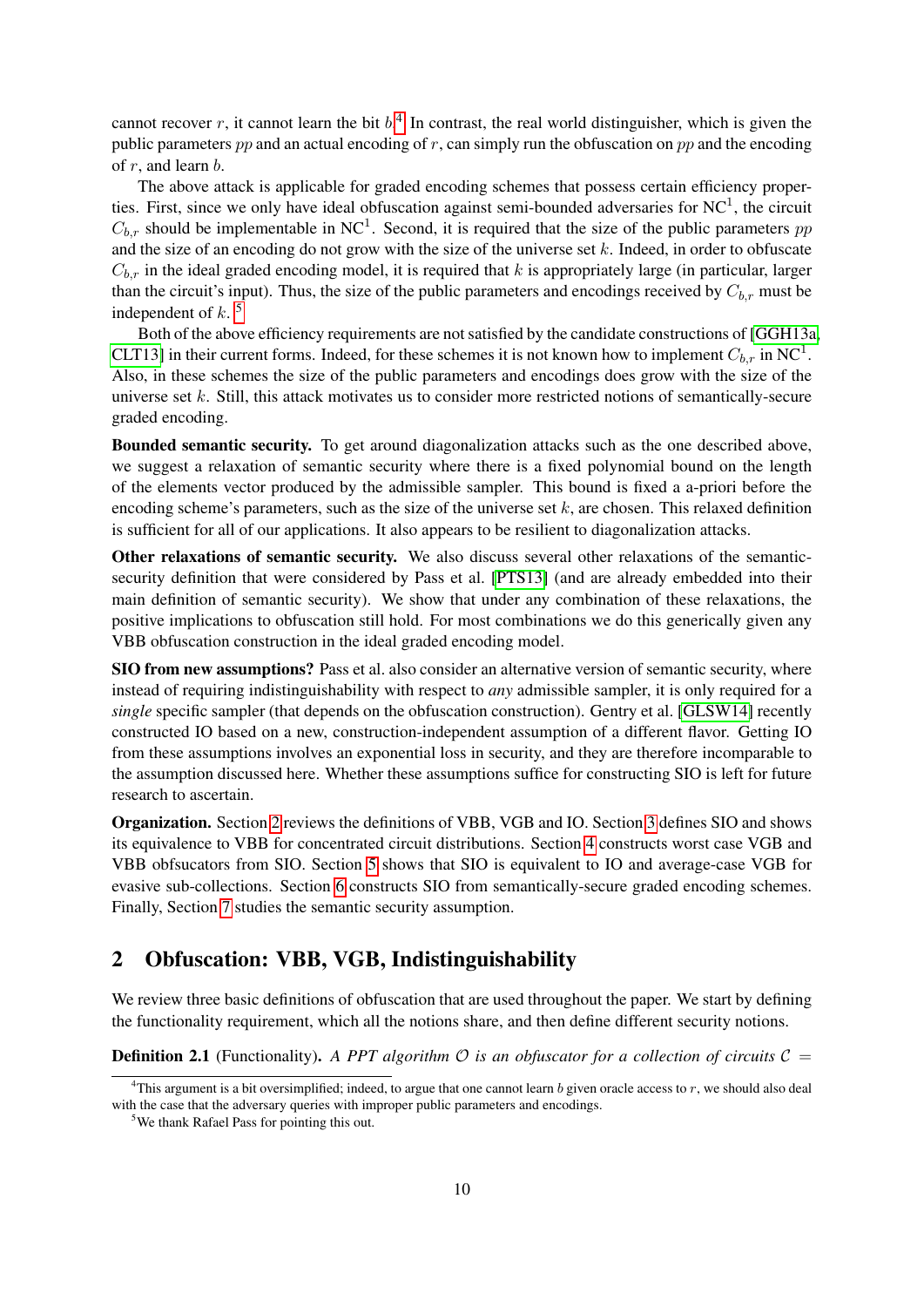$\bigcup_{n\in\mathbb{N}}\mathcal{C}_n$ , if for any  $C\in\mathcal{C}$ ,

$$
\Pr_{\mathcal{O}}\left[\forall x:\mathcal{O}(C)(x) = C(x)\right] = 1.
$$

**VBB and VGB Obfuscation.** Virtual Black Box (VBB) obfuscation [\[BGI](#page-40-0)+01] guarantees that an obfuscated circuit  $\mathcal{O}(C)$  does not reveal any predicate  $\pi(C)$  that cannot be learned by an efficient simulator that is given only black-box access to C. The basic definition is *worst-case* in the sense that the simulator needs to be successful for any circuit in a given circuit collection. We later also address an *average-case* notion. In the definition below we use a slightly weaker definition than the standard one, and allow the simulator to depend on the distinguishing probability p.

<span id="page-10-0"></span>**Definition 2.2** (Worst-case VBB Obfuscation). *An obfuscator*  $\cal O$  *for a collection of circuits*  $\cal C=\bigcup_{n\in\mathbb N}C_n$ *is worst-case VBB if for every poly-size adversary* A*, and polynomial* p*, there exists a poly-size simulator S*, such that for every  $n \in \mathbb{N}$ , every predicate  $\pi$  :  $\mathcal{C}_n \to \{0,1\}$ , and every  $C \in \mathcal{C}_n$ :

$$
\left| \Pr_{\mathcal{A}, \mathcal{O}}[\mathcal{A}(\mathcal{O}(C)) = \pi(C)] - \Pr_{\mathcal{S}}[\mathcal{S}^C(1^n) = \pi(C)] \right| \le 1/p(n) .
$$

Virtual Grey Box (VGB) obfuscation [\[BC10\]](#page-40-3) relaxes VBB by allowing the simulator to have unbounded computational power, but still only a bounded number of oracle queries to C.

<span id="page-10-1"></span>**Definition 2.3** (Worst-case VGB Obfuscation). *An obfuscator*  $\cal O$  *for a collection of circuits*  $\cal C=\bigcup_{n\in\mathbb N}C_n$ *is worst-case VGB if for every poly-size adversary* A*, and polynomial* p*, there exists an unbounded simulator* S, and a polynomial q, such that for every  $n \in \mathbb{N}$ , every predicate  $\pi$  :  $\mathcal{C}_n \to \{0,1\}$ , and  $C \in \mathcal{C}_n$ :

$$
\left| \Pr_{\mathcal{A}, \mathcal{O}}[\mathcal{A}(\mathcal{O}(C)) = \pi(C)] - \Pr_{\mathcal{S}}[\mathcal{S}^{C[q(n)]}(1^n) = \pi(C)] \right| \le 1/p(n) ,
$$

*where*  $C[q(n)]$  *is an oracle that allows at most*  $q(n)$  *queries.* 

We also consider relaxed versions of VBB and VGB, where the corresponding guarantee only holds for a random circuit sampled from a distribution, rather than for any circuit.

<span id="page-10-2"></span>Definition 2.4 (Average-case obfuscation). *Each of Definitions [2.2,](#page-10-0)[2.3](#page-10-1) is said to hold in the average* case, for a distribution ensemble  $\tilde{C} = \bigcup_{n \in \mathbb{N}} \tilde{C}_n$  on the collection  $C = \bigcup_{n \in \mathbb{N}} C_n$ , if each of the corresponding probability statements is over a random  $C \leftarrow \tilde{\mathcal{C}}_n$ , rather than required for every  $C \in \mathcal{C}$ .

Remark 2.1 (Simulation accuracy). *In the above definitions (and throughout the paper), the simulator* S*, and in VGB, also its number of queries* q*, are allowed to depend on the required simulation accuracy* 1/p(n)*. This definition is stronger than the VBB definition in common also to all previous works that have established worst-case VBB or VGB (for specific classes), but is weaker then the original definition of [\[BGI](#page-40-0)*+*01] where the same simulator* S *should be* 1/p(n)*-accurate for all polynomials* p *(for large enough security parameter* n*).*

Indistinguishability Obfuscation. We next define the notion of indistinguishability obfuscation, introduced in  $[BGI^+01]$  $[BGI^+01]$ .

**Definition 2.5** (Indistinguishability obfuscation [\[BGI](#page-40-0)<sup>+</sup>01]). An obfuscator for C is said to be an indistinguishability obfuscator *for* C*, denoted by* iO*, if for any poly-size distinguisher* D*, there exists a negligible function*  $\mu$  *such that for all*  $n \in \mathbb{N}$ , and any two circuits  $C_0, C_1 \in C_n$  of the same size and *functionality,*

$$
Pr[b \leftarrow \{0, 1\}; \mathcal{D}(C_0, C_1, i\mathcal{O}(C_b)) = b] \le \frac{1}{2} + \mu(n) .
$$

It can be readily seen that if an obfuscator  $\mathcal O$  is VBB for a function collection  $\mathcal C$  then it is also VGB for C. Furthermore, if  $\mathcal O$  is VGB for C then it is also an indistinguishability obfuscator for C.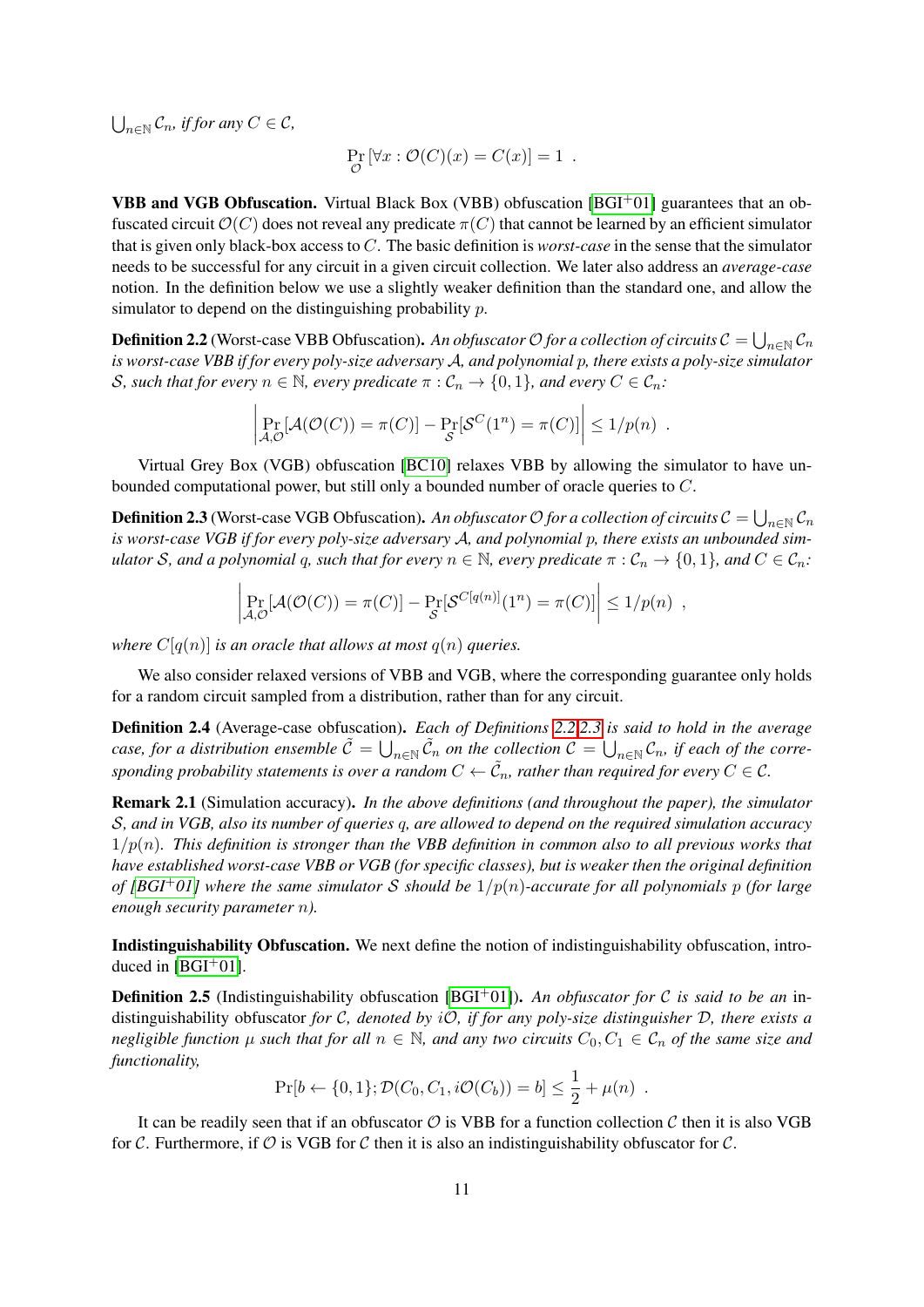### <span id="page-11-0"></span>3 Strong Indistinguishability Obfuscation

In this section we define the notion of strong indistinguishability obfuscation (SIO). We start by defining the notion of concentrated distributions over circuits.

**Concentrated Circuit Distributions.** At a high-level, a distribution ensemble  $\tilde{C}$ , over a circuit collection  $C$ , is *concentrated*, if given polynomially many oracle queries to a random circuit  $C$  from the distribution, it is information theoretically hard to find an input x such that C does not agree with maj<sub> $\tilde{C}$ </sub> on the point x, where maj<sub> $\tilde{\sigma}$ </sub> is the common output of circuits distributed according to  $\tilde{C}$ . If  $\tilde{C}$  corresponds to the uniform distribution on some collection  $C$ , maj<sub> $\tilde{C}$ </sub> is simply the majority vote. Concentrated distributions naturally generalize the concept of *evasive distributions* studied in [\[BBC](#page-40-12)+14], in which the majority is always the all-zero function, i.e.  $\text{maj}_{\tilde{C}} \equiv 0$ .

<span id="page-11-2"></span>**Definition 3.1** (Concentrated circuit distributions). Let  $C = \bigcup_{n \in \mathbb{N}} C_n$  be a circuit collection, where  $\mathcal{C}_n$  consists of circuits  $C: \{0,1\}^n \to \{0,1\}$  of size  $\text{poly}(n)$ , and let  $\tilde{\mathcal{C}}_n$  be a distribution on  $\mathcal{C}_n$ . Let  $\text{maj}_{\tilde{\mathcal{C}}_n}(x) := \lfloor \mathbb{E}_{C \leftarrow \tilde{\mathcal{C}}_n} C(x) \rceil$  be the common output at point x of circuits drawn from  $\tilde{\mathcal{C}}_n$ .

*1. For any*  $\varepsilon \in [0,1]$ ,  $\tilde{\mathcal{C}}_n$  *is said to be*  $\varepsilon$ *-concentrated if* 

$$
\max_{x \in \{0,1\}^n} \Pr_{C \leftarrow \tilde{C}_n} \left[ C(x) \neq \text{maj}_{C_n}(x) \right] \leq \varepsilon.
$$

- 2.  $\tilde{C}$  *is said to be concentrated if for some negligible*  $\mu(\cdot)$ , and any  $n \in \mathbb{N}$ ,  $\tilde{C}_n$  *is*  $\mu(n)$ -concentrated.
- 3.  $\tilde{C}$  is said to be evasive if it is concentrated, and for any  $n \in \mathbb{N}$  and any  $x \in \{0,1\}^n$ ,  $\text{maj}_{\tilde{\mathcal{C}}_n}(x) = 0$ .
- *4. We say that the collection* C *itself is concentrated (evasive) if the uniform distribution ensemble on circuits in* C *is concentrated (evasive).*

Strong Indistinguishability Obfuscation. Strong Indistinguishability Obfuscation requires that indistinguishability holds, even when  $C_0$  and  $C_1$  do not necessarily compute the exact same function, but are taken from two distributions  $\tilde{C}_n^0$  and  $\tilde{C}_n^1$  that are concentrated around the same function; namely,  $\text{maj}_{\tilde{C}_n^0} \equiv \text{maj}_{\tilde{C}_n^1}$ :

<span id="page-11-1"></span>Definition 3.2 (Strong indistinguishability obfuscation). *An obfuscator for* C *is said to be a* strong indistinguishability obfuscator *for* C*, denoted by* iO<sup>∗</sup> *, if for any two concentrated distribution ensembles*  $\tilde{C}^0$ ,  $\tilde{C}^1$  *on* C, such that  $\forall n \in \mathbb{N} : maj_{\tilde{C}_n^0} \equiv maj_{\tilde{C}_n^1}$ , and any poly-size distinguisher D, there exists a *negligible function*  $\mu$  *such that for all*  $n \in \mathbb{N}$ ,

$$
Pr[b \leftarrow \{0, 1\}; (C_0, C_1) \leftarrow (\tilde{C}_n^0, \tilde{C}_n^1); \mathcal{D}(i\mathcal{O}^*(C_b)) = b] \le \frac{1}{2} + \mu(n) .
$$

**Remark 3.1.** Above, we do not require that the distributions  $\tilde{C}^0$ ,  $\tilde{C}^1$  are efficiently samplable. We can *also consider a weaker definition where this restriction is added. Later we show that this weaker version can be obtained from a weaker notion of semantic security (see Remark [6.4\)](#page-26-0).*

We observe that any SIO obfuscator for C is also an IO obfuscator for C. Indeed, for any two circuits  $C_0, C_1$  of equivalent functionality, each of these circuits on its own is trivially concentrated around their common functionality.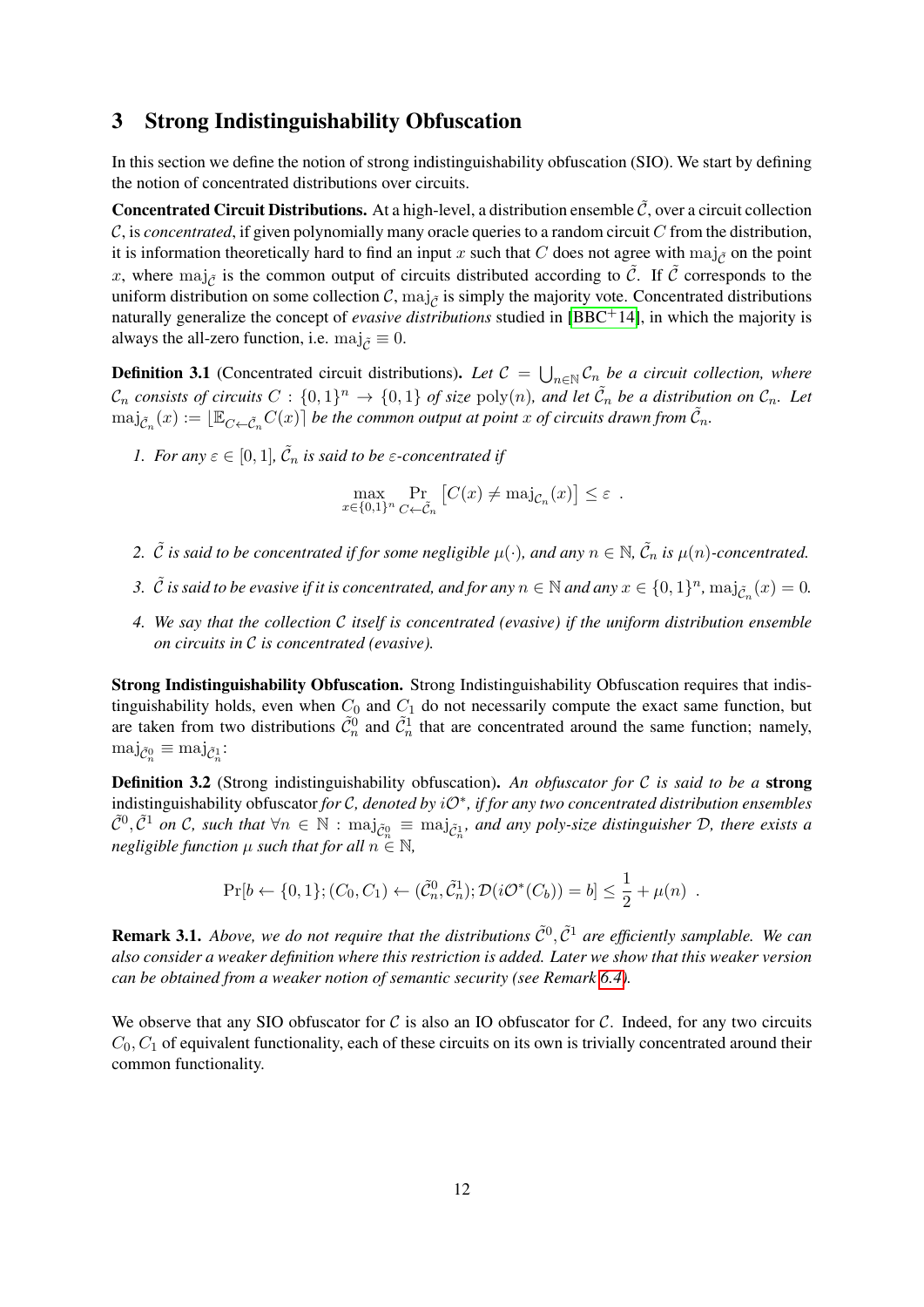## <span id="page-12-0"></span>4 SIO is Equivalent to Worst-Case VGB

In this section, we prove that the notion of strong indistinguishability obfuscation (SIO) is equivalent to VGB. Clearly, any VGB obfuscator for a class  $\mathcal C$  is also a SIO for  $\mathcal C$ . We show that the converse is true as well. Namely, we show that any strong indistinguishability obfuscator  $\mathcal O$  for a class  $\mathcal C$  of circuits is a worst-case VGB obfuscator for  $C$ . In addition, we show that for classes  $C$  with some additional properties,  $O$  is in fact worst-case VBB. We refer the reader to Section [1.1](#page-4-0) for an overview.

#### <span id="page-12-1"></span>4.1 Definitions and Statement of Main Theorem

**Notation and terminology.** For a function  $f: \{0,1\}^n \to \{0,1\}$ , we say that a point  $x \in \{0,1\}^n$ separates a circuit C from f if  $C(x) \neq f(x)$ . We say that a set  $L \subseteq \{0,1\}^n$  separates C from f, if some  $x \in L$  separates C from f. Given a circuit collection K, we say that L separates K from f, if L separates any  $C \in \mathcal{K}$  from f. Recall, that we say that a collection  $\mathcal{K}$  is concentrated if the uniform distribution on K is concentrated around its majority function  $\text{maj}_{\mathcal{K}}$ .

Definition 4.1 (Majority-separating oracle). *Let* C *be a collection of boolean circuits defined over*  $\{0,1\}^n$ , let  $C \in \mathcal{C}$ , and let  $\varepsilon > 0$ . An oracle S is said to be  $(\mathcal{C},C,\varepsilon)$ -separating if given any  $\varepsilon$ *concentrated sub-collection*  $K \subseteq \mathcal{C}$ *, represented by a circuit that samples uniform elements in* K,  $\mathbb{S}(K)$ *outputs a point*  $x \in \{0,1\}^n$  *that separates* C *from*  $\text{maj}_\mathcal{K}$ *, or*  $\perp$  *if no such point exists.* 

Remark 4.1. *In the above definition, and throughout this section, we often abuse notation and denote by* K *both the sub-collection and the circuit that samples uniform elements from the sub-collection.*

<span id="page-12-4"></span>**Definition 4.2** (Learnability by majority-separating oracles). A collection  $C = \bigcup_{n \in \mathbb{N}} C_n$  of boolean  $circuits$  is said to be  $(t, \vec{c}, s, \varepsilon)$ -learnable by a majority-separation oracle if there exists a deterministic *oracle-aided machine*  $\mathcal L$  *such that, given oracle access to*  $C \in \mathcal C_n$  *and a*  $(\mathcal C_n, C, \varepsilon(n))$ *-separating oracle* S,  $\mathcal{L}^{C, \mathbb{S}}(1^n)$  *outputs*  $\hat{C} \in \mathcal{C}_n$  of equivalent functionality to C, in time  $t(n)$ , using at most  $s(n)$  queries to  $\mathbb{S}$ *, and at most*  $\vec{c}_i(n)$  *queries to* C *between the*  $i - 1$ *-st and the i*-th calls to  $\mathbb{S}$ *.* 

Our main technical theorem shows that any strong indistinguishability obfuscator for a circuit collection C that is learnable via a majority separation oracle is also a worst-case simulation-based obfuscator. The size and query complexity of the worst-case simulator, in particular whether it is a VBB or VGB simulator, is determined by the learnability parameters  $(t, \vec{c}, s, \varepsilon)$ .

<span id="page-12-3"></span>**Theorem 4.1.** Let  $C = \bigcup_{n \in \mathbb{N}} C_n$  be a circuit collection that is  $(t, \vec{c}, s, \frac{1}{q})$ -learnable by a majority*separating oracle, for some polynomial* q*. Let* O *be a strong indistinguishability obfuscator for* C*, let* A *be a boolean poly-size adversary, and let* p *be a polynomial. Then* (A, p) *has a simulator* S *of size*  $O(|A|+t\cdot s\cdot q^s\cdot \prod_{i=1}^s 2^{\vec{c}_i})$  with  $O(||\vec{c}||_1+q\cdot s)$  *oracle queries. The simulator works in the worst-case for any*  $C \in \mathcal{C}$ *.* 

In Section [4.3](#page-15-0) we show that any circuit collection C is indeed  $(t, \vec{c}, s, \frac{1}{q})$ -learnable, for some setting of parameters (where  $\|\vec{c}\|_1, q, s$  are polynomially bounded).

#### <span id="page-12-2"></span>4.2 Proof of Theorem [4.1](#page-12-3)

Fix C,  $\mathcal{O}, \mathcal{A}, p$  satisfying the conditions of the theorem. The proof of the theorem will rely on the following key lemma that essentially shows that the set of circuits, whose obfuscation A can  $1/p$ -distinguish, can always be separated from the majority of circuits by a small separating set.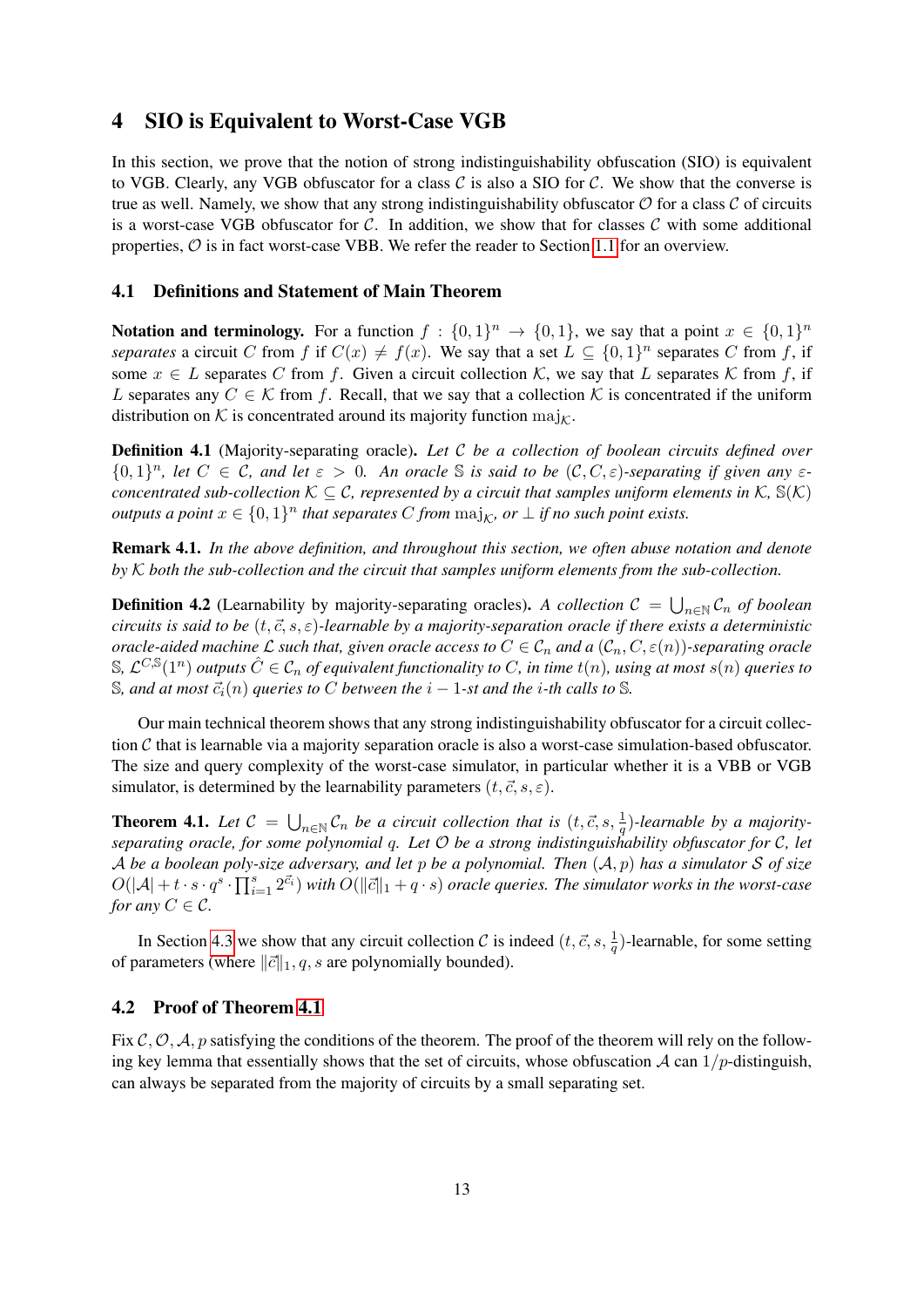<span id="page-13-0"></span>**Lemma 4.1.** *There exists a polynomial q, such that for any*  $n \in \mathbb{N}$ *, and any*  $\frac{1}{q(n)}$ -concentrated sub- $\text{collection } \mathcal{K} \subseteq \mathcal{C}_n$ , there exists a set  $L_\mathcal{K} \subseteq \{0,1\}^n$  of size at most  $q(n)$ , such that for any  $C \in \mathcal{K}$  that is *not separated from*  $\text{maj}_K$  *by*  $L_K$ *:* 

$$
\left|\Pr[\mathcal{A}(\mathcal{O}(C)) = 1] - \Pr_{C' \leftarrow \mathcal{K}}[\mathcal{A}(\mathcal{O}(C')) = 1]\right| \le 1/p(n) ,
$$

*where the probability is also over the coins of* A *and* O*.*

*Proof.* For any  $n \in \mathbb{N}$ , and sub-collection  $\mathcal{K} \subseteq \mathcal{C}_n$ , let us denote by  $\mathbb{D}^b(\mathcal{K})$  the collection of all circuits  $C \in \mathcal{K}$  such that

$$
(-1)^b \left( \Pr[\mathcal{A}(\mathcal{O}(C)) = 1] - \Pr_{C' \leftarrow \mathcal{K}}[\mathcal{A}(\mathcal{O}(C')) = 1] \right) \ge 1/p(n) ;
$$

namely,  $\mathbb{D}(\mathcal{K}) := \mathbb{D}^0(\mathcal{K}) \cup \mathbb{D}^1(\mathcal{K})$  consist of all the "distinguishable circuits" in  $\mathcal{K}$ .

Assume towards contradiction that the lemma does not hold with respect to  $A$  and  $p$ . Then there exists a super-polynomial function  $T(n) = n^{\omega(1)}$ , such that for an infinite sequence  $\mathbb{N}^* \subseteq \mathbb{N}$ , and any  $n \in \mathbb{N}^*$ , there exists a  $\frac{1}{T(n)}$ -concentrated sub-collection  $\mathcal{K}_n \subseteq \mathcal{C}_n$  such that any set  $L_{\mathcal{K}_n}$  separating the distinguishable circuits  $\mathbb{D}^0(\mathcal{K}_n) \cup \mathbb{D}^1(\mathcal{K}_n)$  from  $\text{maj}_{\mathcal{K}_n}$  is of size greater than  $T(n)$ . In particular, for some  $b_n \in \{0,1\}$ , any set separating  $\mathbb{D}^{b_n}(\mathcal{K}_n)$  from  $\text{maj}_{\mathcal{K}_n}$  is of size greater than  $T(n)/2$ . For ease of notation, let us assume throughout that  $b_n = 0$ , and simply denote  $\mathbb{D}(\mathcal{K}_n) = \mathbb{D}^0(\mathcal{K}_n)$ . (This is indeed WLOG, by flipping the output of  $A$  if needed.)

**Claim 4.1.** For any  $n \in \mathbb{N}^*$ , there exists a non-empty concentrated sub-collection  $\mathbb{D}^*(\mathcal{K}_n) \subseteq \mathbb{D}(\mathcal{K}_n)$ . *Specifically,*

$$
\max_{x \in \{0,1\}^n} \left\{ \Pr_{C \leftarrow \mathbb{D}^*(\mathcal{K}_n)} \left[ C(x) \neq \mathrm{maj}_{\mathcal{K}_n}(x) \right] \right\} \le \alpha(n) := \frac{2 \log |\mathcal{C}_n|}{T(n)}.
$$

*Proof.* We describe an iterative process that results in the required  $\mathbb{D}^*(\mathcal{K}_n)$ . Let  $\mathbb{D}_0 = \mathbb{D}(\mathcal{K}_n)$ , and let  $L_0 = \emptyset$ . Given  $\mathbb{D}_i$ , we define  $\mathbb{D}_{i+1}$  as follows. If  $\mathbb{D}_i$  satisfies the property given by the claim, output  $\mathbb{D}^*(\mathcal{K}_n) = \mathbb{D}_i$ . Otherwise, there exists a point  $x_i \in \{0,1\}^n$  that separates an  $\alpha(n)$ -fraction of the circuits in  $\mathbb{D}_i$  from  $\text{maj}_{\mathcal{K}_n}$ . Then, add  $x_i$  to current partial separating set  $L_{i+1} = L_i \cup \{x_i\}$ , and let  $\mathbb{D}_{i+1} \subseteq \mathbb{D}_i$ be the sub-collection that is not separated from  $\text{maj}_{\mathcal{K}_n}$  by  $x_i$ .

Note that this process ends after at most  $T(n)/2$  steps (we do not require that it is efficient). Indeed, it holds that for  $i \leq T(n)/2$  and for  $\alpha = \frac{2 \log |\mathcal{C}_n|}{T(n)}$  $\frac{\log |\mathcal{C}_n|}{T(n)},$ 

$$
|\mathbb{D}_i| \le (1 - \alpha(n))^i |\mathbb{D}| \le \left(1 - \frac{2 \log |\mathcal{C}_n|}{T}\right)^{T/2} |\mathcal{C}_n| < 2^{-\log |\mathcal{C}_n|} \cdot |\mathcal{C}_n| \le 1.
$$

Moreover, this process must end with a non-empty set. This is the case since otherwise after  $T(n)/2$ steps we separated all of the original  $\mathbb{D}(\mathcal{K}_n)$  from  $\text{maj}_{\mathcal{K}_n}$  with a set  $L_{T(n)/2} \subseteq \{0,1\}^n$  of size less than  $T(n)/2$ . This contradicts the fact that  $\mathbb{D}(\mathcal{K}_n)$  cannot be separated from  $\min_{\mathcal{K}_n}$  by  $T(n)/2$  elements or less.  $\Box$ 

We now show how to violate the fact that  $\mathcal O$  is a SIO obfuscator for  $\mathcal C$ . Consider the concentrated sub-collections  $\mathcal{D}^* = \bigcup_{n \in \mathbb{N}^*} \mathbb{D}^*(\mathcal{K}_n)$ , and  $\mathcal{K} = \bigcup_{n \in \mathbb{N}} \mathcal{K}_n$ . (Formally, we need to also define these for  $n \in \mathbb{N} \setminus \mathbb{N}^*$ . We can do so in an arbitrary way that will keep them concentrated.) Since both  $\mathbb{D}^*(\mathcal{K}_n)$ and  $\mathcal{K}_n$  are concentrated around  $\text{maj}_{\mathcal{K}_n}$ , it suffices to show that A distinguishes

$$
\{\mathcal{O}(C): C \leftarrow \mathcal{K}_n\}_{n \in \mathbb{N}} \text{ from } \{\mathcal{O}(C): C \leftarrow \mathbb{D}^*(\mathcal{K}_n)\}_{n \in \mathbb{N}}.
$$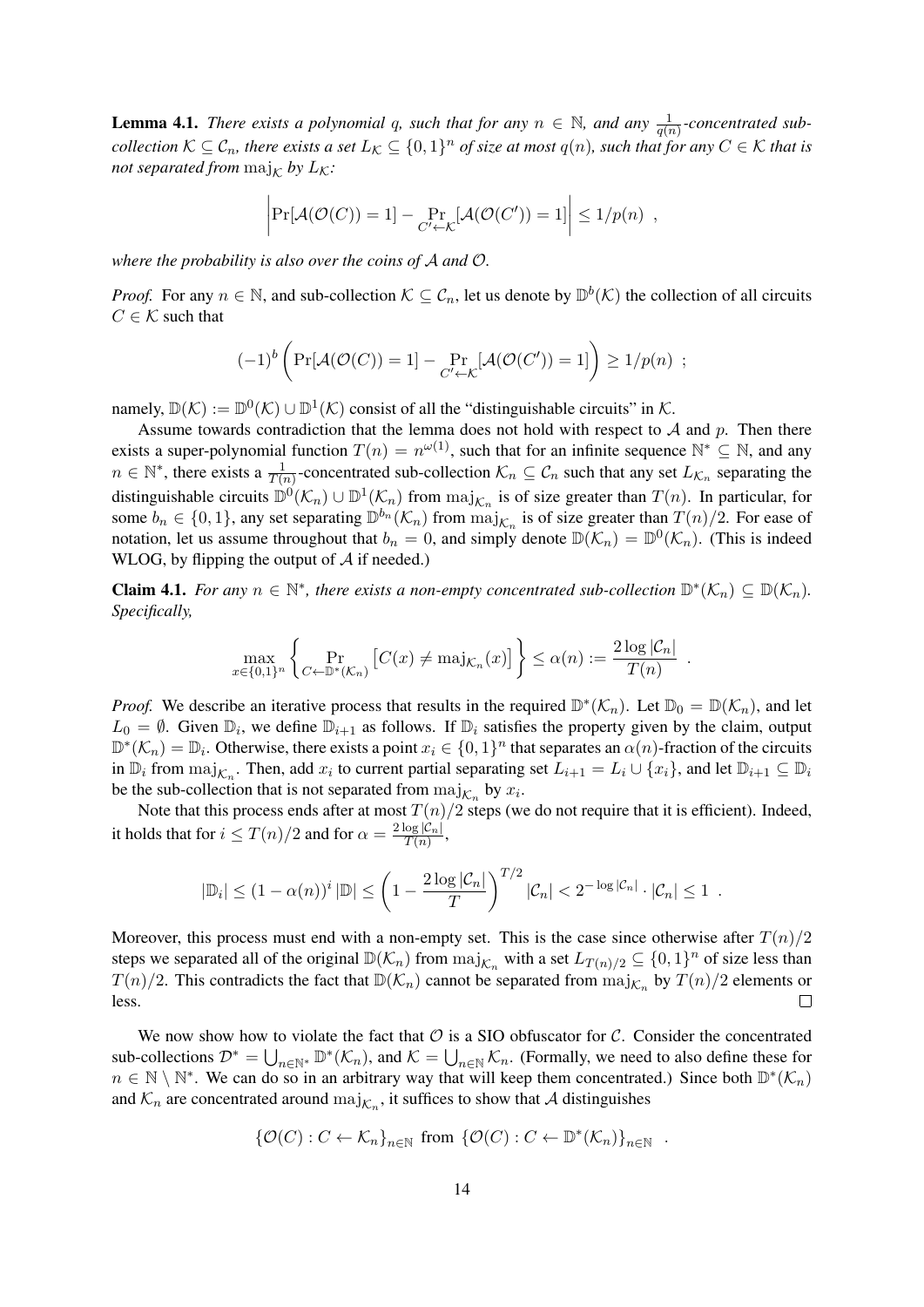Indeed, for any  $n \in \mathbb{N}^*$ 

$$
\Pr_{C \leftarrow \mathbb{D}^*(\mathcal{K}_n)}[\mathcal{A}(\mathcal{O}(C)) = 1] - \Pr_{C \leftarrow \mathcal{K}_n}[\mathcal{A}(\mathcal{O}(C)) = 1] \ge
$$
\n
$$
\min_{C \in \mathbb{D}^*(\mathcal{K}_n)} \Pr[\mathcal{A}(\mathcal{O}(C)) = 1] - \Pr_{C \leftarrow \mathcal{K}_n}[\mathcal{A}(\mathcal{O}(C)) = 1] \ge \frac{1}{p(n)}.
$$

To complete the proof of Theorem [4.1,](#page-12-3) let us fix q to be the polynomial given by Lemma [4.1](#page-13-0) corresponding to  $(A, p)$ , and assume that C is  $(t, \vec{c}, s, \frac{1}{q})$ -learnable by a majority-separating oracle. We next describe the simulator S for  $(A, p)$ , argue its validity, and analyze its complexity.

**Description of S.** Given oracle access to  $C \in \mathcal{C}_n$ , S runs the learner  $\mathcal{L}^{C, \mathbb{S}}(1^n)$  given by Definition [4.2,](#page-12-4) and emulates for  $\mathcal L$  the oracle  $C$  and the majority-separating oracle S. Any call to  $C$  is answered by  $\mathcal S$ using its own oracle to C. Oracle calls to S are handled as follows. Given a sub-collection  $K \subseteq \mathcal{C}_n$  that contains C (represented by a circuit that samples uniform elements in  $K$ ), S first retrieves the set  $L_K$ separating the distinguishable circuits  $\mathbb{D}(\mathcal{K}) \subseteq \mathcal{K}$  from  $\text{maj}_{\mathcal{K}}$ . Then, S queries its oracle C on all the points  $x \in L_K$ , and tests whether  $C(x) = \text{maj}_K(x)$ , namely whether x separates C from  $\text{maj}_K$ .

If S found a separating point x, then it uses it to answer  $\mathcal{L}$ 's query, and continues its emulation. Otherwise, if no point in  $L_K$  separates C from  $\text{maj}_K$ , then S stops the emulation of L, samples a random  $C' \leftarrow \mathcal{K}$ , and outputs the result of running  $\mathcal{A}(\mathcal{O}(C'))$ . In any case, after running  $\mathcal{L}$  for at most  $t(n)$  steps,  $\mathcal L$  would output  $\hat C \in \mathcal C_n$  of equivalent functionality to C, and S outputs the result of running  $\mathcal{A}(\mathcal{O}(\hat{C}))$ .

**Validity.** The validity of S follows from Lemma [4.1](#page-13-0) and the guarantee on  $\mathcal{L}$ . Indeed, by Lemma [4.1,](#page-13-0) if at any point C agrees with  $\text{maj}_{\mathcal{K}}$  on all of  $\mathcal{L}_{\mathcal{K}}$ , then A distinguishes an obfuscation  $\mathcal{O}(C)$  from an obfuscation  $\mathcal{O}(C')$  for a random  $C' \leftarrow \mathcal{K}$  with probability at most  $\frac{1}{p(n)}$ . Otherwise, we successfully implement a  $(\mathcal{C}_n, C, \frac{1}{q(n)})$ -majority-separating oracle S, and learn  $\hat{C} \in \mathcal{C}_n$  of equivalent functionality to  $C$ . Since  $\mathcal O$  is a strong indistinguishability obfuscator, and in particular an indistinguishability obfuscator, A's advantage is also bounded by  $1/p(n)$  in this case.

**Complexity of S.** The queries of S to C include the  $c(n) = \sum_{i=1}^{s(n)} \vec{c}_i(n)$  queries that L makes to C, and  $q(n)$  queries for each of the  $s(n)$  queries made by  $\mathcal L$  to S; indeed, remember that the size of each  $\mathcal L_K$  is bounded by  $q(n)$ . Thus the overall query complexity of S is  $c(n) + s(n) \cdot q(n)$ .

The total size of  $S$  can be bounded by the sum of

- 1. the size of the adversary  $|\mathcal{A}|$ ,
- 2. the total size  $t(n)$  of  $\mathcal{L}$ ,
- 3. the number of sets  $L<sub>K</sub>$  that the simulator may have to use throughout the simulation, times the size  $q(n)$  of each  $L_K$ ,
- 4. the time it takes to compute the values  $\text{maj}_{\mathcal{K}}(x)$  throughout.

We now count the number of sets  $L_K$  necessary for S; for ease of notation, we suppress the security parameter n. Consider the (deterministic) learner  $\mathcal{L}$ , we view its tree of possible executions. Let us view each node at level  $0 \le i \le s$ , as corresponding to the state of  $\mathcal L$  before making  $\vec c_{i+1}$  queries to C and the  $i + 1$ -st query to S. Here a node at the *i*-th level has  $2^{\vec{c}_{i+1}} \cdot q$  sons. Indeed, there are at most  $2^{\vec{c}_{i+1}}$ possible sequences of queries and answers made by  $\mathcal L$  to the oracle C, before the *i*-th query to S; then, each such possible sequence determines a set  $L<sub>K</sub>$  of q values that  $\mathcal L$  will query  $\mathcal S$  on. The overall number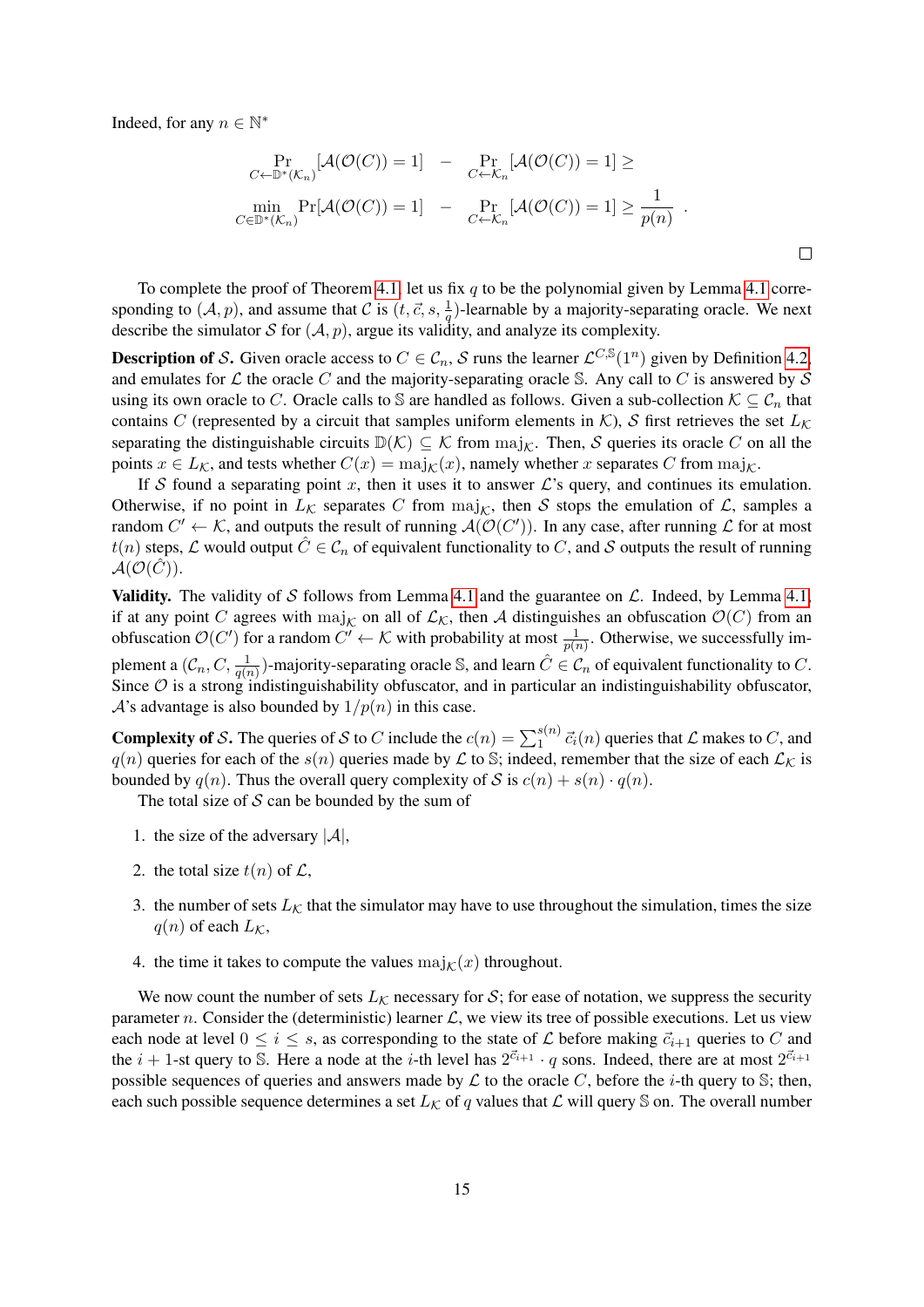of sets  $L_{\mathcal{K}}$  is thus

$$
\sum_{i=0}^{s-1} q^i \cdot \prod_{j=1}^{i+1} 2^{\vec{c}_j} \leq s \cdot q^{s-1} \prod_{i=1}^s 2^{\vec{c}_i} .
$$

Throughout the simulation,  $\text{maj}_K(x)$  is computed at most  $s(n) \cdot q(n)$  times. The computation itself can be done by computing  $C_1(x), \ldots, C_n(x)$ , where each  $C_i \leftarrow \mathcal{K}$  is a random circuit from  $\mathcal{K}$  and taking their majority. This computation errs with negligible probability  $2^{-\Omega(n)}$  (see Claim [5.1\)](#page-22-1).<sup>[6](#page-15-2)</sup> Sampling  $C_i \leftarrow \mathcal{K}$  and computing  $C_i(x)$ , can be done in time at most  $t(n)$  (i.e., the size of  $\mathcal{L}$ ) since we assume that the learner  $\mathcal L$  represents each of its queries  $\mathcal K$  to its majority-separating oracle  $\mathbb S$  by a circuit that samples uniform elements in  $K$ .

This completes the proof of Theorem [4.1.](#page-12-3)  $\Box$ 

#### <span id="page-15-0"></span>4.3 VGB and VBB by Majority-Separation Learning

In this section, we show that any class of circuits is learnable by a majority-separating oracle, with parameters that yield VGB simulation. We then discuss additional classes that can be learned with better parameters, yielding VBB simulation. This includes previously obfuscated classes as well as new ones.

#### <span id="page-15-1"></span>4.3.1 VGB Obfuscation for All Circuits.

We show

<span id="page-15-3"></span>Theorem 4.2. *Let* C *be any circuit collection and let* O *be a strong indistinguishability obfuscator for* C*. Then* O *is also a worst-case VGB obfuscator for* C*.*

To prove Theorem [4.2,](#page-15-3) we show that any circuit collection is learnable by a majority-separating oracle, where the learner is of unbounded size, but only performs a polynomial number of queries to its oracles. Theorem [4.2](#page-15-3) then follows from Theorem [4.1.](#page-12-3)

**Lemma 4.2.** *For any*  $q > 2$ , any circuit collection  $C = \{C_n\}_{n \in \mathbb{N}}$  is  $(t, \vec{c}, s, \frac{1}{q})$ -learnable by a majority*separating oracle for*  $t(n) = \infty$ ,  $s(n) \leq ||\vec{c}(n)||_1 \leq q(n) \cdot \log |\mathcal{C}_n|$ *.* 

*Proof.* We describe the required learner L.  $\mathcal{L}^{C, \mathbb{S}}$  works iteratively; starting from the entire collection  $\mathcal{K}_0 = \mathcal{C}_n$ , it each time reduces the current set of candidates  $\mathcal{K}_i$  to a strict sub-collection  $\mathcal{K}_{i+1} \subsetneq \mathcal{K}_i$ , until it finds a circuit  $\hat{C}$  computing the same function as  $C$ , or  $C$  itself. Specifically, as long as  $\mathcal{K}_i$ contains some x that separates at least a  $\frac{1}{q}$ -fraction of the circuits in  $\mathcal{K}_i$  from  $\text{maj}_{\mathcal{K}_i}$ ,  $\mathcal L$  queries C on x and defines  $\mathcal{K}_{i+1}$  to be the subset of all circuits in  $\mathcal{K}_i$  that agree with C on x. If no such x exists then  $\mathcal{K}_i$  is  $\frac{1}{q}$ -concentrated, in which case  $\mathcal L$  asks the majority-separating oracle S for a point x that separates C from  $maj_{\mathcal{K}_i}$ . If S returns  $\perp$ , then  $C \equiv maj_{\mathcal{K}_i}$  is returned. Otherwise,  $\mathcal L$  queries C on x and continues as before.

It is left to note that, with each query to C of the first type,  $\mathcal{K}_i$  is reduced by a factor of  $(1 - 1/q(n)),$ and with each query of the second type it is reduced by a factor of  $1/q(n) < 1-1/q(n)$ , and thus:

$$
|\mathcal{K}_i| \le (1 - 1/q(n))^i |\mathcal{K}_0| \le 2^{-i/q(n)} |\mathcal{C}_n| \le 2^{\log |\mathcal{C}_n| \cdot (1 - \frac{i}{q(n) \cdot \log |\mathcal{C}_n|})}
$$

.

This implies that L learns some  $\hat{C} \in \mathcal{C}_n$  of equivalent functionality to C after at most  $q(n) \cdot \log |\mathcal{C}_n|$ iterations, and thus  $s(n) \leq ||\vec{c}(n)||_1 \leq q(n) \cdot \log |\mathcal{C}_n|$ .  $\Box$ 

<span id="page-15-2"></span> $6$  Formally, we should account for this error in the simulation accuracy. This can be done by fixing  $q$  that corresponds to  $(A, p/2)$  rather than to  $(A, p)$ .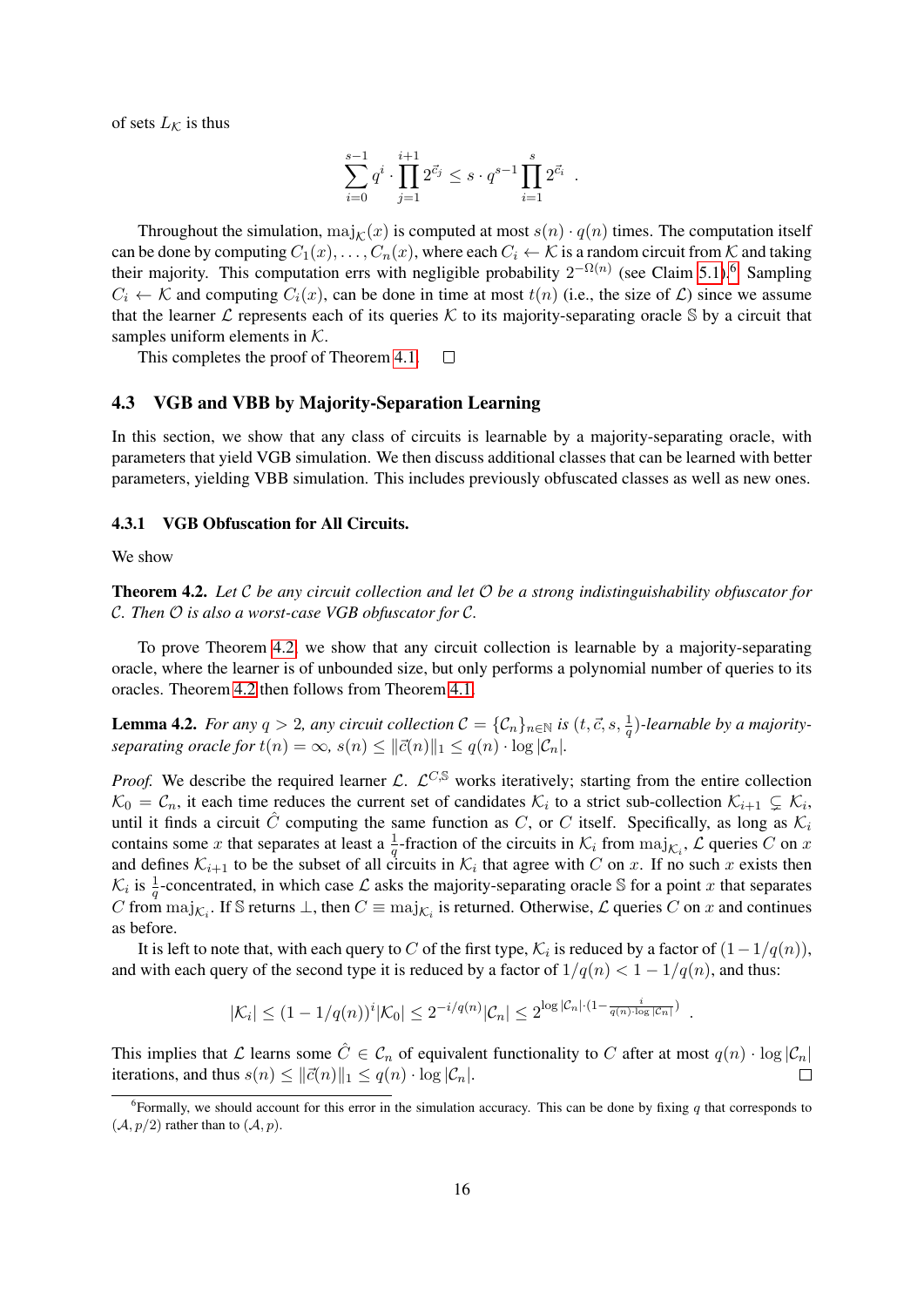#### <span id="page-16-0"></span>4.3.2 VBB Obfuscation for Sets of Constant Size.

A k-set circuit  $C_S$  is associated with a set S of k points, it accepts all points in S, and rejects all other points. A special well-studied case of set circuits is that of point circuits, where  $k = 1$ .

**Definition 4.3** (Set circuits). For a set  $S \subseteq \{0,1\}^n$  of size k, the set circuit  $C_S$  returns 1 for any  $x \in S$ , and 0 for all  $x \notin S$ *.*  $S^k = \bigcup_{n \in \mathbb{N}} S_n^k$ , where  $S_n^k = \{C_S : S \subseteq \{0,1\}^n, |S| = k(n)\}$ , is the collection of k*-set circuits.*

<span id="page-16-2"></span>Theorem 4.3. *Let* O *be a strong indistinguishability obfuscator for* S k *. Then* O *is also a worst-case VGB obfuscator for*  $S^k$ , with a simulator of size  $n^{O(k)}$ , and polynomially many queries. In particular, *for*  $k = O(1)$  *it is also a VBB obfuscator.* 

As for Theorem [4.2,](#page-15-3) Theorem [4.3](#page-16-2) is proven by showing how to learn set circuits via a majorityseparating oracle with certain efficiency parameters, and plugging it in Theorem [4.1.](#page-12-3)

**Lemma 4.3.**  $\mathcal{S}^k$  is  $(t, \vec{c}, s, \varepsilon)$ -learnable by a majority-separating oracle for  $t(n) = \text{poly}(n)$ ,  $\|\vec{c}\|_1 = 0$ ,  $s(n) = k(n)$ *, and*  $\varepsilon(n) = 2^{-\Omega(n)}$ *.* 

*Proof.* We describe the required learner L.  $\mathcal{L}^{C_S, \mathbb{S}}$  works iteratively, revealing the points in the set S one by one, as follows. Having already revealed a subset  $T \subsetneq S$ ,  $\mathcal L$  queries S on the sub-collection  $\mathcal K_T$ corresponding to all the set circuits  $C_{S'}$  such that  $T \subseteq S'$  and  $|S'| = k$ , where  $\mathcal{K}_T$  is represented via a  $poly(n)$ -size circuit that samples a random element in  $\mathcal{K}_T$ .

Note that each such sub-collection  $\mathcal{K}_T$  is  $2^{-\Omega(n)}$ -concentrated, since for a point  $x \in T$  all circuits in  $\mathcal{K}_T$  return 1, whereas for  $x \notin T$ , all but  $2^{-\Omega(n)}$ -fraction of the circuits in  $\mathcal{K}_T$  return 0. Eventually, after at most  $k(n)$  queries to S, the entire set S is revealed.  $\Box$ 

#### <span id="page-16-1"></span>4.3.3 VBB Obfuscation for Linear Subspaces over Finite Fields.

A subspace circuit tests whether a given  $x \in \mathbb{F}^d$  is a member of some linear subspace  $L \subseteq \mathbb{F}^d$ , or equivalently whether x belongs to the kernel of some given matrix  $A \in \mathbb{F}^{d \times d}$ .

**Definition 4.4** (Subspace circuits). Let  $\mathbb{F} = \{\mathbb{F}_n\}_{n \in \mathbb{N}}$  be a sequence of fields, each of size  $2^{\Theta(n)}$ , with efficient operations, let  $d(n)$  be a polynomially bounded function, and let  $A \in \mathbb{F}^{d(n)\times d(n)}$  be a ma*trix. The circuit*  $C_A$  *returns* 1 *if and only if*  $x \in \text{ker}(A)$ *. Let*  $\mathcal{L}^{d,\mathbb{F}} = \bigcup_{n \in \mathbb{N}} \mathcal{L}^{d,\mathbb{F}}_n$ *, where*  $\mathcal{L}^{d,\mathbb{F}}_n =$  ${C_A : A \in \mathbb{F}^{d(n) \times d(n)}}$  *is the collection of subspace circuits.* 

A special case of subspace circuit obfuscation, studied by [\[CRV10\]](#page-40-11), is that of hyper-plane circuits where rank( $A$ ) = 1. They show how to VBB obfuscate hyperplanes for dimension  $d = O(1)$ , under a strong variant of Decision Diffie Hellman.

We prove the following theorem.

Theorem 4.4. *Let* O *be a strong indistinguishability obfuscator for* L d,F *. Then* O *is also a worst-case VGB obfuscator for*  $\mathcal{L}^{d,\mathbb{F}}$ *, with a simulator of size*  $n^{O(d)}$ , and polynomially many queries. In particular, *for*  $d = O(1)$  *it is also a VBB obfuscator.* 

As before, the theorem is proven by showing how to learn subspace circuits using a majorityseparating oracle with ceratin efficiency features, and plugging it in Theorem [4.1.](#page-12-3)

**Lemma 4.4.**  $\mathcal{L}^{d,\mathbb{F}}$  is  $(t, \vec{c}, s, \varepsilon)$ -learnable by a majority-separating oracle for  $t(n) = \text{poly}(n)$ ,  $\|\vec{c}(n)\|_1 =$  $0, s(n) \leq d(n)$ , and  $\varepsilon(n) = 2^{-\Omega(n)}$ .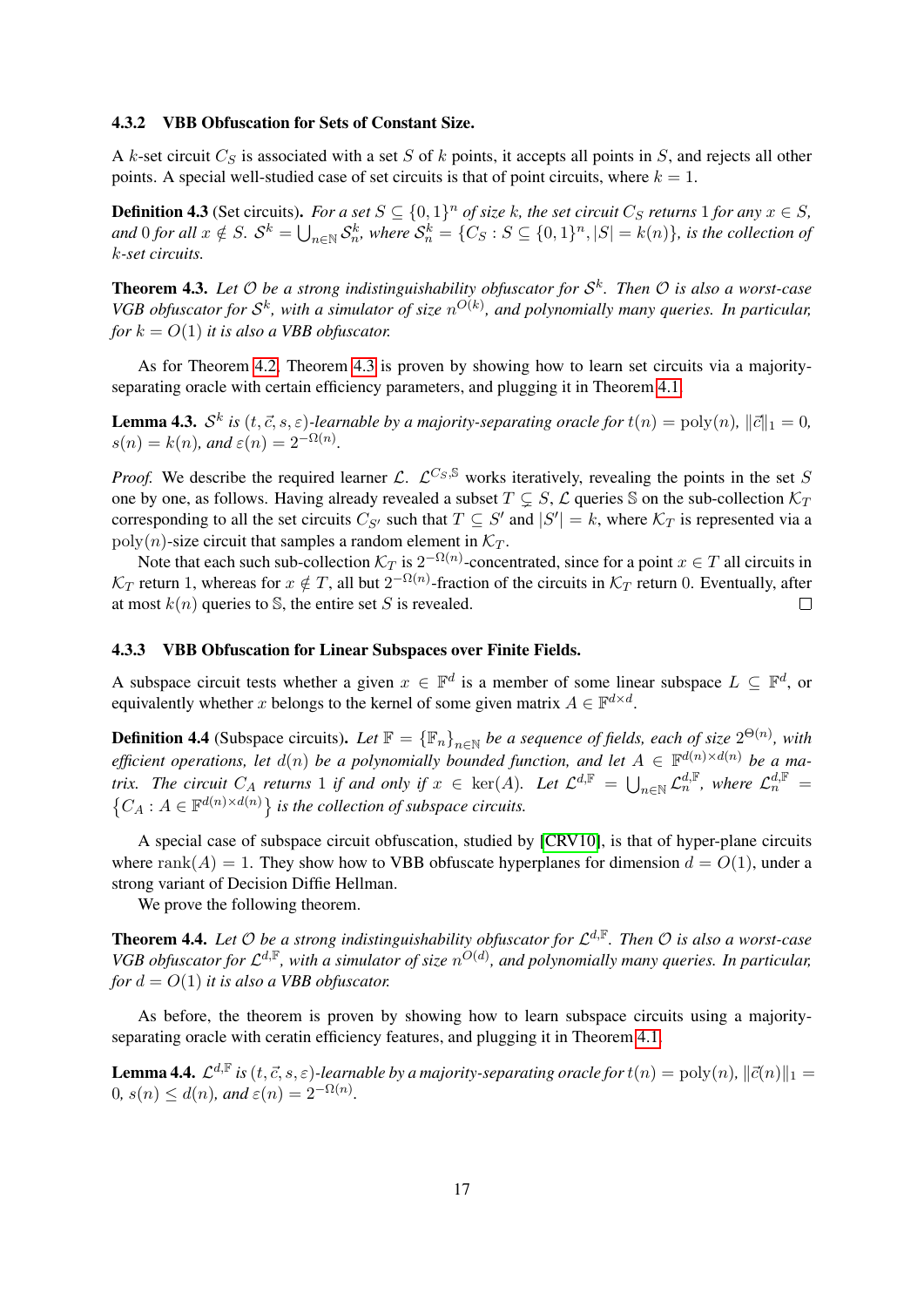*Proof.* We describe the required learner L. Let  $d = d(n)$  and let  $A \in \mathbb{F}^{d \times d}$ .  $\mathcal{L}^{C_A, \mathbb{S}}$  gradually constructs a basis for  $\text{ker}(A)$ . Having found a matrix  $B \in \mathbb{F}^{d \times i}$  of  $\text{rank}(B) = i$ , for  $i < d$ , and such that  $AB = 0^i$ ,  $\mathcal L$  queries the majority separating oracle S on the sub-collection  $\mathcal K_B = \{C_{A'} : A'B = 0^i\}$ , where  $\mathcal K_B$ is represented by a  $poly(n)$ -size circuit that samples uniform elements from  $\mathcal{K}_B$ . The collection  $\mathcal{K}_B$  is  $2^{-\Omega(n)}$ -concentrated; indeed, for any  $x \in \text{span}(B)$ ,  $x \in \text{ker}(A')$  and  $C_{A'}(x) = 1$  for all  $C_{A'} \in \mathcal{K}_B$ . For  $x \notin B$ , as long as  $i < d$ ,  $x \in \text{ker}(A')$  with probability at most  $|\mathbb{F}|^{-1} = 2^{-\Omega(n)}$ . Thus,  $\mathcal L$  obtains a separating vector  $b_{i+1} \in \text{ker}(A) \setminus \text{span}(B)$ , and can extend B to  $B_{i+1} = (B_i | b_{i+1})$ . If for some  $i < d$ , at the *i*-th step S returns  $\perp$ , it holds that  $\ker(A) = \text{span}(B_i)$ , and  $\mathcal L$  outputs some A' such that  $\ker(A') = \text{span}(B_i)$ . Otherwise  $A = 0^{d \times d}$ .  $\Box$ 

#### <span id="page-17-0"></span>4.3.4 VBB Obfuscation for Connected Circuits.

Connected circuits consist of circuits C that can be fully learned efficiently given any point x such that  $C(x) = 1$  and given oracle access to C. We further focus on collections of connected circuits that are also evasive, so that the pre-image  $C^{-1}(1)$  of a typical circuit is sparse, and C is still hard to learn. We thus think of  $C^{-1}(1)$  as a "connected" set, where given any point in the set, we can reach the others, but without such a point it is typically hard to hit the set.

Known examples of connected collections include point circuits (discussed above), conjunction circuits  $C_{T,F}(x) = \bigwedge_{i \in F} x_i \bigwedge_{i \in F} \neg x_i$ , for disjoint  $T, F \subset [n]$ , or Hamming ball circuits  $C_{y,d}(x) =$ 1 iff  $|y-x| \le d$ , for  $y \in \{0,1\}^n$  and  $d \in [n]$  (these are also known as fuzzy point circuits).<sup>[7](#page-17-2)</sup>

<span id="page-17-3"></span>**Definition 4.5** (Connected circuits). An evasive circuit collection  $C = \bigcup_{n\in\mathbb{N}} C_n$  is said to be connected, if there exists a poly-time learner  $\cal R$  such that for every  $C\in\cal C_n$  and  $x\in C^{-1}(1)$ ,  ${\cal R}^C(x)=\hat C$ , for some  $C \in \mathcal{C}_n$  *that is functionally equivalent to C.* 

We prove the following theorem.

Theorem 4.5. *Let* O *be a strong indistinguishability obfuscator for any collection* C *of connected circuits. Then* O *is also a worst-case VBB obfuscator for* C*.*

Again, the theorem is proved by showing how to learn the set connected circuits using a majorityseparating oracle with ceratin efficiency features, and plugging it in Theorem [4.1.](#page-12-3)

**Lemma 4.5.** Any collection  $C = \bigcup_{n \in \mathbb{N}} C_n$  of connected circuits is  $(t, \vec{c}, s, \varepsilon)$ -learnable by a majority*separating oracle for*  $t(n) = \text{poly}(n)$ *,*  $s(n) = 1$ *,*  $\vec{c}_1(n) = 0$ ,  $\vec{c}_2(n) = \text{poly}(n)$ *, and*  $\varepsilon(n) = n^{-\omega(1)}$ *.* 

*Proof.* We describe the required learner L.  $\mathcal{L}^{C_S, \mathbb{S}}$  queries the majority-separating S only once, on the entire collection  $C_n$  (which we assume to have an efficient circuit that samples uniform elements in  $\mathcal{C}_n$ ), obtains a point x such that  $C(x) = 1$ , and uses the learner R, given by Definition [4.5,](#page-17-3) to learn  $C \in \mathcal{C}_n$  with equivalent functionality to C. Recall that indeed, since C is evasive, maj<sub>Cn</sub> ≡ 0 and  $\mathcal{C}_n$  is  $\mu(n)$ -concentrated for some  $\mu(n) = n^{-\omega(1)}$ .  $\Box$ 

#### <span id="page-17-1"></span>4.3.5 Remarks.

Having presented the above results, a few technical remarks are in place.

Remark 4.2. *Barak et al. [\[BBC](#page-40-12)*+*14] show that if there exists an average-case VBB obfuscator for every evasive function collection, then for every collection of poly-size circuits, there exists a* weak *averagecase VGB obfuscation, where the simulator is allowed some super-polynomial number of oracle queries.*

<span id="page-17-2"></span><sup>&</sup>lt;sup>7</sup>Indeed, the first two examples are also evasive collections. The Hamming ball collection, for a given  $d$ , is evasive up to a certain threshold  $d^* \in [n]$ , and beyond that threshold, every function in the collection is exactly learnable.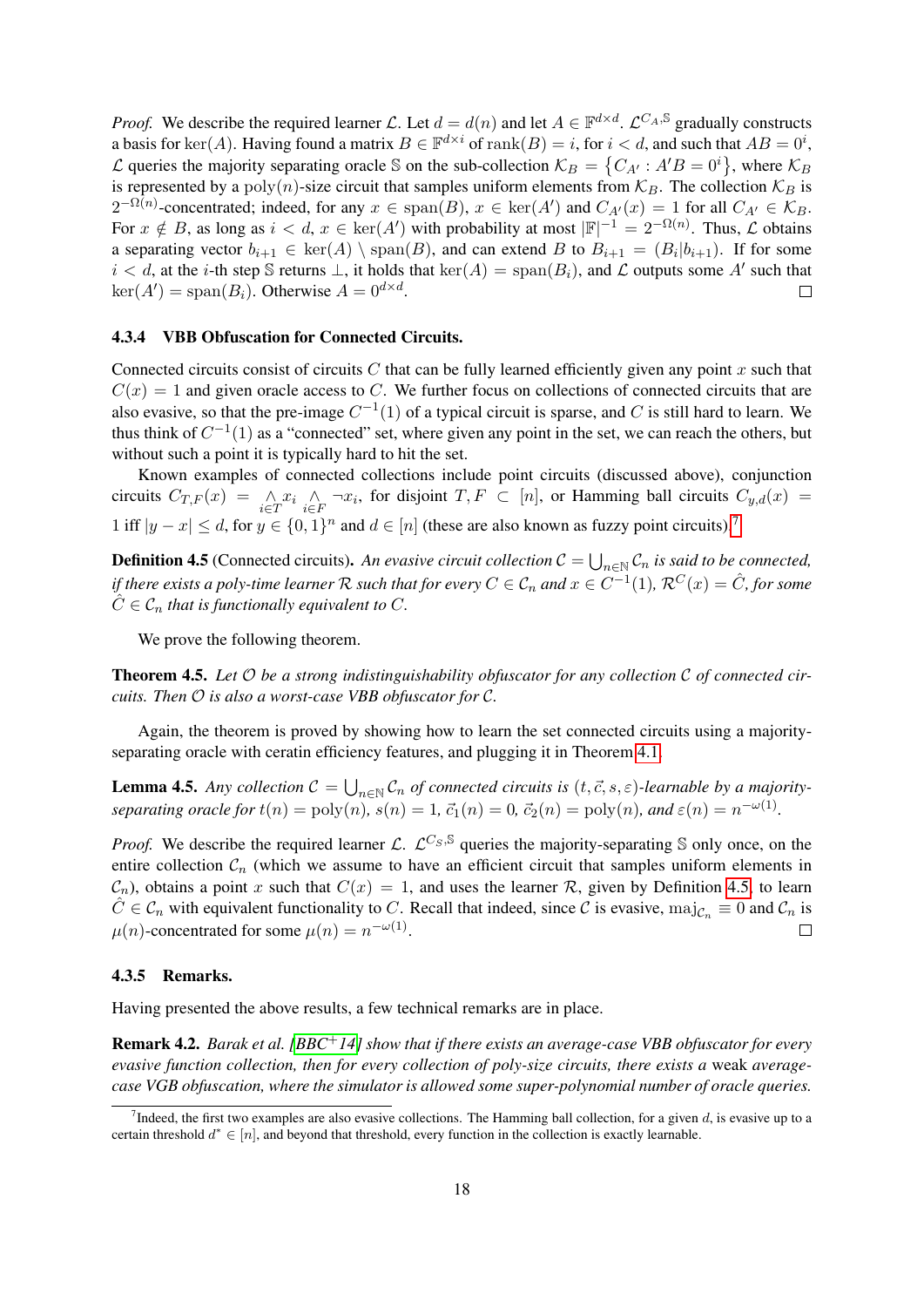*Their result can also be scaled down to speak of all collections in NC*<sup>1</sup> *. The VGB obfuscators constructed here are stronger in two aspects: first they are worst-case, rather than average-case, and second, the obfuscation simulator is only allowed a polynomial number of queries.*

Remark 4.3 (Non-boolean functions). *Our results are stated for boolean functions. For our result on VGB obfuscation for all circuits, this is without loss of generality, since for non-boolean circuit*  $C(x)$ , we can obfuscate the boolean circuit  $C'(x,i) = C_i(x)$  that returns the *i*-th output bit, given additional *input* i*. As for our VBB results on restricted classes, such as set circuits, subspace circuits, or connected circuits, our results can be rather directly generalized to also allow a given multi-bit output. Namely, the image of any circuit is still boolean, but rather than* {0, 1} *it consists of* {0, s}*, for any given string* s*. These type of multi-bit output circuits were previously studied in [\[CD08,](#page-40-14) [CRV10,](#page-40-11) [BC10\]](#page-40-3), and proven useful for strong forms of encryption.*

Remark 4.4 (Auxiliary input). *The worst-case VBB and VGB definitions considered here allow a* nonuniversal simulator *[\[BCC](#page-40-2)*+*14]. In particular, the simulator is allowed to have non-uniform advice that arbitrarily (and inefficiently) depends on the adversary's non-uniform advice. As noted in [\[BC10\]](#page-40-3), in the case of VGB this is without loss of generality. However, for VBB, universal simulation does not follow from non-universal simulation, and we do not know how to extend our results to this setting.*

## <span id="page-18-0"></span>5 SIO is Equivalent to VBB Obfuscation for Concentrated Distributions

In this section we show that SIO for a given collection  $C$  is not only equivalent to VGB for  $C$ , but is also equivalent to requiring average-case VBB for any concentrated distribution on C.

<span id="page-18-2"></span>**Theorem 5.1.** Let  $C = \bigcup_{n \in \mathbb{N}} C_n$  be a circuit collection, and let O be an obfuscation algorithm for C. *Then the following two conditions are equivalent:*

- *1.* O *is a strong indistinguishability obfuscator for* C*.*
- 2. For any concentrated sub-collection  $\mathcal{B} = \bigcup_{n\in\mathbb{N}} \mathcal{B}_n \subseteq \mathcal{C}$ ,  $\mathcal{O}$  is average-case VBB for  $\mathcal{B}$ .

Before proving the theorem, we first prove the following useful lemma regarding an alternative definition for average-case obfuscation for concentrated distributions. The lemma, implicitly proven in  $[BBC + 14]$  $[BBC + 14]$  for the special case of evasive distributions, shows that, for concentrated distributions, (average-case) VBB obfuscation admits a universal simulator that essentially runs the adversary on an obfuscation of a random circuit.

<span id="page-18-3"></span>**Lemma 5.1.** Let  $\tilde{C} = \bigcup_{n \in \mathbb{N}} \tilde{C}_n$  be a concentrated distribution ensemble on a circuit collection  $C =$  $\bigcup_{n\in\mathbb{N}}\mathcal{C}_n.$  Then  $\mathcal O$  is an average-case VBB obfuscator for  $\tilde{\mathcal C}$  if and only if for any poly-size  $\mathcal A$  there exists *a negligible*  $\mu(\cdot)$ *, such that for any*  $n \in \mathbb{N}$ *, and any predicate*  $\pi : \mathcal{C}_n \to \{0, 1\}$ *,* 

<span id="page-18-1"></span>
$$
\left| \Pr_{C \leftarrow \tilde{C}_n} \left[ \mathcal{A}(\mathcal{O}(C)) = \pi(C) \right] - \Pr_{C, C' \leftarrow \tilde{C}_n} \left[ \mathcal{A}(\mathcal{O}(C)) = \pi(C') \right] \right| \le \mu(n) . \tag{1}
$$

*Proof.* For the first direction, assume that  $\mathcal O$  is an average-case VBB obfuscator for  $\tilde{\mathcal C}$ . Fix any polysize A. Fix any polynomial  $p(\cdot)$ , and let S be an average-case VBB simulator for  $(A, p)$  according to Definitions [2.2,](#page-10-0)[2.4.](#page-10-2) Then, for any  $n \in \mathbb{N}$  and predicate  $\pi : \mathcal{C}_n \to \{0, 1\},\$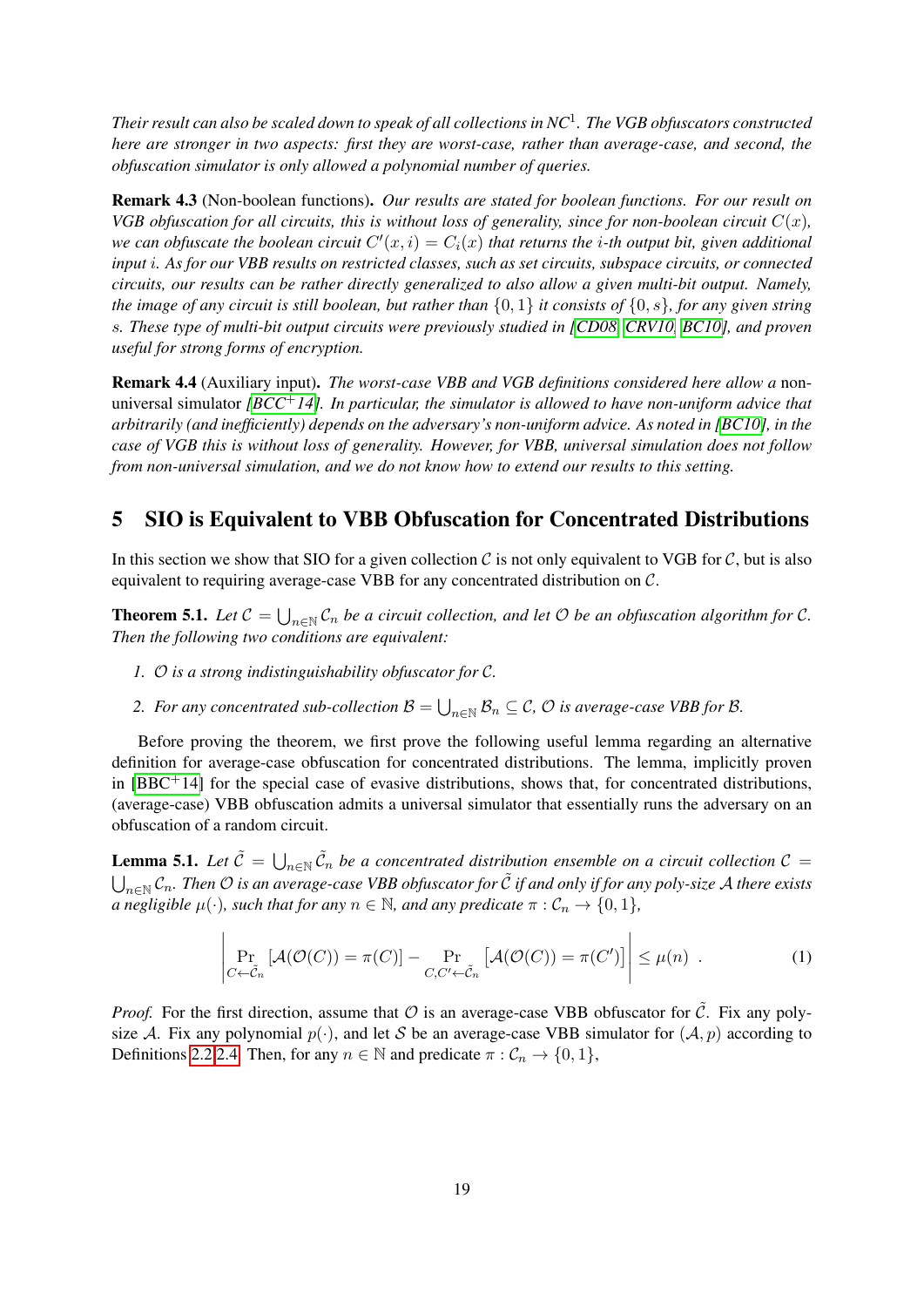$$
\begin{aligned}\n\left| \Pr_{C \leftarrow \tilde{C}_n} \left[ \mathcal{A}(\mathcal{O}(C)) = \pi(C) \right] - \Pr_{C, C' \leftarrow \tilde{C}_n} \left[ \mathcal{A}(\mathcal{O}(C')) = \pi(C) \right] \right| &\leq \\
\left| \Pr_{C \leftarrow \tilde{C}_n} \left[ \mathcal{A}(\mathcal{O}(C)) = \pi(C) \right] - \Pr_{C \leftarrow \tilde{C}_n} \left[ S^C(1^n) = \pi(C) \right] \right| + \\
\left| \Pr_{C, C' \leftarrow \tilde{C}_n} \left[ \mathcal{A}(\mathcal{O}(C)) = \pi(C') \right] - \Pr_{C, C' \leftarrow \tilde{C}_n} \left[ S^C(1^n) = \pi(C') \right] \right| + \\
\left| \Pr_{C \leftarrow \tilde{C}_n} \left[ S^C(1^n) = \pi(C) \right] - \Pr_{C, C' \leftarrow \tilde{C}_n} \left[ S^C(1^n) = \pi(C') \right] \right| &\leq \\
\frac{1}{p(n)} + \frac{1}{p(n)} + 2q(n) \max_{x \in \{0,1\}^n} \Pr_{C \leftarrow \tilde{C}_n} \left[ C(x) \neq \text{maj}_{\tilde{C}_n}(x) \right] &\leq \\
\frac{2}{p(n)} + 2q(n) \cdot \mu(n) ,\n\end{aligned}
$$

where  $q(n)$  is the polynomial bounding the number of queries made by S, and  $\mu(n)$  is the negligible concentration of  $\tilde{\mathcal{C}}_n$ . Note that the above holds for every polynomial p, which implies that

$$
\left|\Pr_{C \leftarrow \tilde{C}_n} \left[ \mathcal{A}(\mathcal{O}(C)) = \pi(C) \right] - \Pr_{C, C' \leftarrow \tilde{C}_n} \left[ \mathcal{A}(\mathcal{O}(C')) = \pi(C) \right] \right| = negl(n),
$$

as desired.

 $\overline{1}$ 

For the second direction, let  $S_n$  be a simulator that outputs 1 with probability

$$
p_n \triangleq \Pr_{\mathcal{A}, \mathcal{O}, C \leftarrow \tilde{\mathcal{C}}_n} \left[ \mathcal{A}(\mathcal{O}(C)) = 1 \right],
$$

where  $p_n$  is non-uniformly hardwired into  $S_n$ . By Equation [\(1\)](#page-18-1), S is a valid simulator for  $\tilde{C}$ .  $\Box$ 

*Proof of Theorem [5.1.](#page-18-2)* We first prove that (2) implies (1). Specifically, assume that (1) does not hold, we show that (2) also does not hold. If (1) does not hold then there exist two concentrated ensembles  $\tilde{C}^0$ ,  $\tilde{C}^1$ such that  $maj_{\tilde{C}_n^0} \equiv maj_{\tilde{C}_n^1}$ , a poly-size adversary A, and a noticeable function  $\delta$  such that, for infinitely many  $n \in \mathbb{N}^* \subseteq \mathbb{N}$ ,

$$
\Pr_{C \leftarrow \tilde{\mathcal{C}}_n^0}\left[\mathcal{A}(\mathcal{O}(C)) = 1\right] - \Pr_{C \leftarrow \tilde{\mathcal{C}}_n^1}\left[\mathcal{A}(\mathcal{O}(C)) = 1\right] \ge \delta(n)
$$

(the absolute value is discarded WLOG, by flipping  $A$ 's output if necessary).

For any circuit  $C \in \mathcal{C}_n$ , let  $p(C) = \Pr_{\mathcal{A}, \mathcal{O}}[\mathcal{A}(\mathcal{O}(C))] = 1$ , and for a distribution  $\tilde{D}$  on  $\mathcal{C}_n$ , let  $p(\tilde{D}) = \mathbb{E}_{C \leftarrow \tilde{D}}[p(C)]$ . Then, for any  $n \in \mathbb{N}^*$ ,

$$
p(\tilde{\mathcal{C}}_n^0) - p(\tilde{\mathcal{C}}_n^1) \ge \delta(n) .
$$

Next, denote

$$
S_n^0 = \left\{ C : p(C) \ge p(\tilde{C}_n^0) - \delta(n)/4 \right\}
$$
  

$$
S_n^1 = \left\{ C : p(C) \le p(\tilde{C}_n^1) + \delta(n)/4 \right\} .
$$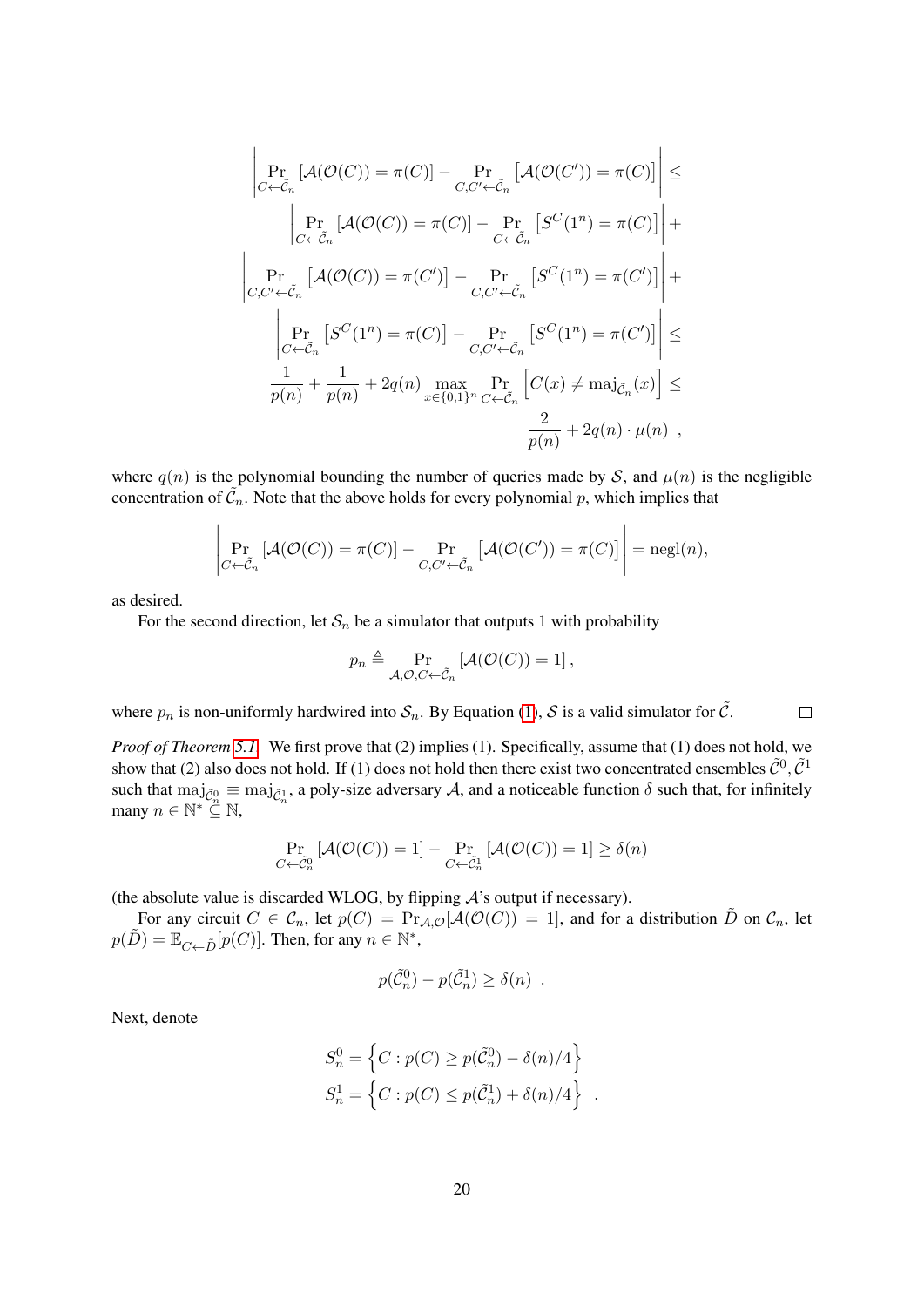Note that

$$
p(\tilde{\mathcal{C}}_n^0) \le \Pr_{C \leftarrow \tilde{\mathcal{C}}_n^0} [C \in S_n^0] + p(\tilde{\mathcal{C}}_n^0) - \delta(n)/4
$$
  
\n
$$
\Rightarrow \boxed{\Pr_{C \leftarrow \tilde{\mathcal{C}}_n^0} [C \in S_n^0] \ge \delta(n)/4},
$$
  
\n
$$
p(\tilde{\mathcal{C}}_n^1) \ge \Pr_{C \leftarrow \tilde{\mathcal{C}}_n^1} [C \notin S_n^1] \cdot \left( p(\tilde{\mathcal{C}}_n^1) + \delta(n)/4 \right)
$$
  
\n
$$
\Rightarrow \boxed{\Pr_{C \leftarrow \tilde{\mathcal{C}}_n^1} [C \in S_n^1] \ge 1 - \frac{p(\tilde{\mathcal{C}}_n^1)}{p(\tilde{\mathcal{C}}_n^1) + \delta(n)/4} \ge \frac{\delta(n)/4}{p(\tilde{\mathcal{C}}_n^0)} \ge \delta(n)/4}.
$$

We next consider the following two distributions conditioned on the above events

$$
\tilde{\mathcal{D}}_n^b := \tilde{\mathcal{C}}_n^b | S_n^b , \text{ for } b \in \{0, 1\} .
$$

Then

$$
p(\tilde{\mathcal{D}}_n^0) - p(\tilde{\mathcal{D}}_n^1) \ge
$$
  
\n
$$
(p(\tilde{\mathcal{C}}_n^0) - \delta(n)/4) - (p(\tilde{\mathcal{C}}_n^1) + \delta(n)/4) \ge
$$
  
\n
$$
p(\tilde{\mathcal{C}}_n^0) - p(\tilde{\mathcal{C}}_n^1) - \delta(n)/2 \ge \delta(n)/2.
$$

We now consider the distribution  $\tilde{\mathcal{D}}_n = \frac{\tilde{\mathcal{D}}_n^0 + \tilde{\mathcal{D}}_n^1}{2}$  that samples from  $\tilde{\mathcal{D}}_n^b$  for a uniform  $b \in \{0, 1\}$ . We first claim that the corresponding ensemble  $\tilde{D} = \bigcup_{n \in \mathbb{N}^*} \tilde{D}_n$  is concentrated. Indeed, since each  $\tilde{D}_n^b$  is distributed like  $\tilde{C}_n^b$ , conditioned on  $S_n^b$ , and since  $S_n^b$  has noticeable density  $\delta(n)/4$ , it holds that  $\tilde{D}_n^b$  is concentrated around  $\text{maj}_{\tilde{C}_n^b}$ . Thus,

$$
\text{maj}_{\tilde{\mathcal{D}}_n^0} \equiv \text{maj}_{\tilde{\mathcal{C}}_n^0} \equiv \text{maj}_{\tilde{\mathcal{C}}_n^1} \equiv \text{maj}_{\tilde{\mathcal{D}}_n^1} \enspace ,
$$

and since D is the average of  $\mathcal{D}_n^0$ ,  $\mathcal{D}_n^1$ , it is also concentrated and

$$
\text{maj}_{\tilde{\mathcal{D}}_n} \equiv \text{maj}_{\tilde{\mathcal{D}}_n^0} \equiv \text{maj}_{\tilde{\mathcal{D}}_n^1} \ .
$$

Next, define a predicate  $\pi_n$  on the support of  $\mathcal{D}_n$  such that  $\pi_n(C) = b$  if and only if  $C \in S_n^b$ . Then, it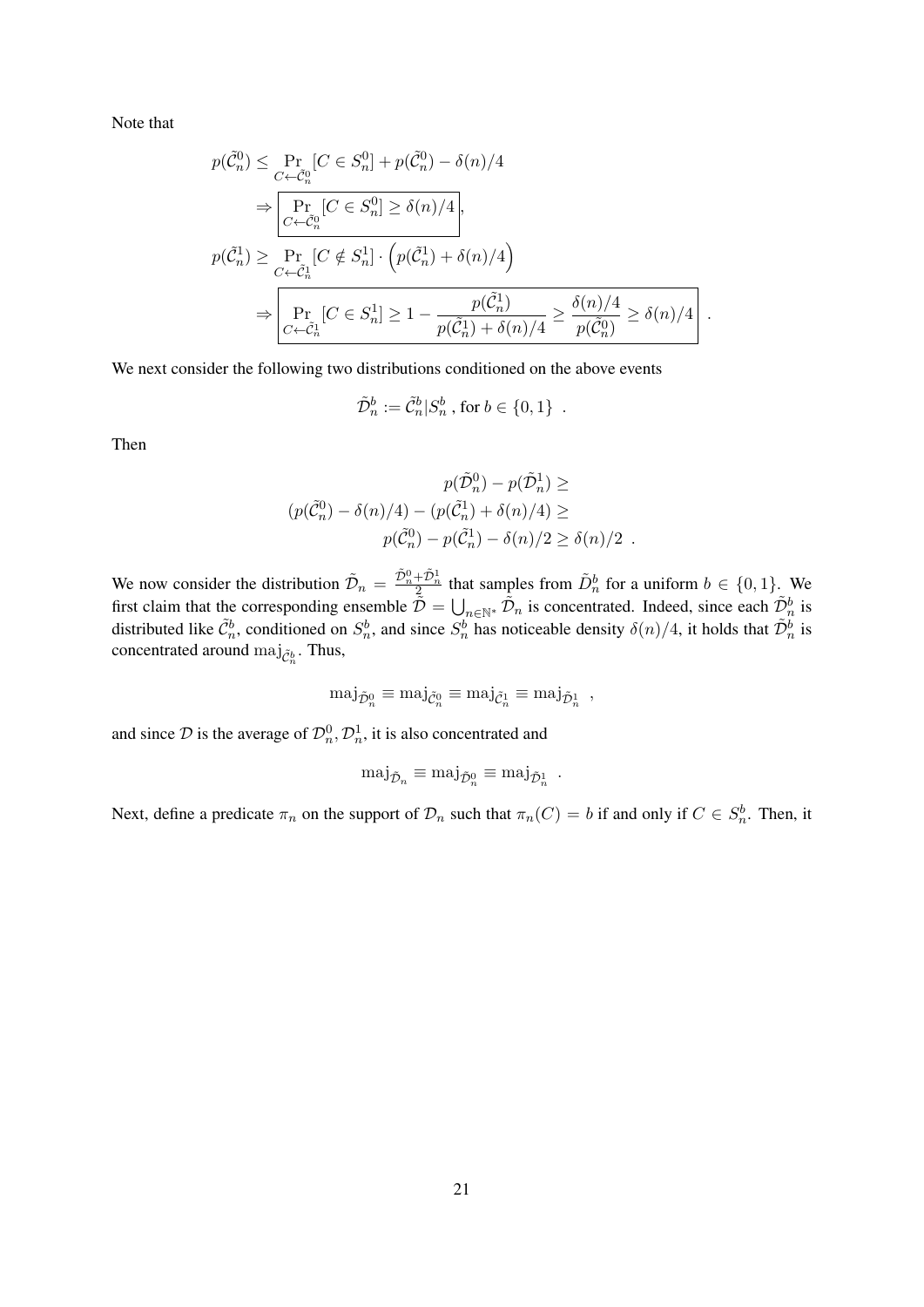holds that

$$
\Pr_{C,C'\leftarrow \hat{\mathcal{D}}_n} \left[ \mathcal{A}(\mathcal{O}(C')) = \pi_n(C) \right] - \Pr_{C\leftarrow \hat{\mathcal{D}}_n} \left[ \mathcal{A}(\mathcal{O}(C)) = \pi_n(C) \right] =
$$
\n
$$
\Pr_{C\leftarrow \hat{\mathcal{D}}_n} \left[ \pi_n(C) = 0 \right] \Pr_{C\leftarrow \hat{\mathcal{D}}_n} \left[ \mathcal{A}(\mathcal{O}(C')) = 0 \right] + \Pr_{C\leftarrow \hat{\mathcal{D}}_n} \left[ \pi_n(C) = 1 \right] \Pr_{C\leftarrow \hat{\mathcal{D}}_n} \left[ \mathcal{A}(\mathcal{O}(C)) = 1 \right] -
$$
\n
$$
\Pr_{C\leftarrow \hat{\mathcal{D}}_n} \left[ \pi_n(C) = 1 \right] \Pr_{C\leftarrow \hat{\mathcal{D}}_n} \left[ \mathcal{A}(\mathcal{O}(C')) = 1 \right] - \Pr_{C\leftarrow \hat{\mathcal{D}}_n} \left[ \mathcal{A}(\mathcal{O}(C)) = 0 \right] \Pr_{C\leftarrow \hat{\mathcal{D}}_n} \left[ \mathcal{A}(\mathcal{O}(C)) = 0 \right] =
$$
\n
$$
\Pr_{C\leftarrow \hat{\mathcal{D}}_n} \left[ \pi_n(C) = 0 \right] \left( \Pr_{C\leftarrow \hat{\mathcal{D}}_n} \left[ \mathcal{A}(\mathcal{O}(C)) = 1 \right] - \Pr_{C\leftarrow \hat{\mathcal{D}}_n} \left[ \mathcal{A}(\mathcal{O}(C)) = 1 \right] \right) +
$$
\n
$$
\Pr_{C\leftarrow \hat{\mathcal{D}}_n} \left[ \mathcal{C} \right] \left( \Pr_{C\leftarrow \hat{\mathcal{D}}_n} \left[ \mathcal{A}(\mathcal{O}(C)) = 1 \right] - \Pr_{C\leftarrow \hat{\mathcal{D}}_n} \left[ \mathcal{A}(\mathcal{O}(C)) = 1 \right] \right) +
$$
\n
$$
\Pr_{C\leftarrow \hat{\mathcal{D}}_n} \left[ C \in S_n^1 \right] \left( \Pr_{C\leftarrow \hat{\mathcal{D}}_n} \left[ \mathcal{A}(\mathcal{O}(C)) = 1 \right] - \
$$

By Lemma [5.1,](#page-18-3) this contradicts the fact that  $\hat{O}$  is average-case VBB for the concentrated ensemble  $\tilde{D}$ .

We next prove that (1) implies (2). Fix any concentrated ensemble  $\tilde{C}$  on the collection C, and assume that (2) does not hold, we show that (1) also does not hold. By Lemma [5.1,](#page-18-3) if (1) does not hold, there exists a poly-size A and noticeable  $\delta(\cdot)$  such that for infinitely many  $n \in \mathbb{N}^* \subseteq \mathbb{N}$  and predicates  $\pi_n : C_n \to \{0, 1\}$ , it holds that

$$
\delta(n) \leq \left| \Pr_{C \leftarrow \tilde{C}_n} [\mathcal{A}(\mathcal{O}(C)) = \pi_n(C)] - \Pr_{C, C' \leftarrow \tilde{C}_n} [\mathcal{A}(\mathcal{O}(C')) = \pi_n(C)] \right| \leq
$$
  

$$
\Pr_{C \leftarrow \tilde{C}_n} [\pi_n(C) = 0] \left| \Pr_{C \leftarrow \tilde{C}_n : \pi_n(C) = 0} [\mathcal{A}(\mathcal{O}(C)) = 1] - \Pr_{C \leftarrow \tilde{C}_n} [\mathcal{A}(\mathcal{O}(C)) = 1] \right| +
$$
  

$$
\Pr_{C \leftarrow \tilde{C}_n} [\pi_n(C) = 1] \left| \Pr_{C \leftarrow \tilde{C}_n : \pi_n(C) = 1} [\mathcal{A}(\mathcal{O}(C)) = 1] - \Pr_{C \leftarrow \tilde{C}_n} [\mathcal{A}(\mathcal{O}(C)) = 1] \right| \right|.
$$

Then, for infinitely many  $n \in \mathbb{N}^*$ , one of the two above summands is at least  $\delta(n)/2$ , let us assume WLOG that it is the first (the proof is similar in the second case). Now consider the distribution  $\tilde{C}_n^0 = \left\{ C \in \tilde{C}_n : \pi_n(C) = 0 \right\}$ . Since  $\Pr_{C \leftarrow \tilde{C}_n} [\pi_n(C) = 0] \ge \frac{\delta(n)}{2}$ , it holds that  $\tilde{C}_n^0$ , like  $\tilde$  $\frac{(n)}{2}$ , it holds that  $\tilde{\mathcal{C}}_n$ , like  $\tilde{\mathcal{C}}_n$  is concentrated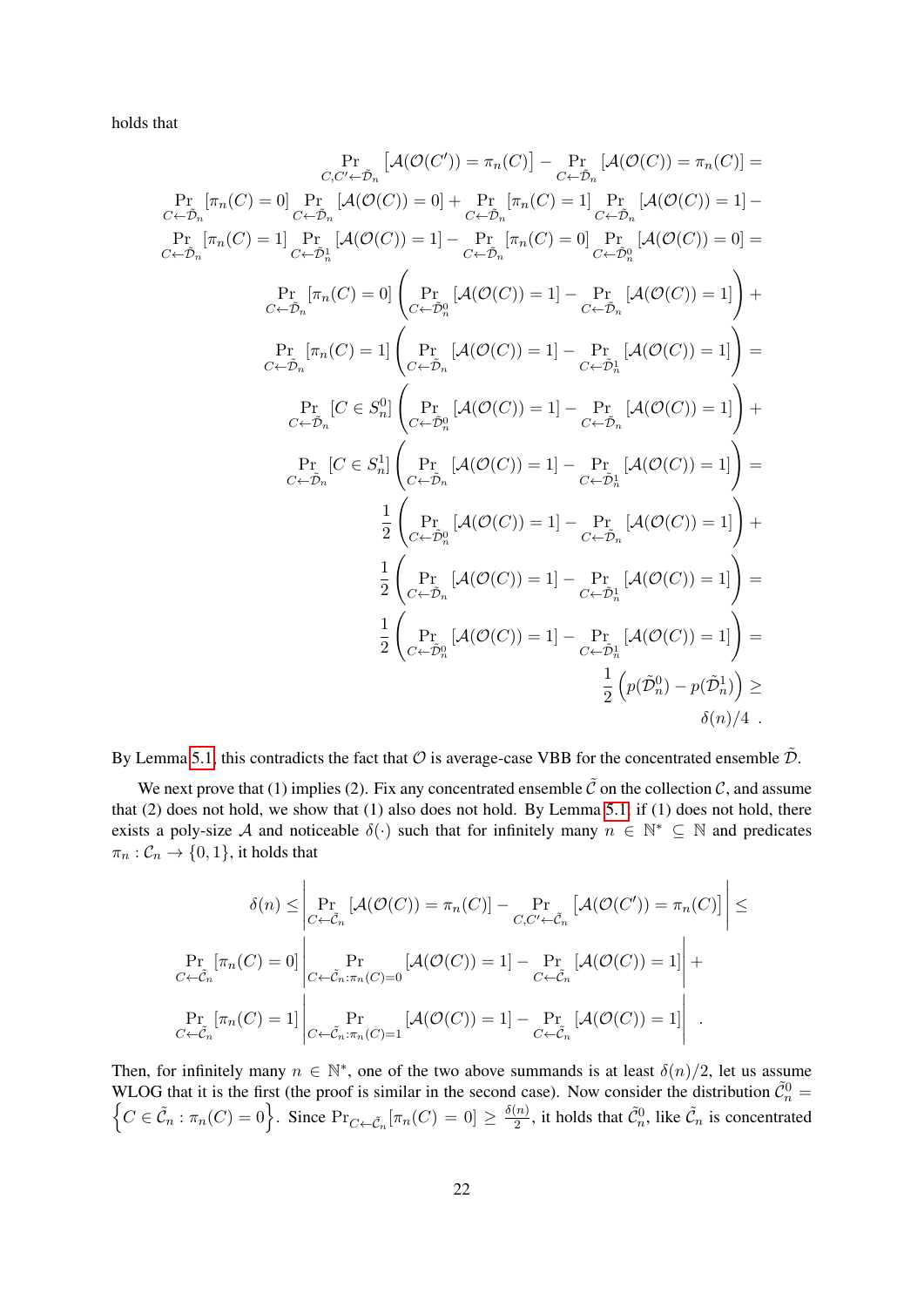around  $\text{maj}_{\tilde{\mathcal{C}}_n}$ . Moreover,

$$
\delta(n)/2 \leq \left| \Pr_{C \leftarrow C_n^0} \left[ \mathcal{A}(\mathcal{O}(C)) = 1 \right] - \Pr_{C \leftarrow \tilde{C}_n} \left[ \mathcal{A}(\mathcal{O}(C)) = 1 \right] \right| ,
$$

implying that strong indistinguishability, required in (2), does not hold.

#### <span id="page-22-0"></span>5.1 Equivalence of VBB Obfuscation for Concentrated and Evasive Distributions

We complete this section by showing that indistinguishability obfuscation, plus (average-case) VBB obfuscation for evasive distributions implies (average-case) VBB obfuscation for *concentrated* distributions.

We start by noting the following fact.

<span id="page-22-1"></span>**Claim 5.1.** Let  $\tilde{S}$  be a  $\frac{1}{3}$ -concentrated distribution over boolean circuits where each boolean circuit  $C \in \text{supp}(\tilde{S})$  is defined over  $\{0,1\}^n$  and is of depth at most d and size at most  $\ell$ . Then the majority *function* maj<sub> $\tilde{s}$ </sub> *can be computed by a (non-uniform) circuit of size*  $O(n \cdot \ell)$  *and depth*  $O(\log n + d)$ *. Also, if* S˜ *is samplable by a circuit of size* s*, such a majority circuit can be sampled, with overwhelming probability*  $1-2^{-\Omega(n)}$ , *by a circuit of size*  $O(n \cdot s)$ *.* 

*Proof.* Since  $\tilde{S}$  is  $\frac{1}{3}$ -concentrated, by a Chernoff bound and a union bound on  $2^n$  inputs, the majority of  $O(n)$  random circuits from  $\tilde{S}$  computes maj<sub> $\tilde{S}$ </sub> with probability  $1 - 2^{-\Omega(n)}$ .  $\Box$ 

We next state the equivalence lemma. For a circuit C of size at most  $\ell$ , we denote by  $[C]_\ell$  a canonically zero-padded version of C of size  $\ell$ . For a collection  $C = \bigcup_{n \in \mathbb{N}} C_n$ , and functions  $\ell(\cdot), d(\cdot)$ , we denote by  $[\mathcal{C}]_\ell^d$  the class of circuits where each  $C \in \mathcal{C}$  computes the same function as some  $C \in \mathcal{C}_n$  and is of size  $\ell(n)$ , and depth  $d(n)$ . Let  $M_n$  be a poly-size circuit computing the majority maj<sub> $\tilde{C}_n$ </sub> over  $\tilde{C}_n$ . We denote by  $\tilde{C} \oplus M_n$  the distribution ensemble  $\bigcup_{n\in\mathbb{N}} \left\{C \oplus M_n : C \leftarrow \tilde{C}_n\right\}$ . Observe that  $\tilde{C} \oplus M_n$  is evasive.

<span id="page-22-2"></span>**Lemma 5.2.** *Let*  $C = \bigcup$  $n\bar{\in}\mathbb{N}$  $\mathcal{C}_n$  *be a circuit collection where each*  $C \in \mathcal{C}_n$  *is of poly-size*  $\ell(n)$  *and depth at most d, and let* C *be a concentrated distribution ensemble on* C. For any  $n \in \mathbb{N}$  *let*  $M_n$  *be a circuit of size*  $O(\ell(n) \cdot n)$  *and depth*  $O(\log n + d(n))$  *that computes* maj<sub> $\tilde{C}$ *. Assume that*  $eO$  *is an*</sub> *average-case VBB obfuscator for the evasive distribution ensemble*  $\tilde{C} \oplus M_n$  *that blows up the size of any circuit* C by some polynomial  $B(\cdot)$ , i.e.  $|e\mathcal{O}(C)| = B(|C|)$ . Then there exist a polynomial  $\ell'(n)$  and a function  $d'(n) = O(d(n) + \log n)$ , depending only on  $(\ell, B, d')$ , such that if i $O$  is an indistinguishability *obfuscator for*  $\lbrack \mathcal{C}\rbrack^{d^{\prime}}_{\ell^{\prime}}$  $_{\ell'}^{\alpha'}$ , then the obfuscator cO, given by

$$
c\mathcal{O}(C) \leftarrow i\mathcal{O}([C]_{\ell'(n)})
$$

*is an average-case VBB obfuscator for*  $\tilde{C}$ *.* 

*Proof.* Let  $M_n$  be the circuit of size  $O(\ell(n) \cdot n)$  that computes maj<sub> $\tilde{C}_n$ </sub>. For  $C \in C_n$ , consider the circuit

$$
C_r := M_n \oplus e\mathcal{O}(C \oplus M_n; r)) ,
$$

which computes the same function as C, but in a different way—it has hardwired an obfuscation  $e\mathcal{O}(C\oplus$  $M_n; r$ ), using some randomness r, that computes its difference from the majority; it first runs this obfuscation on the given input, and then computes again the difference from the majority, resulting back in  $C(x)$ . We let  $\ell'(n)$  be the size of  $C_r$  and  $d'(n)$  be its depth. Note that these, indeed, only depend on  $\ell, b, d$  and  $d'(n) = O(\mathsf{depth}(C) + \mathsf{depth}(M_n)) = O(d(n) + \log n).$ 

 $\Box$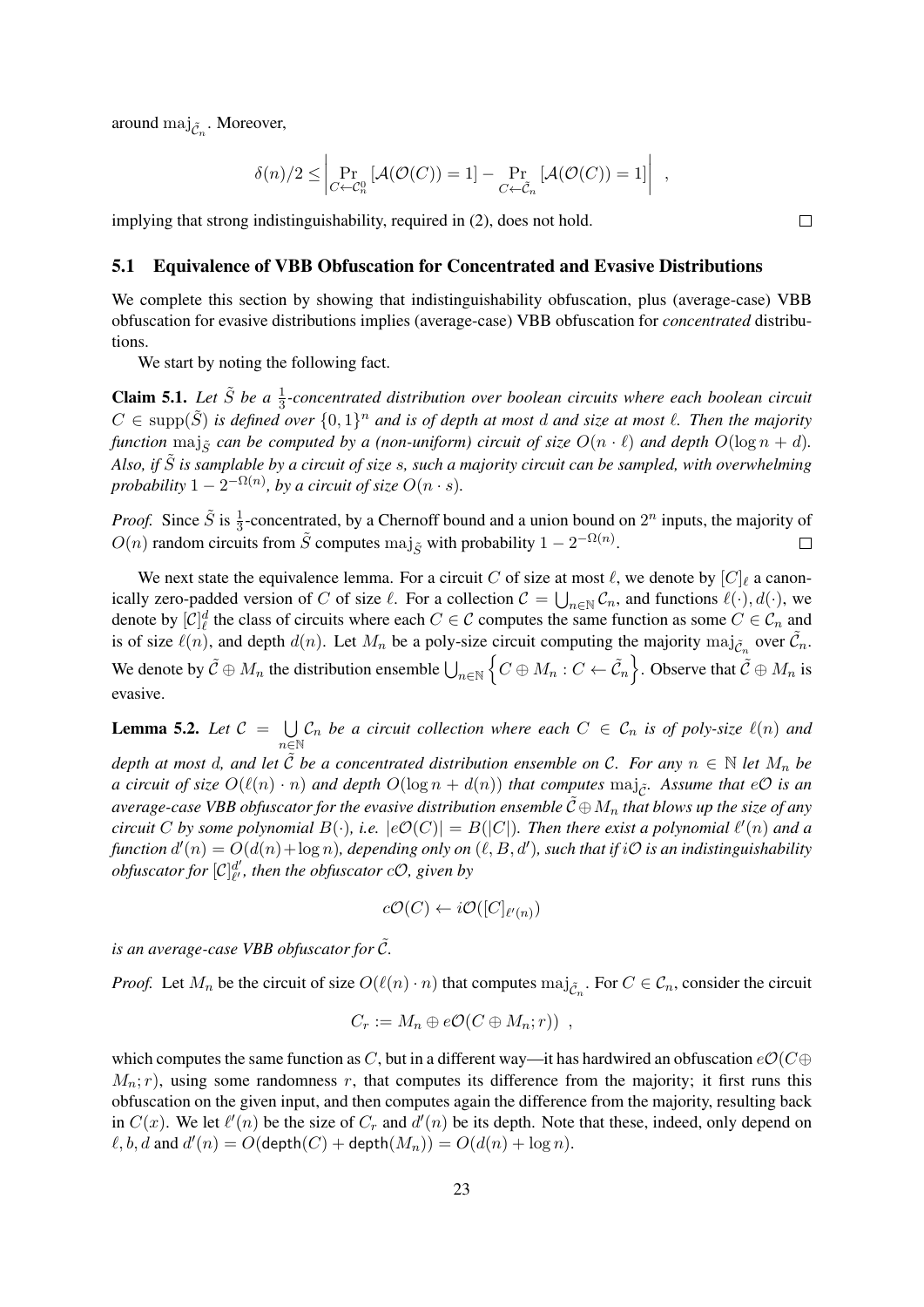Next, applying first the IO guarantee and then the guarantee that  $e\mathcal{O}$  is an average-case VBB obfuscator for the evasive ensemble  $\bigcup_{n\in\mathbb{N}} M_n \oplus \tilde{\mathcal{C}}_n$ , as given by Lemma [5.1,](#page-18-3) we have

$$
\Pr_{\mathcal{A},c\mathcal{O},C\leftarrow\tilde{\mathcal{C}}_n}[\mathcal{A}(c\mathcal{O}(C)) = \pi(C)] =
$$
\n
$$
\Pr_{\mathcal{A},i\mathcal{O},C\leftarrow\tilde{\mathcal{C}}_n}[\mathcal{A}(i\mathcal{O}([C]_{\ell'(n)})) = \pi(C)] =
$$
\n
$$
\Pr_{\mathcal{A},i\mathcal{O},r,C\leftarrow\tilde{\mathcal{C}}_n}[\mathcal{A}(i\mathcal{O}(C_r)) = \pi(C)] \pm n^{-\omega(1)} =
$$
\n
$$
\Pr_{\mathcal{A},i\mathcal{O},r,C\leftarrow\tilde{\mathcal{C}}_n}[\mathcal{A}(i\mathcal{O}(M_n \oplus e\mathcal{O}(C \oplus M_n; r))) = \pi(C)] \pm n^{-\omega(1)} =
$$
\n
$$
\Pr_{\mathcal{A},i\mathcal{O},r,C\leftarrow\tilde{\mathcal{C}}_n}[\mathcal{A}(i\mathcal{O}(M_n \oplus e\mathcal{O}(C \oplus M_n; r))) = \pi(C')] \pm n^{-\omega(1)} =
$$
\n
$$
\Pr_{\mathcal{A},i\mathcal{O},r,C\leftarrow\tilde{\mathcal{C}}_n}[\mathcal{A}(i\mathcal{O}(C_r)) = \pi(C')] \pm n^{-\omega(1)} =
$$
\n
$$
\Pr_{\mathcal{A},i\mathcal{O},r,C\leftarrow\tilde{\mathcal{C}}_n}[\mathcal{A}(i\mathcal{O}([C]_{\ell'(n)})) = \pi(C')] \pm n^{-\omega(1)} =
$$
\n
$$
\Pr_{\mathcal{A},c\mathcal{O},C\leftarrow\tilde{\mathcal{C}}_n}[\mathcal{A}(c\mathcal{O}(C)) = \pi(C')] \pm n^{-\omega(1)}.
$$

Thus, again by Lemma [5.1,](#page-18-3) we deduce that  $c\mathcal{O}$  is an average-case VBB obfuscator for the concentrated ensemble  $\tilde{C}$ .

 $\Box$ 

## <span id="page-23-0"></span>6 From Semantically-Secure Graded Encodings to SIO for  $NC<sup>1</sup>$

In this section we show that a variant of the Pass et al. [\[PTS13\]](#page-41-4) notion of semantically-secure graded encoding schemes, together with *any* ideal graded encoding obfuscation (i.e., any obfuscation that is virtual-black-box secure in the ideal encoding model) for a class C of circuits, implies *strong indistinguishability obfuscation* for C. Combined with the recent ideal-graded-encoding obfuscators for  $NC<sup>1</sup>$ [\[BR13,](#page-40-7) [BGK](#page-40-8)<sup>+</sup>13], we obtain SIO for NC<sup>1</sup>.

#### <span id="page-23-1"></span>6.1 Graded Encodings

The notion of graded (multi-linear) encoding schemes was originally introduced by Garg, Gentry and Halevi [\[GGH13a\]](#page-40-5). Just as in [\[BR13,](#page-40-7) [BGK](#page-40-8)<sup>+</sup>13, [PTS13\]](#page-41-4), we rely on "set-based" graded encoding. Following  $[GGH<sup>+</sup>13b, BGK<sup>+</sup>13, PTS13]$  $[GGH<sup>+</sup>13b, BGK<sup>+</sup>13, PTS13]$  $[GGH<sup>+</sup>13b, BGK<sup>+</sup>13, PTS13]$  $[GGH<sup>+</sup>13b, BGK<sup>+</sup>13, PTS13]$  $[GGH<sup>+</sup>13b, BGK<sup>+</sup>13, PTS13]$ , we enable anyone with the secret parameter to encode any elements (as opposed to just random elements).

Definition 6.1 (Graded Encoded Scheme). *A graded encoding scheme* E *is associated with a tuple of*  $PPT$   $algorithms$   $(\sf{InstGen}_{\cal E}, \sf{Encode}_{\cal E}, \sf{Add}_{\cal E}, \sf{Neg}_{\cal E}, \sf{Mult}_{\cal E}, \sf{isZero}_{\cal E})$  *which behave as follows:* 

- Instance Generation:  $\ln \frac{1}{\mathcal{E}}$  *takes as input the security parameter*  $1^n$  *and multi-linearity parameter* k*, and outputs secret parameters* sp *and public parameters* pp*, which include a description of a ring* R *and the integer* k*. For simplicity, we consider graded encoding schemes where* R *is* Z<sup>p</sup> *and* p *is a prime of size exponential in* n*. The public parameters* pp *determine a collection of sets*  $\{E_S^{\alpha}: S \subseteq [k], \alpha \in R\}.$
- **Encoding:** Encode<sub>E</sub> takes as input the secret parameters sp, an element  $\alpha \in R$  and set  $S \subseteq [k]$ , and outputs a random encoding in  $E_S^{\alpha}$ .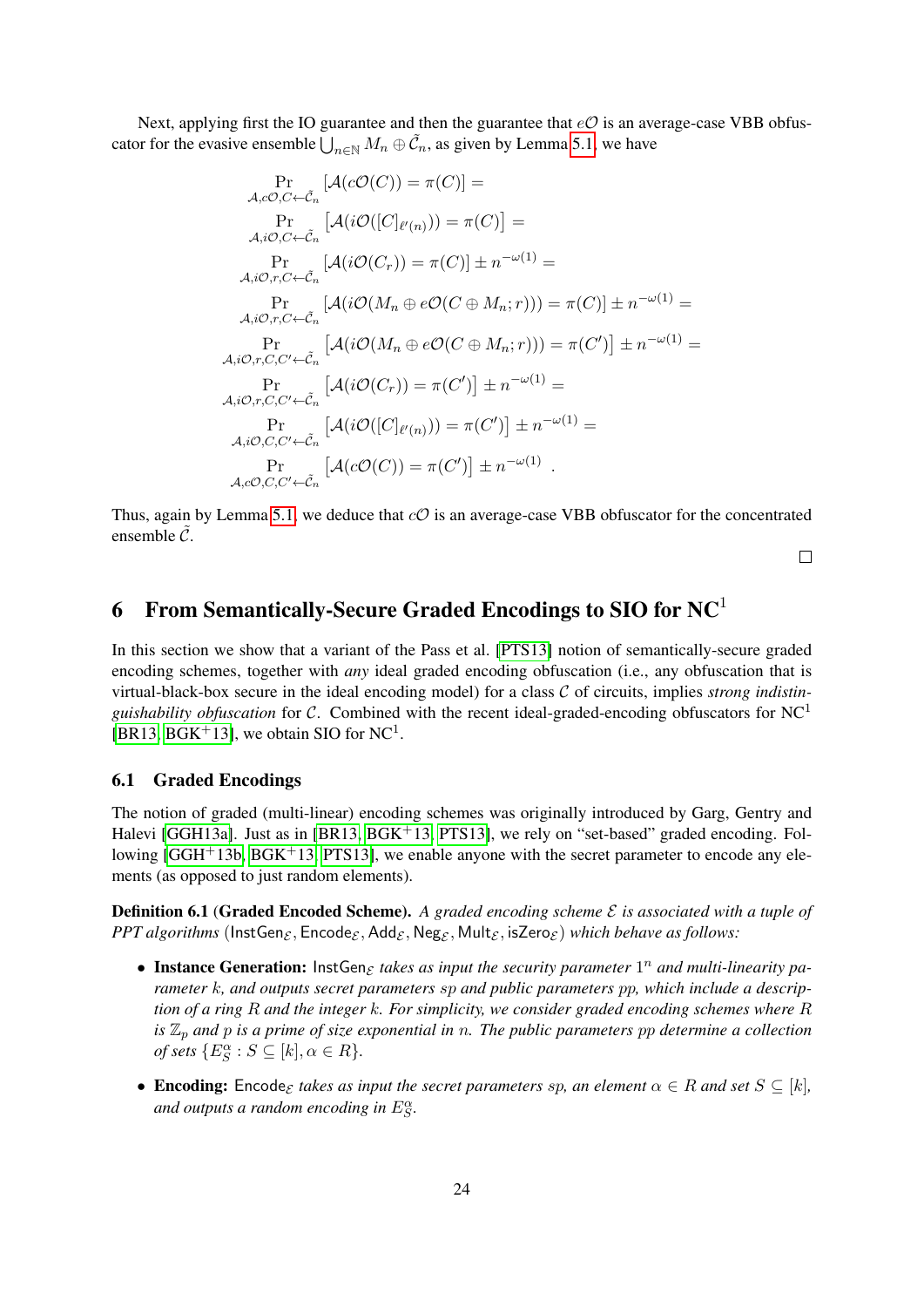- **Addition:** Add<sub>*E*</sub> takes as input the public parameters pp and encodings  $u_1 \in E_{S_1}^{\alpha_1}$  $S_1^{\alpha_1}$  and  $u_2 \in E_{S_2}^{\alpha_2}$  $S_2$ <sup>,</sup> and outputs an encoding in  $E_S^{\alpha_1+\alpha_2}$  if  $S_1 = S_2 = S$ , and outputs  $\perp$  otherwise. We denote the *output by*  $u_1 \oplus u_2$ *.*
- **Subtraction:** Sub<sub>E</sub> takes as input the public parameters pp and encodings  $u_1 \in E_{S_1}^{\alpha_1}$  $\int_{S_1}^{\alpha_1}$  and  $u_2 \in$  $E_{S_2}^{\alpha_2}$  $\frac{\alpha_2}{S_2}$ , and outputs an encoding in  $E_S^{\alpha_1-\alpha_2}$  if  $S_1=S_2=S$ , and outputs  $\perp$  otherwise. We denote *the output by*  $u_1 \ominus u_2$ .
- **Multiplication:** Mult<sub>E</sub> takes as input the public parameters pp and encodings  $u_1 \in E_{S_1}^{\alpha_1}$  $S_1^{\alpha_1}$  and  $u_2 \in E_{S_2}^{\alpha_2}$  $\frac{\alpha_2}{S_2}$ , and outputs an encoding in  $E_{S_1\cup S_2}^{\alpha_1\cdot\alpha_2}$  $S_1 \cup S_2$  *if*  $S_1 \cap S_2 = \emptyset$ *; and outputs* ⊥ *otherwise.* We *denote the output by*  $u_1 \otimes u_2$ *.*
- Zero testing: isZero<sub> $\varepsilon$ </sub> takes as input the public parameters pp and an encoding  $u \in E_S^{\alpha}$  and *outputs 1 if and only if*  $\alpha = 0$  *and S is the universe set* [k].

Next, we recall the definition of set-respecting arithmetic circuits from [\[PTS13\]](#page-41-4). A set-respecting arithmetic circuit represents the type of algebraic circuits that can be evaluated on a set of "generic" encodings.

<span id="page-24-3"></span>**Definition 6.2** (Set-respecting arithmetic circuits ([\[PTS13\]](#page-41-4))). *Given a level*  $k \in \mathbb{N}$ *, and a vector of sets*  $\vec{S} \in (2^{[k]})^{\ell}$ , we say that an arithmetic circuit taking  $\ell$  inputs is  $\vec{S}$ -respecting if there exists a function Tag *from the wires of*  $C$  to  $2^{[k]}$  such that the following holds:

- For every  $i \in [\ell]$ , the *i*-th input wire  $w_{in}^i$  satisfies  $\text{Tag}(w_{in}^i) = \vec{S}[i]$ .
- *Every* + *or* − *gate in* C *connecting input wires* u *and* v *to an output wire* w*, satisfies* Tag(u) =  $Tag(v) = Tag(w)$ .
- *Every*  $\times$  *gate in* C *connecting input wires* u *and* v *to output wire* w, *satisfies*  $\text{Tag}(u) \cap \text{Tag}(v) = \emptyset$ *and*  $\text{Tag}(u)$  ∪  $\text{Tag}(v) = \text{Tag}(w)$ .
- *The output wire*  $w_{out}$  *satisfies*  $\text{Tag}(w_{out}) = [k]$ *.*

#### <span id="page-24-0"></span>6.2 Ideal Graded Encoding Obfuscation

Barak et al. [\[BGK](#page-40-8)<sup>+</sup>13] construct a virtual black-box obfuscator for  $NC<sup>1</sup>$  in the ideal graded encoding model. In what follows we define this ideal model and the notion of obfuscation in this model.

In the ideal graded encoding model algorithms have access to an ideal graded encoding oracle M. We recall the definitions of this oracle as presented in [\[PTS13\]](#page-41-4).

<span id="page-24-1"></span>**Definition 6.3** (Ideal graded encoding oracle M ([\[PTS13\]](#page-41-4))). *For a prime p, a level*  $k \in \mathbb{N}$ , a vector of  $sets \ \vec{S} \in (2^{[k]})^{\ell}$  and a vector of elements  $\vec{m} \in \mathbb{Z}_p^\ell$ , the oracle  $\mathcal{M}(R,k,\vec{S},\vec{m})$  is defined as follows: for *every query* C*, if* C *is not a description of an* S~*-respecting arithmetic circuit,* M *outputs* ⊥*. Otherwise,*  $M$  *evaluates*  $C$  *on*  $\vec{m}$  *and outputs* 1 *if*  $C$  *evaluates to* 0*, and outputs* 0 *otherwise.* 

Next, we define virtual-black-box obfuscation in the ideal graded encoding model. Here an obfuscation of a circuit consists of a vector of sets  $\vec{S}$ , and a vector of elements  $\vec{m}$  used to initialize a graded encoding oracle  $M$ . The honest evaluator and the attacker have oracle access to  $M$ .

<span id="page-24-2"></span>**Definition 6.4** (Ideal graded encoding obfuscation). Let *E* be a graded encoding scheme. A PPT algo*rithm* O *is a virtual black-box (VBB) obfuscator in the ideal graded encoding model, for a family of*  $poly\text{-}size$  circuits  $\mathcal{C} = \left\{ C_n \right\}_{n\in\mathbb{N}}$ , if it satisfies the following requirements: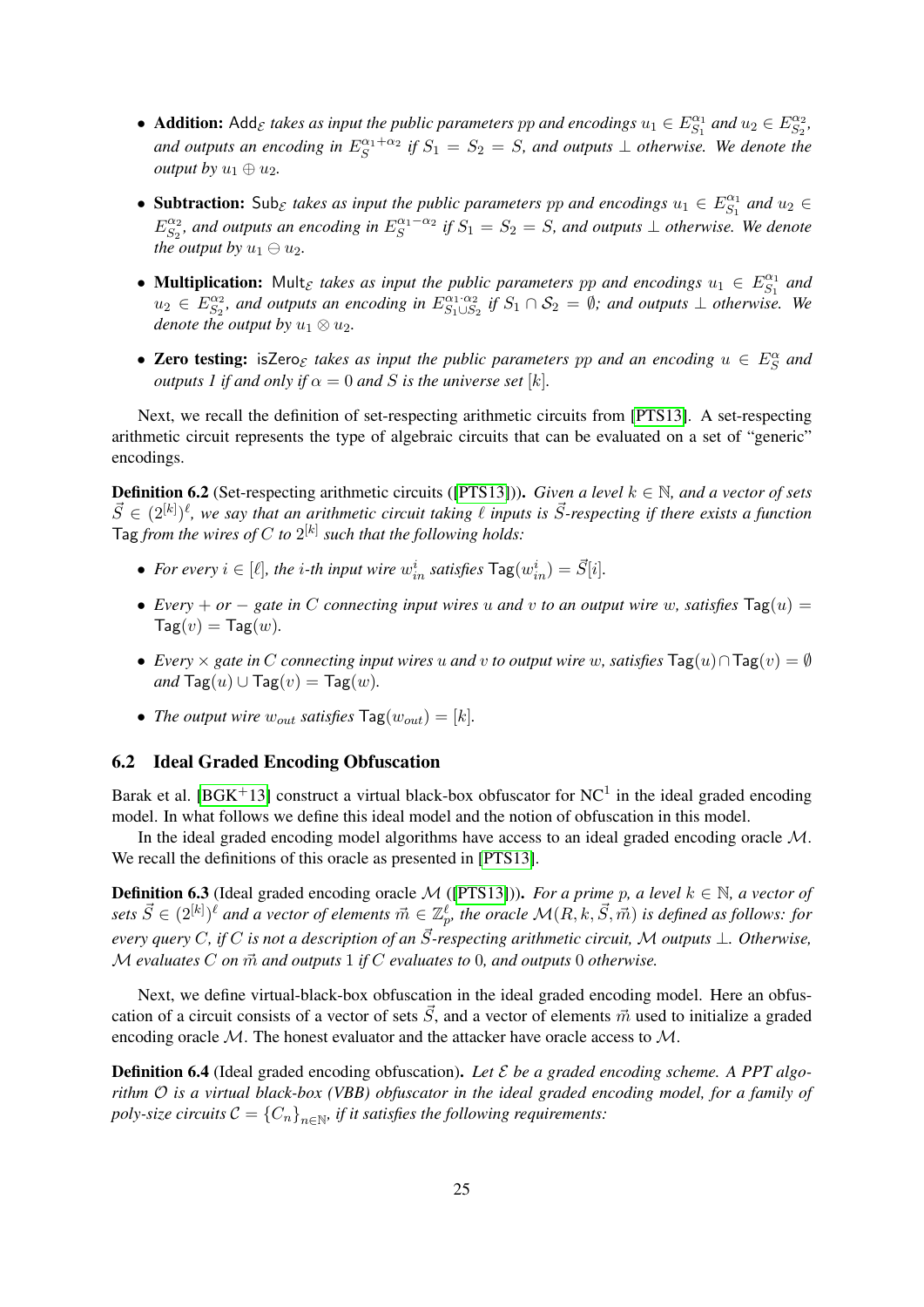• *Functionality: There exist polynomials*  $k = k(n)$  *and*  $\ell = \ell(n)$  *and there exists a poly-time oracle machine* Eval<sub> $\mathcal{O}$  *that satisfy the following: for every*  $n \in \mathbb{N}$ *, for every public parameters pp in the*</sub>  $s$ upport of  $\mathsf{InstGen}_{\mathcal{E}}(1^n, k)$  *including a prime p, and for every*  $C \in \mathcal{C}_n$ *, the obfuscator*  $\mathcal{O}(1^n, p, C)$ *outputs a vector of sets*  $\vec{S} \in (2^{[k]})^{\ell}$  *and a vector of elements*  $\vec{m} \in \mathbb{Z}_p^{\ell}$  *such that for every input* x *to* C*:*

$$
\mathsf{Eval}^{\mathcal{M}(p,k,\vec{S},\vec{m})}_{\mathcal{O}}(x) = C(x) .
$$

*We require that the vector of sets*  $\vec{S}$  *depends only on the security parameter* n *an not on the circuit* C *or the randomness of* O*.*

• *Virtual black-box: For every polynomial functions* q, s *and for every (unbounded) oracle machine* A *(called the algebraic adversary) making at most* q(n) *queries, where every query describes an arithmetic circuit of size at most*  $s(n)$ *, there exist a PPT oracle machine* S *(called the simulator)*, *and negligible function*  $\mu$ , such that for every  $n \in \mathbb{N}$ , every public parameters pp in the support of  $\textsf{InstGen}_{\mathcal{E}}(1^n, k)$  *including a prime p, and for every*  $C \in \mathcal{C}_n$ *:* 

$$
\Pr[(\vec{S}, \vec{m}) \leftarrow \mathcal{O}(1^n, p, C); \mathcal{A}^{\mathcal{M}(p,k, \vec{S}, \vec{m})}(n, p) = 1] - \left| \leq \mu(n) , \Pr[\mathcal{S}^{\mathcal{A}, C}(1^n, p) = 1] \right|
$$

*where the probabilities are over the coins of the obfuscator* O*, the adversary* A *and the simulator* S*. The notation* S <sup>A</sup> *means that* S *gets oracle access to* A*, when answering* A*'s oracle queries.*

<span id="page-25-2"></span>**Remark 6.1.** *In the above definition we do not allow*  $O$  *to choose the vector of sets*  $\vec{S}$  *depending on its randomness or on the circuit* C*. This restriction simplifies the presentation of our results. Specifically, we rely on the fact that obfuscation of different circuits of the same size use the same vector* S<sup>*.*</sup> However, *all our results hold also with respect to the more general definition of ideal graded encoding obfuscation where the choice of*  $\vec{S}$  *is not restricted. We note that all existing constructions of ideal obfuscation [\[BGK](#page-40-8)*+*13, [BR13,](#page-40-7) [PTS13\]](#page-41-4) meet the functionality requirement in its restricted form.*

Remark 6.2 (Ideal obfuscation in [\[BGK](#page-40-8)+13].). *The syntax for the obfuscator defined above is different from the one in [\[BGK](#page-40-8)*+*13], and is adapted to the way that ideal graded oracles are dealt with in this work. A more essential difference is that Barak et al. state their final result for bounded algebraic adversaries, whereas we consider unbounded ones (but with a bounded number of oracle queries). Against such bounded algebraic adversaries, they achieve ideal graded encodings obfuscation for all poly-size circuits. For unbounded algebraic adversaries, as considered in this work, their result only holds for NC*<sup>1</sup> *.*

<span id="page-25-1"></span>Theorem 6.1 ([\[BGK](#page-40-8)+13]). *There exists an ideal graded encoding obfuscation for every function family*  $in NC<sup>1</sup>$ .

#### <span id="page-25-0"></span>6.3 Semantic Security

 $\bigg\}$  $\bigg\}$  $\Big\}$  $\bigg\}$  $\begin{array}{c} \hline \end{array}$ 

We formulate a simple and natural variant of semantic security. Although it appears to be somewhat stronger than the actual notion considered by Pass et al. [\[PTS13\]](#page-41-4), we find it natural and appealing. Section [7](#page-29-0) considers a number of relaxations of this basic notion and their relative security.

Central to the definition of semantic security is the notion of an *admissible message sampler* (analogous to *respecting message samplers* in [\[PTS13\]](#page-41-4)). A message sampler is admissible if it samples two vectors of elements  $\vec{m}_0$ ,  $\vec{m}_1$  that cannot be distinguished by an unbounded adversary that can only access  $\vec{m}_0$  or  $\vec{m}_1$  by making a polynomial number of queries to an ideal graded encoding oracle M (Definition [6.3\)](#page-24-1).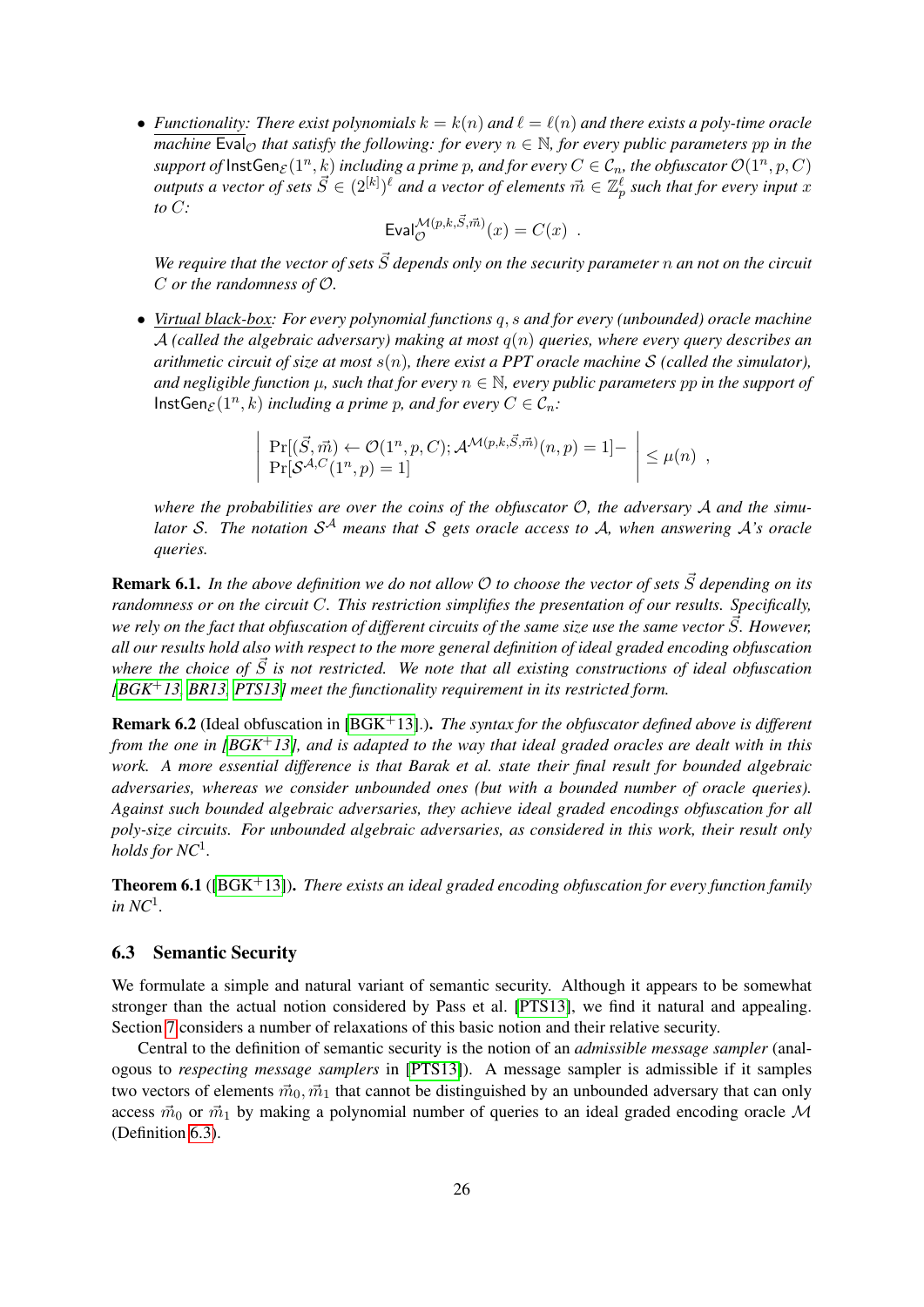<span id="page-26-1"></span>**Definition 6.5** (Efficient message sampler). Let  $\mathcal E$  be a graded encoding scheme and let  $k = k(n)$ *and*  $\ell = \ell(n)$  *be polynomials. A PPT algorithm* M *is an efficient*  $(k, \ell)$ *-message sampler if for every*  $n \in \mathbb{N}$ , and every public parameters  $pp$  in the support of  $\mathsf{InstGen}_{\mathcal{E}}(1^n, k)$  including a prime  $p$ ,  $\mathbb{M}(1^n, p)$ a vector of sets  $\vec{S} \in (2^{[k]})^{\ell}$  and two vectors of elements  $\vec{m}_0, \vec{m}_1 \in \mathbb{Z}_p^\ell$ . We require that the vector of sets  $\vec{S}$  *depends only on the security parameter* n *an not on randomness of* M.

<span id="page-26-5"></span>**Remark 6.3.** In the above definition we do not allow  $\mathbb{M}$  to choose the vector of sets  $\vec{S}$  depending on its *randomness or on the circuit* C*. This restriction simplifies the presentation of our results. However, all our results hold also with respect to the more general definition of message samplers where*  $\vec{S}$  *can be sampled from some distribution.*

<span id="page-26-4"></span>**Definition 6.6** (Admissible message sampler). Let  $\mathcal E$  be a graded encoding scheme and let  $k = k(n)$ *and*  $\ell = \ell(n)$  *be polynomials.* A  $(k, \ell)$ -message sampler M *(Definition* [6.5\)](#page-26-1) *is admissible if for every polynomial functions* q *and* s*, and for every (unbounded) oracle machine* A *(called the algebraic adversary) making at most* q(n) *oracle queries, where every query describes an arithmetic circuit of size at most*  $s(n)$ *, there exists a negligible function*  $\mu$  *such that for every*  $n \in \mathbb{N}$  *and for every public parameters*  $pp$  in the support of  $\mathsf{InstGen}_{\mathcal{E}}(1^n, k)$ , including a prime  $p$ ,

$$
\Pr\left[\begin{array}{cc}b \leftarrow \{0,1\} & \mathcal{A}^{\mathcal{M}(p,k,\vec{S},\vec{m}_b)}(n,p) = b\end{array}\right] \leq \frac{1}{2} + \mu(n) ,
$$

*where the probability is also over the coins of* A*.*

Loosely speaking, a graded encoding scheme is semantically secure if for a tuple  $(\vec{S}, \vec{m}_0, \vec{m}_1)$  generated by an admissible message sampler, given encodings of  $\vec{m}_b$  with respect to the sets  $\vec{S}$ , it is hard to predict b with non-negligible advantage in polynomial time.

<span id="page-26-0"></span>Remark 6.4 (Inefficient message samplers). *For most of our results we need to rely on a stronger notion of semantic security that allows for computationally unbounded admissible message samplers. Since the message sampler* M *in Definition [6.5](#page-26-1) takes as input the prime* p*, or more generally, the description of a ring* R *associated with the public parameters of the graded encoding, simply allowing* M *to be unbounded may result in an unachievable definition. Specifically, consider a graded encoding scheme where it is possible to recover the secret parameters* sp *of the graded encoding scheme from the description of the ring* R *in unbounded time.*[8](#page-26-2) *An inefficient* M *may recover* sp *and sample encodings that reveal* sp*.* M *may still be admissible since knowing the secret parameters gives no advantage to the algebraic adversary, however given* sp *it is possible to distinguish encodings of the sampled elements (for any non-trivial* M*).*

*Instead, in Definition [6.7](#page-26-3) we keep the sampler* M *efficient, but we give it auxiliary input that is sampled by an inefficient algorithm. Importantly, we do not give the auxiliary input the description of the ring.*

<span id="page-26-3"></span>**Definition 6.7** (Inefficient message sampler). Let  $\mathcal E$  be a graded encoding scheme and let  $k = k(n)$ *and*  $\ell = \ell(n)$  *be polynomials. An unbounded*  $(k, \ell)$ *-message sampler is defined by a PPT algorithm* M *and an unbounded auxiliary input sampler* Z*. We require that there exist a polynomial* q *such that*  $for\ every\ n\in\mathbb{N}$ , and every public parameters  $pp$  in the support of  $\mathsf{InstGen}_{\mathcal{E}}(1^n, k)$  including a prime  $p, \,|\mathbb{Z}(n)| < q(n)$ , and  $\mathbb{M}(1^n,\mathbb{Z}(n),p)$  outputs a vector of sets  $\vec{S} \in (2^{[k]})^{\ell}$  and two vectors of elements  $\vec{m}_0,\vec{m}_1\in\mathbb{Z}_p^\ell.$  We require that the vector of sets  $\vec{S}$  depends only on the security parameter  $n$  and not on *randomness of* M *or* Z*.*

The definition of admissability remains as in Definition [6.6.](#page-26-4) In what follows, we only consider semantic security with respect to inefficient admissible message samplers (unless we explicitly state

<span id="page-26-2"></span><sup>&</sup>lt;sup>8</sup>We note that this is not the case for existing candidate construction of graded encodings [\[GGH13a,](#page-40-5) [CLT13\]](#page-40-6).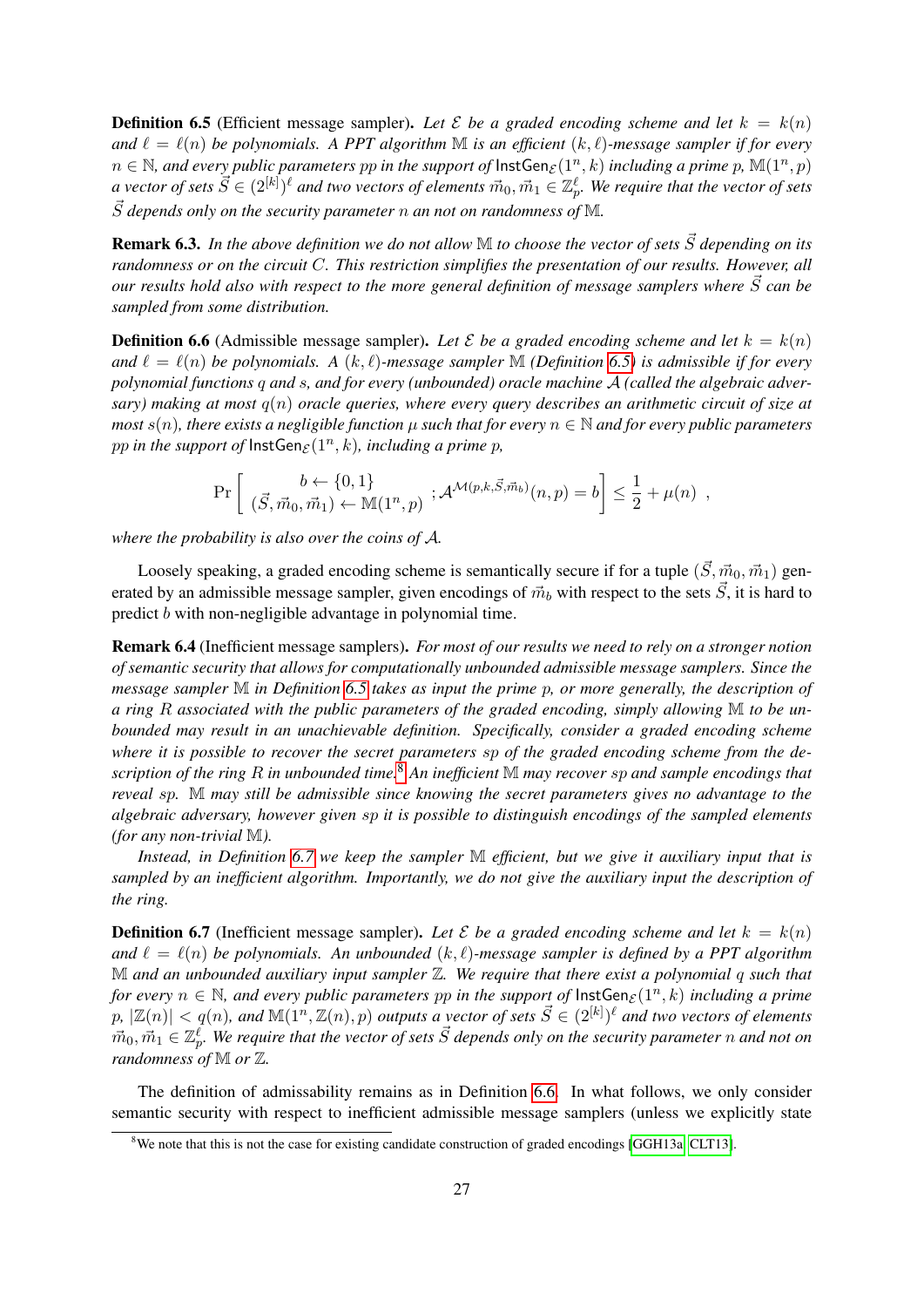otherwise). We abuse notation, and when we refer to admissible message samplers we mean inefficient ones, as in Definition [6.7.](#page-26-3)

<span id="page-27-1"></span>**Definition 6.8** (Semantically-secure graded encoding). A graded encoding scheme *ε* is semantically*secure if for every polynomials*  $k = k(n)$ ,  $\ell = \ell(n)$ *, every admissible*  $(k, \ell)$ *-message sampler* (Z, M), *and every poly-size adversary* A, there exist a negligible function  $\mu$  such that for every  $n \in \mathbb{N}$ ,

$$
\Pr\left[\begin{array}{c}b \leftarrow \{0,1\} \\ (sp,pp) \leftarrow \text{InstGen}_{\mathcal{E}}(1^n,1^{k(n)}) \end{array}; A\left(pp,(\text{Encode}_{\mathcal{E}}(sp,\vec{m}_b[i],\vec{S}[i]))_{i\in[\ell(n)]}\right) = b\right] \leq \frac{1}{2} + \mu(n) ,
$$
  

$$
(\vec{S},\vec{m}_0,\vec{m}_1) \leftarrow \mathbb{M}(1^n,\mathbb{Z}(n),p)
$$

*where* p *is described in the public parameters* pp *and the probability is also over the coins of* A*.*

#### <span id="page-27-0"></span>6.4 Obfuscation from Semantically-Secure Graded Encodings

We show that semantically-secure graded encodings imply SIO, and other forms of obfuscation as a corollary of our result from Section [4.](#page-12-0)

<span id="page-27-2"></span>Proposition 6.1. *Assume there exists a semantically-secure graded encoding scheme (Definition [6.8\)](#page-27-1), and assume there exists an ideal graded encoding obfuscation (Definition [6.4\)](#page-24-2) for a circuit class* C*. Then there exists a strong indistinguishability obfuscator for the circuit class* C*, in the plain model (Definition [3.2\)](#page-11-1).*

As a corollary of Theorem [6.1,](#page-27-2) Proposition 6.1, and the transformation from (standard) IO for  $NC<sup>1</sup>$ to (standard) IO for all poly-size circuit classes  $[GGH<sup>+</sup>13b]$  $[GGH<sup>+</sup>13b]$ , we obtain the following theorem.

<span id="page-27-3"></span>Theorem 6.2. *Assume there exists a semantically-secure graded encoding scheme. Then there exist:*

- *1. SIO, for any circuit class in NC*<sup>1</sup> *,*
- *2. (standard) IO, for any poly-size circuit class, assuming also fully-homomorphic encryption (with decryption in NC*<sup>1</sup> *).*

As a corollary of the above theorem and of our results from Section [4](#page-12-0) we obtain the following theorem.

Theorem 6.3. *Assume there exists a semantically-secure graded encoding scheme. Then there exist:*

- *1. worst-case VGB for any collection in NC*<sup>1</sup> *,*
- 2. worst-case VGB obfuscation for the class of set circuits  $\mathcal{S}^k$  for any  $k = \text{poly}(n)$ , and VBB *obfuscation for*  $k = O(1)$ ,
- 3. worst-case VGB obfuscation for the class of linear subspaces  $\mathcal{L}^{d,\mathbb{F}}$  for any  $d = \text{poly}(n)$ , and VBB *obfuscation for*  $d = O(1)$ ,
- *4. worst-case VBB for any efficiently samplable collection of connected circuits in NC*<sup>1</sup> *, in particular, for Hamming balls and conjunctions.*

We now turn to give a proof sketch of Proposition [6.1.](#page-27-2)

*Proof of Proposition* [6.1.](#page-27-2) Let C be a class of poly-size circuits, let O be an ideal graded encoding obfuscator for C.

**The obfuscator**  $\tilde{\mathcal{O}}$  for C: Let  $\ell = \ell(n)$  and  $k = k(n)$  be the polynomials given by the ideal graded encoding obfuscator  $O$  (Definition [6.4\)](#page-24-2). Let  $\mathcal E$  be a semantically-secure multi-linear encoding scheme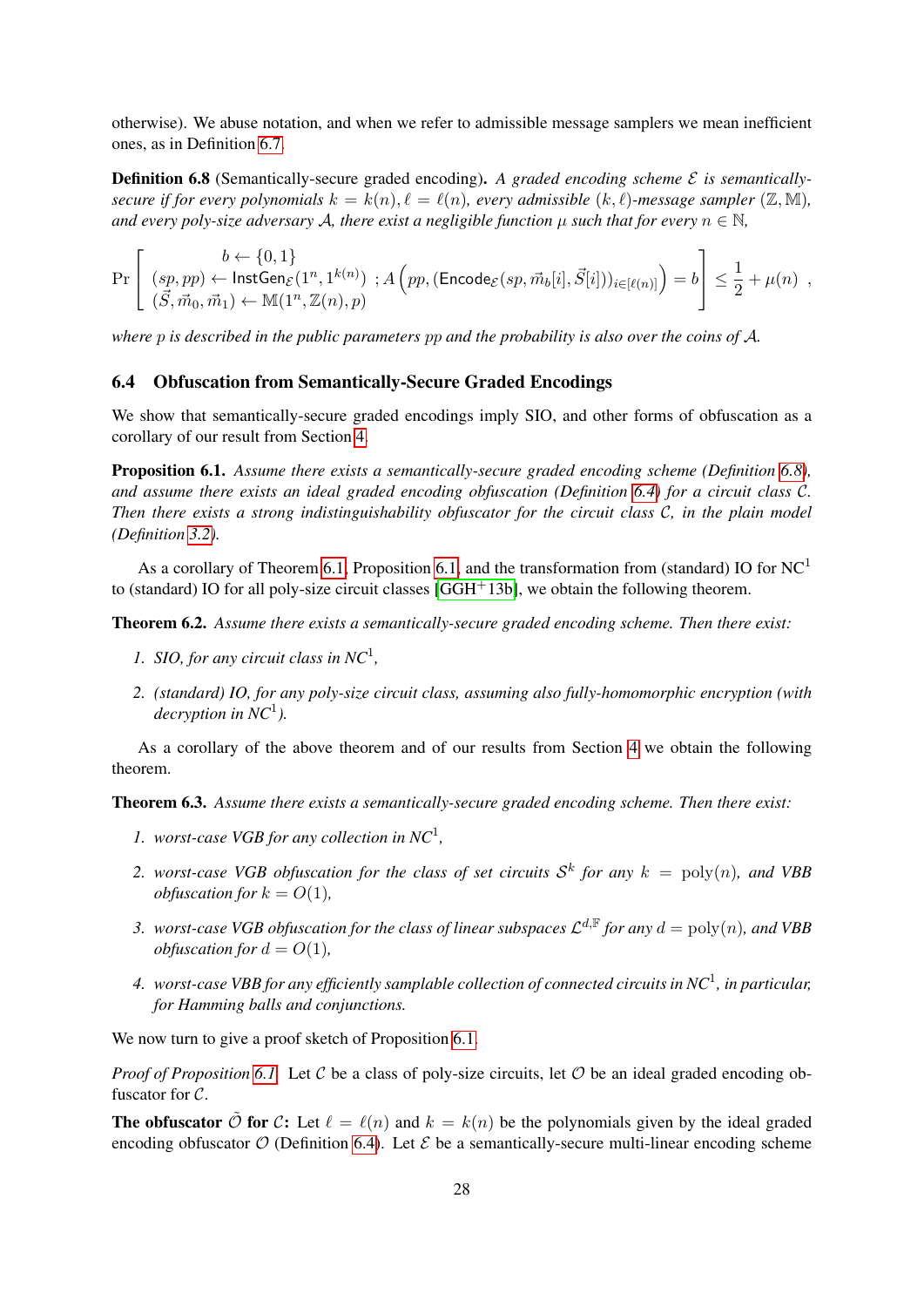(Definition [6.8\)](#page-27-1). Given  $C \in \mathcal{C}_n$ ,  $\tilde{\mathcal{O}}$  samples parameters  $(sp, pp) \leftarrow$  InstGen $_{\mathcal{E}}(1^n, 1^{k(n)})$  for the encoding scheme, including a prime p.  $\tilde{\mathcal{O}}$  then runs  $\mathcal{O}(1^n, p, C)$  which outputs a vector of sets  $\vec{S} \in (2^{[k(n)]})^{\ell(n)}$ , and a vector of elements  $\vec{m} \in \mathbb{Z}_p^{\ell(n)}$ , such that for every input x,  $\text{Eval}_{\mathcal{O}}^{\mathcal{M}(p,k(n),\vec{S},\vec{m})}(x) = C(x)$ . Finally,  $\tilde{O}$  outputs an obfuscated circuit that has the public parameters pp, the sets  $\vec{S}$ , and the encodings

$$
\left(\mathsf{Encode}_{\mathcal{E}}(\mathit{sp},\vec{m}[i],\vec{S}[i])\right)_{i\in [\ell(n)]}
$$

,

hardcoded into it. The obfuscated circuit emulates the evaluation procedure of the ideal graded encoding obfuscation Eval<sub> $\varphi$ </sub>, where the queries to the ideal oracle M are answered by performing algebraic operations directly on the set of encodings.

**Functionality and indistinguishability:** The functionality of  $\tilde{\mathcal{O}}$  follows readily from that of  $\mathcal{O}$  and  $\mathcal{E}$ . We now argue strong indistinguishability based on the semantic security of the encoding scheme. Let  $\tilde{C}^0$ ,  $\tilde{C}^1$  be two concentrated distribution ensembles on C such that  $maj_{\tilde{C}_n^0} \equiv maj_{\tilde{C}_n^1}$ , and let D be any poly-size distinguisher. We show that D cannot distinguish whether it is given an obfuscation  $\tilde{\mathcal{O}}(C_0)$  or  $\widetilde{\mathcal{O}}(C_1)$ , for  $(C_0, C_1) \leftarrow (\widetilde{\mathcal{C}}_n^0, \widetilde{\mathcal{C}}_n^1)$ , with non-negligible advantage.

Assume towards contradiction that D can predict whether it is given  $\tilde{\mathcal{O}}(C_0)$  or  $\tilde{\mathcal{O}}(C_1)$  with a noticeable advantage over  $\frac{1}{2}$ . We construct an admissible  $(k, \ell)$ -message sampler  $(\mathbb{Z}, \mathbb{M})$ , and show that together with D they violate the semantic security of  $\mathcal{E}$ . The auxiliary input sampler  $\mathbb Z$  samples  $(C_0, C_1) \leftarrow (\tilde{C}_n^0, \tilde{C}_n^1)$  (note that if  $\tilde{C}_n^0, \tilde{C}_n^1$  are not efficiently samplable,  $\mathbb Z$  is inefficient). The message sampler M, given a prime p, and the auxiliary input  $(C_0, C_1)$  executes the ideal graded encoding obfuscator  $\mathcal{O}(1^n, p, \cdot)$  on each of the circuits, and obtains a vector of sets  $\vec{S}$  and two vectors of messages  $\vec{m}_0$ ,  $\vec{m}_1$ , which it then outputs. (Here we use the fact that O outputs the same the vector of sets  $\vec{S}$  in both executions. See Remark [6.1.](#page-25-2))

To argue that the sampler  $(\mathbb{Z}, \mathbb{M})$  is admissible, we need to show that the following holds for every (unbounded) oracle machine  $A$  (the algebraic adversary) making only polynomially many oracle queries, where every query describes an arithmetic circuit of polynomial size, for every  $n \in \mathbb{N}$ , and for every public parameters  $pp$  in the support of  $\mathsf{InstGen}_{\mathcal{E}}(1^n, k)$  including a prime  $p$ :

$$
\Pr\left[\begin{array}{cc}b \leftarrow \{0,1\} & \mathcal{A}^{(p,k,\vec{S},\vec{m}_b)}(n,p) \end{array} \right] \leq \frac{1}{2} + \operatorname{negl}(n) ,
$$

where the probability is also over the coins of  $A$ .

This follows from the ideal virtual-black-box security of  $\mathcal O$ . Indeed, for any (algebraic)  $\mathcal A$  as above, let  $q(n)$ ,  $s(n)$  be the polynomial bounds on its number of queries and their size, and let S be its virtualblack-box simulator (according to Definition [6.4\)](#page-24-2). Therefore,

$$
\Pr\left[\begin{array}{c}b \leftarrow \{0,1\}\\(\vec{S}, \vec{m}_0, \vec{m}_1) \leftarrow \mathbb{M}(1^n, \mathbb{Z}(n), p) \end{array} ; \mathcal{A}^{\mathcal{M}(p,k,\vec{S},\vec{m}_b)}(n, p) = b\right] \le
$$
\n
$$
\Pr\left[b \leftarrow \{0,1\}; (C_0, C_1) \leftarrow (\tilde{\mathcal{C}}_n^0, \tilde{\mathcal{C}}_n^1); \mathcal{S}^{\mathcal{A},C_b}(1^n) = b\right] + \text{negl}(n) \le
$$
\n
$$
\frac{1}{2} + q(n) \cdot \nu(n) + \text{negl}(n) = \frac{1}{2} + \text{negl}(n) ,
$$

where  $\nu(n) = \max(\nu_0(n), \nu_1(n))$ , and  $\nu_b(n) = \text{negl}(n)$  is the negligible concentration measure of  $\mathcal{C}_n^b$ around  $\text{maj}_{\tilde{C}_n^0} \equiv \text{maj}_{\tilde{C}_n^1}$ .

It is left to note that, by the construction of  $(\mathbb{Z}, \mathbb{M})$  and the assumption that D predicts b with noticeable advantage (given  $\mathcal{O}(C_b)$ ) for a random b), D breaks the semantic security of the encoding scheme (Definition [6.8\)](#page-27-1).  $\Box$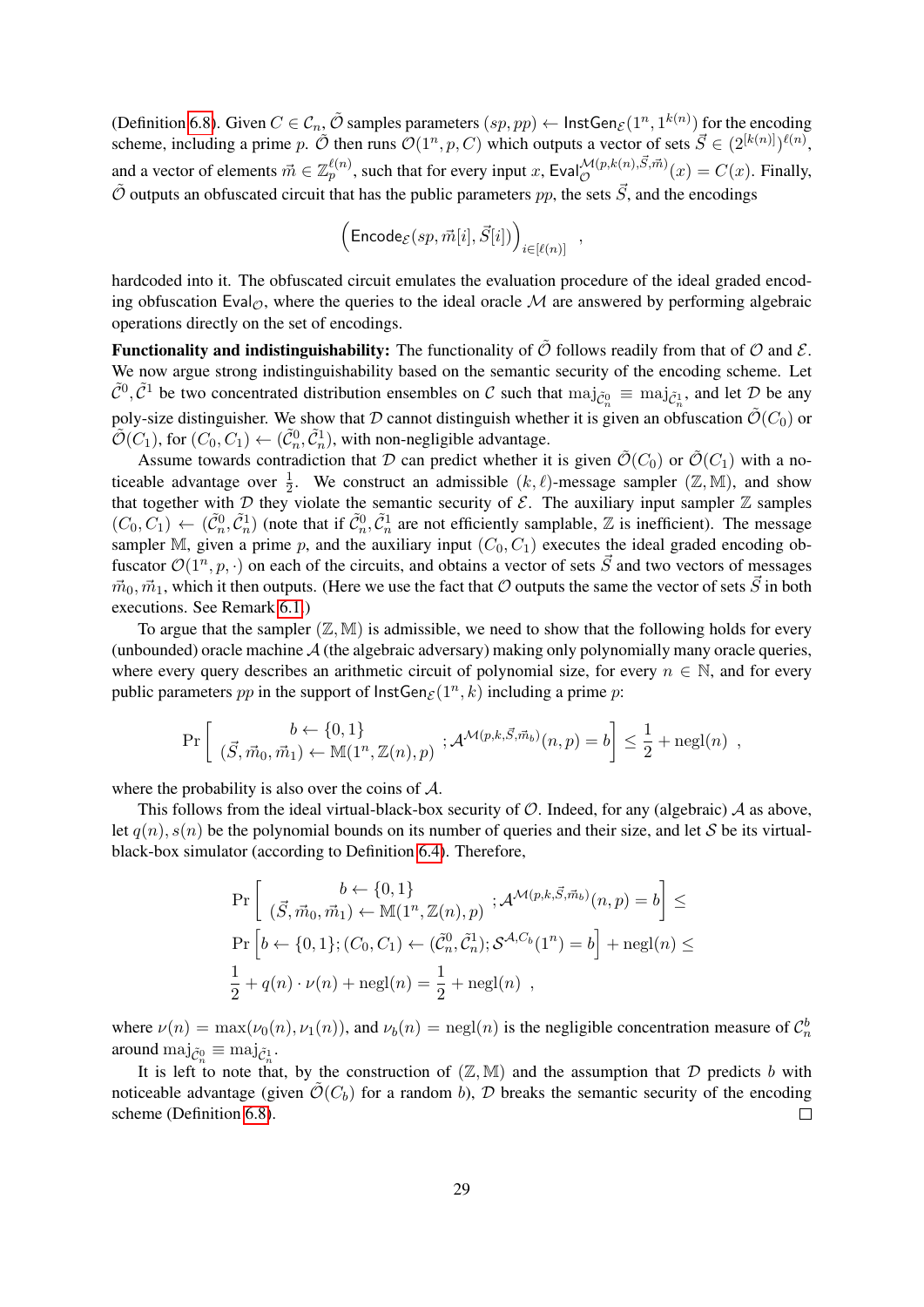## <span id="page-29-0"></span>7 More on Semantic Security

We discuss several possible relaxations of the semantic-security definition presented in Section [6.3](#page-25-0) (the relaxations are defined in Section [7.1\)](#page-29-1). In particular, we consider relaxations to *bounded*, *entropic*, *concentrated*, *single-message* and *large-queries* security. All these relaxations, except for bounded security, were also considered by Pass et al. [\[PTS13\]](#page-41-4). The relaxation to bounded and entropic semantic security are particularly significant, since there are several attacks on the unbounded or non-entropic versions of semantic security. We elaborate on these attacks in Sections [7.3](#page-35-0) and [7.1.2.](#page-29-3)

In Section [7.2](#page-31-1) we show that under any combination of these relaxations, the positive implications to obfuscation still hold. In certain combinations, this is done by showing an equivalence between the relaxed definition and the non-relaxed definitions whereas in others, the results are obtained by relying on properties of specific obfuscation constructions which are based on the constructions in  $[GGH^+13b,$  $[GGH^+13b,$ [BR13,](#page-40-7) [BGK](#page-40-8)+13, [PTS13\]](#page-41-4).

In Section [7.3](#page-35-0) we motivate bounded semantic security by describing a generic attack on the (unbounded) security of any graded encoding scheme with certain efficiency properties.

All results in this section hold for both efficient and inefficient message samplers (see Remark [6.4\)](#page-26-0). For generality, we use the inefficient samplers notation of Definition [6.7.](#page-26-3)

#### <span id="page-29-1"></span>7.1 Relaxations of Semantic-Security

#### <span id="page-29-2"></span>7.1.1 Bounded Semantic-Security.

In the definition of semantic security we consider vectors of messages  $\vec{m}_0$ ,  $\vec{m}_1$  of arbitrary polynomial dimension. In *bounded* semantic-security, we relax the definition by placing a fixed polynomial bound  $\ell(n)$  on the dimension of  $\vec{m}_0, \vec{m}_1$ . The polynomial  $\ell$  is fixed before the parameters of the encoding scheme are chosen.

This relaxation is significant since, as we show in Section [7.3,](#page-35-0) under certain conditions, allowing the dimension to be unbounded gives rise to certain diagonalization attacks. In bounded semantic-security, such attacks are mitigated, e.g. by assuring that the description size of encoded elements (determined by the public parameters) is larger than the bound  $\ell$ .

<span id="page-29-4"></span>**Definition 7.1** (Bounded semantic-security). Let  $\ell = \ell(n)$  be a polynomial. A graded encoding scheme  $\mathcal E$ is bounded semantically-secure, if it is semantically-secure as in Definition [6.8,](#page-27-1) but only for  $(k, \ell')$ *message samplers*  $(\mathbb{Z}, \mathbb{M})$  *as in Definition* [6.7,](#page-26-3) *for*  $\ell' \leq \ell$  *and for any polynomial*  $k$ *.* 

#### <span id="page-29-3"></span>7.1.2 Entropic Semantic-Security

In Definition [6.8,](#page-27-1) we do not put any special restrictions on the min-entropy of the message vectors  $\vec{m}_0$ ,  $\vec{m}_1$ . Following [\[PTS13\]](#page-41-4), in *entropic semantic-security*, we restrict attention to message vectors  $\vec{m}_0$ ,  $\vec{m}_1$  where every single coordinate has high min-entropy. Furthermore, we require that for any arithmetic circuit C that respects the set vector  $\vec{S}$ , it holds that on input distributions  $\vec{m}_0$  and  $\vec{m}_1$  the value of each intermediate wire in the computation  $C(\vec{m}_b)$  has high min-entropy.

This relaxation is significant, since as noted in [\[GGH13a\]](#page-40-5), their graded encoding scheme becomes vulnerable to *weak discrete log attacks*, when encodings of constants are released in any intermediate level. In such cases, the non-entropic Definition [6.8](#page-27-1) fails to hold. (Similar attacks are not known against the scheme of [\[CLT13\]](#page-40-6).) Entropic semantic-security circumvents such attacks.

**Definition 7.2** (Entropic message sampler). Let  $\mathcal{E}$  be a graded encoding scheme, let  $k = k(n)$  and  $\ell = \ell(n)$  *be polynomials and let*  $(\mathbb{Z}, \mathbb{M})$  *be a*  $(k, \ell)$ *-message sampler as in Definition* [6.7.](#page-26-3) *We say* that  $(\mathbb{Z}, \mathbb{M})$  is entropic, if the vector of sets  $\vec{S} \in (2^{[k]})^{\ell}$  and the distributions of  $\vec{m}_0, \vec{m}_1 \in \mathbb{Z}_p^\ell$  output by  $\mathbb{M}(1^n, \mathbb{Z}(n), p)$  *(where the prime p is included in public parameters pp that are in the support of*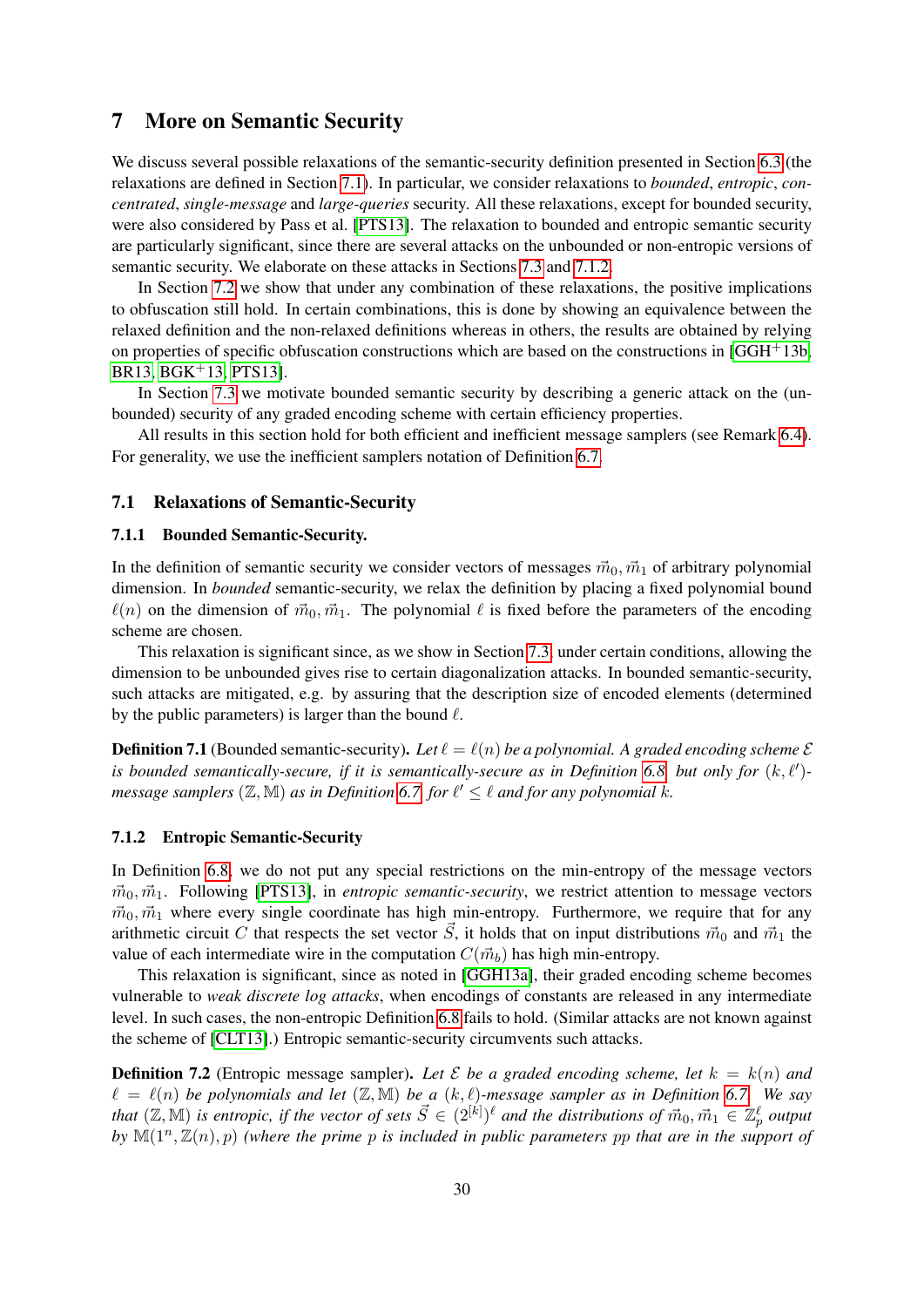$\textsf{InstGen}_{\mathcal{E}}(1^n, k)$ *) satisfy the following. For any*  $b \in \{0, 1\}$ *, and any*  $\vec{S}$ -respecting arithmetic circuit C, *let* w be the random variable denoting the value of any intermediate wire in the computation  $C(\vec{m}_b)$ , *corresponding to a proper subset*  $S_w \subsetneq [k]$ *. Then*  $H_\infty(w) = \Omega(n)$ *.* 

Definition 7.3 (Entropic semantic-security). *A graded encoding scheme* E *satisfies entropic semanticsecurity, if it semantically-secure as in Definition [6.8,](#page-27-1) but only for entropic admissible message samplers, rather than all admissible message samplers.*

#### <span id="page-30-0"></span>7.1.3 Concentrated Semantic-Security

Pass *et al.* [\[PTS13\]](#page-41-4) consider another weakening of semantic security, which we will refer to as *concentrated* semantic security.<sup>[9](#page-30-2)</sup> Recall that in Definition [6.8,](#page-27-1) we require that semantic security holds for all admissible distributions  $\vec{m}_0, \vec{m}_1$ , where admissibility is defined in terms of indistinguishability with respect to algebraic adversaries. Concentrated semantic security further restricts the class of admissible distributions. Intuitively, rather than requiring that an algebraic adversary cannot distinguish the oracle  $\mathcal{M}(p, k, \vec{S}, \vec{m}_b)$  for  $b = 0$  and for  $b = 1$ , we now require for every S-respecting arithmetic circuit C given as a query to M, there exists bit  $c \in \{0, 1\}$  such that for every  $b \in \{0, 1\}$ , with overwhelming probability over  $\vec{m}_b$ , the oracle  $\mathcal{M}(p,k,\vec{S},\vec{m}_b)$  answers the query  $C$  with c. Or alternatively,  $C(m_b) = 0$ if and only if  $c = 1$ . The name "concentrated semantic security" expresses the fact that the distribution  $\mathcal{M}(p, k, \vec{S}, \vec{m}_b)$  (of functions from circuits to  $\{0, 1\}$ ) is *concentrated* (in the sense of Definition [3.1\)](#page-11-2) around the same function for  $b = 0$  and  $b = 1$ .

<span id="page-30-3"></span>Definition 7.4 (Concentrated admissible message sampler). *Let* E *be a graded encoding scheme, let*  $k = k(n)$  and  $\ell = \ell(n)$  be polynomials and let  $(\mathbb{Z}, \mathbb{M})$  be a  $(k, \ell)$ -message sampler as in Definition [6.7.](#page-26-3) *We say that*  $(\mathbb{Z}, \mathbb{M})$  *is concentrated if for every polynomial s there exists a negligible function*  $\mu$  *such* that for every  $n \in \mathbb{N}$  every public parameters  $pp$  in the support of  $\mathsf{InstGen}_{\mathcal{E}}(1^n,1^k)$  including a prime  $p$ , and every  $\vec{S}$ -respecting arithmetic circuit C ( $\vec{S}$  is the vector of sets that  $\mathbb{M}(1^n, \mathbb{Z}(n), p)$  outputs) of size *at most*  $s(n)$  *there exists a bit*  $c \in \{0, 1\}$  *such that for every*  $b \in \{0, 1\}$ *:* 

$$
\Pr\left[\begin{array}{c}(\vec{S}, \vec{m}_0, \vec{m}_1) \leftarrow \mathbb{M}(1^n, \mathbb{Z}(n), p);\ \mathcal{M}(p, k, \vec{S}, \vec{m}_b)(C) \neq c\end{array}\right] \leq \mu(n) .
$$

**Remark 7.1.** *Note that a concentrated*  $(k, \ell)$ -message sampler is in particular a  $(k, \ell)$ -message sampler. *Namely, any (unbounded) algebraic adversary A who is given oracle access to*  $\mathcal{M}(p,k,\vec{S},\vec{m}_b)$  *cannot distinguish between the case where*  $b = 0$  *and the case where*  $b = 1$  *since with overwhelming probability all the queries* A *makes to* M *have the same output in both cases.*

Definition 7.5 (Concentrated semantic-security). A graded encoding scheme *ε is concentrated semanticallysecure, if it semantically-secure as in Definition [6.8,](#page-27-1) but only for concentrated admissible message samplers, rather than all admissible message samplers.*

#### <span id="page-30-1"></span>7.1.4 Single-Message Semantic Security

Recall that in the definition of semantic security (Definition [6.8\)](#page-27-1), we consider two arbitrary vectors of messages  $\vec{m}_0$ ,  $\vec{m}_1$ . Following [\[PTS13\]](#page-41-4), one can relax the definition to *single-message semantic security*, where we consider an adversary that tries to distinguish between encodings of two single messages  $m_0$ and  $m_1$ , given an additional vector  $\vec{z}$  of polynomially many auxiliary encodings. In other words, one can relax Definition [6.8](#page-27-1) by restricting the message samplers to output  $\vec{m}_0$ ,  $\vec{m}_1$  that are identical in all coordinates but the last one.

<span id="page-30-2"></span> $9$ The definition of semantic security in [\[PTS13\]](#page-41-4) already includes the concentrated relaxation. [PTS13] refer to the plain (non-concentrated) notion of semantic security that we consider here as *uber security*.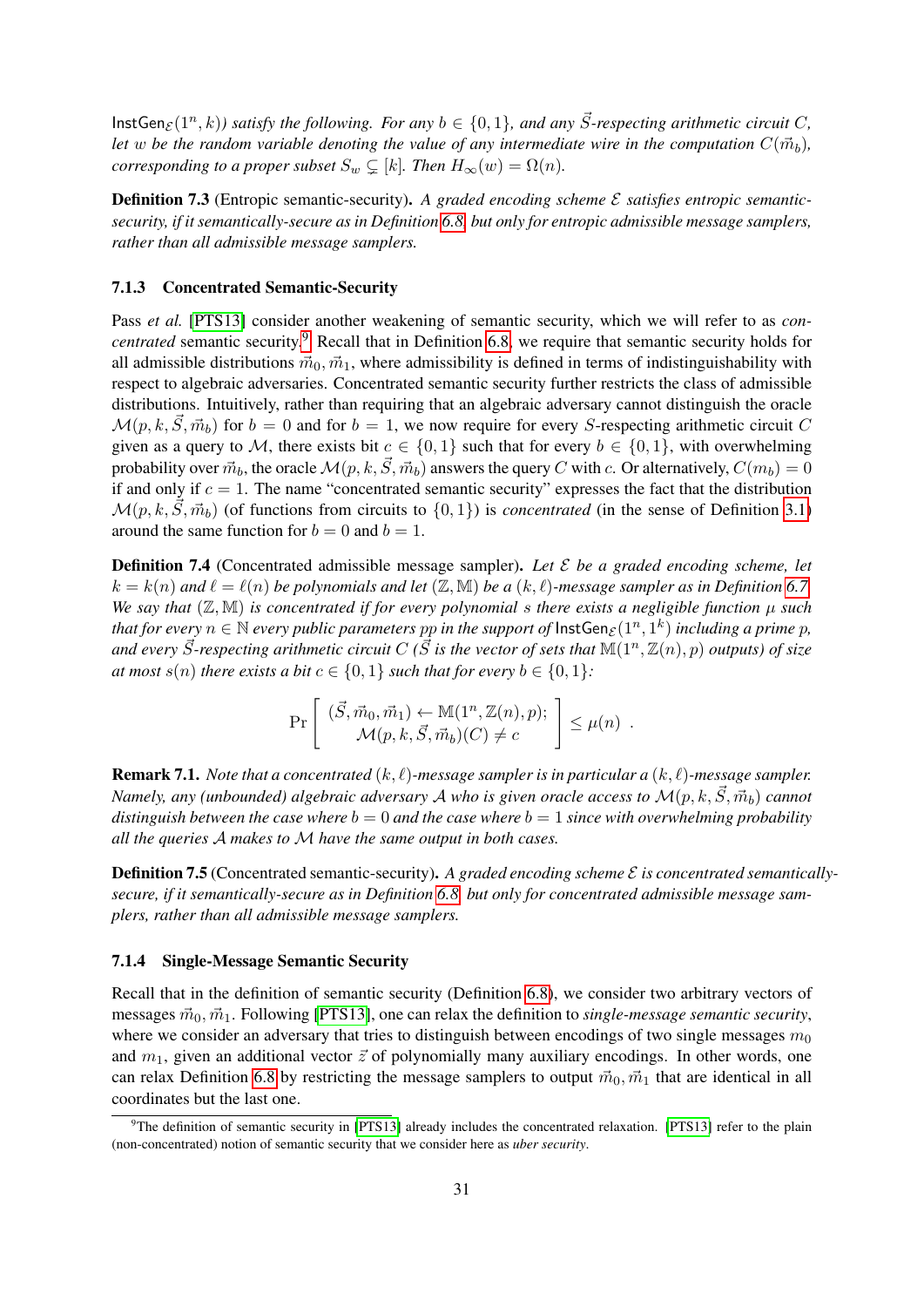<span id="page-31-4"></span>**Definition 7.6** (Admissible single-message sampler). Let  $(\mathbb{Z}, \mathbb{M})$  be an admissible  $(k, \ell)$ -message sam*pler as in Definition [6.7.](#page-26-3) We say that* (Z, M) *is an admissible single-message sampler, if for any two vectors*  $\vec{m}_0, \vec{m}_1 \in \mathbb{Z}_p^\ell$  in the support of  $M$ ,  $\vec{m}_0[i] = \vec{m}_1[i]$  for all  $i \in [\ell - 1]$ .

<span id="page-31-3"></span>Definition 7.7 (Single-message semantic-security). *A graded encoding scheme* E *is single-message semantically-secure, if it is semantically-secure as in Definition [6.8,](#page-27-1) but only for admissible singlemessage samplers, rather than all admissible message samplers.*

Remark 7.2 (Constant-message semantic-security). *A bit more generally, [\[PTS13\]](#page-41-4) consider constantmessage semantic security, requiring that it is hard to distinguish between encodings of a constant number of messages*  $(m_{0,1}, \ldots, m_{0,c})$  *and*  $(m_{1,1}, \ldots, m_{1,c})$ *, given an additional vector of polynomially many auxiliary encodings.*

#### <span id="page-31-0"></span>7.1.5 Large-Queries Semantic Security

In Definition [6.8,](#page-27-1) we require that semantic security holds for all admissible distributions  $\vec{m}_0, \vec{m}_1$ , where admissibility is defined in terms of indistinguishability with respect to an algebraic adversary. The algebraic adversary is unbounded but can only access the distribution though a polynomial number of queries to an ideal graded encoding oracle. Every query is an arithmetic circuit of some bounded polynomial size. We relax this definition to *large-queries* semantic security where there is no size restriction on the algebraic adversary's queries.<sup>[10](#page-31-2)</sup>

Definition 7.8 (Large-queries admissible message sampler). *Let* E *be a graded encoding scheme, let*  $k = k(n)$  and  $\ell = \ell(n)$  be polynomials and let  $(\mathbb{Z}, \mathbb{M})$  be a  $(k, \ell)$ -message sampler as in Definition [6.7.](#page-26-3) *We say that* M *is a large-queries admissible sampler if for every polynomial function* q *and for every (unbounded) oracle machine* A *(called the algebraic adversary) making at most*  $q(n)$  *oracle queries where every query describes an arithmetic circuit of arbitrary size, there exists a negligible function*  $\mu$  $s$ uch that for every  $n \in \mathbb{N}$  and every public parameters  $pp$  in the support of  $\mathsf{InstGen}_{\mathcal{E}}(1^n, k)$  including a *prime* p*:*

$$
\Pr\left[\begin{array}{cc}b \leftarrow \{0,1\} & \mathcal{A}^{\mathcal{M}(p,k,\vec{S},\vec{m}_b)}(n,p) = b\end{array}\right] \leq \frac{1}{2} + \mu(n) ,
$$

*where the probability is also over the coins of* A*.*

Definition 7.9 (Large-queries semantic-security). *A graded encoding scheme* E *satisfies large-queries semantic-security, if it is semantically-secure as in Definition [6.8,](#page-27-1) but only for large-queries admissible message samplers, rather than all admissible message samplers.*

#### <span id="page-31-1"></span>7.2 (Re)Obtaining Obfuscation under the different Relaxations

In this section we show that Theorem [6.2](#page-27-3) and the rest of the results in Section [6.4,](#page-27-0) hold under any combination of the relaxations of semantic security defined in Section [7.1.](#page-29-1) For certain combinations this is done by showing an equivalence between the relaxed definition and the non-relaxed one. This allows to strengthen Proposition [6.1](#page-27-2) to hold based on the relaxed notion of semantic security. In other combinations, we cannot recover Proposition [6.1](#page-27-2) but we can reprove Theorem [6.2](#page-27-3) by relying on properties of specific ideal graded encoding obfuscation constructions.

<span id="page-31-2"></span> $10$ The definition of semantic security in [\[PTS13\]](#page-41-4) already includes the large-queries relaxation. [PTS13] refer to the plain (poly-size queries) notion of semantic security that we consider here as *strong uber security*.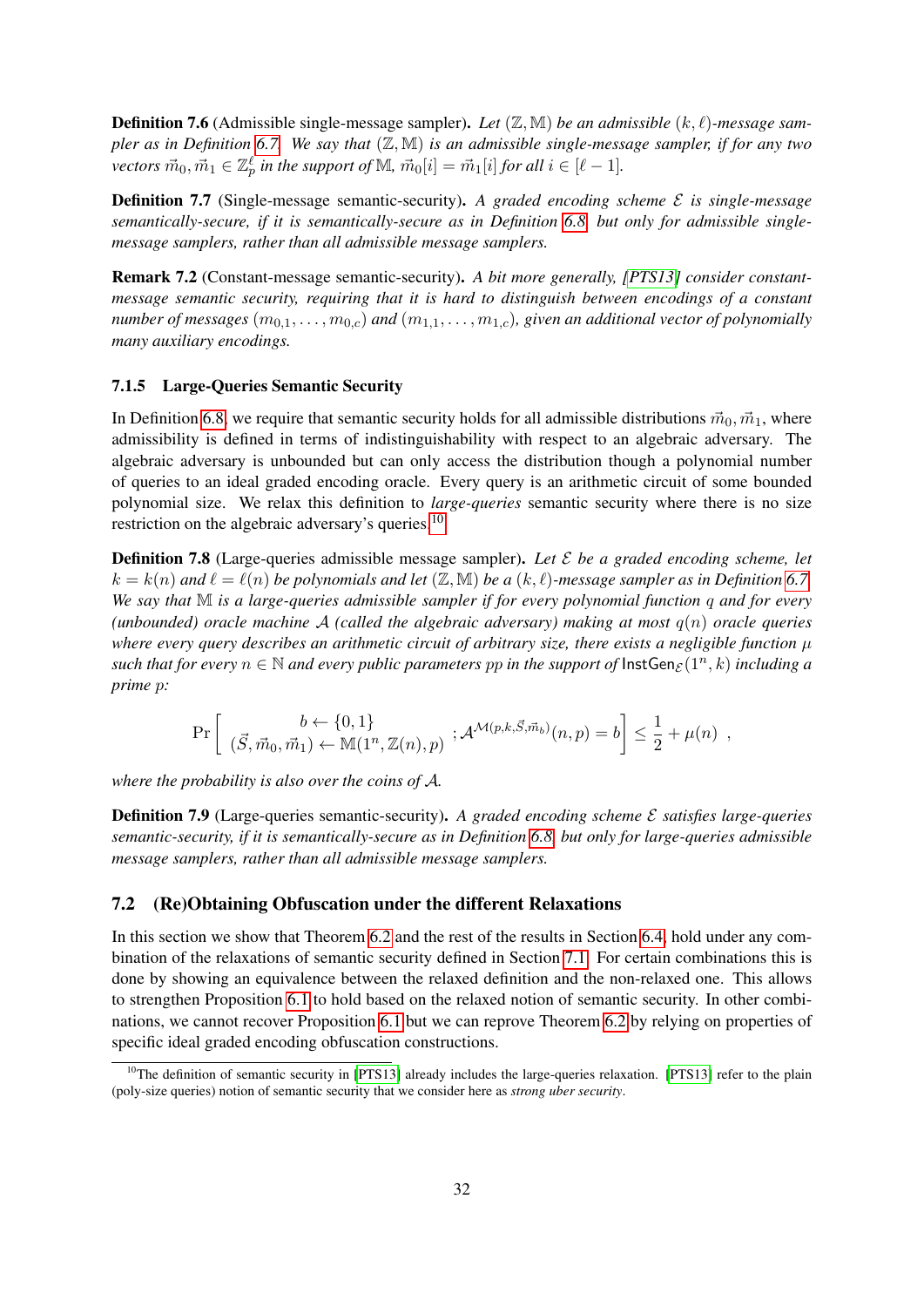#### <span id="page-32-0"></span>7.2.1 Bounded, Entropic and Concentrated Semantic-Security

Since any ideal graded encoding obfuscation consists of a bounded number of encodings, Proposition [6.1](#page-27-2) holds also with respect to bounded semantic security. For entropic and concentrated security we can no longer rely in our proof on an arbitrary construction of ideal graded encoding obfuscation, however, using the known constructions [\[BR13,](#page-40-7) [BGK](#page-40-8)<sup>+</sup>13, [PTS13\]](#page-41-4) it is straightforward to reprove Theorem [6.2](#page-27-3) directly.

#### <span id="page-32-1"></span>7.2.2 Single-Message Semantic-Security

The proof of Proposition [6.1](#page-27-2) crucially relies on many message security. Using the construction of [\[PTS13\]](#page-41-4) one can reprove Theorem [6.2](#page-27-3) based on constant-message semantic security (following the same proof strategy as in [\[PTS13\]](#page-41-4)). However, we suggest a more general solution. We show that the seemingly stronger definition of semantic security is equivalent to single-message (and thus also constant-message) semantic security. Furthermore, this equivalence holds even for the entropic and bounded variants of semantic security.

#### <span id="page-32-4"></span><span id="page-32-3"></span>Lemma 7.1.

- *1. A graded encoding scheme is semantically-secure (Definition [6.8\)](#page-27-1) if and only if it is singlemessage semantically-secure (Definition [7.7\)](#page-31-3).*
- <span id="page-32-5"></span>*2. A graded encoding scheme is entropic and/or bounded semantically-secure if and only if it is single-message entropic and/or bounded semantically-secure.*

The proof of Lemma [7.1](#page-32-3) is given in Section [A.](#page-41-6)

#### <span id="page-32-2"></span>7.2.3 Single-Message Concentrated Semantic-Security

We do not know if for concentrated semantic-security the single-message variant is equivalent to the many-message one. However, we show that the variants are equivalent if we restrict ourselves to admissible message samplers that are also *composable*. Then we show that by using a variant of the existing ideal graded encoding obfuscation construction we can reprove Theorem [6.2](#page-27-3) using only semantic security for composable concentrated samplers, and therefore single-message concentrated semantic security is sufficient.

More generally we show that the conclusion of Proposition [6.1](#page-27-2) holds with respect to single-message concentrated semantic security. Intuitively we show that semantic security restricted to composable message samplers is "as useful" as standard semantic security. Specifically, we give a transformation from any admissible message sampler  $(\mathbb{Z}, \mathbb{M})$  to a composable message sampler  $(\mathbb{Z}, \mathbb{M}')$  such that any information that can be learned by an algebraic adversary from the encodings sampled by  $(\mathbb{Z}, \mathbb{M})$  can also be learned from the encodings sampled by  $(\mathbb{Z}, \mathbb{M}')$ . Now we can transform *any* ideal graded encoding obfuscation construction into a new construction such that the message sampler defined in the proof of Proposition [6.1](#page-27-2) is composable.

We start by defining composable message samplers. Then we prove the equivalence between singlemessage and and many-message concentrated semantic security for composable message samplers (Lemma [7.2\)](#page-33-0). Finally we describe the transformation from admissible message samplers to composable message samplers (Lemma [7.3\)](#page-33-1).

**Composable message samplers.** Recall that a message sampler  $(\mathbb{Z}, \mathbb{M})$  is admissible if no algebraic adversary can distinguish encodings of element vectors  $\vec{m}_0, \vec{m}_1$  sampled by (Z, M). A message sampler  $(\mathbb{Z}, \mathbb{M})$  is composable if the algebraic adversary cannot distinguish encodings of *multiple* element vectors sampled independently from  $(\mathbb{Z}, \mathbb{M})$ .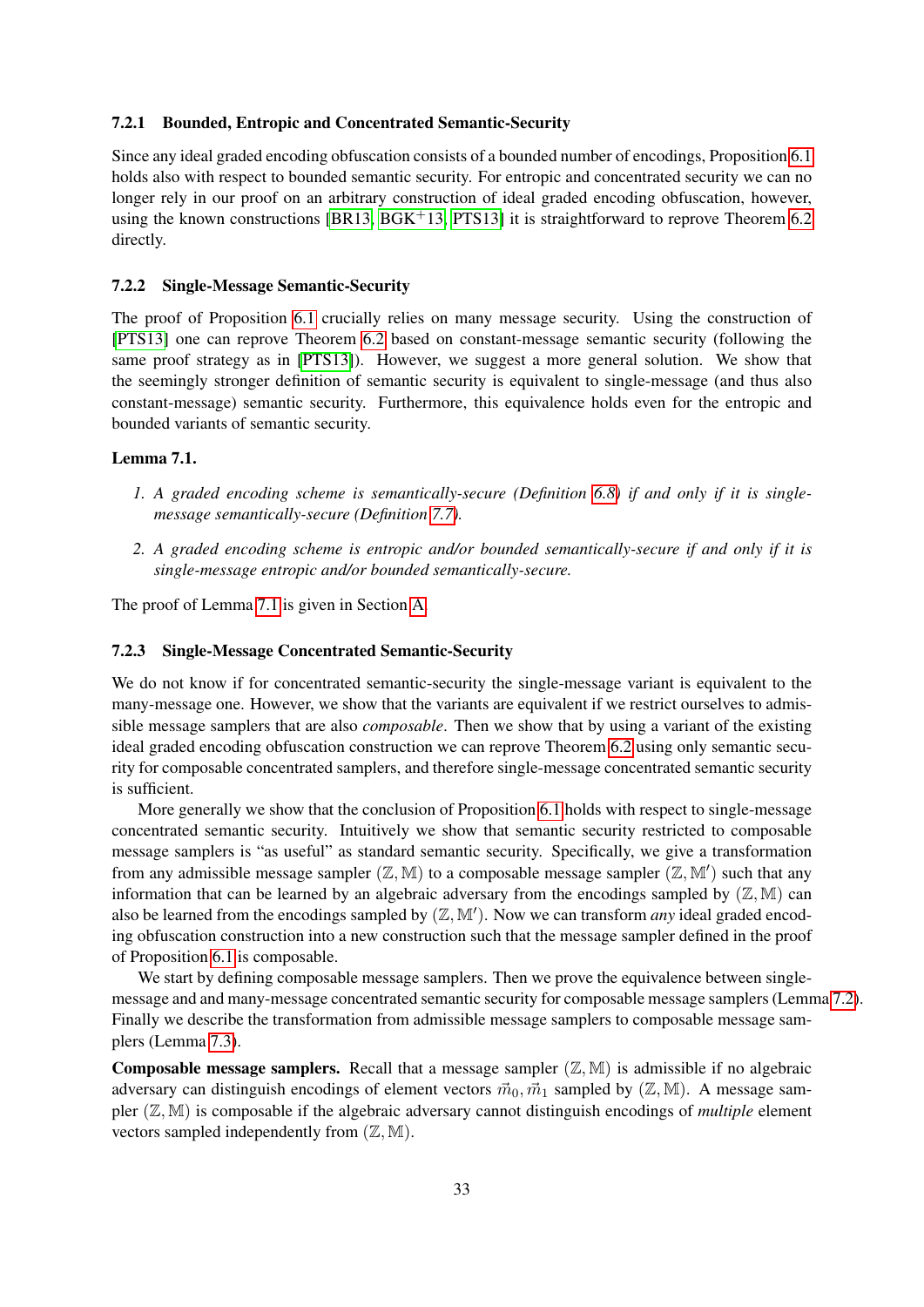**Definition 7.10** (Composable message sampler). Let  $\mathcal E$  be a graded encoding scheme and let  $k = k(n)$ *and*  $\ell = \ell(n)$  *be polynomials. A composable*  $(k, \ell)$ *-message sampler is defined by a PPT algorithm* M *and an unbounded auxiliary input sampler* Z*. We require that there exist a polynomial* q *such that for*  $e^{i\omega}$   $n \in \mathbb{N}$ , and every public parameters  $pp$  in the support of  $\textsf{InstGen}_{\mathcal{E}}(1^n, k)$  including a prime  $p$ ,  $|\mathbb{Z}(n)| < q(n)$ , and  $\mathbb{M}(1^n, \mathbb{Z}(n), p)$  outputs a vector of sets  $\vec{S} \in (2^{[k]})^{\ell}$  and two vectors of elements  $\vec{m}_0, \vec{m}_1 \in \mathbb{Z}_p^\ell.$ 

We say that  $(\mathbb{Z}, \mathbb{M})$  is composable if for every polynomials  $s = s(n)$  and  $q = q(n)$  there ex*ists a negligible function*  $\mu$  *such that for every*  $n \in \mathbb{N}$ *, every public parameters pp in the support of*  $\textsf{InstGen}_{\mathcal{E}}(1^n, 1^k)$  including a prime p, and every arithmetic circuit C of size at most s, there exists a bit  $c \in \{0,1\}$  such that for every bit vector  $\vec{b} \in \{0,1\}^q$  the following holds: Let  $z \leftarrow \mathbb{Z}(n)$  and for every  $i \in [q]$  *let* 

$$
(\vec{S}, \vec{m}_{i,0}, \vec{m}_{i,1}) \leftarrow \mathbb{M}(z, p) ,
$$

*be a random and independent sample from* M(z, p)*, then*

$$
\Pr\left[\mathcal{M}(p,k,\vec{S}^q,\vec{m}(\vec{b}))(C) \not\in \{c,\perp\}\right] \leq \mu(n) ,
$$

where the probability is over the coins of  $\mathbb{Z},\mathbb{M}$  and  $\mathcal{A}$ , the vector  $\vec{S}^q$  is the concatenation of  $\vec{S}$  with itself  $q$  times, and the vector  $\vec{m}(\vec{b})$  is defined by:

$$
\vec{m}(\vec{b}) = (\vec{m}_{1,b_1}, \dots, \vec{m}_{q,b_q}) \ .
$$

<span id="page-33-2"></span>Remark 7.3. *Note that unlike the in Definition [6.7,](#page-26-3) we do allow a composable message sampler to choose the vector set*  $\vec{S}$  *based on its randomness and auxiliary input. Here we follow that more general definition since the composable message sampler constructed in Lemma [7.3](#page-33-1) will not satisfy the restricted definition. See also Remark [6.3.](#page-26-5)*

*If the vector*  $\vec{S}$  *depends on the randomness of the sampler, the fact that a circuit* C *is*  $\vec{S}$ -*respecting also depends on the randomness of the sampler. Therefore, in the definition above we explicitly allow* M *to output* ⊥ *on the circuit* C *instead of requiring that* C *is* S~*-respecting, as in Definition [7.4.](#page-30-3)*

**Definition 7.11** (Semantic-security for composable message samplers). A graded encoding scheme  $\mathcal{E}$  is *semantically-secure for composable message samplers, if it is semantically-secure as in Definition [6.8,](#page-27-1) but only for composable message samplers rather than all admissible message samplers.*

<span id="page-33-0"></span>Lemma 7.2. *A graded encoding scheme is concentrated (and entropic) semantically-secure for composable message samplers if and only if it is single-message concentrated (and entropic) semanticallysecure for composable message samplers.*

The proof of Lemma [7.2](#page-33-0) is given in Section [A.](#page-43-0)

Next we describe a general transformation from any admissible message sampler to a composable one.

<span id="page-33-1"></span>Lemma 7.3. *Let* E *be a graded encoding scheme. There exists an efficient randomized transformation* T *satisfying the following properties:*

*1. For every security parameter*  $n \in \mathbb{N}$ , and for every public parameters pp in the support of  $\textsf{InstGen}_{\mathcal{E}}(1^n, k)$  *including a prime p, the transformation* T *takes as input n, p, and a pair of vectors*  $(\vec{S}, \vec{m})$  *of length*  $\ell$  *such that*  $\vec{S}$  *is a vector of sets over some universe set* [k], *and*  $\vec{m}$  *is a vector of elements in*  $\mathbb{Z}_p$ . T also takes randomness r.  $T(1^n, p, (\vec{S}, \vec{m}); r)$  *outputs a pair of vectors*  $(\vec{S}^*, \vec{m}^*)$  of length  $\ell + 1$  where  $\vec{S}^*$  is a vector of sets over the universe set  $[k \cdot n]$ . We require that *the vector of sets*  $\vec{S}^*$  *depends only on the input*  $\vec{S}$  *and the randomness* r *and not on*  $\vec{m}$ *.*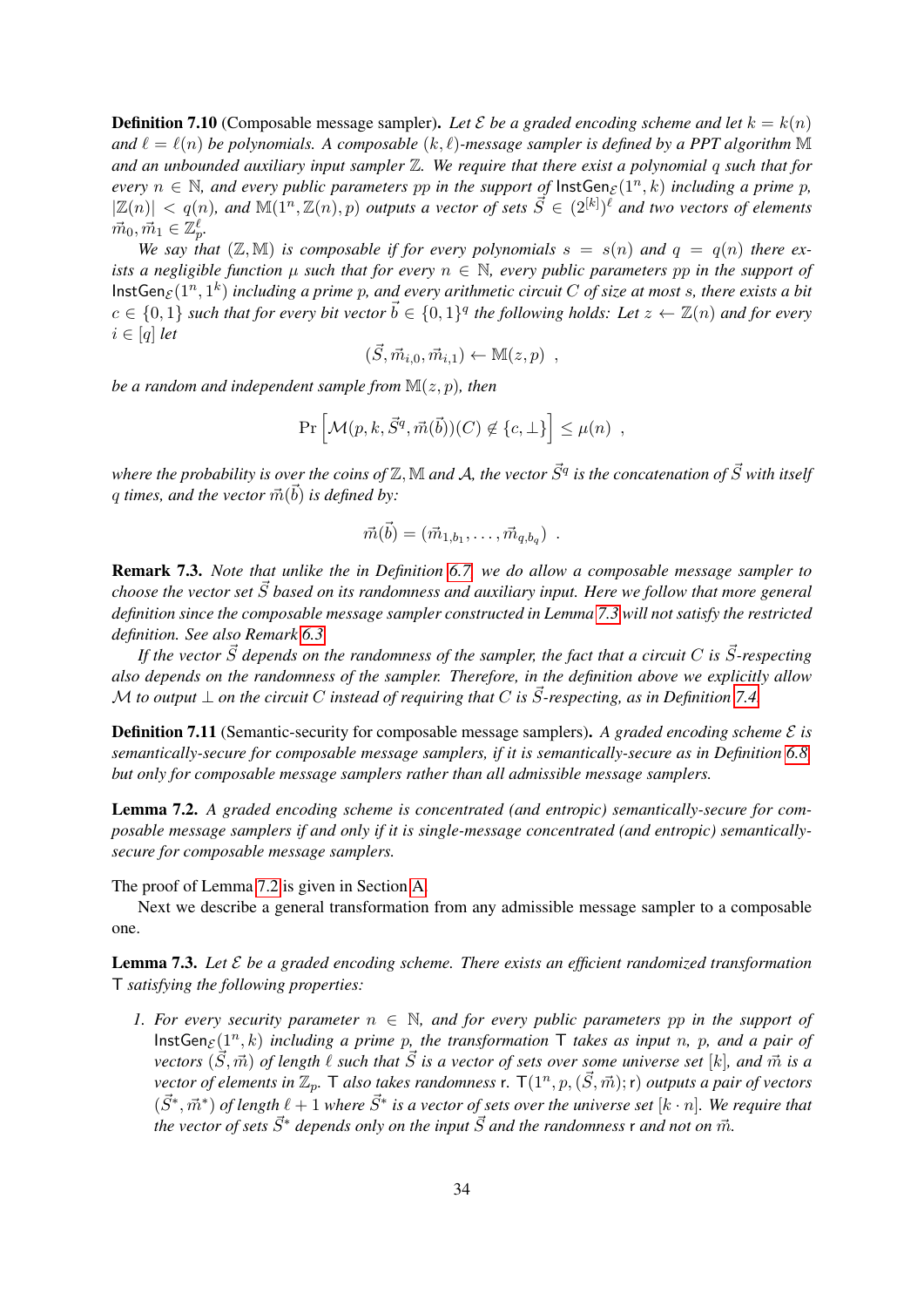- 2. For every single-message concentrated admissible  $(k, \ell)$ -message sampler  $(\mathbb{Z}, \mathbb{M})$ , let  $\mathbb{M}'$  be the sampler that on input  $(z = 1<sup>n</sup>, Z(n), p)$ :
	- $(a)$  *Samples*  $(\vec{S}, \vec{m}_0, \vec{m}_1) \leftarrow \mathbb{M}(z, p)$ *.*
	- *(b) Samples randomness* r *for* T*.*
	- *(c) Obtains:*

$$
(\vec{S}^*, \vec{m}_0^*) \leftarrow \mathsf{T}(1^n, p, (\vec{S}, \vec{m}_0); \mathsf{r}) \quad , \quad (\vec{S}^*, \vec{m}_1^*) \leftarrow \mathsf{T}(1^n, p, (\vec{S}, \vec{m}_1); \mathsf{r}) \; .
$$

*(d) Outputs*  $(\vec{S}^*, \vec{m}_0^*, \vec{m}_1^*)$ *.* 

*Then*  $(\mathbb{Z}, \mathbb{M}')$  *is a single-message composable*  $(k \cdot n, \ell + 1)$ *-message sampler.* 

*3. There exists an oracle machine* S such that for every oracle machine A, every  $n \in \mathbb{N}$ , every  $p$ ublic parameters  $pp$  in the support of  $\mathsf{InstGen}_{\mathcal{E}}(1^n, k)$  including a prime  $p$  and every pair of *vectors*  $(\vec{S}, \vec{m})$  *we have:* 

$$
\mathcal{A}^{\mathcal{M}(p,k,\vec{S},\vec{m})}(1^n,p,\vec{S}) = \mathcal{S}^{\mathcal{M}(p,k\cdot n,\vec{S}^*,\vec{m}^*)}(1^n,\mathcal{A},p,\vec{S}^*)\enspace.
$$

 $where ( \vec{S}^*, \vec{m}^*) \leftarrow T(1^n, p, (\vec{S}, \vec{m}))$ . Additionally, the running time of S is polynomially related *to the running time of* A*.* S *and* A *make the same number of queries, and the sizes of the queries* S *makes is polynomially related to the sizes of the queries* A *makes.*

Note that in Lemma [7.3](#page-33-1) the sampler M' outputs a set  $\vec{S}^*$  depending on its randomness. See remark Remark [7.3.](#page-33-2) The proof of Lemma [7.3](#page-33-1) is given in Section [A.](#page-45-0)

#### <span id="page-34-0"></span>7.2.4 Bounded Constant-Message Concentrated Semantic-Security

We note that unlike the reductions given in the proof of Lemma [7.1,](#page-32-3) the reduction in the proof of Lemma [7.2](#page-33-0) from concentrated semantic security to single-message concentrated semantic security increases the number of encodings sampled by a polynomial factor which may depend on the adversary. In particular, we do not know if the equivalence between many-message and single-message holds also for *bounded* concentrated semantic security.

However Theorem [6.2](#page-27-3) can be reproved using the construction of [\[PTS13\]](#page-41-4) based on bounded constantmessage concentrated semantic security (following the same proof strategy as [\[PTS13\]](#page-41-4)).

#### <span id="page-34-1"></span>7.2.5 Large-Queries Semantic-Security

We do not know how to prove Proposition [6.1](#page-27-2) based on the weaker notion of large-queries semantic-security. However we can show that the construction of ideal graded encoding obfuscation from [\[BGK](#page-40-8)+13] instantiated with a large-queries semantically-secure graded encoding is average-case VBB (Defini-tion [2.4\)](#page-10-2) for every evasive circuit collection (Definition [3.1\)](#page-11-2) in  $NC<sup>1</sup>$ . Theorem [7.1](#page-34-2) below, together with Theorem [5.1](#page-18-2) and Lemma [5.2,](#page-22-2) give the conclusion that Theorem [6.2](#page-27-3) holds even assuming large-queries semantically-secure graded encoding.

<span id="page-34-2"></span>Theorem 7.1. *Assume there exists a large-queries semantically-secure graded encoding scheme. Then there exists:*

- *1. Average-case VBB for every evasive circuit collection in NC*<sup>1</sup> *.*
- *2. IO for* NC<sup>1</sup> *. Assuming also fully-homomorphic encryption with decryption in NC*<sup>1</sup> *, there exists IO for all poly-size circuits.*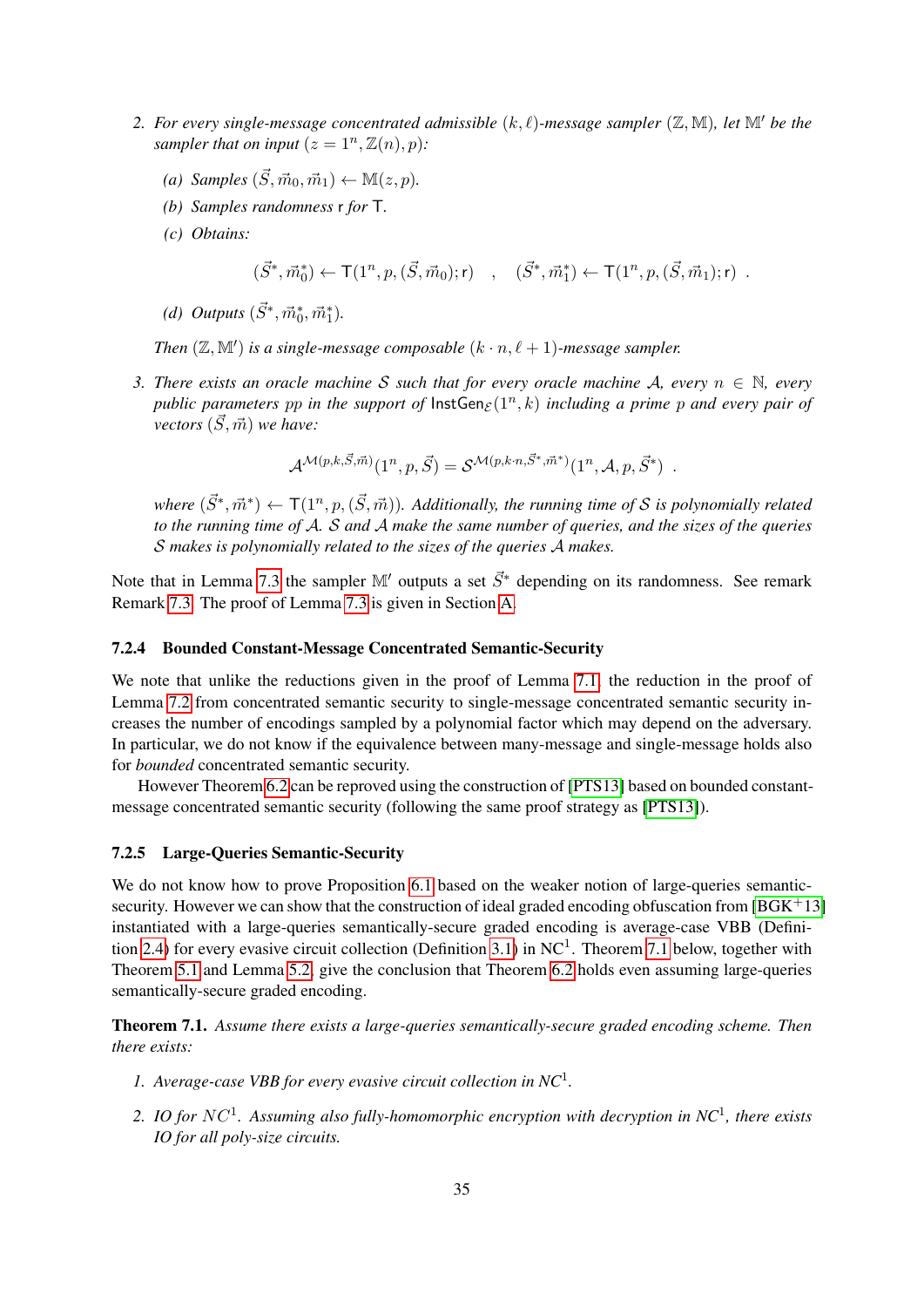Corollary 7.1. *Assume there exists a semantically-secure graded encoding scheme. Then there exists SIO for any circuit class in NC*<sup>1</sup> *.*

#### Proof intuition for Theorem [7.1](#page-34-2)

Intuitively, the reason we can no longer prove Proposition [6.1](#page-27-2) is that if the encodings are only semantically-secure with large queries, an adversary may obtain some global information about the obfuscated function. For example, consider the following two families of functions: one contains the constant 1 function, and the other contains all functions that output 1 on all inputs except for one. These function families are both concentrated around the constant 1 function, however, if we instantiate the construction of  $[B G K^+ 13]$  with an encoding that is only semantically-secure for large queries, we can no longer argue that the adversary cannot distinguish an obfuscation of a random function in the first family and in the second.

Recall that in the ideal graded encoding obfuscation of  $[B G K^+ 13]$  given an obfuscation of a function f the adversary can learn  $f(x)$  by querying the ideal graded encoding oracle on some set-respecting circuit  $C_x$ . When  $f(x) = 1$ ,  $C_x$  evaluates to zero, and when  $f(x) = 0$ ,  $C_x$  evaluates to an arbitrary nonzero element. Now the algebraic adversary can query the ideal graded encoding oracle with the large query  $\sum_{x\in\{0,1\}^n} C_x$ . Note that this query is indeed set respecting, it evaluates to zero on the constant 1 function, and it evaluates to non-zero if  $f$  maps one input to 0. Therefore, an algebraic adversary can use this query to distinguish in the ideal world, and hence we do not get any security guarantees in the real world.

Given the above difficulties, we only show that the obfuscation is average-case VBB secure for a random function taken from an evasive family. From the proof of security in  $[B G K^+ 13]$  we get that every arithmetic circuit C queried by the algebraic adversary can be represented as the sum of (potentially exponential number of) arithmetic expressions  ${C_x}_{x \in S}$ . We also have that for every x such that  $f(x) = 0$ , the value of  $C_x$  is a uniformly distributed value in a large field that is independent of the value of  $C_{x'}$  for every  $x' \neq x$ . If the function family is evasive then for every  $x \in S$ ,  $f(x) = 0$  with overwhelming probability, and in particular we have that with overwhelming probability there exists  $x \in S$  such that  $f(x) = 0$ . (Note that f may not zero on the entire set S that might be of exponential size.) Therefore, with overwhelming probability, every query made by the algebraic adversary will have a non-zero output. This, together with large-queries semantic security allows us to simulate the view of any adversary getting an obfuscation of a random evasive function. The second part of the Theorem [7.1,](#page-34-2) follows directly from the construction and proof in  $[BGK^+13]$  $[BGK^+13]$ .

#### <span id="page-35-0"></span>7.3 Attacking Semantic Security of Efficient Graded Encodings

We describe a generic attack on the semantic security of any graded encoding scheme that has the following two efficiency properties (stated informally):

- 1. The length of the public parameters and any encoding is independent of the maximal level parameter k.
- 2. Given a element  $r \in \mathbb{Z}_p$  and an encoding u of an element  $r' \in \mathbb{Z}_p$ , it is possible to test in NC<sup>1</sup> whether  $u$  is an encoding of  $r$  or not.

For simplicity of exposition, we formulate the attack against the basic semantic security formulation given in Definition [6.8.](#page-27-1) We note that the attack can be generalized to all the other relaxed notions discussed in Section [7,](#page-29-0) except for the notion of *bounded* semantic security (Definition [7.1\)](#page-29-4), on which no generic attacks are known. Indeed, the described attack is the main motivation for the bounded semantic security relaxation. The attack is on the weaker notion of semantic security with efficient samplers (Definition [6.5\)](#page-26-1)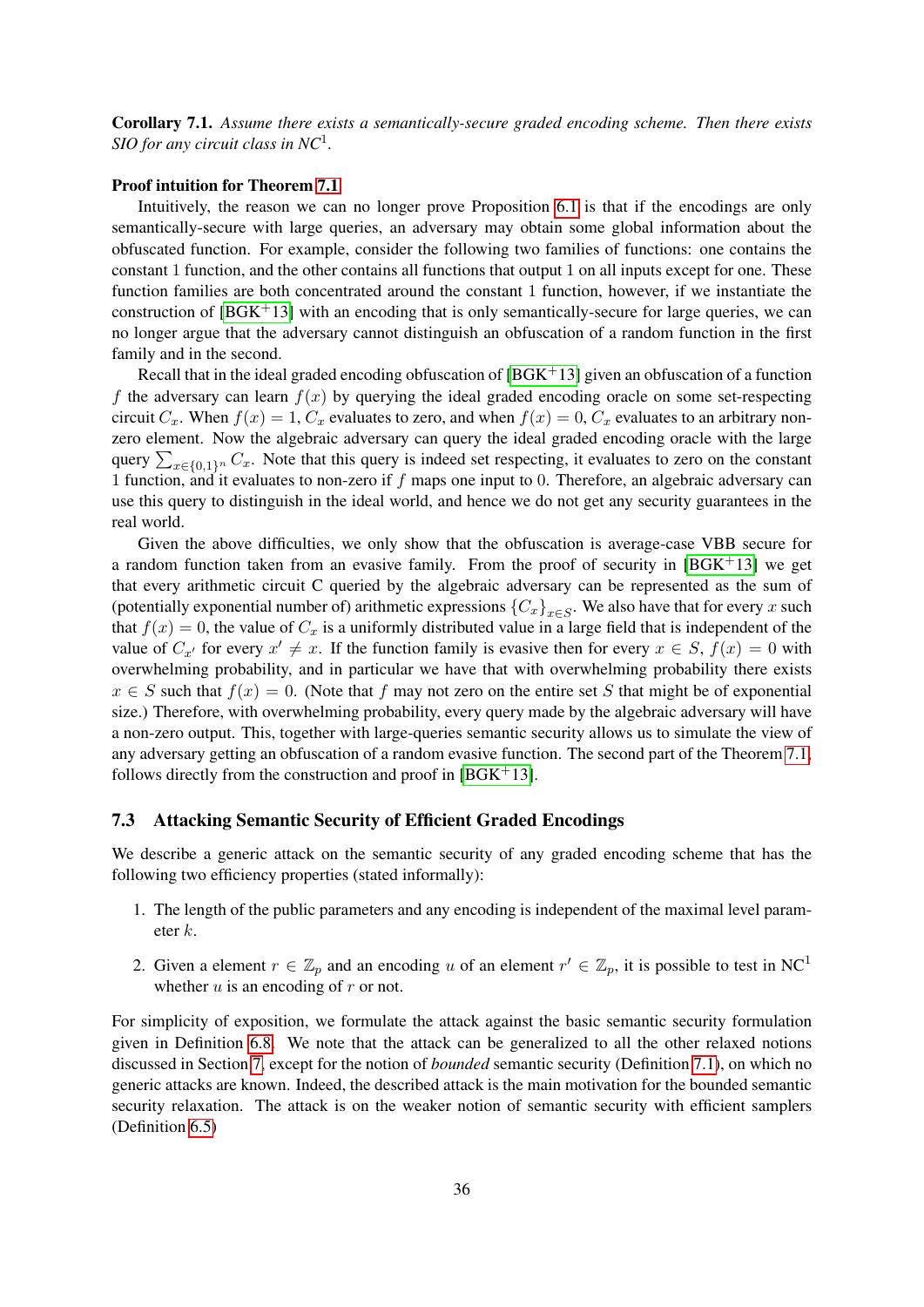We start by formally describing the efficiency properties we consider. Let  $\mathcal E$  be a graded encoding scheme. We say that the encoding length of  $\mathcal E$  is *level-independent* if there exists a fixed polynomial  $m(\cdot)$  such that, for every security parameter n, and for every level parameter k, the size of the parameters sp, pp generated by  $\textsf{InstGen}_{\mathcal{E}}(1^n, k)$  is bounded by  $m(n)$ . Additionally, for every element  $\alpha \in \mathbb{Z}_p$  (where p is described by pp), and for every set  $S \subseteq [k]$ , the size of any encoding generated by Encode $\varepsilon(sp, \alpha, S)$  is bounded by  $m(n)$ . Next, consider a function Test $\varepsilon$  that takes as input public parameters pp (including a prime p), an element  $r \in \mathbb{Z}_p$  and an encoding u in the highest level [k]. The function tests if  $u$  is an encoding of  $r$  under  $pp$  or not.

We show that if the encoding length of  $\mathcal E$  is *level-independent* and there *exists* an implementation of the function Test $_{\mathcal{E}}$  in NC<sup>1</sup> then  $\mathcal{E}$  cannot be semantically-secure.

Note that the known graded encoding candidates of [\[GGH13a,](#page-40-5) [CLT13\]](#page-40-6) do not satisfy the efficiency properties above. Specifically, the encoding length is level-dependent, and we do not know of an efficient implementation of Test<sub> $\mathcal{E}$ </sub> (let alone, in NC<sup>1</sup>). More specifically, given an encoding of r it is possible to test if another encoding u also encodes r using a zero-test, however, in the basic schemes of [\[GGH13a,](#page-40-5) [CLT13\]](#page-40-6) there is no efficient way to encode  $r$  given only the public parameters.

We show that the attack works even if we relax the requirement on function  $\text{Test}_{\mathcal{E}}$  as follows. Recall that given encodings of powers of 2 in  $\mathbb{Z}_p$ , it is possible to encode any element in  $\mathbb{Z}_p$  without knowing the secret parameters. We will therefore allow the function  $\text{Test}_{\mathcal{E}}$  to receive such auxiliary encodings that will help it encode r. We will generalize this and allow Test $_{\mathcal{E}}$  to take as input some arbitrary auxiliary encodings. (We do not require that the encoding scheme has any type of security given these auxiliary encodings.) Now the function Test $\epsilon$  has an efficient implementation with respect to the known candidates, however, an implementation in  $NC<sup>1</sup>$  is still not known.

Let  $\mathbb B$  be an efficient algorithm that is given a prime p, samples a vector of auxiliary elements  $\vec{z} \in \mathbb{Z}_p^{\text{poly}(n)}$ . Consider the modified function Test $'_{\mathcal{E}}$  that is defined like Test $_{\mathcal{E}}$ , except that it also gets as input encodings of the elements of  $\vec{z}$  in the highest level [k]. That is, Test $\zeta$  takes as input public parameters pp (including a prime p), an element  $r \in \mathbb{Z}_p$ , an encoding u, and a vector of encodings under pp of all the elements in  $\vec{z} = \mathbb{B}(R)$ .

We further relax requirement on the  $Test'_{\mathcal{E}}$  function and allow it to err. Specifically, we only require that for a pair of random elements  $r, r' \in \mathbb{Z}_p$ , and for an encodings u of r, Test $'_\mathcal{E}$  recognizes u as an encoding of r but not as an encoding of r' with probability bounded away from  $\frac{1}{2}$ .

<span id="page-36-1"></span>Definition 7.12 (Testable graded encoding scheme). *We say that a graded encoding scheme* E *with a level-independent encoding length is testable, if there exists a PPT algorithm* B *and a family of circuits*  $\mathsf{Test}_\mathcal{E} = \{\mathsf{Test}_{\mathcal{E},n}\}_{n\in\mathbb{N}}$  in NC<sup>1</sup> such that for every polynomial  $k=k(n)$  and for every public parameters  $pp$  in the support of  ${\sf InstGen}_{\mathcal E}(1^n,1^{k(n)}),$  including a prime  $p$ , the following holds:

$$
\Pr\left[\begin{array}{l} r, r' \leftarrow \mathbb{Z}_p \\ u = \mathsf{Encode}_{\mathcal{E}}(sp, r, [k(n)]) \\ \vec{z} \leftarrow \mathbb{B}(1^n, p) \\ \vec{w} = (\mathsf{Encode}_{\mathcal{E}}(sp, \vec{z}_i, [k(n)]) : i \leq |\vec{z}|); \\ (\mathsf{Test}_{\mathcal{E},n}(pp, r, u, \vec{w}) = 1) \land (\mathsf{Test}_{\mathcal{E},n}(pp, r', u, \vec{w}) = 0) \end{array}\right] \geq \frac{9}{10}
$$

*where the probability is also over the coins of*  $\textsf{Encode}_{\mathcal{E}}$ *.* 

Note that in the above definition we require that the encoding length of  $\mathcal E$  is level-independent. Otherwise, we must allow the circuit family  $\text{Test}_{\mathcal{E}}$  to depend also on the polynomial k.

<span id="page-36-0"></span>Theorem 7.2. *There is no testable graded encoding scheme with a level-independent encoding length that satisfies semantic-security.*

In the proof we will also use the ideal graded encoding obfuscation of  $[BGK^+13]$  $[BGK^+13]$ . We rely on an additional property of this construction, namely that it is secure even in the presence certain auxiliary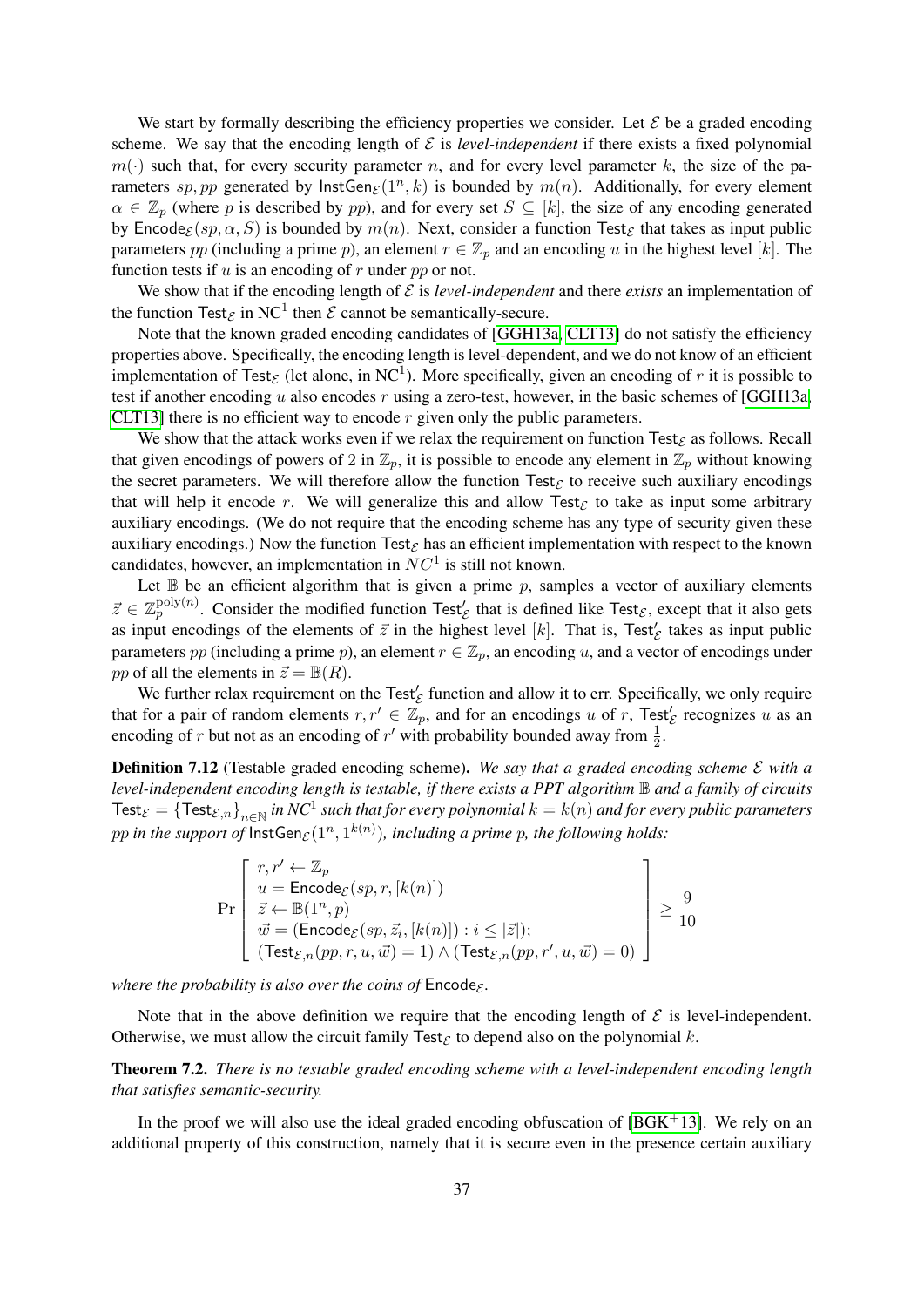input. Specifically, we consider auxiliary input that consists of additional field elements that may depend on the obfuscated circuit, and are encoded with respect to the entire set  $[k]$ . The adversary can access these field elements via the ideal graded encoding oracle  $M$ . In the following definition, the auxiliary input is generated by a sampler  $\mathbb B$  that is given as input  $1^n$ , a prime p and outputs a vector of elements  $\vec{z} \in \mathbb{Z}_p^{\text{poly}(n)}$ . We stress that  $\mathbb B$  may depend on the obfuscated circuit.

Definition 7.13 (Ideal graded encoding obfuscation with auxiliary input). *A virtual black-box obfuscator* O for a family of poly-size circuits  $C = {C_n}_{n \in \mathbb{N}}$  is virtual black-box with auxiliary input if for every *polynomial functions* q, s *and for every (unbounded) oracle machine* A *(called the algebraic adversary) making at most*  $q(n)$  *queries where every query describes an arithmetic circuit of size at most*  $s(n)$ *, there exist a PPT oracle machine* S *(called the simulator) and a negligible function*  $\mu$ *, such that for every PPT*  $s$ *ampler*  $\mathbb B$ *, every every public parameters*  $pp$  *in the support of*  $\mathsf{InstGen}_{\mathcal{E}}(1^n, k)$  *including a prime*  $p$ *, and for every*  $C \in \mathcal{C}_n$ *:* 

$$
\Pr\left[\begin{array}{l}\n(\vec{S}, \vec{m}) \leftarrow \mathcal{O}(1^n, p, C) \\
\vec{z} \leftarrow \mathbb{B}(1^n, p) \\
\text{Pr}[\vec{z} \leftarrow \mathbb{B}(1^n, p) \quad ; \quad \mathcal{S}^{\mathcal{A}, C, \mathcal{M}(p, k, [\vec{k}]^{|\vec{z}|}, \vec{z})}(1^n, p) = 1\n\end{array}\right] - \left| \begin{array}{l} \leq \mu(n) , \end{array}\right.\right.
$$

*where the probabilities are over the coins of the obfuscator* O*, the adversary* A *and the simulator* S*. The polynomial*  $k = k(n)$  *is defined in the functionality requirement of O.* 

Claim 7.1 (follows from [\[BGK](#page-40-8)+13]). *There exists an ideal graded encoding obfuscation with auxiliary input for NC*<sup>1</sup> *.*

*Proof of Theorem* [7.2.](#page-36-0) Let  $\mathcal E$  be a testable graded encoding scheme with level-independent encoding length. For a prime p, consider the family of functions  $\mathcal{F} = \{\mathcal{F}_n\}_{n\in\mathbb{N}}$  where  $\mathcal{F}_n = \{f_{\vec{r},\vec{r}',b}\}$  and where  $\vec{r}, \vec{r}' \in \mathbb{Z}_p^n$  and  $b \in \{0, 1\}$ . The function takes as input public parameters pp (that are supposed to be in the support of  $\textsf{InstGen}_{\mathcal{E}}(1^n, 1^{k(n)})$  for some polynomial k) including the prime p, a vector of n encodings  $\vec{u}$  and a vector of auxiliary encodings  $\vec{w}$ . The function  $f_{\vec{r},\vec{r}',b}(pp,\vec{u},\vec{w})$  outputs b only if for at least  $\frac{3}{4}$  of the indices  $i \in [n]$ , it holds that:

$$
(\mathsf{Test}_{\mathcal{E},n}(pp,\vec{r}[i],\vec{u},\vec{w})=1)\wedge(\mathsf{Test}_{\mathcal{E},n}(pp,\vec{r}'[i],\vec{u},\vec{w})=0) .
$$

Otherwise,  $f_{\vec{r}, \vec{r}', b}$  outputs  $\perp$ . Since  $\mathcal E$  is testable the function family  $\mathcal F$  is in  $NC^1$ .

Let  $\mathcal O$  be virtual black-box obfuscator  $\mathcal O$  in the ideal graded encoding model for the family  $\mathcal F$ , and let  $k = k(n)$ ,  $\ell = \ell(n)$  be the polynomials specified in the definition of the functionality of O (Definition [6.4\)](#page-24-2). Let  $\mathbb B$  be the auxiliary element sampler required for Test<sub>E,n</sub>, as given by Definition [7.12.](#page-36-1) Let  $\ell'(n)$  be a polynomial bound on the number of elements in the output of  $\mathbb B$ .

To demonstrate that  $\mathcal E$  is not semantically-secure, we construct an efficient admissible message sam-pler M (Definition [6.6\)](#page-26-4) and a corresponding PPT distinguisher A. We start by describing M which will be a  $(k, \ell + \ell' + n)$ -sampler. Given  $1^n$  and a prime p, the sampler  $\mathbb{M}(1^n, p)$  samples the following elements.

- M samples two random vectors  $\vec{r}, \vec{r}' \in \mathbb{Z}_p^n$ .
- For every  $b \in \{0, 1\}$ , M executes the ideal graded encoding obfuscator  $\mathcal{O}(1^n, p, f_{\vec{r}, \vec{r}', b})$  and obtains a vector of sets  $\vec{S}$  and a vector of elements  $\vec{m}_b$  of length  $\ell$ . (Note that  $\mathcal O$  outputs the same vector of sets  $\vec{S}$  in both executions. See Remark [6.1.](#page-25-2))
- M executes  $\mathbb{B}(1^n, p)$  and obtains a vector of elements  $\vec{z} \in \mathbb{Z}_p^{\ell'(n)}$ .

 $\mathbb M$  outputs  $(\vec{S}', \vec{m}'_0, \vec{m}'_1)$  where:

 $\bigg\}$  $\bigg\}$  $\Big\}$  $\bigg\}$  $\Big\}$  $\begin{array}{c} \end{array}$ 

$$
\vec{S}' = \vec{S} |[k]|^{\vec{z}|+|\vec{r}|} \quad , \quad \vec{m}'_0 = \vec{m}_0 |\vec{z}| \vec{r} \quad , \quad \vec{m}'_1 = \vec{m}_1 |\vec{z}| \vec{r} \ .
$$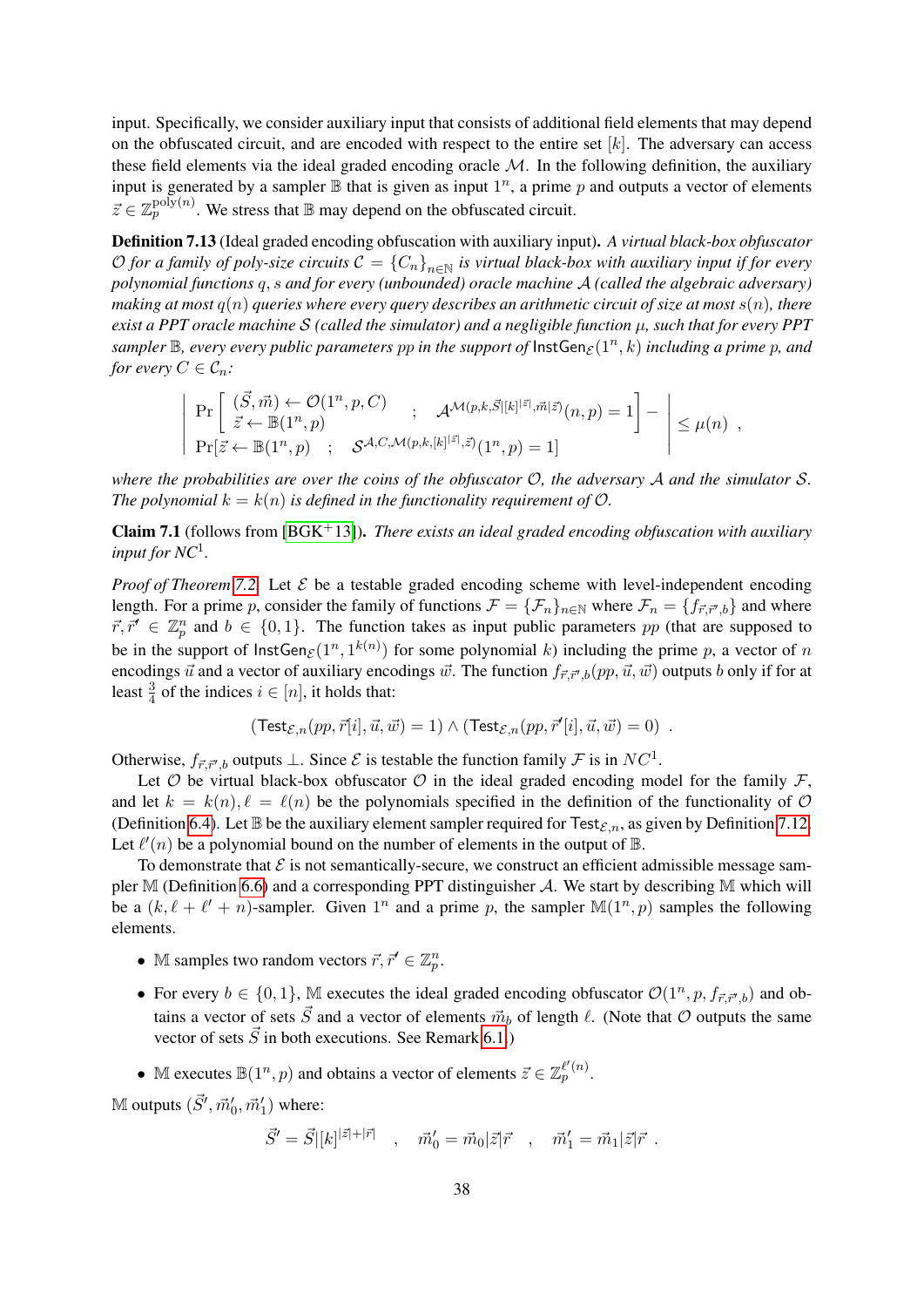#### Claim 7.2. M *is admissible.*

*Proof.* Let q be a polynomial and let A be an unbounded algebraic adversary making at most  $q(n)$  oracle queries. We need to show that there exists a negligible function  $\mu$  such that for all  $n \in \mathbb{N}$ :

$$
\Pr\left[\begin{array}{l} b \leftarrow \{0,1\} \\ (sp,pp) \leftarrow \text{InstGen}_{\mathcal{E}}(1^n,1^{k(n)}) \\ (\vec{S}',\vec{m}'_0,\vec{m}'_1) \leftarrow \mathbb{M}(1^n,p); \\ \mathcal{A}^{\mathcal{M}(p,k,\vec{S}',\vec{m}'_b)}(n,p) = b \end{array}\right]\leq \frac{1}{2}+\mu(n) ,
$$

where p is described in the public parameters pp and the probability is also over the coins of M and InstGen $_{\mathcal{E}}$ .

Fix  $b \in \{0, 1\}$ . From the construction of M we have that:

<span id="page-38-0"></span>
$$
\Pr\left[\begin{array}{c} (sp, pp) \leftarrow \text{InstGen}_{\mathcal{E}}(1^n, 1^{k(n)})\\ (\vec{S}', \vec{m}'_0, \vec{m}'_1) \leftarrow \mathbb{M}(1^n, p);\\ \mathcal{A}^{\mathcal{M}(p,k,\vec{S}',\vec{m}'_b)}(n, p) = b \end{array}\right] = (2)
$$
\n
$$
\Pr\left[\begin{array}{c} (\vec{r}, \vec{r}') \leftarrow \mathbb{Z}_p^n\\ (sp, pp) \leftarrow \text{InstGen}_{\mathcal{E}}(1^n, 1^{k(n)})\\ (\vec{S}, \vec{m}_b) \leftarrow \mathcal{O}(1^n, p, f_{\vec{r}, \vec{r}', b})\\ \vec{z} \leftarrow \mathbb{B}(1^n, p);\\ \mathcal{A}^{\mathcal{M}(p,k, \vec{S}||k|^{|\vec{z}|+|\vec{r}|}, \vec{m}_b|\vec{z}|\vec{r})}(n, p) = b \end{array}\right]\right].
$$

By the auxiliary input virtual black-box security of  $O$ , there exists a PPT simulator  $S$  and negligible function  $\mu_1$  such that for all vectors  $\vec{r}, \vec{r}' \in \mathbb{Z}_p^n$ :

$$
\begin{array}{|c|}\n\hline\n\end{array}\n\left\{\n\begin{array}{l}\n\vec{S}, \vec{m}_b) \leftarrow \mathcal{O}(1^n, p, f_{\vec{r}, \vec{r}', b}) \\
\vec{z} \leftarrow \mathbb{B}(1^n, p); \\
\mathcal{A}^{\mathcal{M}(p,k, \vec{S}[[k]^{|\vec{z}|+|\vec{r}|}, \vec{m}_b|\vec{z}|\vec{r})}(n, p) = 1 \\
-\Pr[S^{\mathcal{A}, f_{\vec{r}, \vec{r}', b}, \mathcal{M}(p,k, [k]^{|\vec{z}|+|\vec{r}|}, \vec{z}|\vec{r})}(1^n) = 1]\n\end{array}\n\right\} \leq \mu_1(n) ,\n\end{array}
$$

And therefore:

 $\bigg\}$  $\Big\}$   $\bigg\}$  $\Big\}$  $\bigg\}$  $\Big\}$  $\bigg\}$  $\Big\}$  $\bigg\}$  $\Big\}$  $\bigg\}$  $\Big\}$  $\bigg\}$  $\Big\}$   $\begin{array}{c} \end{array}$ 

<span id="page-38-1"></span>
$$
\Pr\left[\begin{array}{l}\n(\vec{r},\vec{r}') \leftarrow \mathbb{Z}_{p}^{n} \\
(sp,pp) \leftarrow \text{InstGen}_{\mathcal{E}}(1^{n},1^{k(n)}) \\
(\vec{S}_{b},\vec{m}_{b}) \leftarrow \mathcal{O}(1^{n},p,f_{\vec{r},\vec{r}',b}) \\
(\vec{T},\vec{z}) \leftarrow \mathbb{B}(1^{n},p,k(n)); \\
\mathcal{A}^{\mathcal{M}(p,k},\vec{S}||k|^{|\vec{z}|+|\vec{r}|},\vec{m}_{b}|\vec{z}|\vec{r})(n,p) = b\n\end{array}\right]\n\right] \leq \mu_{1}(n) .
$$
\n(3)\n
$$
-\Pr\left[\begin{array}{l}\n(\vec{r},\vec{r}') \leftarrow \mathbb{Z}_{p}^{n} \\
\vec{z} \leftarrow \mathbb{B}(1^{n},p);\n\end{array}\right]\n\left(\vec{S}(f_{\vec{r},\vec{r}',b},\mathcal{M}(p,k,[k||\vec{z}|+|\vec{r}|,\vec{z}|\vec{r}))(1^{n},p) = b\n\end{array}\right]
$$

<span id="page-38-2"></span>**Claim 7.3.** *There exists a negligible function*  $\mu_2$  *such that:* 

$$
\Pr\left[\begin{array}{l} (\vec{r},\vec{r}') \leftarrow \mathbb{Z}_p^n \\ \vec{z} \leftarrow \mathbb{B}(1^n,p) \end{array}; \mathcal{S}^{(f_{\vec{r},\vec{r}',b},\mathcal{M}(p,k,[k]^{|\vec{z}|+|\vec{r}|},\vec{z}|\vec{r}))}(1^n) = b\right] \leq \frac{1}{2} + \mu_2(n) \ .
$$

*Proof.* We say that a query S makes to its oracle is useful if it is a query to  $f_{\vec{r},\vec{r}',b}$  that is answered by anything other than  $\perp$  or it is a query C to  $\mathcal{M}(p,k,[k]^{|\vec{z}|+|\vec{r}|},\vec{z}|\vec{r})$  that is answered by 1 and C is an arithmetic circuit that is not identically zero in the input  $\vec{r}$  when fixing its other inputs to  $\vec{z}$ . Let  $q'(n)$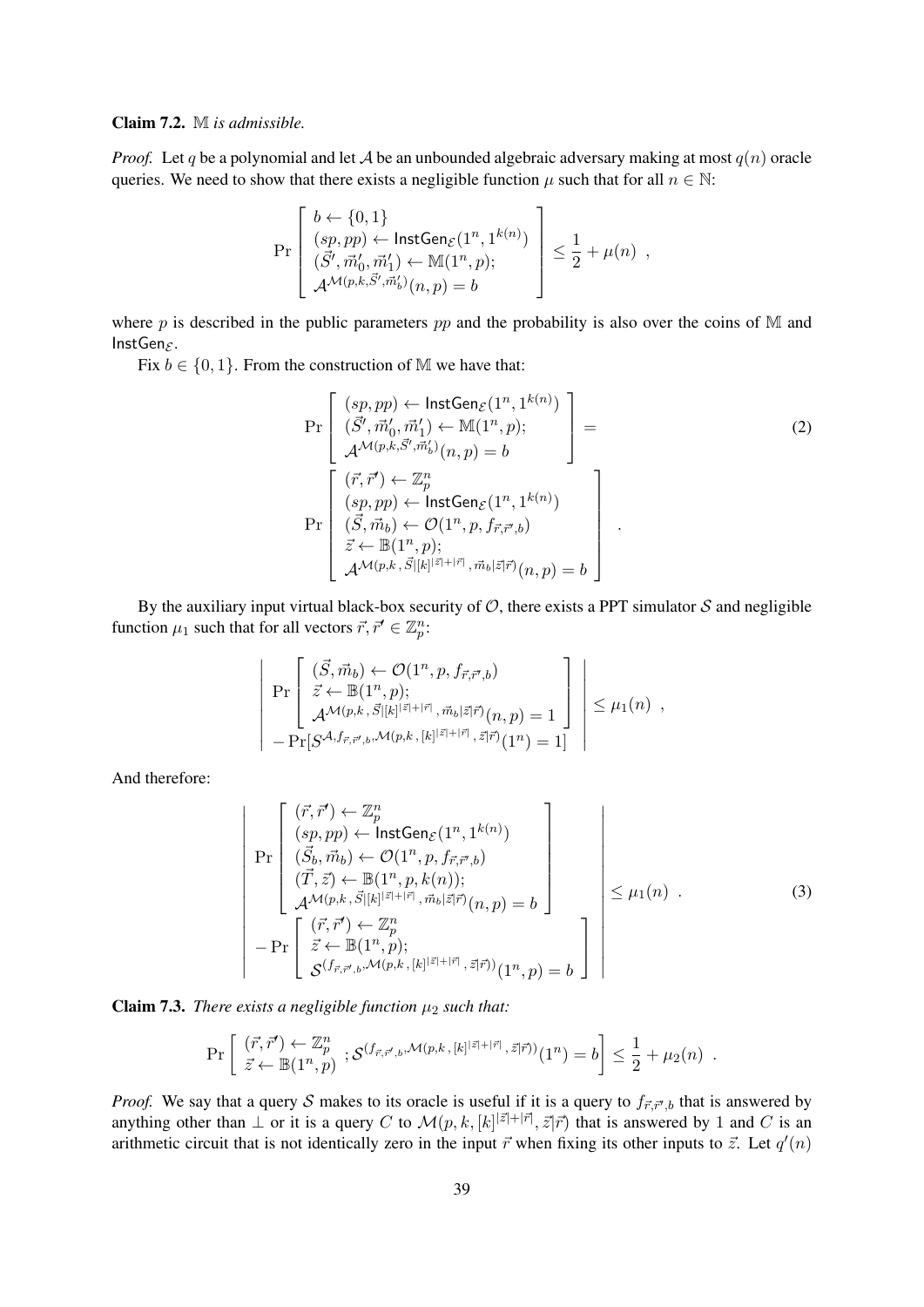be the number of queries S makes. (q' is a polynomial that depends on q the bound on the number of queries the adversary A makes). For  $i \in [q'(n)]$  let  $B_i$  be the event that the *i*-th query made by S is the first useful query. Note that conditioned on  $B_i$ , the view of S before the *i*-th query is independent of  $\vec{r}, \vec{r}'$  and of b. Fix  $i \in [q'(n)]$ . For  $B_i$  to hold it must be that the view of S before the *i*-th query is independent of  $\vec{r}, \vec{r}'$ . By the definition of  $f_{\vec{r}, \vec{r}'}, b$ , and using Chernoff bound, we have that the *i*-th query is a useful query to  $f_{\vec{r}, \vec{r}', b}$  only with negligible probability.

Let C be a an arithmetic circuit that is given as a query to  $M$  such that C is not identically zero in the input  $\vec{r}$  when fixing its other inputs to  $\vec{z}$ . Since C is set-respecting, and the elements of  $\vec{r}$  are given in the set  $[k]$ . C must be of the form  $C(\vec{r}, \vec{z}) = C_z(\vec{z}) + L(\vec{r})$  where  $C_z$  is a set-respecting arithmetic circuit computing only on the elements of  $\vec{z}$ , and L is a non-zero linear function of the elements of  $\vec{r}$ . For  $B_i$  to hold it must be that the view of S before the *i*-th query, and specifically the function L, is independent of  $\vec{r}$ . Therefore, with overwhelming probability over  $\vec{r}$  we have that  $L(\vec{r}) \neq -C_z(\vec{z})$  and the query C is not useful. Overall we have that the probability of  $B_i$  is negligible for any  $i \in [q'(n)]$  and therefore the probability that  $S$  makes any useful queries is negligible. We have that with overwhelming probability the view of  $S$  is independent of  $b$  and the claim follows.  $\Box$ 

Combining Equations [2,](#page-38-0)[3](#page-38-1) and Claim [7.3](#page-38-2) we get as required:

$$
\Pr\left[\begin{array}{l}b \leftarrow \{0,1\} \\ (sp,pp) \leftarrow \mathsf{InstGen}_{\mathcal{E}}(1^n,1^{k(n)}) \\ (\vec{S}',\vec{m}'_0,\vec{m}'_1) \leftarrow \mathbb{M}(1^n,p); \\ \mathcal{A}^{\mathcal{M}(p,k,\vec{S}',\vec{m}'_b)}(n) = b\end{array}\right]\leq \frac{1}{2} + \mu_1(n) + \mu_2(n) .
$$

 $\Box$ 

We continue to show that there exist a PPT adversary A contradicting the semantic security of  $\mathcal{E}$ . A gets as input the public parameters pp and the following vectors of encodings:

$$
(\mathsf{Encode}_{\mathcal{E}}(sp, \vec{m}_b[i], \vec{S}_b[i]) : i \in [\ell(n)])
$$
  

$$
\vec{w} = (\mathsf{Encode}_{\mathcal{E}}(sp, \vec{z}[i], [k(n)]) : i \in [\ell(n)])
$$
  

$$
\vec{u} = (\mathsf{Encode}_{\mathcal{E}}(sp, \vec{r}[i], [k(n)]) : i \in [n])
$$

Using the correctness of the graded encoding scheme  $\mathcal E$  we have that  $\mathcal A$  can perfectly emulate the oracle  $\mathcal{M}(p, k, \vec{S}, \vec{m}_b)$  by applying the functions  $\text{Add}_{\mathcal{E}}$ , Sub $_{\mathcal{E}}$ , Mult $_{\mathcal{E}}$ , isZero $_{\mathcal{E}}$  to the encoding it is given. Therefore  $A$  can emulate:

$$
\text{Eval}_{\mathcal{O}}^{\mathcal{M}(p,k,\vec{S},\vec{m}_b)}(pp,\vec{u},\vec{w}) \enspace,
$$

which, by the correctness of O outputs  $f_{\vec{r},\vec{r}',b}(pp, \vec{u}, \vec{w})$ . By the definition of the function Test<sub>E</sub> we have that for every  $i \in [n]$ :

$$
\Pr\left[\left(\mathsf{Test}_{\mathcal{E}}(pp,\vec{r}[i],\vec{u}[i],\vec{w})=1\right) \land \left(\mathsf{Test}_{\mathcal{E}}(pp,\vec{r}'[i],\vec{u}[i],\vec{w}\right)=0\right)\right] \geq \frac{9}{10}
$$

And therefore, by the definition of  $f_{\vec{r},\vec{r}',b}$ ,  $f_{\vec{r},\vec{r}',b}(pp,\vec{u},\vec{w})$  outputs b with overwhelming probability, contradicting the unbounded semantic security of  $\mathcal{E}$ .  $\Box$ 

#### Acknowledgements

We are grateful to Rafael Pass for enlightening discussions and valuable comments.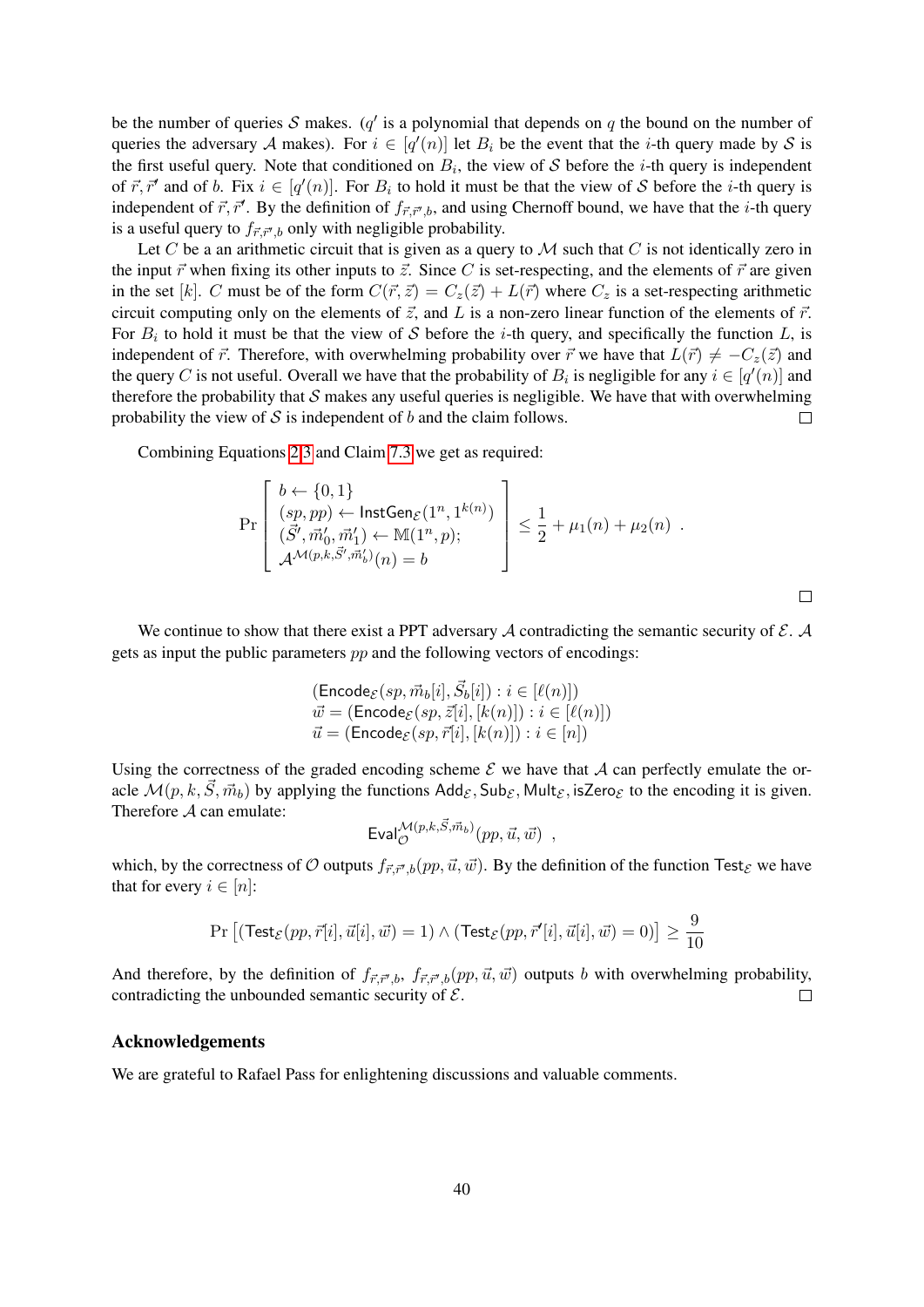## References

- <span id="page-40-12"></span>[BBC+14] Boaz Barak, Nir Bitansky, Ran Canetti, Yael Tauman Kalai, Omer Paneth, and Amit Sahai. Obfuscation for evasive functions. In *TCC*, pages 26–51, 2014.
- <span id="page-40-3"></span>[BC10] Nir Bitansky and Ran Canetti. On strong simulation and composable point obfuscation. In *CRYPTO*, pages 520–537, 2010.
- <span id="page-40-2"></span>[BCC+14] Nir Bitansky, Ran Canetti, Henry Cohn, Shafi Goldwasser, Yael Tauman Kalai, Omer Paneth, and Alon Rosen. The impossibility of obfuscation with auxiliary input or a universal simulator. *CoRR*, abs/1401.0348, 2014.
- <span id="page-40-0"></span>[BGI+01] Boaz Barak, Oded Goldreich, Russell Impagliazzo, Steven Rudich, Amit Sahai, Salil P. Vadhan, and Ke Yang. On the (im)possibility of obfuscating programs. In *CRYPTO*, pages 1–18, 2001.
- <span id="page-40-8"></span>[BGK+13] Boaz Barak, Sanjam Garg, Yael Tauman Kalai, Omer Paneth, and Amit Sahai. Protecting obfuscation against algebraic attacks. Cryptology ePrint Archive, Report 2013/631, 2013. <http://eprint.iacr.org/>.
- <span id="page-40-7"></span>[BR13] Zvika Brakerski and Guy N. Rothblum. Virtual black-box obfuscation for all circuits via generic graded encoding. Cryptology ePrint Archive, Report 2013/563, 2013. [http:](http://eprint.iacr.org/) [//eprint.iacr.org/](http://eprint.iacr.org/).
- <span id="page-40-10"></span>[Can97] Ran Canetti. Towards realizing random oracles: Hash functions that hide all partial information. In *CRYPTO*, pages 455–469, 1997.
- <span id="page-40-14"></span>[CD08] Ran Canetti and Ronny Ramzi Dakdouk. Extractable perfectly one-way functions. In *Proceedings of the 35th International Colloquium on Automata, Languages and Programming*, pages 449–460, 2008.
- <span id="page-40-6"></span>[CLT13] Jean-Sébastien Coron, Tancrède Lepoint, and Mehdi Tibouchi. Practical multilinear maps over the integers. In *CRYPTO (1)*, pages 476–493, 2013.
- <span id="page-40-11"></span>[CRV10] Ran Canetti, Guy N. Rothblum, and Mayank Varia. Obfuscation of hyperplane membership. In *TCC*, pages 72–89, 2010.
- <span id="page-40-9"></span>[CV13] Ran Canetti and Vinod Vaikuntanathan. Obfuscating branching programs using blackbox pseudo-free groups. Cryptology ePrint Archive, Report 2013/500, 2013. [http:](http://eprint.iacr.org/) [//eprint.iacr.org/](http://eprint.iacr.org/).
- <span id="page-40-5"></span>[GGH13a] Sanjam Garg, Craig Gentry, and Shai Halevi. Candidate multilinear maps from ideal lattices. In *EUROCRYPT*, pages 1–17, 2013.
- <span id="page-40-4"></span>[GGH+13b] Sanjam Garg, Craig Gentry, Shai Halevi, Mariana Raykova, Amit Sahai, and Brent Waters. Candidate indistinguishability obfuscation and functional encryption for all circuits. In *FOCS*, 2013.
- <span id="page-40-1"></span>[GK05] Shafi Goldwasser and Yael Tauman Kalai. On the impossibility of obfuscation with auxiliary input. In *FOCS*, pages 553–562, 2005.
- <span id="page-40-13"></span>[GLSW14] Craig Gentry, Allison Lewko, Amit Sahai, and Brent Waters. Indistinguishability obfuscation from the multilinear subgroup elimination assumption. Cryptology ePrint Archive, Report 2014/309, 2014. <http://eprint.iacr.org/>.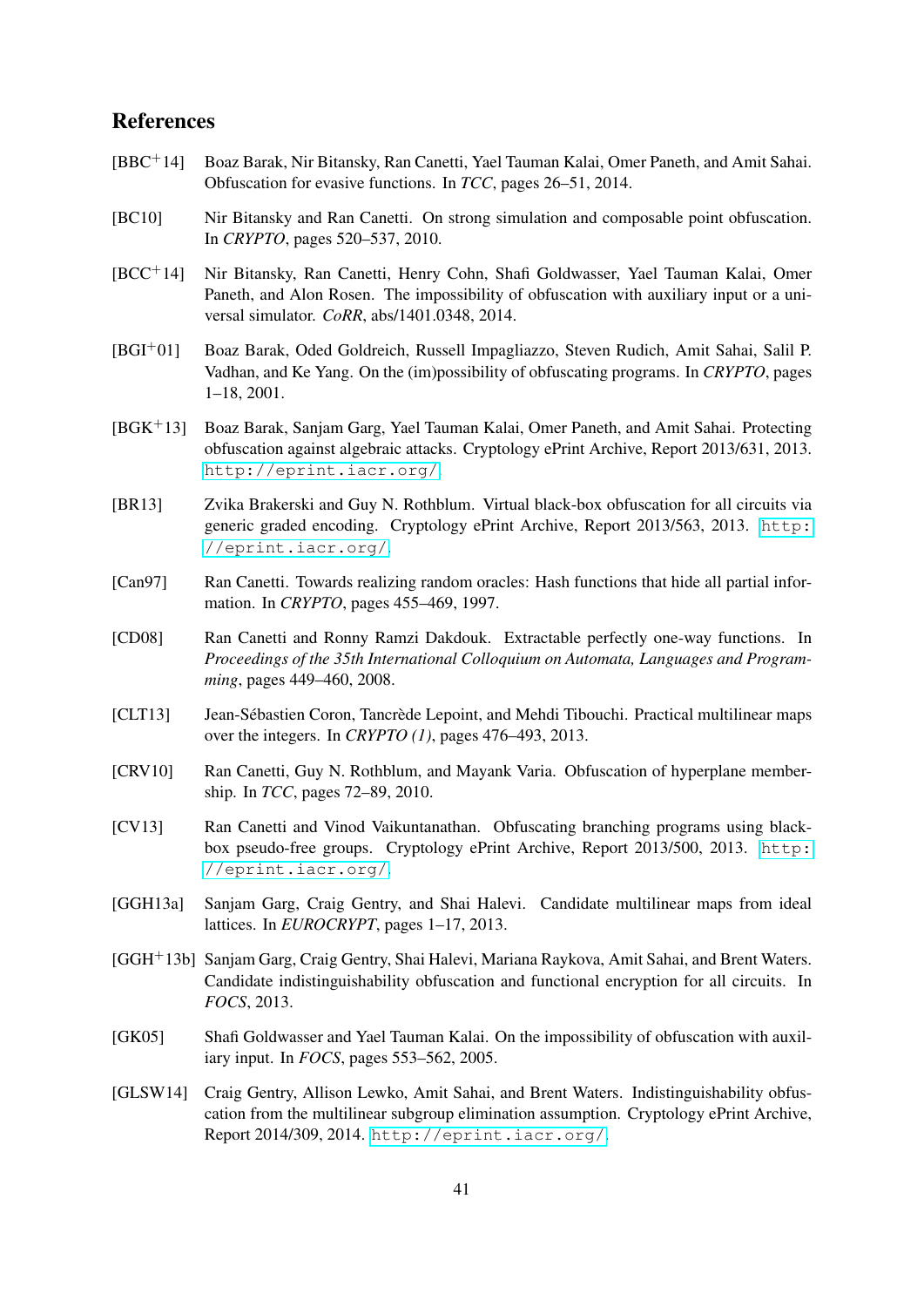<span id="page-41-4"></span><span id="page-41-2"></span><span id="page-41-1"></span>

| [GR07]  | Shafi Goldwasser and Guy N. Rothblum. On best-possible obfuscation. In TCC, pages<br>194-213, 2007.                                                                                         |
|---------|---------------------------------------------------------------------------------------------------------------------------------------------------------------------------------------------|
| [Had00] | Satoshi Hada. Zero-knowledge and code obfuscation. In ASIACRYPT, pages 443–457,<br>2000.                                                                                                    |
| [PTS13] | Rafael Pass, Sidharth Telang, and Karn Seth. Obfuscation from semantically-secure<br>multi-linear encodings. Cryptology ePrint Archive, Report 2013/781, 2013. http:<br>//eprint.iacr.org/. |
| [SW13]  | Amit Sahai and Brent Waters. How to use indistinguishability obfuscation: Deniable<br>encryption, and more. <i>IACR Cryptology ePrint Archive</i> , 2013:454, 2013.                         |
| [Wee05] | Hoeteck Wee. On obfuscating point functions. <i>IACR Cryptology ePrint Archive</i> , 2005:1,<br>2005.                                                                                       |

## <span id="page-41-5"></span><span id="page-41-3"></span><span id="page-41-0"></span>A Missing Proofs from Section [7.2](#page-31-1)

#### <span id="page-41-6"></span>A.1 Proof of Lemma [7.1](#page-32-3)

We prove Part [1](#page-32-4) of the lemma. Then we give the proof intuition for Part [2,](#page-32-5) extending the proof for bounded and entropic semantic security.

Let  $\mathcal E$  be a graded encoding scheme. Clearly, if it is semantically-secure then it is also semanticallysecure for a single message. We thus focus on proving the other direction.

Suppose  $\mathcal E$  is not semantically-secure. Namely, there exist polynomials  $k(\cdot)$  and  $\ell(\cdot)$ , an admissible  $(k, \ell)$ -message sampler  $(\mathbb{Z}, \mathbb{M})$ , and a poly-size adversary A, such that A wins in the semantic security game with  $(\mathbb{Z}, \mathbb{M})$  with non-negligible probability. Namely, there exists a non-negligible function  $\delta$  such that

$$
\Pr\left[\begin{array}{c}b \leftarrow U_1 \\ (sp,pp) \leftarrow \text{InstGen}_{\mathcal{E}}(1^n,1^{k(n)}) \\ (\vec{S},\vec{m}_0,\vec{m}_1) \leftarrow \mathbb{M}(1^n,\mathbb{Z}(n),p); \\ \mathcal{A}\left(pp,(\text{Encode}_{\mathcal{E}}(sp,\vec{m}_b[i],\vec{S}[i]))_{i\in[\ell(n)]}\right)=b\end{array}\right]\geq \frac{1}{2}+\delta(n),
$$

where  $p$  is described in  $pp$ .

We next construct an admissible single-message sampler  $(\mathbb{Z}', \mathbb{M}')$  and a poly-size adversary  $\mathcal{A}'$  that together break single-message semantic-security. The unbounded (auxiliary input) algorithm  $\mathbb{Z}'$  is identical to  $\mathbb Z$ . The admissible single-message sampler M' takes as input the pair  $(\mathbb Z(1^n), p)$ , and does the following:

- 1. Run  $(\vec{S}, \vec{m}_0, \vec{m}_1) \leftarrow \mathbb{M}(\mathbb{Z}(1^n), p)$ .
- 2. Let  $r_0 = 0 \in \mathbb{Z}_p$  be the zero element, and let  $r_1 \leftarrow \mathbb{Z}_p \setminus \{0\}$  be a uniformly random non-zero element.
- 3. Choose a random bit  $b \in \{0, 1\}$ .
- 4. Let  $v_0 = r_b$  and let  $v_1 = r_{1-b}$ .

5. Output  $(\vec{S}', \vec{m}'_0, \vec{m}'_1)$  where  $\vec{S}' = (\vec{S}, [k]), \vec{m}'_0 = (\vec{m}_b, v_0), \vec{m}'_1 = (\vec{m}_b, v_1)$ .

The poly-size algorithm  $A'$ , on input

$$
(pp,e_1,\ldots,e_\ell,e_{\ell+1})=\left(pp,(\mathsf{Encode}_{\mathcal{E}}(sp,\vec{m}_b[i],\vec{S}[i]):i\in [\ell(n)]),\mathsf{Encode}_{\mathcal{E}}(sk,v_{b^*},[k]\right),
$$

does the following: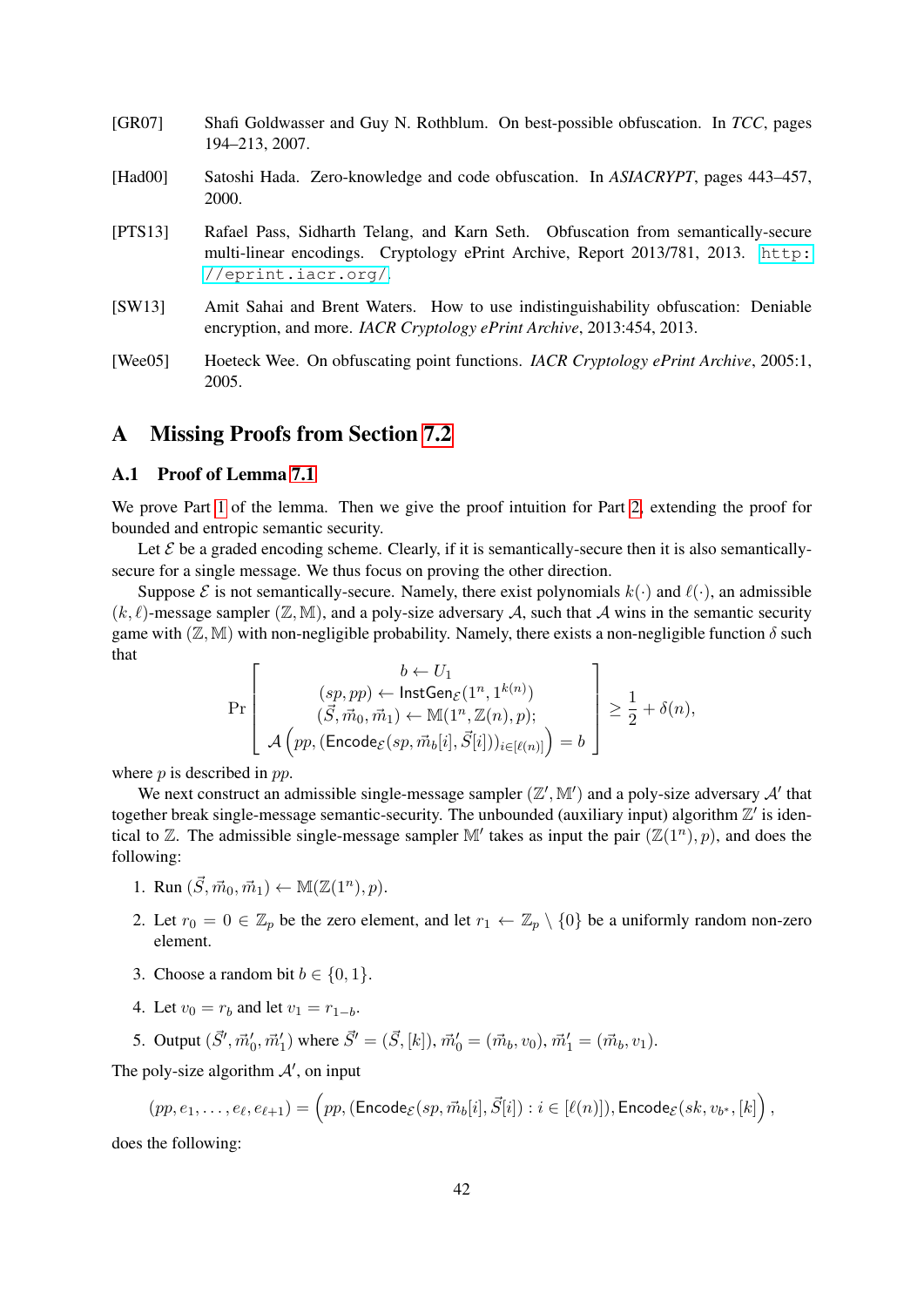- 1. Compute  $b' \leftarrow \mathcal{A}(pp, e_1, \dots, e_\ell)$ .
- 2. If isZero $_{\mathcal{E}}(pp, e_{\ell+1}) = b'$  then output  $b^* = 1$ . Otherwise, output  $b^* = 0$ .

#### Claim A.1.

$$
\Pr[\mathcal{A}'(pp, e_1, \ldots, e_{\ell+1}) = b^*] \ge \frac{1}{2} + \delta.
$$

*Proof.*

$$
\Pr[\mathcal{A}'(pp, e_1, \dots, e_{\ell+1}) = b^*] =
$$
\n
$$
\frac{1}{2} (\Pr[\mathcal{A}'(pp, e_1, \dots, e_{\ell+1}) = 0 | b^* = 0] + \Pr[\mathcal{A}'(pp, e_1, \dots, e_{\ell+1}) = 1 | b^* = 1]) =
$$
\n
$$
\frac{1}{2} (\Pr[\mathcal{A}'(pp, e_1, \dots, e_{\ell}, \text{Encode}_{\mathcal{E}}(sp, r_b, [k])) = 0] + \Pr[\mathcal{A}'(pp, e_1, \dots, e_{\ell}, \text{Encode}_{\mathcal{E}}(sp, r_{1-b}, [k])) = 1]) =
$$
\n
$$
\frac{1}{2} (\Pr[A(pp, e_1, \dots, e_{\ell}) \neq \text{isZero}(\text{Encode}_{\mathcal{E}}(sp, r_b, [k]))] + \Pr[A(pp, e_1, \dots, e_{\ell}) = \text{isZero}(\text{Encode}_{\mathcal{E}}(sp, r_{1-b}, [k]))]) =
$$
\n
$$
\frac{1}{2} (\Pr[A(pp, e_1, \dots, e_{\ell}) \neq 1 - b] + \Pr[A(pp, e_1, \dots, e_{\ell}) = b]) \ge
$$
\n
$$
\frac{1}{2} + \delta.
$$

 $\Box$ 

## Claim  $A.2.$   $(\mathbb{Z}, \mathbb{M}')$  is an admissible single-message message sampler.

*Proof sketch.* Let A be any unbounded oracle machine making at most  $q(n)$  oracle queries, that has an  $\epsilon$  advantage in distinguishing ideal oracles induced by  $\mathbb{M}'$ , in the single message setting (see Defini-tion [7.6\)](#page-31-4). In other words, by the definition of  $M'$ :

$$
\Pr\left[\begin{array}{c}b^* \leftarrow \{0,1\}, b \leftarrow \{0,1\}\\(sp,pp) \leftarrow \text{InstGen}_{\mathcal{E}}(1^n, 1^{k(n)})\\(\vec{S}, \vec{m}_0, \vec{m}_1) \leftarrow \mathbb{M}(1^n, \mathbb{Z}(n), p)\\r_0 = 0, r_1 \leftarrow \mathbb{Z}_p \setminus \{0\}\end{array}\right; \mathcal{A}^{\mathcal{M}(p,k, (\vec{S}, [k]), (\vec{m}_b, r_{b \oplus b^*}))}(n, p) = b^*\right] \ge \frac{1}{2} + \epsilon.
$$

We construct B that contradicts the admissibility of  $(\mathbb{Z}, \mathbb{M})$ . That is, B makes at most q queries, and has an  $\epsilon - O(\frac{q(n)}{n})$  $\binom{n}{p}$  advantage in distinguishing between the two ideal oracles induced by M in the multiple-message setting (Definition [6.6\)](#page-26-4). That is:

$$
\Pr\left[\begin{array}{c} b \leftarrow \{0,1\} \\ (sp,pp) \leftarrow \mathsf{InstGen}_{\mathcal{E}}(1^n,1^{k(n)}) \ ; B^{{\mathcal{M}}(p,k,\vec{S},\vec{m}_b)}(n,p) = b \\ (\vec{S},\vec{m}_0,\vec{m}_1) \leftarrow \mathbb{M}(1^n,\mathbb{Z}(n),p) \end{array}\right] \geq \frac{1}{2} + \epsilon - O(\frac{q(n)}{p}) \enspace.
$$

Towards constructing B, recall that A produces set-respecting arithmetic circuits  $C_A$  to be evaluated on the field elements  $(\vec{m}, r)$ , where  $r \in \{r_0, r_1\}$  and the set corresponding to r is the entire universe [k]. This means that we can think of any such  $C_A$ , as  $C'_A(\vec{m}) + c \cdot r$ , where  $c \in \mathbb{Z}$ . Namely, we can think of  $C_A$  as an arithmetic circuit that is first evaluated on  $\vec{m}$  and then r is either added (or subtracted) c times.

Now, B emulates A as follows. B first chooses a random bit  $b' \leftarrow \{0, 1\}$  (as a guess for  $b^* \oplus b$ ). It then runs A by translating any circuit  $C_A$  produced by the emulated A into a circuit  $C_B$  to be evaluated on the input  $\vec{m}_b$  corresponding to its own oracle. For this purpose it first decomposes  $C_A$  into  $C'_A + c \cdot r$ as above. If  $c = 0$  then B translates  $C_A$  to  $C_B(\vec{m}) = C'_A(\vec{m})$ . If  $c \neq 0$  but  $b' = 0$ , then it also it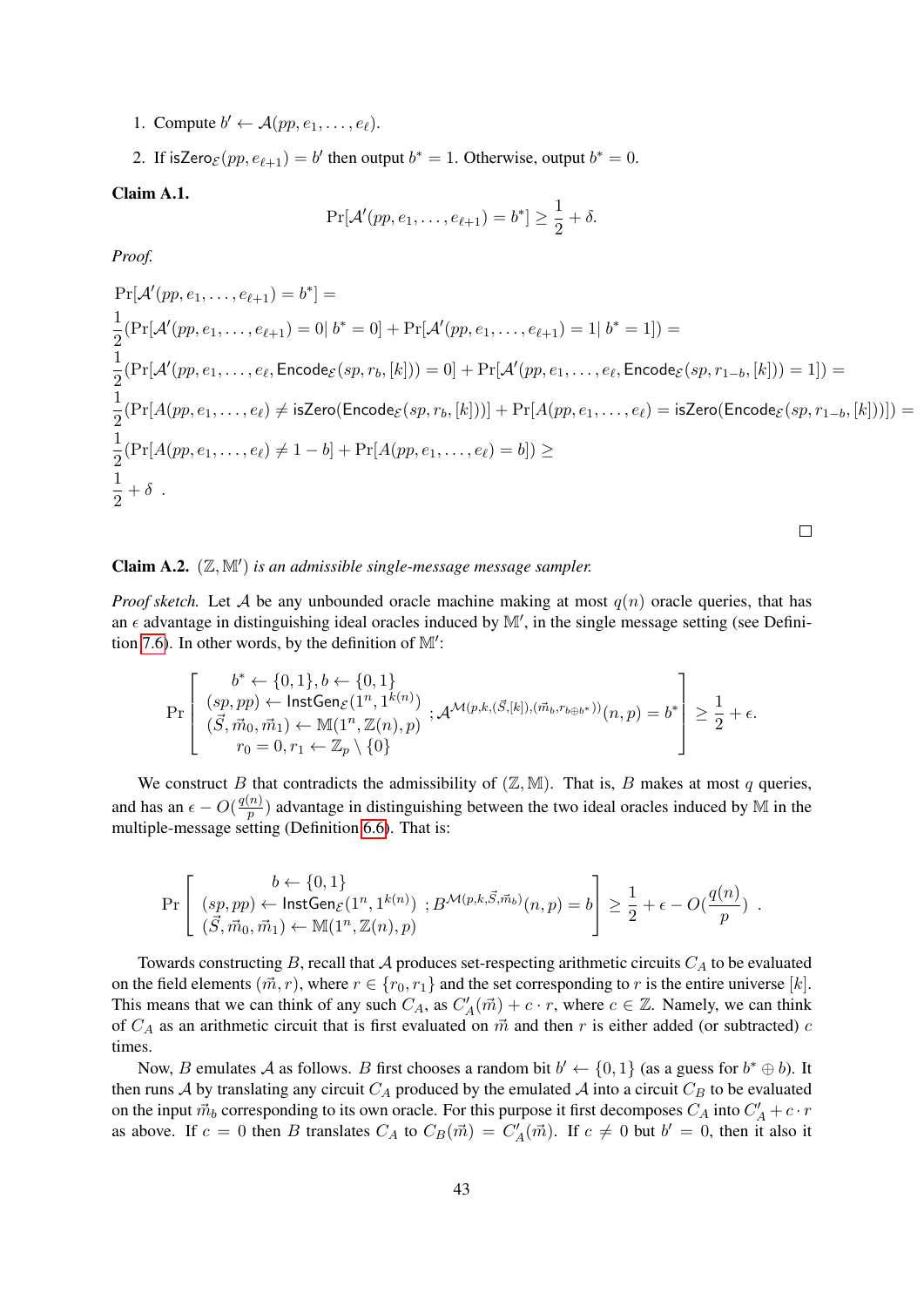translates  $C_A$  to  $C_B(\vec{m}) = C'_A(\vec{m})$ . In case  $c \neq 0$  and  $b' = 1$ , then B does not make any query at all, and just answers "non-zero". Eventually, when A outputs a bit  $b_A^*$ , B outputs  $b_B = b' \oplus b_A^*$ .

To deduce B's distinguishing advantage, first consider an alternative experiment, where B sets  $r_0 =$ 0, and samples  $r_1 \leftarrow \mathbb{Z}_p \setminus \{0\}$ . In addition, B has the liberty of actually "hardwiring"  $r_{b'}$  in  $C_A$  to produce  $C_B(\vec{m}) = C_A(\vec{m}, r_{b'})$ . We claim that in this experiment B guesses b, i.e.  $b_B = b$ , with probability  $1/2 + \epsilon$ . Indeed, in this experiment the view of A, conditioned on any  $(b, b^*)$  where  $b^* =$  $b' \oplus b$ , is identical to its view in the single message game conditioned on the same  $(b, b^*)$ . Moreover, choosing b, b' independently at random and setting  $b^* = b \oplus b'$ , induces the same (uniform) distribution on  $(b, b^*)$  as in the single message game.

To conclude the proof, we observe that the statistical distance between the view of the emulated  $A$ in the above alternative experiment, and its view in the actual emulation, is at most  $\frac{q(n)}{p-1}$ . Indeed, the only difference occurs when  $C'_A(\vec{m}) = -c \cdot r_{b'}$ , which occurs, in any one of the  $q(n)$  queries with the probability at most  $\frac{1}{p-1}$ .  $\Box$ 

Proof intuition for Part [2.](#page-32-5) The proof of Part [2](#page-32-5) is identical to the proof of Part [1.](#page-32-4) Recall that in the proof, if the messages generated by the entropic (and bounded) message sampler are  $\vec{m_0}, \vec{m_1}$  with sets S then the messages generated by the single-message sampler are  $\vec{m}$ ,  $\vec{m}_1$  with set  $\vec{S}$ , and messages  $r_0, r_1$ with the set [k]. The fact that the distribution  $((\vec{m}_0, r_0), (\vec{m}_1, r_1))$  is entropic follows from the fact that the distribution  $\vec{m_0}, \vec{m_1}$  is entropic, and from the fact that  $r_0, r_1$  cannot affect the entropic requirement since they are encoded with the universal set  $[k]$ . Moreover, the fact that the boundness property is maintained follows from the fact that the single-message sampler increases the number of messages generated exactly by one.

#### <span id="page-43-0"></span>A.2 Proof of Lemma [7.2](#page-33-0)

Let  $\mathcal E$  be a graded encoding scheme. Clearly, if it is concentrated semantically-secure for composable message samplers then it is also single-message concentrated semantically-secure for composable message samplers. We thus focus on proving the other direction.

Let  $\mathcal E$  be a graded encoding scheme that is *single-message* concentrated semantically-secure for composable message samplers. Suppose for the sake of contradiction that  $\mathcal E$  is not *many-message* concentrated semantically-secure for composable message samplers. Namely, there exists polynomials  $k(\cdot)$ and  $\ell(\cdot)$ , a concentrated composable  $(k, \ell)$ -message sampler  $(\mathbb{Z}, \mathbb{M})$ , and a poly-size adversary A, such that A wins in the concentrated composable semantic security game (with  $(\mathbb{Z}, \mathbb{M})$ ) with non-negligible probability. Namely, there exists a non-negligible function  $\delta$  such that

<span id="page-43-2"></span>
$$
\Pr\left[\begin{array}{c} (sp, pp) \leftarrow \mathsf{InstGen}_{\mathcal{E}}(1^n, 1^{k(n)})\\ (\vec{S}_i, \vec{m}_{i,0}, \vec{m}_{i,1}) \leftarrow \mathbb{M}(1^n, \mathbb{Z}(n), p);\\ A\left(pp, (\mathsf{Encode}_{\mathcal{E}}(sp, \vec{m}_{i,b}, \vec{S}_i)_{i \in [\ell(n)]}\right) = b \end{array}\right] \ge \frac{1}{2} + \delta(n),\tag{4}
$$

where  $p$  is described in  $pp$ .

We next construct a single-message concentrated composable message sampler  $(\mathbb{Z}', \mathbb{M}')$  and a polysize adversary  $A'$  that together break single-message concentrated composable semantic-security.

High-level idea. We would like to use the same proof as the proof of Lemma [7.1.](#page-32-3) However, in that proof the single-message sampler is not concentrated even if the underlying many-message sampler is concentrated. The reason is that the messages  $v_0, v_1$  do not have high min-entropy (recall that  $v_b = 0$ ). Instead, we need to choose  $v_0$ ,  $v_1$  so that each has high min-entropy.

The basic idea is to run  $(\mathbb{Z}, \mathbb{M})$  many times, say n times (and not only once as in the proof of Lemma [7.1\)](#page-32-3). Then choose n random bits  $(b_1, \ldots, b_n) \leftarrow \{0,1\}^n$ , let  $v_0 = (b_1, \ldots, b_n)$ ,  $\{1\}$  let  $v_1 \leftarrow \mathbb{Z}_p$ 

<span id="page-43-1"></span><sup>&</sup>lt;sup>11</sup>Think of  $(b_1, \ldots, b_n)$  as the binary representation of a field element.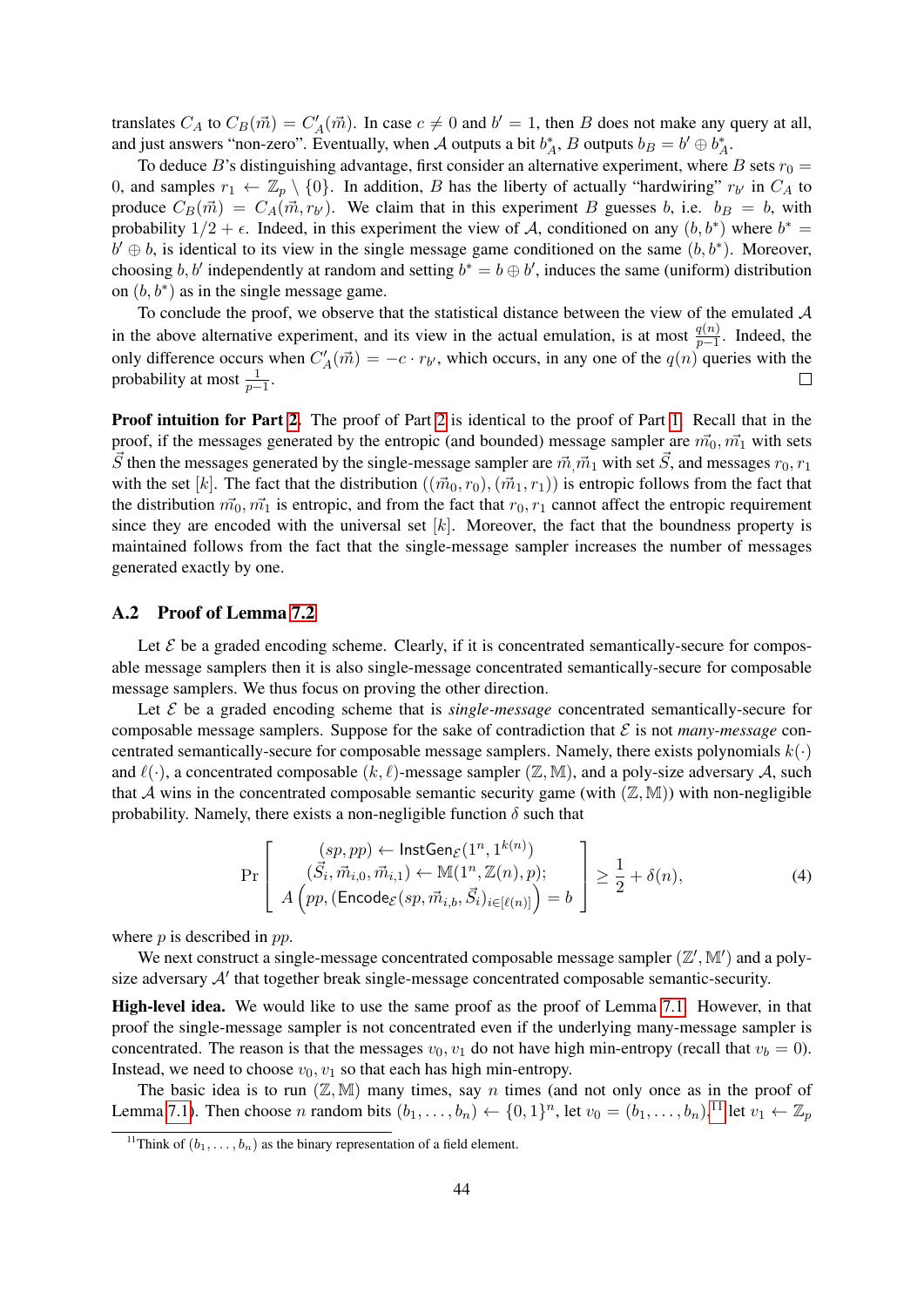be a random field element, and let the auxiliary messages be  $\vec{z}=(\vec{m}_{1,b_1},\ldots,\vec{m}_{n,b_n})$ , where each  $\vec{m}_{i,b_i}$  is the  $b_i$  vector outputted by the i'th run of  $(\mathbb{Z}, \mathbb{M})$ . Intuitively,  $(\mathbb{Z}', \mathbb{M}')$  is a concentrated message sampler since  $(\mathbb{Z}, \mathbb{M})$  is concentrated and composable, and since in the ideal world each  $b_i$  looks random. It is also composable since  $(\mathbb{Z}, \mathbb{M})$  is composable. On the other hand, we would like to argue that there exists a poly-size adversary  $A'$  that uses A to guess each  $b_i$ , and thus can distinguish between  $v_0$  and  $v_1$ . However, recall that A can guess each  $b_i$  only with probability  $\frac{1}{2} + \delta$ , and so A' will be able to guess  $(b_1, \ldots, b_n)$  only with negligible probability.

To fix this, we amplify the success probability by using repetitions. Namely, for each  $i \in [n]$  we run  $(\mathbb{Z}, \mathbb{M})$  many times, say  $\ell = \text{poly}(k)$  times, and for each run we take the  $b_i$  vector output by  $(\mathbb{Z}, \mathbb{M})$ . Now  $A'$  will guess  $b_i$  in each of the  $\ell$  runs and will take majority. We can then use the Chernoff bound, together with the union bound, to claim that  $A'$  will guess all the  $b_i$ 's correctly with high probability, and thus  $A'$  can be used to break the single-message concentrated semantic security of  $E$ .

There is one additional technicality. Even if the adversary A' guesses  $\vec{b} = (b_1, \ldots, b_n)$  correctly, in order to distinguish between  $\mathsf{Encode}_{\mathcal{E}}(sp,b)$  and encoding of a random field element, the adversary will need to generate an encoding of  $\vec{b}$  on his own, subtract it from the given encoding, and run the zero-test. However, for the adversary to generate an encoding of  $\vec{b}$  we need to assume public encoding. To avoid this assumption, in the actual protocol we take  $v_0 = \langle \vec{r}, \vec{b} \rangle$ , where  $\vec{r} \leftarrow \mathbb{Z}_p^n$  is a vector of n random field elements, and where  $\langle \cdot, \cdot \rangle$  is the inner product operator. We add  $\vec{r}$  to the vector of auxiliary messages. We then claim that since in the ideal world each  $b_i$  looks random, and since the inner product is a twosource extractor, then a handle to  $v_0$  is indistinguishable from a handle to a random element, even given handles to  $\vec{r}$ . However, in the real world,  $A'$  will use A to predict each  $b_i$  with very high probability, and thus will be able to use the encodings of  $\vec{r}$  to compute an encoding of  $\langle \vec{r}, \vec{b} \rangle$ , and will compare it to  $v_{b^*}$ (using the zero-test) in order to predict  $b^*$ .

We now proceed with the formal proof. The single-message concentrated message sampler  $(\mathbb{Z}', \mathbb{M}')$ is defined as follows:  $\mathbb{Z}'$  is identical to  $\mathbb Z$  and  $\mathbb M'$  takes as input a pair  $(1^n, z, p)$ , and does the following: 1. Choose randomly  $\vec{b} = (b_1, ..., b_n) \leftarrow \{0, 1\}^n$ ,

- 2. Let  $\ell = \ell(n) = \frac{n}{\delta^2}$ .
- 3. For every  $i \in [n]$  and for every  $j \in [\ell]$ , run  $(\vec{S}, \vec{m}_0, \vec{m}_1) \leftarrow \mathbb{M}(\mathbb{Z}(1^n), z, p)$ , and denote  $(\vec{S}_{i,j}, \vec{m}_{i,j}) = (\vec{S}, \vec{m}_{b_i})$ . Namely, for every  $i \in [n]$  run  $\mathbb{M}(1^n, z, p)$  sequentially  $\ell$  times, and in each run take the message vector corresponding to bit  $b_i$ .
- 4. Let  $\vec{m} = (\vec{m}_1, \dots, \vec{m}_n)$  where each  $\vec{m}_i = (\vec{m}_{i,1}, \dots, \vec{m}_{i,\ell})$ , and let  $\vec{S} = (\vec{S}_1, \dots, \vec{S}_n)$  where each  $\vec{S}_i = (\vec{S}_{i,1}, \ldots, \vec{S}_{i,\ell}).$
- 5. Sample  $r_1, \ldots, r_n \leftarrow \mathbb{Z}_p$  independent random field elements, and denote  $\vec{r} = (r_1, \ldots, r_n)$ .
- 6. Let  $v_0 \leftarrow \mathbb{Z}_p$  be a random field element, and let  $v_1 = \langle \vec{r}, \vec{b} \rangle \in \mathbb{Z}_p$ , where  $\langle \vec{r}, \vec{b} \rangle$  denotes the inner product.
- 7. Output  $(\vec{S}^*, \vec{m}_0^*, \vec{m}_1^*)$ , where  $\vec{S}^* = (\vec{S}, [k]^{n+1})$ ,  $\vec{m}_0^* = (\vec{m}, \vec{r}, v_0)$  and  $\vec{m}_1^* = (\vec{m}, \vec{r}, v_1)$ .

The poly-size algorithm  $A'$ , on input

$$
(pp, \{\vec{e}_{i,j}\}_{i \in [n], j \in [\ell]}, \{e'_i\}_{i \in [n]}, e''),
$$

where  $\vec{e}_{i,j} =$  Encode $_{\mathcal{E}}(sp, \vec{z}_{i,j}, \vec{S}_{i,j})$ ,  $e'_i =$  Encode $_{\mathcal{E}}(sp, r_i, [k])$ , and  $e'' =$  Encode $(sp, v_b, [k])$ , does the following:

1. For each  $i \in [n]$  and each  $j \in [\ell]$ , compute  $b'_{i,j} \leftarrow A(pp, \vec{e}_{i,j})$ .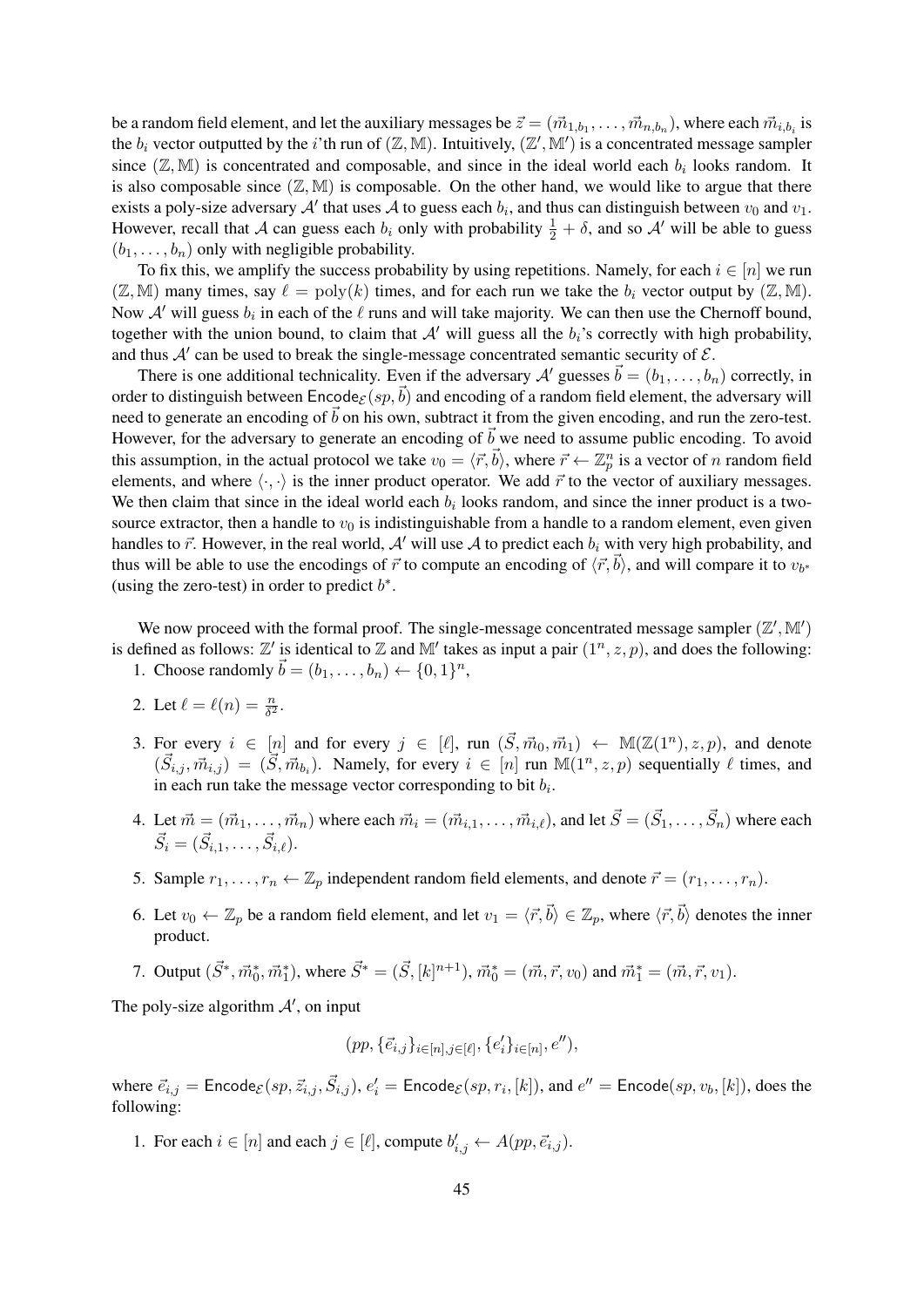2. For each  $i \in [n]$  let  $b'_i = \text{majority}\{b'_{i,1}, \ldots, b'_{i,\ell}\}$ . Let  $e' = \sum_{i:b'_i=1} e'_i$ .

(e' is supposedly an encoding of  $\langle \vec{r}, \vec{b} \rangle$ .)

3. If isZero $\varepsilon(pp, e' - e'') = 0$  then output  $b^* = 1$ . Otherwise, output  $b^* = 0$ .

Claim A.3.

$$
\Pr[\mathcal{A}'(pp, \{\vec{e}_{i,j}\}_{i \in [n], j \in [\ell]}, \{e'_i\}_{i \in [n]}, e'') = b^*] = 1 - \operatorname{negl}(n).
$$

*Proof.* Let GOOD denote the event that  $(b'_1, \ldots, b'_n) = (b_1, \ldots, b_n)$ . The Chernoff bound and the union bound, together with Equation [\(4\)](#page-43-2), imply that

$$
\Pr[\text{GOOD}] \ge 1 - n \cdot 2^{-\Omega(\delta^2 \cdot \ell)} = 1 - \text{negl}(n).
$$

$$
\Pr[\mathcal{A}'(pp, \{\vec{e}_{i,j}\}_{i \in [n], j \in [\ell]}, \{e'_{i}\}_{i \in [n]}, e'') = b^{*}] \ge
$$
\n
$$
\Pr[\mathcal{A}'(pp, \{\vec{e}_{i,j}\}_{i \in [n], j \in [\ell]}, \{e'_{i}\}_{i \in [n]}, e'') = b^{*} | \text{GOOD} | \cdot \Pr[\text{GOOD}] \ge
$$
\n
$$
\Pr[\mathcal{A}'(pp, \{\vec{e}_{i,j}\}_{i \in [n], j \in [\ell]}, \{e'_{i}\}_{i \in [n]}, e'') = b^{*} | \text{GOOD} | - \text{negl}(n) \ge
$$
\n
$$
\frac{1}{2} \Pr[\mathcal{A}'(pp, \{\vec{e}_{i,j}\}_{i \in [n], j \in [\ell]}, \{e'_{i}\}_{i \in [n]}, e'') = 0 | \text{GOOD} \land (b^{*} = 0)] +
$$
\n
$$
\frac{1}{2} \Pr[\mathcal{A}'(pp, \{\vec{e}_{i,j}\}_{i \in [n], j \in [\ell]}, \{e'_{i}\}_{i \in [n]}, e'') = 1 | \text{GOOD} \land (b^{*} = 1)] - \text{negl}(n) =
$$
\n
$$
\frac{1}{2} \Pr[\mathcal{A}'(pp, \{\vec{e}_{i,j}\}_{i \in [n], j \in [\ell]}, \{e'_{i}\}_{i \in [n]}, \text{Encode}_{\mathcal{E}}(sp, v_{0}, [k])) = 0 | \text{GOOD}| +
$$
\n
$$
\frac{1}{2} \Pr[\mathcal{A}'(pp, \{\vec{e}_{i,j}\}_{i \in [n], j \in [\ell]}, \{e'_{i}\}_{i \in [n]}, \text{Encode}_{\mathcal{E}}(sp, \langle \vec{r}, \vec{b} \rangle, [k])) = 1 | \text{GOOD} | - \text{negl}(n) =
$$
\n
$$
\frac{1}{2} \Pr[\text{isZero}(\text{Encode}_{\mathcal{E}}(sp, v_{0}, [k]) - e') \neq 0 | \text{GOOD}| +
$$
\n
$$
\frac{1}{2} \Pr[\text{isZero}(\text{Encode}_{\mathcal{E}}(sp, \langle \vec{r}, \vec{b}), [k]) - e') = 0 | \text{GOOD} | - \text{negl}(n) =
$$
\n
$$
\frac
$$

 $\Box$ 

## Claim A.4. M' is a single-message concentrated composable message sampler.

The claim follows immediately from the fact that M is a concentrated composable message sampler, and from the fact that  $\langle \cdot, \cdot \rangle$  is a strong 2-source extractor.

#### <span id="page-45-0"></span>A.3 Proof of Lemma [7.3](#page-33-1)

We start by describing the high level idea behind the proof. To prove that an admissible message sampler (Z, M) is also composable, we need to show that an algebraic adversary with access to *many* element vectors sampled independently from either  $\vec{m}_0$ ,  $\vec{m}_1$  cannot distinguish the two cases, where  $\vec{m}_0$ ,  $\vec{m}_1$  are the distributions defined by (Z, M). To do so, we hope to apply a hybrid argument: change the distribution from  $\vec{m}_0$  to  $\vec{m}_1$ , by changing the element vectors one by one and reduce to the case where the algebraic adversary gets access to only a single element vector. Then invoke the admissibility property of the sampler.

The above strategy is problematic since it only works when the algebraic adversary accesses every element vectors independently. However, the adversary may ask to evaluate a query  $C$  that compute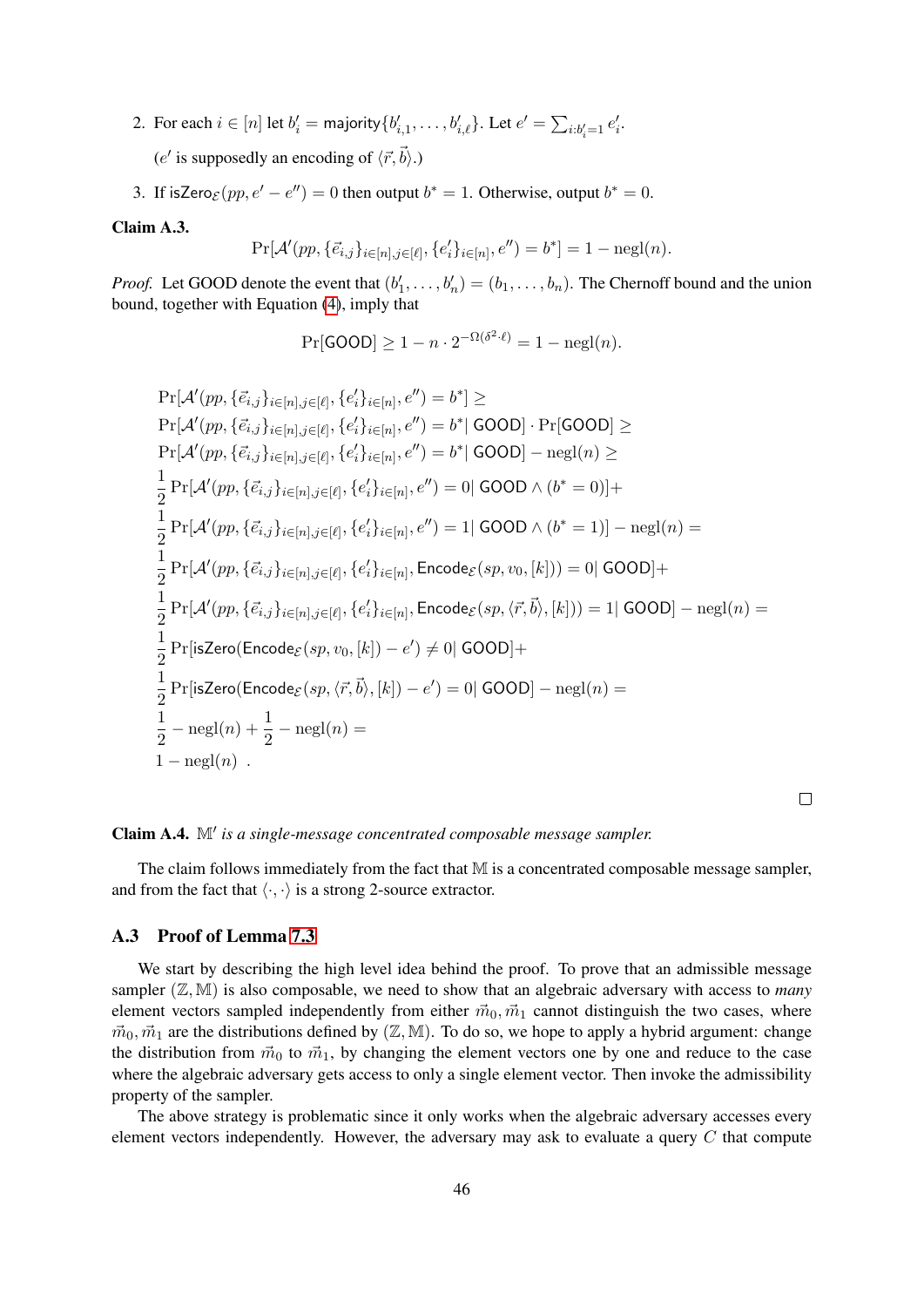on all the element vectors together. The idea is to transform the sampler  $(\mathbb{Z}, \mathbb{M})$  into a new sampler  $(\mathbb{Z}, \mathbb{M}')$  that samples essentially the same elements as  $(\mathbb{Z}, \mathbb{M})$ , however the sets that correspond to the elements are different. The modified sets are sampled based on the original sets and the randomness of the sampler  $\mathbb{M}'$  and they are chosen such that any query  $C$  on the element vector respects the modified set structure if and only if it respects the original set structure. However, the sets that are sampled by two independent invocations of  $M'$  will be "incompatible" with each other. We will show that any query C that operates on many element vectors and respects the set structure can be decomposed into small queries on a single element vector. This will allow us to reduce the composability of the transformed sampler  $(\mathbb{Z}, \mathbb{M}')$  to the admissibility of the original sample  $(\mathbb{Z}, \mathbb{M})$  via a hybrid argument.

In more details, the new sampler  $\mathbb{M}'$  will execute the original sampler  $\mathbb{M}$  and obtain a vector of messages  $\vec{m} \in \mathbb{Z}_p^\ell$  and a vector of corresponding sets  $\vec{S} \in (2^{[k]})^\ell$ . Next,  $\vec{M}'$  samples a random set  $M \subseteq$ [n] and computes the modified sets vector  $\vec{S}'$  such that for every  $i \in [\ell], \vec{S}'[i] = \vec{S}[i] \times M \subseteq [k] \times [n]$ (we think of elements in  $[k] \times [n]$  as representing elements in our new universe set  $[k \cdot n]$ ). Finally M<sup>t</sup> samples and additional random element  $\alpha \in \mathbb{Z}_p$  together with the set  $[k] \times ([n] \setminus M)$ . We have that as long as  $M \neq \emptyset$ , for any query C that respects the set vector  $\vec{S}$ , the query C' that computes  $\alpha \cdot C(\vec{m})$ respects the set vector  $\vec{S}'$ , and as long as  $\alpha \neq 0$  we have that  $C(\vec{m}) = 0$  iff  $C'(\vec{m}, \alpha) = 0$ . Additionally, we show that with overwhelming probability over the coins of sampler  $\mathbb{M}'$ , any set-respecting query  $C$ over two independent samples  $(\vec{m}, \alpha)$  and  $(\vec{m}', \alpha')$  can be decomposed into two set-respecting queries  $D, D'$  such that:

$$
C(\vec{m}, \alpha, \vec{m}', \alpha') = \alpha \cdot D(\vec{m}) + \alpha' \cdot D'(\vec{m}')
$$
.

Since  $\alpha, \alpha'$  are random, we have that with overwhelming probability C evaluates to 0 iff both D and D' evaluate to 0.

Next, we give a formal description of the transformation T:

- 1. Let  $\mathcal E$  be a graded encoding scheme. For every security parameter  $n \in \mathbb N$ , and for every public parameters pp in the support of  $\textsf{InstGen}_{\mathcal{E}}(1^n, k)$  including a prime p, the transformation T takes as input n, p, and a pair of vectors  $(\vec{S}, \vec{m})$  of length  $\ell$  such that  $\vec{S}$  is a vector of sets over some universe set [k], and m is a vector of elements in  $\mathbb{Z}_p$ .
- 2. T samples a random subset  $M \subseteq [n]$  (every element in [n] is in M with probability  $\frac{1}{2}$ ) and a random non-zero element  $\alpha \in \mathbb{Z}_p$ .
- 3. T outputs the pair of vectors  $(\vec{S}^*, \vec{m}^*)$  of length  $\ell + 1$  where:

$$
\vec{S}^* = ([k] \times ([n] \setminus M), \vec{S}[1] \times M, \dots, \vec{S}[\ell] \times M) \quad , \quad \vec{m}^* = (\alpha, \vec{m}[1], \dots, \vec{m}[\ell]) \; ,
$$

where we think of elements of  $[k] \times [n]$  as representing elements of the universe set  $[k \cdot n]$ . Note that the set vector  $\vec{S}^*$  depends only on  $\vec{S}$  and the random set M and not on  $\vec{m}$ , as required.

The proof of the lemma is split into the following two claims.

<span id="page-46-0"></span>**Claim A.5.** For every single-message concentrated admissible  $(k, \ell)$ -message sampler  $(\mathbb{Z}, \mathbb{M})$ , let  $\mathbb{M}'$ *be the sampler that on input*  $(1^n, z = \mathbb{Z}(n), p)$ *:* 

- *1. Samples*  $(\vec{S}, \vec{m}_0, \vec{m}_1) \leftarrow \mathbb{M}(z, p)$ *.*
- *2. Samples randomness* r *for* T*.*
- *3. Obtains:*

$$
(\vec{S}^*, \vec{m}_0^*) \leftarrow \mathsf{T}(1^n, p, (\vec{S}, \vec{m}_0); \mathsf{r}) \quad , \quad (\vec{S}^*, \vec{m}_1^*) \leftarrow \mathsf{T}(1^n, p, (\vec{S}, \vec{m}_1); \mathsf{r}) \; .
$$

*4. Outputs*  $(\vec{S}^*, \vec{m}_0^*, \vec{m}_1^*)$ .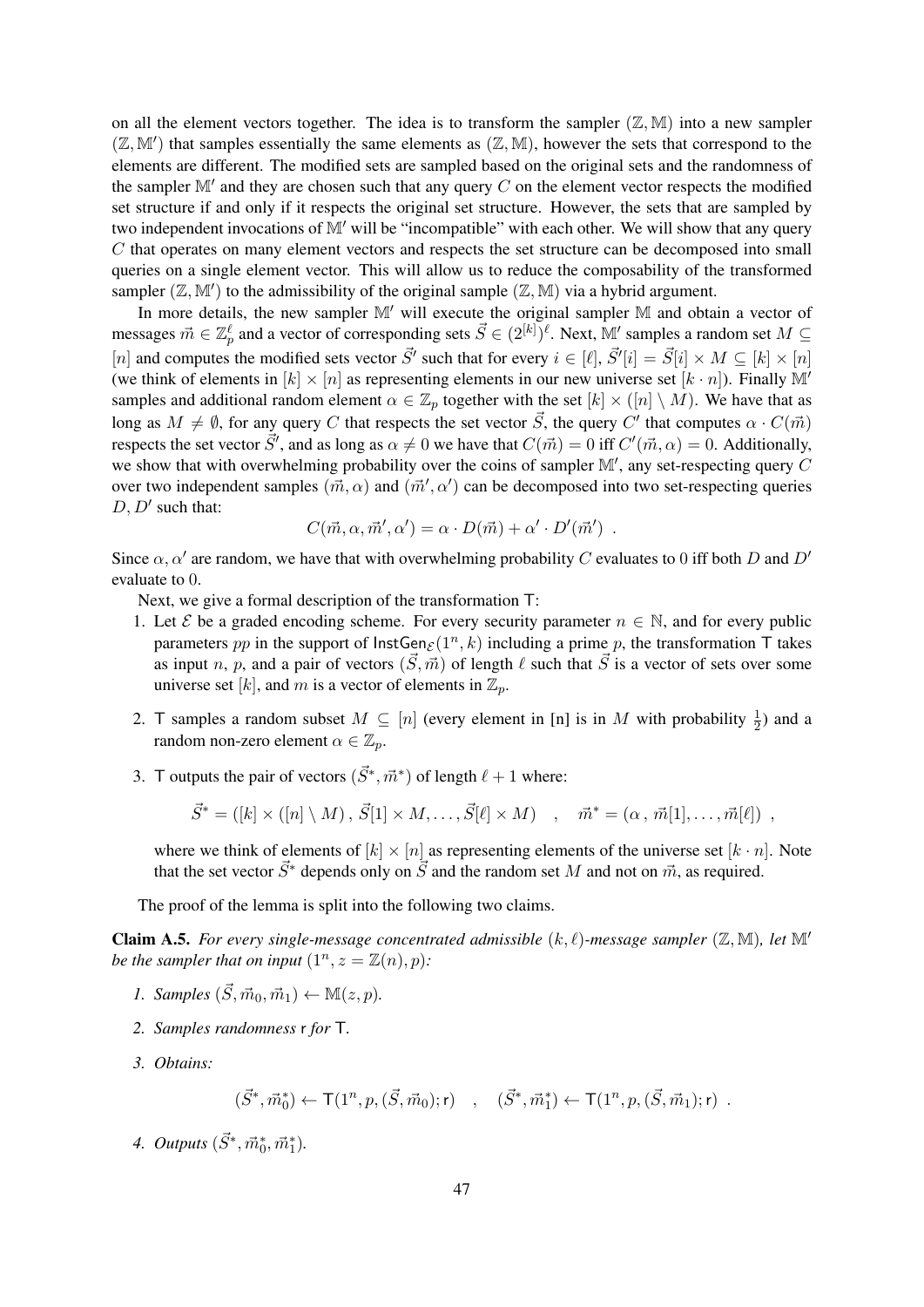*Then*  $(\mathbb{Z}, \mathbb{M}')$  *is a single-message composable*  $(k \cdot n, \ell + 1)$ *-message sampler.* 

<span id="page-47-2"></span>**Claim A.6.** *There exists an oracle machine* S such that for every oracle machine A, every  $n \in \mathbb{N}$ , every  $p$ ublic parameters  $pp$  in the support of  $\mathsf{InstGen}_\mathcal{E}(1^n,k)$  including a prime  $p$ , and every pair of vectors  $(\vec{S}, \vec{m})$  *we have:* 

$$
\mathcal{A}^{\mathcal{M}(p,k,\vec{S},\vec{m})}(1^n,p,\vec{S}^*) = \mathcal{S}^{\mathcal{M}(p,k\cdot n,\vec{S}^*,\vec{m}^*)}(1^n,A,p,\vec{S}^*) \enspace.
$$

 $where \ (\vec{S}^*, \vec{m}^*) \leftarrow \textsf{T}(1^n, p, (\vec{S}, \vec{m}))$ . Additionally, the running time of S is polynomially related to the *running time of* A*.* S *and* A *make the same number of queries, and the sizes of the queries* S *makes is polynomially related to the sizes of the queries* A *makes.*

#### A.3.1 Proof of Claim [A.5](#page-46-0)

Let  $(\mathbb{Z}, \mathbb{M})$  be a single-message concentrated admissible  $(k, \ell)$ -message sampler and let M' be a sampler defined as in the claim statement. First note that since  $(\mathbb{Z}, \mathbb{M})$  is a single-message sampler, and since  $\mathbb{M}'$  uses the same randomness r and the same auxiliary input z in in both executions of T, it follows from the construction of  $\top$  that  $(\mathbb{Z}, \mathbb{M}')$  is also a single-message sampler.

For a prime p, s polynomial  $q = q(n)$ , security parameter n, and for every  $i \in [q]$  and  $b \in \{0, 1\}$ , let  $\vec{S}_{i}^{*}$ ,  $\vec{m}_{i,b}^{*}$  be vectors sampled by the following process:

$$
r_i \leftarrow U_{\text{poly}(n)},
$$
  

$$
(\vec{S}, \vec{m}_{i,0}, \vec{m}_{i,1}) \leftarrow \mathbb{M}(z, p),
$$
  

$$
(\vec{S}_i^*, \vec{m}_{i,b}^*) \leftarrow \mathsf{T}(1^n, p, (\vec{S}, \vec{m}_{i,b}); \mathsf{r}_i).
$$

For a bit vector  $\vec{b} \in \{0, 1\}^q$ , let  $\vec{S}^*, \vec{m}^*(\vec{b})$  denote the vectors:

$$
\vec{S}^* = (\vec{S}_1^*, \dots, \vec{S}_q^*) \quad , \quad \vec{m}^*(\vec{b}) = (\vec{m}_{1,b_1}^*, \dots, \vec{m}_{q,b_q}^*) \; .
$$

To show that  $(\mathbb{Z}, \mathbb{M}')$  is a composable message sampler we need to show that for every polynomials  $s = s(n)$  and  $q = q(n)$  there exists a negligible function  $\mu$  such that for every  $n \in \mathbb{N}$ , every public parameters  $pp$  in the support of  $\mathsf{InstGen}_{\mathcal{E}}(1^n, 1^k)$  including a prime p, and every arithmetic circuit C of size at most s, there exists a bit  $c \in \{0, 1\}$  such that for every bit vector  $\vec{b} \in \{0, 1\}^q$ ,

<span id="page-47-0"></span>
$$
\Pr\left[\mathcal{M}(p,k,\vec{S}^*,\vec{m}^*(\vec{b}))(C) \notin \{c,\perp\}\right] \le \mu(n) \quad . \tag{5}
$$

For  $i \in [q]$ , let  $M_i$  and  $\alpha_i$  be the variables sampled by the execution of T with randomness  $r_i$ . Let  $G$ be the event that for every distinct  $i, j \in [q]$ :

$$
M_i \setminus M_j \neq \emptyset \quad \wedge \quad M_i \cap M_j \neq \emptyset \quad \wedge \quad M_i \cup M_j \neq [n] .
$$

Note that  $\neg G$  occurs only with negligible probability.

<span id="page-47-1"></span>Let C be an arithmetic circuit of size s and let R be the event that C is  $\vec{S}^*$ -respecting. The key step in the proof of Claim [A.5](#page-46-0) is the following decomposition claim. **Claim A.7.** *There exist circuits*  $\{C_i\}_{i \in [q]}$  *such that for every*  $i \in [q]$ ,  $|C_i| < |C|^2$  *and conditioned on* G *and* R*:*

- *1. For every*  $i \in [q]$ ,  $C_i$  is  $\vec{S}$ -respecting.
- 2. *There exists constants*  $\{\beta_i\}_{i\in[q]}$  *such that for every bit vector*  $\vec{b}\in\{0,1\}^q$ *:*

$$
\Pr\left[C(\vec{m}^*(\vec{b})) = \sum_{i \in [q]} \beta_i \cdot \alpha_i \cdot C_i(\vec{m}_{i, \vec{b}_i})\right] = 1.
$$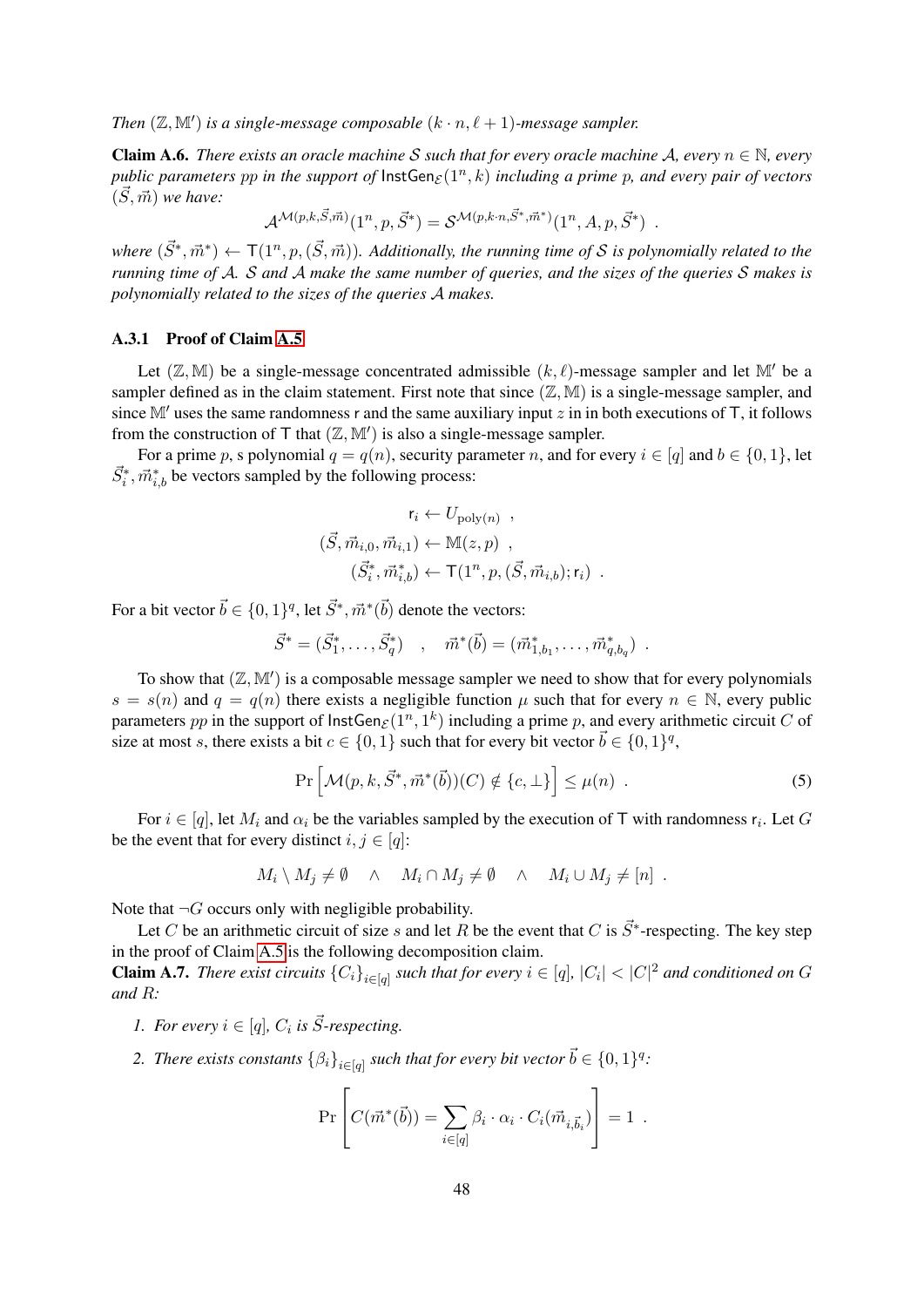The proof of the claim is given in Section [A.](#page-49-0) Next we finish the proof of Claim [A.5.](#page-46-0) Note that that when  $R$  occurs we have :

$$
\Pr\left[\mathcal{M}(p,k,\vec{S}^*,\vec{m}^*(\vec{b}))(C) \neq \bot\right] \leq \mu(n) ,
$$

and  $(5)$  holds. Additionally, since the event G occurs with overwhelming probability it suffices to prove [\(5\)](#page-47-0) conditioned on  $R \wedge G$ . In the rest of the proof we condition on these events.

Let  $\{C_i\}_{i\in[q]}$  be the circuits given in Claim [A.7.](#page-47-1) Conditioned on G and R, we have that  $C_i$  is  $\vec{S}$ respecting for every  $i \in [q]$ . By the concentrated admissibility of  $(\mathbb{Z}, \mathbb{M})$  for every  $i \in [q]$  there exist a a negligible function  $\mu_i$  and a constant  $c_i \in \{0, 1\}$  such that for every  $b \in \{0, 1\}$ :

$$
\Pr\left[\mathcal{M}(p,k,\vec{S},\vec{m}_{i,b})(C) \neq c_i\right] \leq \mu_i(n) .
$$

Fix a bit vector  $\vec{b} \in \{0, 1\}^q$ . In the rest of the proof we sperate between the case where  $c_i = 1$  for every  $i \in [q]$  and the case where there exists  $i \in [q]$  such that  $c_i = 0$ .

The case were  $c_i = 1$  for every  $i \in [q]$ . We have that:

$$
\Pr\left[\forall_{i\in[q]}\mathcal{M}(p,k,\vec{S},\vec{m}_{i,\vec{b}_i})(C)=1\right] = \Pr\left[\forall_{i\in[q]}C_i(\vec{m}_{i,\vec{b}_i})=0\right] \ge 1-\mu(n) ,
$$

where  $\mu = \sum_{i \in [q]} \mu_i$  is a negligible function. By Claim [A.7](#page-47-1) we have that:

$$
\Pr\left[\mathcal{M}(p,k,\vec{S}^*,\vec{m}^*(\vec{b}))(C) \neq 1\right] = \Pr\left[C(\vec{m}^*(\vec{b})) \neq 0\right]
$$

$$
= \Pr\left[\sum_{i \in [q]} \beta_i \cdot \alpha_i \cdot C_i(\vec{m}_{i,\vec{b}_i}) \neq 0\right] \leq \mu(n) ,
$$

and [\(5\)](#page-47-0) holds for  $c = 1$ .

**The case were**  $c_i = 0$  for some  $i \in [q]$ , we have that:

$$
\Pr\left[\mathcal{M}(p,k,\vec{S}_{i,\vec{b}_i},\vec{m}_{i,\vec{b}_i})(C)=0\right] = \Pr\left[C_i(\vec{m}_{i,\vec{b}_i}) \neq 0\right] \ge 1 - \mu_i(n) .
$$

Therefore, with probability at least  $1 - \mu_i(n)$  we have that the expression:

$$
\sum_{i \in [q]} \beta_i \cdot \alpha_i \cdot C_i(\vec{m}_{i, \vec{b}_i}) \enspace ,
$$

is a non-zero linear function in the formal variable  $\alpha_i$ . Since  $\alpha_i$  is a random element in  $\mathbb{Z}_p$  (independent of  $m_{j,\vec{b}_j}$  for  $j \in [q]$  and of  $\alpha_j$  for  $j \in [q], j \neq i$ ) we have that:

$$
\Pr\left[\sum_{i\in[q]} \beta_i \cdot \alpha_i \cdot C_i(\vec{m}_{i,\vec{b}_i}) = 0\right] \leq \mu_i(n) + \frac{1}{p}.
$$

Therefore, by Claim [A.7](#page-47-1) we have that:

$$
\Pr\left[\mathcal{M}(p,k,\vec{S}^*,\vec{m}^*(\vec{b}))(C) \neq 0\right] = \Pr\left[C(\vec{m}^*(\vec{b})) = 0\right]
$$

$$
= \Pr\left[\sum_{i \in [q]} \beta_i \cdot \alpha_i \cdot C_i(\vec{m}_{i,\vec{b}_i}) \neq 0\right] \leq \mu_i(n) + \frac{1}{p},
$$

and [\(5\)](#page-47-0) holds for  $c = 0$ .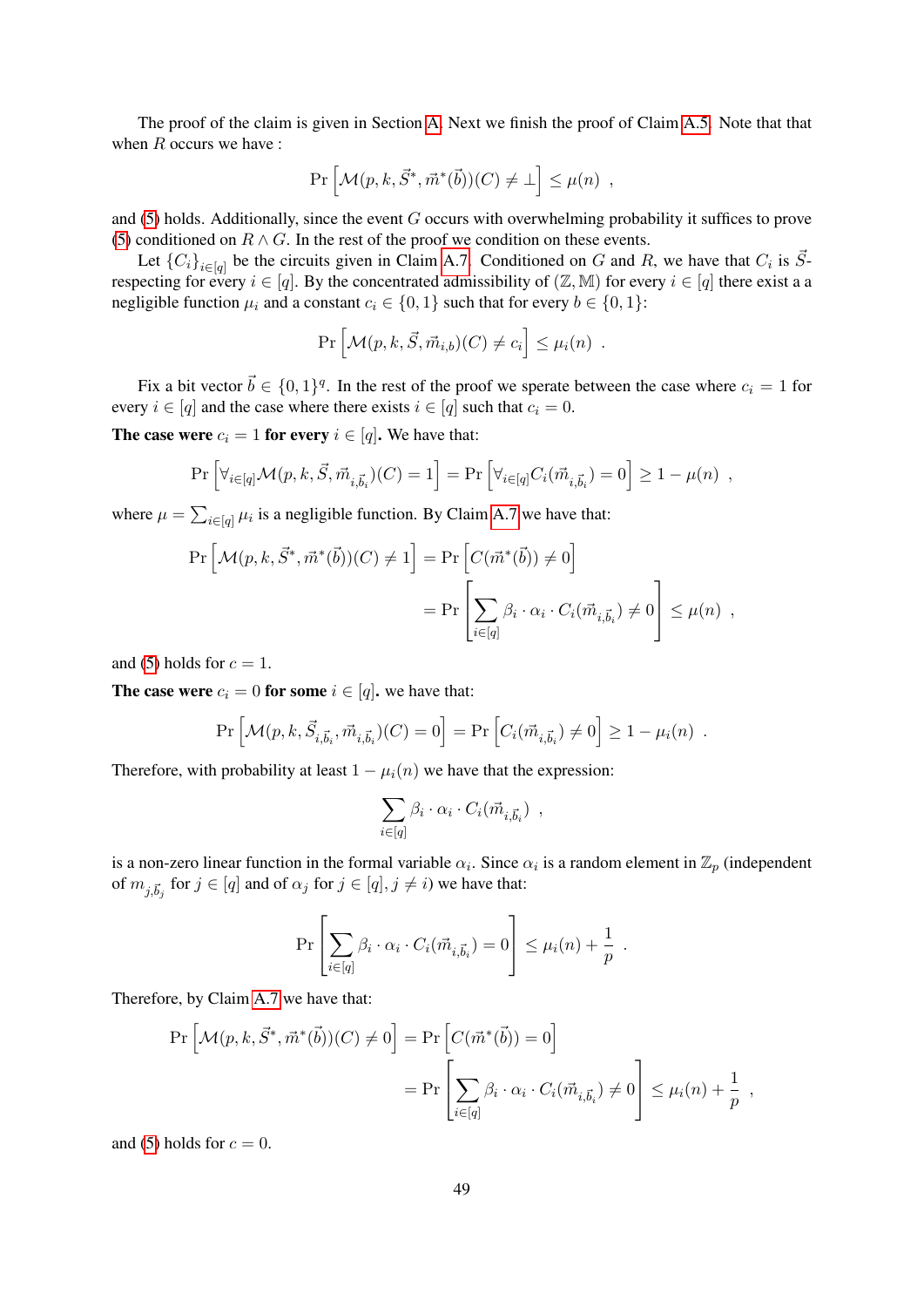#### <span id="page-49-0"></span>A.3.2 Proof of Claim [A.7](#page-47-1)

The claim follows from the next two claims.

<span id="page-49-1"></span>**Claim A.8.** For every circuit C There exist circuits  ${C_j}_{j \in [\ell]}$  such that  $\ell \leq |C|$ *, for every*  $j \in [\ell]$ *,*  $|C_j| < |C|$  and conditioned on G and on C being  $\vec{S}^*$ -respecting:

- *1. For every*  $j \in [\ell]$  *there exists*  $i_j \in [q]$  *such that*  $C_j$  *is*  $\vec{S}_{i_j}^*$ -*respecting.*
- 2. There exists a circuit L taking  $\ell$  *inputs and contains only addition and subtraction gates such that for every bit vector*  $\vec{b} \in \{0,1\}^q$ :

$$
\Pr\left[C(\vec{m}^*(\vec{b})) = L(C_1(\vec{m}^*_{i_1,\vec{b}_{i_1}}),\ldots,C_\ell(\vec{m}^*_{i_\ell,\vec{b}_{i_\ell}}))\right] = 1.
$$

<span id="page-49-4"></span>**Claim A.9.** For every  $i \in [q]$  and for every circuit C there exists a circuit C' such that  $|C'| < |C|^2$  and *conditioned on* G and on C being  $\vec{S}_i^*$ -respecting we have that C' is  $\vec{S}$ -respecting (over the universe set [k]*)* and for every bit  $b \in \{0, 1\}$ *:* 

$$
C(\vec{m}_{i,b}^*) = \alpha_i \cdot C'(\vec{m}_{i,b}) .
$$

*Proof of Claim [A.8.](#page-49-1)* We say that D is a sub-circuit of C if D is the circuit computing one of the wires of C. We say that D is good if it only takes inputs from  $\vec{m}_{i,b}^*$  for some  $i \in [q]$ . We say that D is maximal good if there is no other good sub-circuit D' such that D is a sub-circuit of D'. Let  ${C_j}_{j \in [l]}$  be all maximal good sub-circuits of C. Clearly,  $\ell \leq |C|$ . Let L be the circuit C where the sub-circuit  $C_j$  is replaced with an input wire for all  $j \in [\ell]$ . Clearly, for every bit vector  $\vec{b} \in \{0, 1\}^q$ :

$$
\Pr\left[C(\vec{m}^*(\vec{b})) = L(C_1(\vec{m}^*_{i_1,\vec{b}_{i_1}}),\ldots,C_\ell(\vec{m}^*_{i_\ell,\vec{b}_{i_\ell}}))\right] = 1.
$$

It is left to show that conditioned on G and on C being  $\vec{S}^*$ -respecting,  $C_j$  is  $\vec{S}_{i_j}^*$ -respecting for every  $j \in [\ell]$  and the circuit L contains only addition and subtraction gates. For the rest of the proof we assume that G holds and that C is  $\vec{S}^*$ -respecting. Since C is  $\vec{S}^*$ -respecting, there exist a function Tag as in Definition [6.2.](#page-24-3)

<span id="page-49-3"></span>**Claim A.10.** If D is a maximal good sub-circuits of C taking inputs from  $\vec{m}$ <sup>\*</sup>( $\vec{b}$ )<sub>i</sub>, then the output wire  $w_D$  *of* D *satisfies* Tag $(w_D) = [k] \times [n]$ .

*Proof.* In what follows we use the following simple claim (that we state without a proof):

<span id="page-49-2"></span>Claim A.11. *Let* C *be a set-respecting circuit and let* Tag *be the function defined in Definition [6.2.](#page-24-3) Let* D be a sub-circuit of C with inputs wires  $w_{in}^1, \ldots, w_{in}^\ell$  and output wire  $w_{out}$ . We have that:

*1.*

$$
\mathsf{Tag}(w_{out}) = \bigcup_{j \in [\ell]} \mathsf{Tag}(w_{in}^j) \enspace .
$$

2. For every intermediate wire  $w$  of  $D$  there exist indexes  $j_1, \ldots, j_{\ell'} \in [\ell]$  such that:

$$
\mathsf{Tag}(w_{out}) \setminus \mathsf{Tag}(w) = \bigcup_{k \in [\ell']} \mathsf{Tag}(w_{in}^{j_k}) ,
$$

and  $\mathsf{Tag}(w)$ ,  $\mathsf{Tag}(w_{in}^{j_1}), \ldots, \mathsf{Tag}(w_{in}^{j_{\ell'}})$  are pairwise disjoint.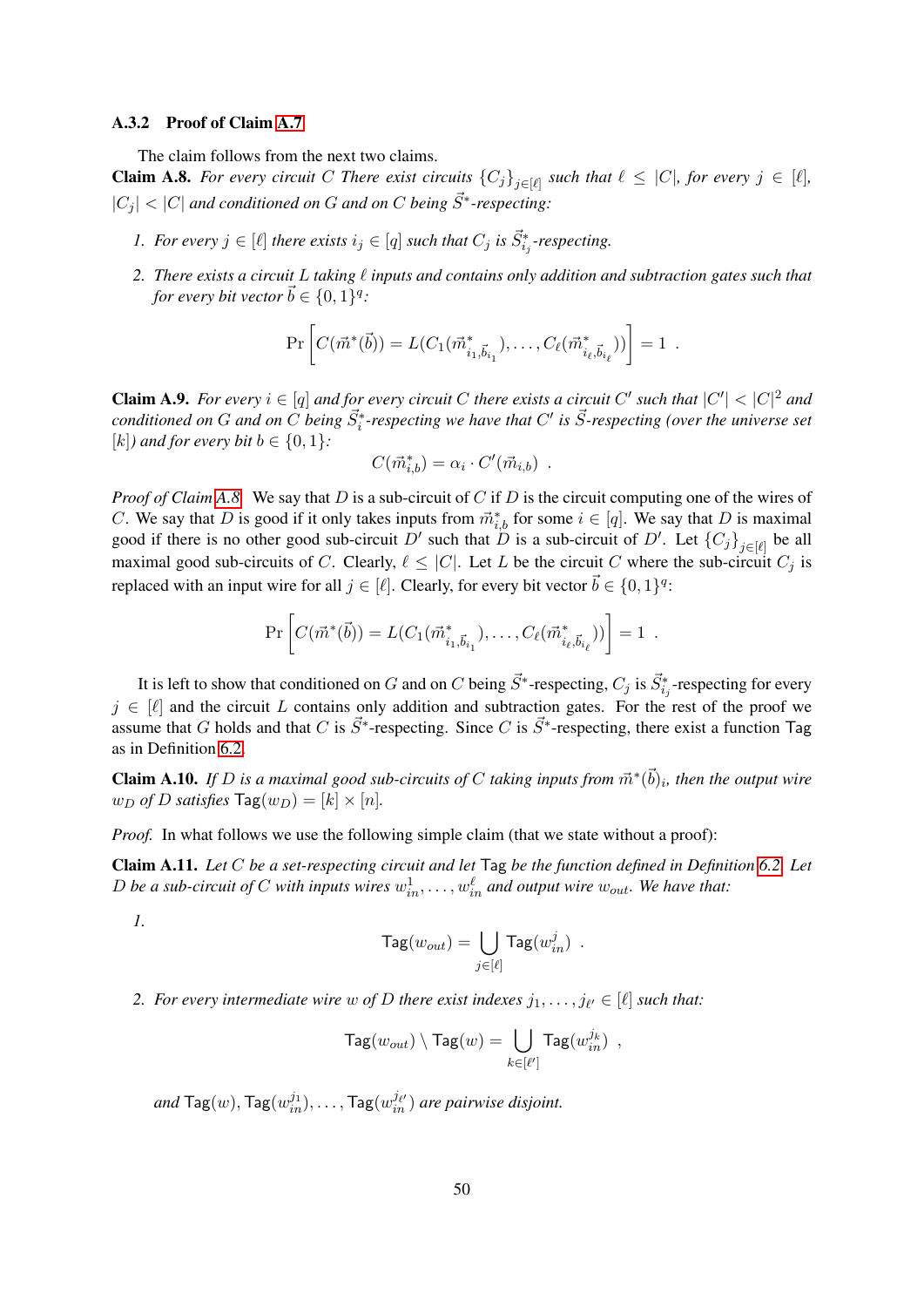Next we prove that  $\text{Tag}(w_D) = [k] \times [n]$  by case analysis. If  $w_D$  is also the output wire of C than  $Tag(w_D) = [k] \times [n]$  since C is  $\vec{S}^*$ -respecting. Else, there exist some sub-circuit D' of C with output wire  $w_{D}$  such that  $w_D$  and  $w_{D}$  are connected to the same gate in C.

Since C is set-respecting, we have that either  $\text{Tag}(w_D) = \text{Tag}(w_{D'})$  (when  $w_D$  and  $w_{D'}$  are connected by an addition or subtraction gate) or  $\text{Tag}(w_D) \cap \text{Tag}(w_{D'}) \neq \emptyset$  (when  $w_D$  and  $w_{D'}$  are connected by a multiplication gate). Additionally, the circuit D can either take the input  $m^*(\vec{b})_i[1] = \alpha_i$  or not take it. The rest of the analysis explore these four cases.

D does not take the input  $\alpha_i$  and  $\text{Tag}(w_D) = \text{Tag}(w_{D^{\prime}})$ . If the circuit D does not take the input  $m^*(\vec{b})_i[1] = \alpha_i$ , then by Claim [A.11](#page-49-2) and the construction of T, there exist a set  $B \subseteq [k]$  such that  $B \times M_i = \text{Tag}(w_D)$ . Since D is maximal, D' must take an input from  $\vec{m}^*(\vec{b})_j$  for  $j \neq i$ . Therefore, by Claim [A.11](#page-49-2) and the construction of T, either  $\text{Tag}(w_{D'}) = [k \times ([n] \setminus M_j)]$  or there exist a set  $A \subseteq [k]$ , such that  $A \times M_j \subseteq \text{Tag}(w_{D'})$ . If  $\text{Tag}(w_{D'}) = [k] \times ([n] \setminus M_j)$ , since G holds  $M_i \cap M_j \neq \emptyset$  and  $M_i \neq [n] \setminus M_j$  contradicting the fact that  $\text{Tag}(w_D) = \text{Tag}(w_{D'})$ . If  $A \times M_j \subseteq \text{Tag}(w_{D'})$ , since G holds  $M_i \setminus M_i \neq \emptyset$  and  $M_j \not\subseteq M_i$  contradicting the fact that  $\text{Tag}(w_D) = \text{Tag}(w_D)$ .

D does not take the input  $\alpha_i$  and  $\text{Tag}(w_D) \cap \text{Tag}(w_{D'}) \neq \emptyset$ . If the circuit D does not take the input  $m^*(\vec{b})_i[1] = \alpha_i$ , then by Claim [A.11](#page-49-2) and the construction of T, there exist a set  $B \subseteq [k]$  such that  $B \times M_i = \text{Tag}(w_D)$ . Since D is maximal, D' must take an input from  $\vec{m}^*(\vec{b})_j$  for  $j \neq i$ . Therefore, by Claim [A.11](#page-49-2) and the construction of T, either  $\text{Tag}(w_{D'}) = [k \times ([n] \setminus M_i)])$  or there exist a set  $A \subseteq [k]$ , such that  $A \times M_j \subseteq \text{Tag}(w_{D^{\prime}})$ . If  $\text{Tag}(w_{D^{\prime}}) = [k] \times ([n] \setminus M_j)$ , since G holds  $M_i \cap M_j \neq \emptyset$  contradicting the fact that  $\text{Tag}(w_D) \cap \text{Tag}(w_{D'}) \neq \emptyset$ . If  $A \times M_i \subseteq \text{Tag}(w_{D'})$ , since G holds  $M_i \cap M_i \neq \emptyset$  and therefore, since  $\text{Tag}(w_D) \cap \text{Tag}(w_{D'}) \neq \emptyset$ , it must be that  $A \cap B = \emptyset$ . Let  $x \in B \times (M_i \setminus M_i)$ . Since  $x \in B$  $[k] \times [n] \setminus (\text{Tag}(w_D) \cup \text{Tag}(w_{D'}))$  by Claim [A.11](#page-49-2) there exist an input wire  $w_{in}$  such that  $x \in \text{Tag}(w_{in})$ and  $\text{Tag}(w_{in}) \cap \text{Tag}(w_D) = \text{Tag}(w_{in}) \cap \text{Tag}(w_{D'}) = \emptyset$ . By the construction of T,  $\text{Tag}(w_{in}) = E \times M_{\ell}$ or  $\textsf{Tag}(w_{in}) = [k] \times ([n] \setminus M_\ell)$  for some  $E \subseteq [k]$  and  $k \in [n]$ . Assume  $\textsf{Tag}(w_{in}) = E \times M_\ell$ . Since  $x \in \text{Tag}(w_{in}) = E \times M_{\ell}$  we have that  $E \cap B \neq \emptyset$ . Since G holds,  $M_i \cap M_{\ell} \neq \emptyset$ , contradicting the fact that  $\text{Tag}(w_{in}) \cap \text{Tag}(w_D) = \emptyset$ . Therefore it must be that  $\text{Tag}(w_{in}) = [k] \times ([n] \setminus M_\ell)$ . If  $\ell \neq i$ , again since G holds  $M_\ell \setminus M_i \neq \emptyset$  and  $M_i \cap ([n] \setminus M_\ell) \neq \emptyset$  contradicting the fact that  $\text{Tag}(w_{in}) \cap \text{Tag}(w_D) = \emptyset$ . Therefore it must be that  $\ell = i$  and  $\text{Tag}(w_{in}) = [k] \times ([n] \setminus M_i)$ . However, since G holds  $M_j \setminus M_i \neq \emptyset$ and  $M_i \cap ([n] \setminus M_i) \neq \emptyset$  contradicting the fact that  $\text{Tag}(w_{in}) \cap \text{Tag}(w_{D'}) = \emptyset$ .

D takes the input  $\alpha_i$  and  $\text{Tag}(w_D) = \text{Tag}(w_{D'})$ . Since D only takes inputs from  $\vec{m}^*(\vec{b})_i$  and it take as input  $m^*(\vec{b})_i[1] = \alpha_i$ , by the construction of T there exist a set  $B \subseteq [k]$  such that  $\text{Tag}(w_D) =$  $B \times M_i \cup [k] \times ([n] \setminus M_i)$ . If  $B = [k]$  then  $\text{Tag}(w_D) = [k] \times [n]$  as required. For the rest of the proof we assume that  $[n] \setminus B \neq \emptyset$ . Since D is maximal, D' must take an input from  $\vec{m}^*(\vec{b})_j$  for  $j \neq i$ . Therefore, by Claim [A.11](#page-49-2) and the construction of T, either  $Tag(w_{D'}) = [k \times ([n] \setminus M_i)])$  or there exist an input wire  $w_A$  of D' such that  $\textsf{Tag}(w_A) = A \times M_j$  for some  $A \subseteq [k]$ . If  $\textsf{Tag}(w_{D'}) = [k] \times ([n] \setminus M_j)$ , since G holds  $M_i \setminus M_j \neq \emptyset$ . We have that  $[k] \setminus B \times M_i \setminus M_j \subseteq \text{Tag}(w_D)$  while  $[k] \setminus B \times M_i \setminus M_j \not\subseteq \text{Tag}(w_D)$ contradicting the fact that  $\text{Tag}(w_D) = \text{Tag}(w_{D'})$ . Therefore, there exist an input wire  $w_A$  of D' such that  $\text{Tag}(w_A) = A \times M_i$ . In particular, by Claim [A.11,](#page-49-2)  $A \times M_i \subseteq \text{Tag}(w_{D'})$ . If  $A \setminus B \neq \emptyset$ , since G holds  $M_i \cap M_i \neq \emptyset$ . We have that  $A \setminus B \times M_i \cap M_i \subseteq \text{Tag}(w_D)$  while  $A \setminus B \times M_i \cap M_i \not\subseteq \text{Tag}(w_D)$ contradicting the fact that  $\text{Tag}(w_D) = \text{Tag}(w_{D'})$ . Therefore,  $A \subseteq B$ . Let  $x \in A \cap B \times (M_i \setminus M_i)$ . Since  $x \in B \times M_i \subset \text{Tag}(w_D) = \text{Tag}(w_{D'})$ , by Claim [A.11](#page-49-2) there exists an input wire  $w_{in}$  of  $D'$  such that  $x \in \text{Tag}(w_{in})$  and  $\text{Tag}(w_{in}) \cap \text{Tag}(w_A) = \emptyset$ . By the construction of T,  $\text{Tag}(w_{in}) = E \times M_{\ell}$  or  $\textsf{Tag}(w_{in}) = [k] \times ([n] \setminus M_\ell)$  for some  $E \subseteq [k]$  and  $k \in [n]$ . Assume  $\textsf{Tag}(w_{in}) = E \times M_\ell$ . Since  $x \in \text{Tag}(w_{in}) = E \times M_\ell$  we have that  $E \cap A \neq \emptyset$ . Since G holds,  $M_i \cap M_\ell \neq \emptyset$ , contradicting the fact that  $\text{Tag}(w_{in}) \cap \text{Tag}(w_A) = \emptyset$ . Therefore it must be that  $\text{Tag}(w_{in}) = [k] \times ([n] \setminus M_\ell)$ . Since  $x \in \text{Tag}(w_{in}) = [k] \times ([n] \setminus M_\ell)$  we have that  $M_i \setminus M_\ell \neq \emptyset$ . We have that  $[k] \setminus B \times M_i \setminus M_j \subseteq \text{Tag}(w_A) \subseteq$ Tag( $w_{D}$ ) while  $[k] \setminus B \times M_i \setminus M_j \not\subseteq \text{Tag}(w_D)$  contradicting the fact that  $\text{Tag}(w_D) = \text{Tag}(w_{D}$ .

D takes the input  $\alpha_i$  and  $\text{Tag}(w_D) \cap \text{Tag}(w_{D'}) \neq \emptyset$ . Since D only takes inputs from  $\vec{m}^*(\vec{b})_i$  and it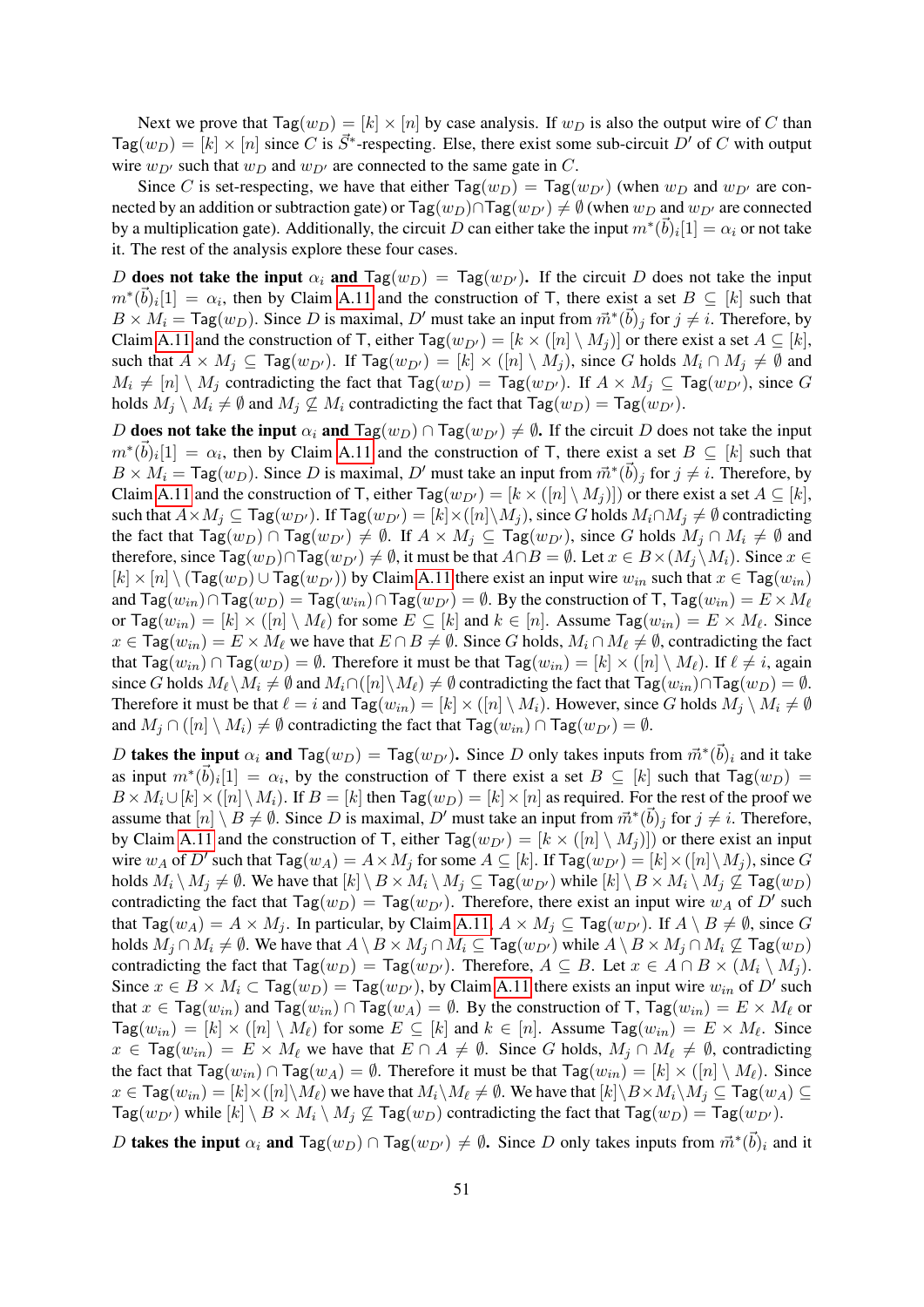take as input  $m^*(\vec{b})_i[1] = \alpha_i$ , by the construction of T there exist a set  $B \subseteq [k]$  such that  $\text{Tag}(w_D) =$  $B \times M_i \cup [k] \times ([n] \setminus M_i)$ . If  $B = [k]$  then  $\text{Tag}(w_D) = [k] \times [n]$  as required. For the rest of the proof we assume that  $[n] \setminus B \neq \emptyset$ . Since D is maximal, D' must take an input from  $\vec{m}^*(\vec{b})_j$  for  $j \neq i$ . Therefore, by Claim [A.11](#page-49-2) and the construction of T, either  $Tag(w_{D'}) = [k \times ([n] \setminus M_j)])$  or there exist a set  $A \subseteq [k]$ , such that  $A \times M_j \subseteq \text{Tag}(w_{D'})$ . If  $\text{Tag}(w_{D'}) = [k] \times ([n] \setminus M_j)$ , since G holds  $M_i \cup M_j \neq [n]$ , and  $([n] \setminus M_i) \cap ([n] \setminus M_j) \neq \emptyset$  contradicting the fact that  $\text{Tag}(w_D) \cap \text{Tag}(w_{D'}) \neq \emptyset$ . If  $A \times M_i \subseteq \text{Tag}(w_{D'})$ , since G holds  $M_i \setminus M_i \neq \emptyset$  and  $(|n| \setminus M_i) \setminus M_i \neq \emptyset$  contradicting the fact that  $\textsf{Tag}(w_D) \cap \textsf{Tag}(w_{D'}) \neq \emptyset.$ 

Overall, in all cases either  $\text{Tag}(w_D) = [k] \times [n]$  as required or we get a contradiction.  $\Box$ 

We can now proceed with the proof of Claim [A.8.](#page-49-1) By Claim [A.10](#page-49-3) we have that for every  $j \in [\ell], C_j$ is a sub-circuit of C taking inputs from  $\vec{m}^*(\vec{b})_i$  for some  $i \in [n]$  and the output wire  $w_{C_j}$  of  $C_j$  satisfies:

$$
\mathsf{Tag}(w_{C_j}) = [k] \times [n] = \bigcup_{S \in \vec{S}_i^*} S .
$$

Since C is  $\vec{S}^*$ -respecting,  $C_j$  must be  $\vec{S}_i^*$ -respecting.

Since every input wire w of L is actually the output wire of the sub-circuit  $C_i$  for some  $j \in [\ell]$ , it follows that  $\text{Tag}(w) = [k] \times [n]$ . Since C is  $\vec{S}^*$ -respecting L must set respecting where all its input wires are tagged with the universe set  $[k] \times [n]$ . Therefore, the circuit L must contain only addition and subtraction gates. This concludes the proof of Claim [A.8.](#page-49-1)  $\Box$ 

*Proof of Claim [A.9.](#page-49-4)* Let  $b \in \{0, 1\}$  be a bit and let C be a circuit that takes inputs from  $\vec{m}_{i,b}^*$  for some  $i \in [q]$ . Since i, b are fixed for the rest of the proof we write  $\vec{S}^*$  instead of  $\vec{S}_i^*, \vec{m}$  instead of  $\vec{m}_{i,b}$ , and  $\vec{m}^*$  instead of  $\vec{m}_{i,b}^*$ . Let  $\vec{S}_{-1}^*, \vec{m}_{-1}^*$  denote the vectors:

$$
\vec{S}_{-1}^* = (\vec{S}^*[2], \ldots, \vec{S}^*[\ell+1]) \quad , \quad \vec{m}_{-1}^* = (\vec{m}^*[2], \ldots, \vec{m}^*[\ell+1]) \; .
$$

By the definition of the transformation T we have that  $\vec{m}_{-1}^* = \vec{m}$  and  $\vec{S}_{-1}^*[j] = \vec{S}[j] \times M_i$  for all  $j \in [\ell]$ .

We show how to transform C into a circuit C' that only takes inputs from  $\vec{m}$  (it does not take the input  $\vec{m}$ <sup>\*</sup>[1] =  $\alpha_i$ ) and satisfy the requirements of the claim.

We say that  $D$  is a sub-circuit of  $C$  if  $D$  is the circuit computing one of the wires of  $C$ . We say that a sub-circuit  $D$  of  $C$  is good if it satisfies the following properties:

- 1. The top gate of  $D$  has two input wires computed by sub-circuits  $U, V$ .
- 2. U only takes inputs from  $\vec{m}_{-1}^*$ .
- 3. V only takes the input  $\alpha_i$ .

Let  $D_1, \ldots, D_{\ell'}$  be all the good sub-circuits of C. Note that by definition there are no distinct good sub-circuits D, D' such that D is a sub-circuit of D'. Let L be the circuit C where the sub-circuit  $D_j$  is replaced with an input wire for all  $j \in [\ell']$  (Note that L may also takes all the original input wires of C except for  $\alpha_i$  namely, L may also take inputs from  $\vec{m}_{-1}^*$ ). By the definition of L we have that:

$$
C(\vec{m}^*) = L(\vec{m}_{-1}^*, (D_1(\vec{m}^*), \dots, D'_{\ell}(\vec{m}^*))\ .
$$

For every  $j \in [\ell']$  let  $U_j, V_j$  be the sub-circuits computing the input wires of the top gate in  $D_j$ such that  $U_j$  only takes inputs from  $\vec{m}_{-1}^* = \vec{m}$  and  $V_j$  only takes the input  $\alpha_i$ . Let  $D'_j$  be a new circuit computing  $V_j(U_j(\vec{m}))$ . Let the output circuit C' be the circuit:

$$
C'(\vec{m}) = L(\vec{m}, (D'_1(\vec{m}), \ldots, D'_{\ell'}(\vec{m}))) .
$$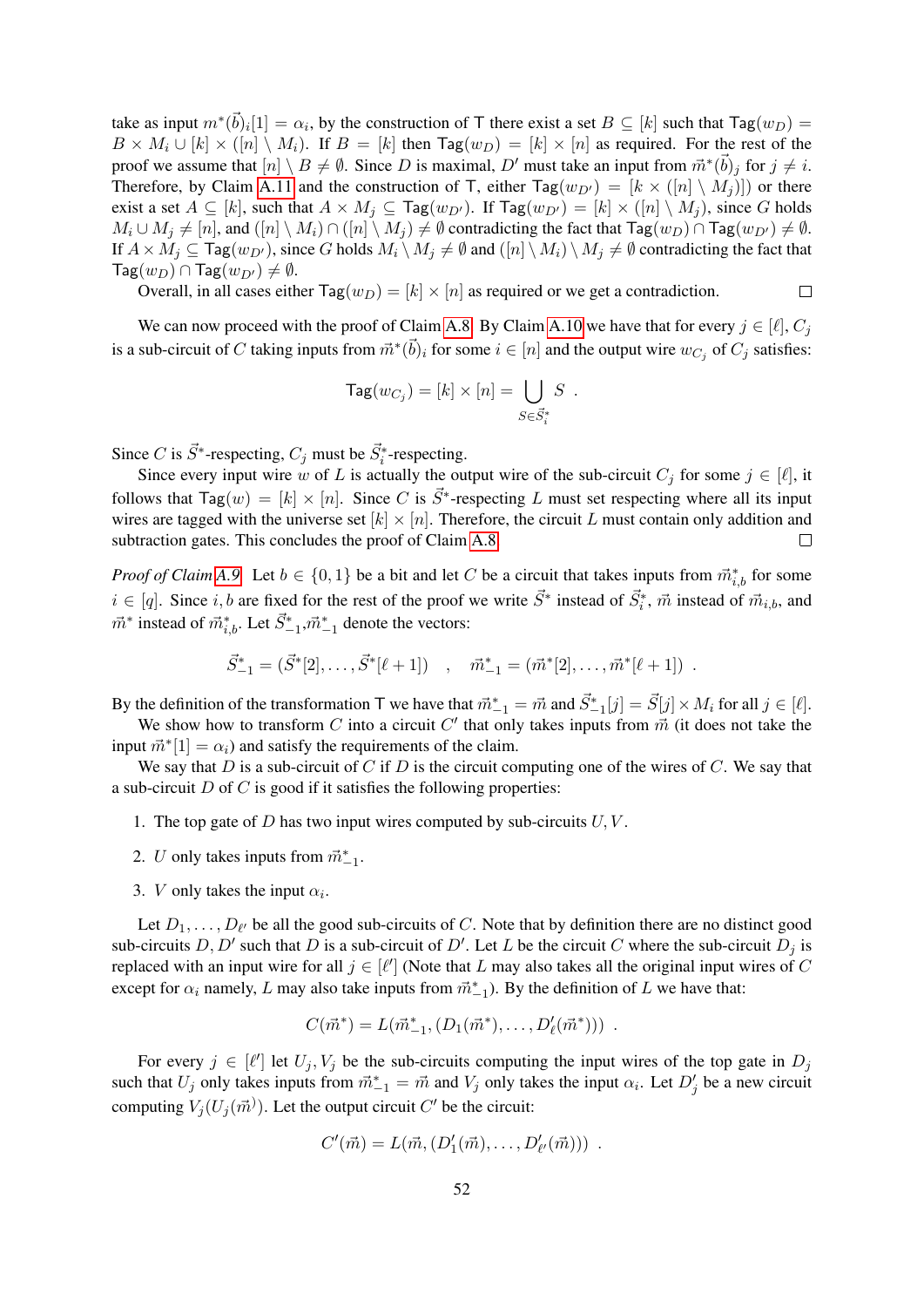Note that since  $\ell' < |C|$  we have that  $|C'| \leq |C|^2$ .

The intuition behind this transformation is that if C is  $\vec{S}_i^*$ -respecting, then in every good sub-circuit  $D_i$ ,  $U_i$  and  $V_i$  must be connected by a multiplication gate, and  $V_i$  must consist only of addition and subtraction gates. It follows that the circuit  $V_j$  computes the function  $\alpha_i \cdot \beta$  for some constant  $\beta$  and the circuit  $D_j$  computes the function  $\alpha_i \cdot \beta \cdot U_j(\vec{m})$ . Therefore, we have that:

$$
\alpha_i \cdot D'_j(\vec{m}) = \alpha_i \cdot V_j(U_j(\vec{m})) = \alpha_i \cdot \beta \cdot U_j(\vec{m}) = D_j(\vec{m}^*) .
$$

We show that the circuit L must compute a linear function of  $D'_j$  and therefore we get that  $C(\vec{m}^*) =$  $\alpha_i \cdot C'(\vec{m})$  as required.

We continue with the formal proof showing that conditioned on G and on C being  $\vec{S}_i^*$ -respecting we have that C' is  $\vec{S}$ -respecting (over the universe set [k]) and  $C(\vec{m}^*) = \alpha_i \cdot C'(\vec{m})$ . Assume that G holds and that C is  $\vec{S}_i^*$ -respecting.

We say that a circuit D is partially  $\vec{T}$ -respecting for a vector of sets  $\vec{T}$  of length  $\ell$  if there exists a set of indexes  $j_1, \ldots, j_{\ell'} \in [\ell]$  and function  $\text{Tag}_D$  that satisfy that conditions in Definition [6.2,](#page-24-3) except that the input wires of D are required to be tagged with the sets  $\vec{T}[j_i], \dots, \vec{T}[j_{\ell'}]$  and we do not require that the output wire  $w_{out}$  of D is tagged with the universe set. For a partially  $\vec{T}$ -respecting circuit we have that  $\textsf{Tag}_D(w_{out}) = \bigcup_{k \in [\ell']} \vec{T}[j_k]$  and we denote the set  $\textsf{Tag}_D(w_{out})$  by  $\textsf{Tag}_{\vec{T}}(D)$ .

We will use the following simple claim about partially set-respecting circuits (that we bring here without a proof).

<span id="page-52-0"></span>**Claim A.12.** Let  $\vec{S}$  be a vector of sets of length  $\ell$  and let T be a set. Let C be an arithmetic circuit. We *have that:*

- 1. Let  $\vec{S}'$  be the vector such that  $\vec{S}'[i] = \vec{S}[i] \setminus T$  for all  $i \in [\ell]$ . If C is partially  $\vec{S}$ -respecting then it *is also partially*  $\vec{S}'$ *-respecting and*  $\mathsf{Tag}_{\vec{S}'}(C) = \mathsf{Tag}_{\vec{S}}(C) \setminus T$ .
- 2. Let  $\vec{S}'$  be the vector such that  $\vec{S}'[i] = \vec{S}[i] \times T$  for all  $i \in [\ell]$ . If C is partially  $\vec{S}'$ -respecting then *it is also partially*  $\vec{S}$ *-respecting and*  $\text{Tag}_{\vec{S}'}(C) = \text{Tag}_{\vec{S}}(C) \times T$ .

Since C is set-respecting, we have that for all  $j \in [\ell'], D_j$  is partially  $\vec{S}^*$ -respecting,  $U_j$  is partially  $\vec{S}_{-1}^*$ -respecting, and  $V_j$  is partially  $\vec{S}^*[1]$ -respecting. It follows that  $V_j$  must consist of only addition and subtraction gates and therefore, the circuit  $D'_j = V_j(U_j(\vec{m}))$  is also partially  $\vec{S}_{-1}^*$ -respecting. Since  $\vec{S}_{-1}^*[j] = \vec{S}[j] \times M_i$  for all  $j \in [\ell]$  it follows from Claim [A.12](#page-52-0) that  $D'_j$  is also partially  $\vec{S}$ -respecting. By the definition of the transformation T we have that for all  $j \in [\ell']$ :

$$
\mathsf{Tag}_{\vec{S}^*}(D_j) \setminus \vec{S}^*[1] = \mathsf{Tag}_{\vec{S}}(D'_j) \times M_i . \tag{6}
$$

Since C is  $\vec{S}^*$ -respecting, we have that the circuit L taking the inputs  $(\vec{m}_{-1}^*, (D_1(\vec{m}^*), \dots, D_{\ell}'(\vec{m}^*))$ must respect the sets vector  $S_L$ :

$$
\vec{S}_L = (\vec{S}^*_{-1}, (\mathsf{Tag}_{\vec{S}^*}(D_1), \dots \mathsf{Tag}_{\vec{S}^*}(D_{\ell'}))) \enspace .
$$

In particular, it partially respects  $\vec{S}_L$  and  $\textsf{Tag}_{\vec{S}_L}(L) = [k] \times [n]$ .

Let  $\vec{S}'_L$  be a vector such that for every  $j[\ell + \ell']$  we have:

<span id="page-52-2"></span><span id="page-52-1"></span>
$$
\vec{S}_L[j] \setminus \vec{S}^*[1] = \vec{S}'_L[j] \tag{7}
$$

Recall that for every  $j \in [\ell]$ :

$$
\vec{S}_{-1}^*[j] \setminus \vec{S}^*[1] = \vec{S}_{-1}^*[j] = \vec{S}[j] \times M_i .
$$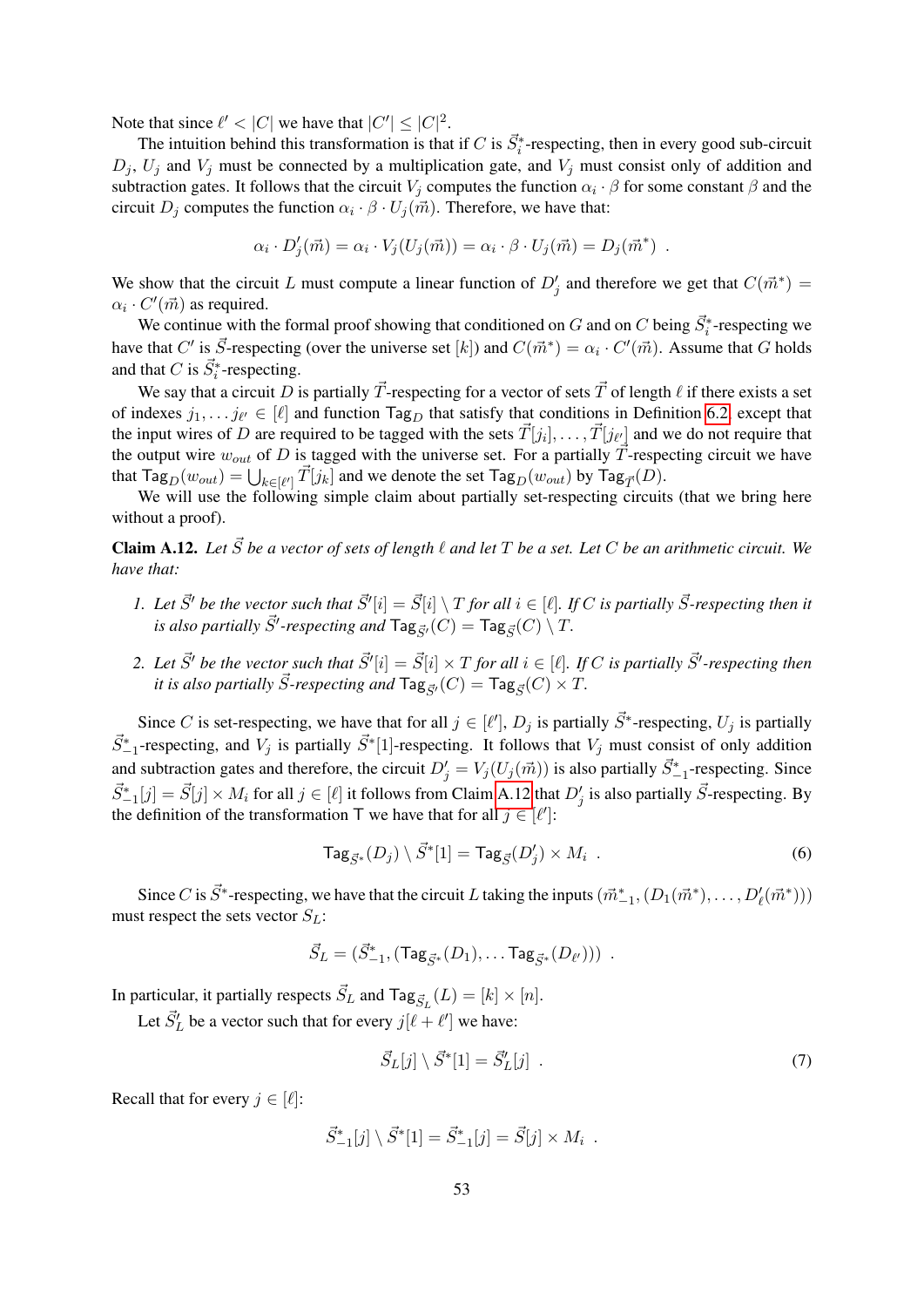And together with [\(6\)](#page-52-1) we get that:

$$
\vec{S}'_L = (\vec{S}, (\mathsf{Tag}_{\vec{S}}(D'_1), \ldots \mathsf{Tag}_{\vec{S}}(D'_{\ell'}))) \enspace .
$$

By [\(7\)](#page-52-2) together with Claim [A.12](#page-52-0) we get that L is also partially  $\vec{S}'_L$ -respecting and:

$$
\mathsf{Tag}_{\vec{S}'_L}(L) \times M_i = \mathsf{Tag}_{\vec{S}_L}(L) \setminus \vec{S}^*[1] = [k] \times [n] \setminus ([k] \times [n] \setminus M_i) = [k] \times M_i ,
$$

implying that  $\text{Tag}_{\vec{S}}(L) = [k]$ . Combining the above with [\(6\)](#page-52-1), we get that the circuit:

$$
C'(\vec{m}) = L(\vec{m}, D'_1(\vec{m}), \ldots, D'_{\ell'}(\vec{m})) ,
$$

is partially  $\vec{S}$ -respecting and that  $\text{Tag}_{\vec{S}}(C') = [k]$ . Therefore, the circuit C' is  $\vec{S}$ -respecting (over the universe set  $[k]$ ).

It is left to show that  $C(\vec{m}^*) = \alpha_i \cdot C'(\vec{m})$ . We start by showing that for every  $j \in [\ell'], D_j(\vec{m}^*) = \alpha_i \cdot C'(\vec{m})$ .  $D'_j(\vec{m})$ . Since the circuit  $V_j$  is partially  $\vec{S}^*[1]$ -respecting it must consist of only addition and subtraction gates and therefore, there exists a constant  $\beta \in \mathbb{Z}_p$  such that  $V_j(\alpha) = \beta \cdot \alpha$  for every  $\alpha \in \mathbb{Z}_p$ . Therefore we have that  $D'_j(\vec{m}) = V_j(U_j(\vec{m})) = \beta \cdot U_j(\vec{m})$ . Since the circuit  $D_j$  is partially  $\vec{S}^*$ -respecting,  $U_j$  is partially  $\vec{S}_{-1}^*$ -respecting, and  $V_j$  is partially  $\vec{S}^*[1]$ -respecting it must be that:

$$
D_j(\vec{m}^*) = U_j(\vec{m}_{-1}^*) \cdot V_j(\vec{m}^*[1]) = U_j(\vec{m}) \cdot V_j(\alpha_i) = U_j(\vec{m}) \cdot \beta \cdot \alpha_i = D'_j(\vec{m}) \cdot \alpha_i.
$$

Recall that the circuit L is  $\vec{S}_L$ -respecting where:

$$
\vec{S}_L = (\vec{S}^*_{-1}, (\mathsf{Tag}_{\vec{S}^*}(D_1), \dots \mathsf{Tag}_{\vec{S}^*}(D_{\ell'}))) \enspace .
$$

Therefore, there exists a function Tag as in Definition [6.2.](#page-24-3)

<span id="page-53-0"></span>**Claim A.13.** *for every sub-circuit* D of L computing the wire  $w_D$ , if  $\vec{S}^*[1] \in \text{Tag}w_D$  then:

$$
D(\vec{m},(\alpha_i\cdot D'_1(\vec{m}),\ldots,\alpha_i\cdot D'_{\ell'}(\vec{m}))) = \alpha_i\cdot D(\vec{m},(D'_1(\vec{m}),\ldots,D'_{\ell'}(\vec{m}))) ,
$$

 $and$  if if  $\vec{S}^{*}[1]\not\in \mathsf{Tag} w_D$  then:

$$
D(\vec{m}, (\alpha_i \cdot D'_1(\vec{m}), \ldots, \alpha_i \cdot D'_{\ell'}(\vec{m}))) = D(\vec{m}, (D'_1(\vec{m}), \ldots, D'_{\ell'}(\vec{m}))) .
$$

Before proving the claim we show that Claim [A.13](#page-53-0) completes the proof of Claim [A.9.](#page-49-4) Since the output wire  $w_L$  of L satisfies  $\vec{S}^*[1] \in \text{Tag} w_L = [k] \times [n]$  we have that:

$$
C(\vec{m}^*) =
$$
  
\n
$$
L(\vec{m}, (D_1(\vec{m}^*), \dots, D'_\ell(\vec{m}^*)) ) =
$$
  
\n
$$
L(\vec{m}, (\alpha_i \cdot D'_1(\vec{m}), \dots, \alpha_i \cdot D'_{\ell'}(\vec{m}))) = \alpha_i \cdot L(\vec{m}, (D'_1(\vec{m}), \dots, D'_{\ell'}(\vec{m})))
$$
  
\n
$$
= \alpha_i \cdot C'(\vec{m})
$$

*Proof of Claim [A.13.](#page-53-0)* If D is in input wire of L, then either  $D = \vec{m}[j]$  for some  $j \in [\ell]$  or that  $D =$  $D_j(\vec{m}^*)$  for some  $j \in [\ell']$ . If  $D = \vec{m}[j]$  for some  $j \in [\ell]$  we have that  $\vec{S}^*[1] \notin \text{Tagw}_D = \vec{S}_{-1}^*[j]$ , and that:

$$
D(\vec{m}, (\alpha_i \cdot D'_1(\vec{m}), \ldots, \alpha_i \cdot D'_{\ell'}(\vec{m}))) = D(\vec{m}[j]) = D(\vec{m}, (D'_1(\vec{m}), \ldots, D'_{\ell'}(\vec{m}))) .
$$

If  $D = D_j(\vec{m}^*)$  for some  $j \in [\ell']$  we have that  $\vec{S}^*[1] \in \textsf{Tagw}_D = \textsf{Tag}_{\vec{S}^*}(D_1)$ , and that:

$$
D(\vec{m},(\alpha_i \cdot D'_1(\vec{m}),\ldots,\alpha_i \cdot D'_{\ell'}(\vec{m}))) = D_j(\vec{m}^*) = \alpha_i \cdot D'_j(\vec{m}) = \alpha_i \cdot D(\vec{m},(D'_1(\vec{m}),\ldots,D'_{\ell'}(\vec{m})))
$$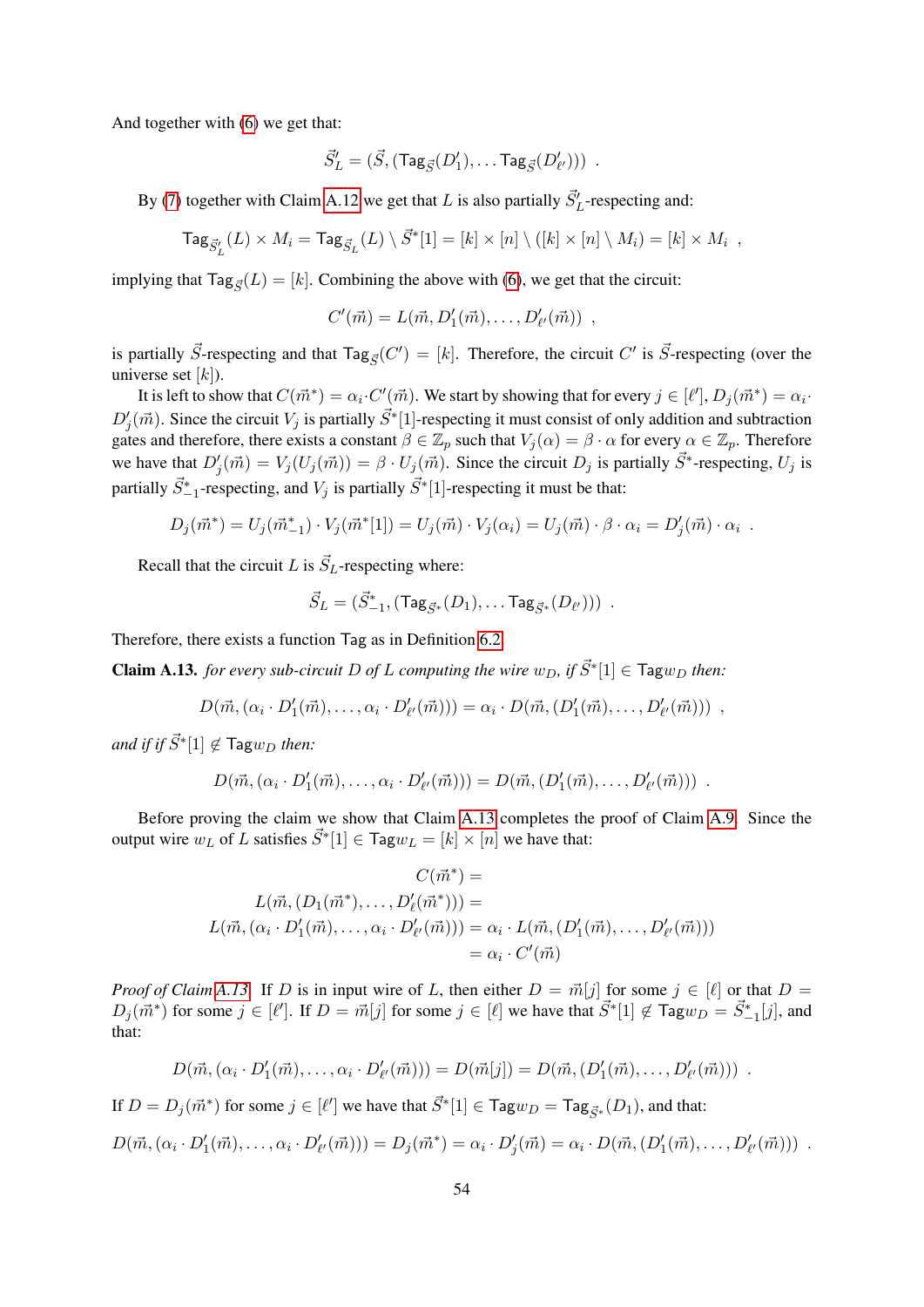In any case the claim holds where  $D$  is an input wire.

Let D be a sub-circuit of L such that the top gate in D is adding two wires  $w_U, w_V$  computed by the sub-circuits  $U, V$  respectively where  $U, V$  satisfy the claim. (The case of subtraction gate is analogues.) Since D is partially  $\vec{S}_L$ -respecting we have that  $\text{Tag}(w_D) = \text{Tag}(w_U) = \text{Tag}(w_V)$ . If  $\vec{S}^*[1] \in \mathsf{Tag}(w_D) = \mathsf{Tag}(w_U) = \mathsf{Tag}(w_V)$  we have that:

$$
U(\vec{m}, (\alpha_i \cdot D'_1(\vec{m}), \dots, \alpha_i \cdot D'_{\ell'}(\vec{m}))) = \alpha_i \cdot U(\vec{m}, (D'_1(\vec{m}), \dots, D'_{\ell'}(\vec{m}))) ,
$$
  

$$
V(\vec{m}, (\alpha_i \cdot D'_1(\vec{m}), \dots, \alpha_i \cdot D'_{\ell'}(\vec{m}))) = \alpha_i \cdot V(\vec{m}, (D'_1(\vec{m}), \dots, D'_{\ell'}(\vec{m}))) ,
$$

and since  $D = U + V$ :

$$
D(\vec{m},(\alpha_i\cdot D'_1(\vec{m}),\ldots,\alpha_i\cdot D'_{\ell'}(\vec{m})))=\alpha_i\cdot D(\vec{m},(D'_1(\vec{m}),\ldots,D'_{\ell'}(\vec{m})))
$$
.

Similarly, if  $\vec{S}^*[1] \notin \textsf{Tag}(w_D) = \textsf{Tag}(w_U) = \textsf{Tag}(w_V)$  we have that:

$$
U(\vec{m}, (\alpha_i \cdot D'_1(\vec{m}), \dots, \alpha_i \cdot D'_{\ell'}(\vec{m}))) = U(\vec{m}, (D'_1(\vec{m}), \dots, D'_{\ell'}(\vec{m}))) ,
$$
  

$$
V(\vec{m}, (\alpha_i \cdot D'_1(\vec{m}), \dots, \alpha_i \cdot D'_{\ell'}(\vec{m}))) = V(\vec{m}, (D'_1(\vec{m}), \dots, D'_{\ell'}(\vec{m}))) ,
$$

and since  $D = U + V$ :

$$
D(\vec{m}, (\alpha_i \cdot D'_1(\vec{m}), \ldots, \alpha_i \cdot D'_{\ell'}(\vec{m}))) = D(\vec{m}, (D'_1(\vec{m}), \ldots, D'_{\ell'}(\vec{m}))) .
$$

Let D be a sub-circuit of L such that the top gate in D is multiplying two wires  $w_U, w_V$  computed by the sub-circuits U, V respectively where U, V satisfy the claim. Since D is partially  $\vec{S}_L$ -respecting we have that  $\textsf{Tag}(w_U) \cap \textsf{Tag}(w_V) = \emptyset$  and that  $\textsf{Tag}(w_D) = \textsf{Tag}(w_U) \cup \textsf{Tag}(w_V)$ . If  $\vec{S}^*[1] \in \textsf{Tag}(w_D)$ since the set  $\vec{S}^*$ [1] is disjoint from all sets in  $\vec{S}_{-1}^*$  and since  $\text{Tag}(w_U) \cap \text{Tag}(w_V) = \emptyset$ , the set  $\vec{S}_{-1}^*$  must be contained in exactly one of the sets  $\text{Tag}(w_U)$ ,  $\text{Tag}(w_V)$ . Assume w.l.o.g that  $\vec{S}^*[1] \notin \text{Tag}(w_U)$  and  $\vec{S}^*[1] \in \textsf{Tag}(w_V)$ . Therefore:

$$
U(\vec{m}, (\alpha_i \cdot D'_1(\vec{m}), \dots, \alpha_i \cdot D'_{\ell'}(\vec{m}))) = \alpha_i \cdot U(\vec{m}, (D'_1(\vec{m}), \dots, D'_{\ell'}(\vec{m}))) ,
$$
  

$$
V(\vec{m}, (\alpha_i \cdot D'_1(\vec{m}), \dots, \alpha_i \cdot D'_{\ell'}(\vec{m}))) = V(\vec{m}, (D'_1(\vec{m}), \dots, D'_{\ell'}(\vec{m}))) ,
$$

and since  $D = U \cdot V$ :

$$
D(\vec{m},(\alpha_i\cdot D'_1(\vec{m}),\ldots,\alpha_i\cdot D'_{\ell'}(\vec{m})))=\alpha_i\cdot D(\vec{m},(D'_1(\vec{m}),\ldots,D'_{\ell'}(\vec{m})))
$$
.

Similarly, if  $\vec{S}^*[1] \notin \textsf{Tag}(w_D)$ , then since  $\textsf{Tag}(w_D) = \textsf{Tag}(w_U) \cup \textsf{Tag}(w_V)$  we have that  $\vec{S}^*[1] \notin \textsf{Tag}(w_D)$  $\textsf{Tag}(w_U)$  and  $\vec{S}^*[1] \notin \textsf{Tag}(w_V)$ . Therefore:

$$
U(\vec{m}, (\alpha_i \cdot D'_1(\vec{m}), \dots, \alpha_i \cdot D'_{\ell'}(\vec{m}))) = U(\vec{m}, (D'_1(\vec{m}), \dots, D'_{\ell'}(\vec{m}))) ,
$$
  

$$
V(\vec{m}, (\alpha_i \cdot D'_1(\vec{m}), \dots, \alpha_i \cdot D'_{\ell'}(\vec{m}))) = V(\vec{m}, (D'_1(\vec{m}), \dots, D'_{\ell'}(\vec{m}))) ,
$$

and since  $D = U \cdot V$ :

$$
D(\vec{m}, (\alpha_i \cdot D'_1(\vec{m}), \ldots, \alpha_i \cdot D'_{\ell'}(\vec{m}))) = D(\vec{m}, (D'_1(\vec{m}), \ldots, D'_{\ell'}(\vec{m}))) .
$$

We have that the claim holds in all cases where  $D$  is computing an intermediate wire of  $L$ .

 $\Box$  $\Box$